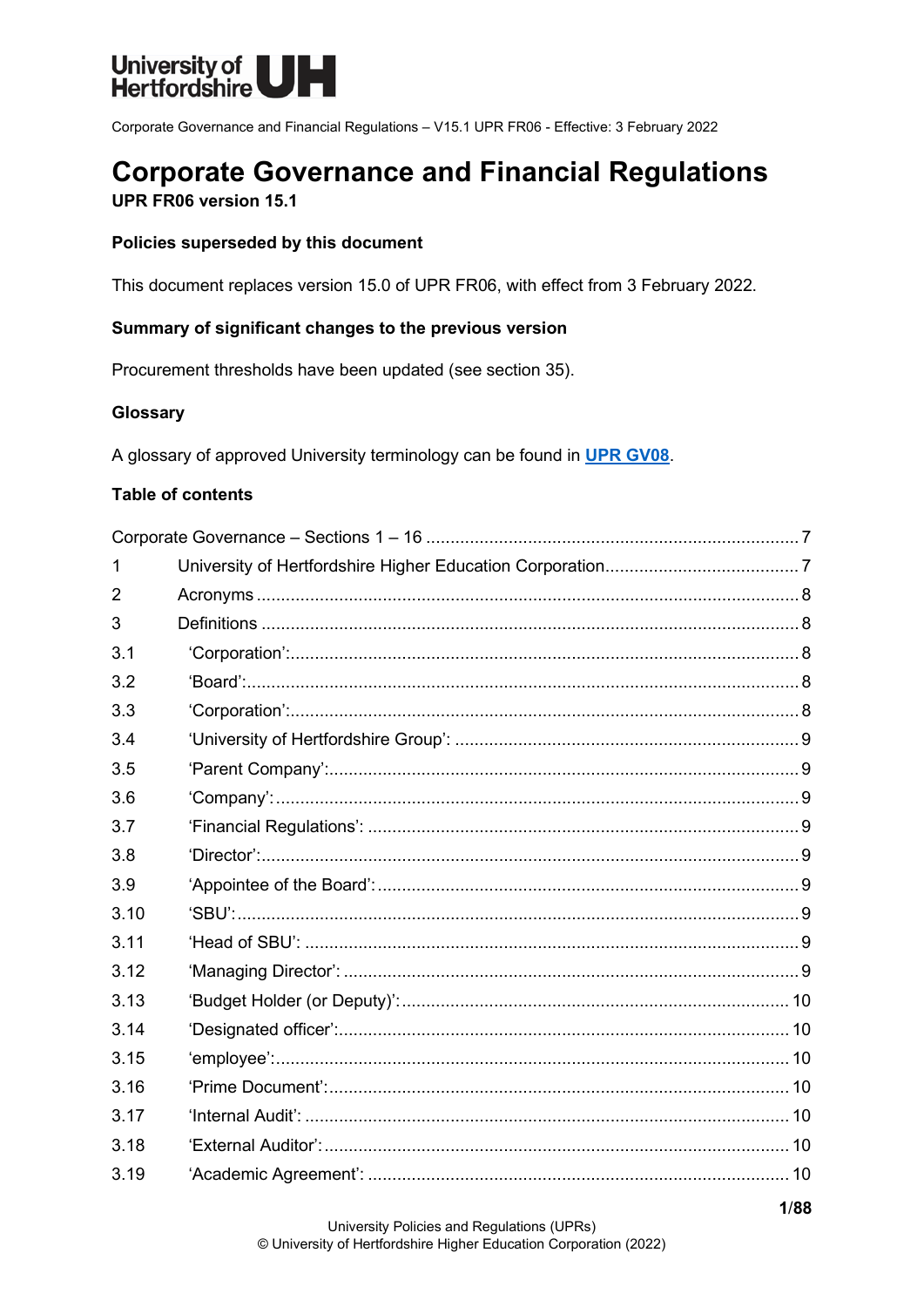| 3.20  |                                                                                     |  |
|-------|-------------------------------------------------------------------------------------|--|
| 3.21  |                                                                                     |  |
| 3.22  |                                                                                     |  |
| 3.23  |                                                                                     |  |
| 4     |                                                                                     |  |
| 5     |                                                                                     |  |
| 5.1   |                                                                                     |  |
| 5.2   |                                                                                     |  |
| 5.3   |                                                                                     |  |
| 6     |                                                                                     |  |
| 6.1.5 |                                                                                     |  |
| 6.1.6 | For the avoidance of doubt, the principles set out in this section (6) apply to all |  |
| 6.2   |                                                                                     |  |
| 7     |                                                                                     |  |
| 7.2   |                                                                                     |  |
| 7.3   |                                                                                     |  |
| 8     |                                                                                     |  |
| 9     |                                                                                     |  |
| 10    |                                                                                     |  |
| 10.1  |                                                                                     |  |
| 10.2  |                                                                                     |  |
| 11    | Name and address of the corporation and companies - use of  15                      |  |
| 12    | Strategic business units and other units within the corporation - status  15        |  |
| 13    |                                                                                     |  |
| 14    | Good governance of The Corporation, Companies and UH Trust 16                       |  |
| 15    |                                                                                     |  |
| 16    |                                                                                     |  |
|       | Financial Management and Control (Financial Regulations) Sections 17 - 43  17       |  |
| 17    |                                                                                     |  |
| 18    |                                                                                     |  |
| 19    |                                                                                     |  |
| 20    |                                                                                     |  |
| 21    |                                                                                     |  |
| 21.2  |                                                                                     |  |
| 21.3  | Variations identified as a result of the forecasting process conducted during the   |  |
| 21.4  |                                                                                     |  |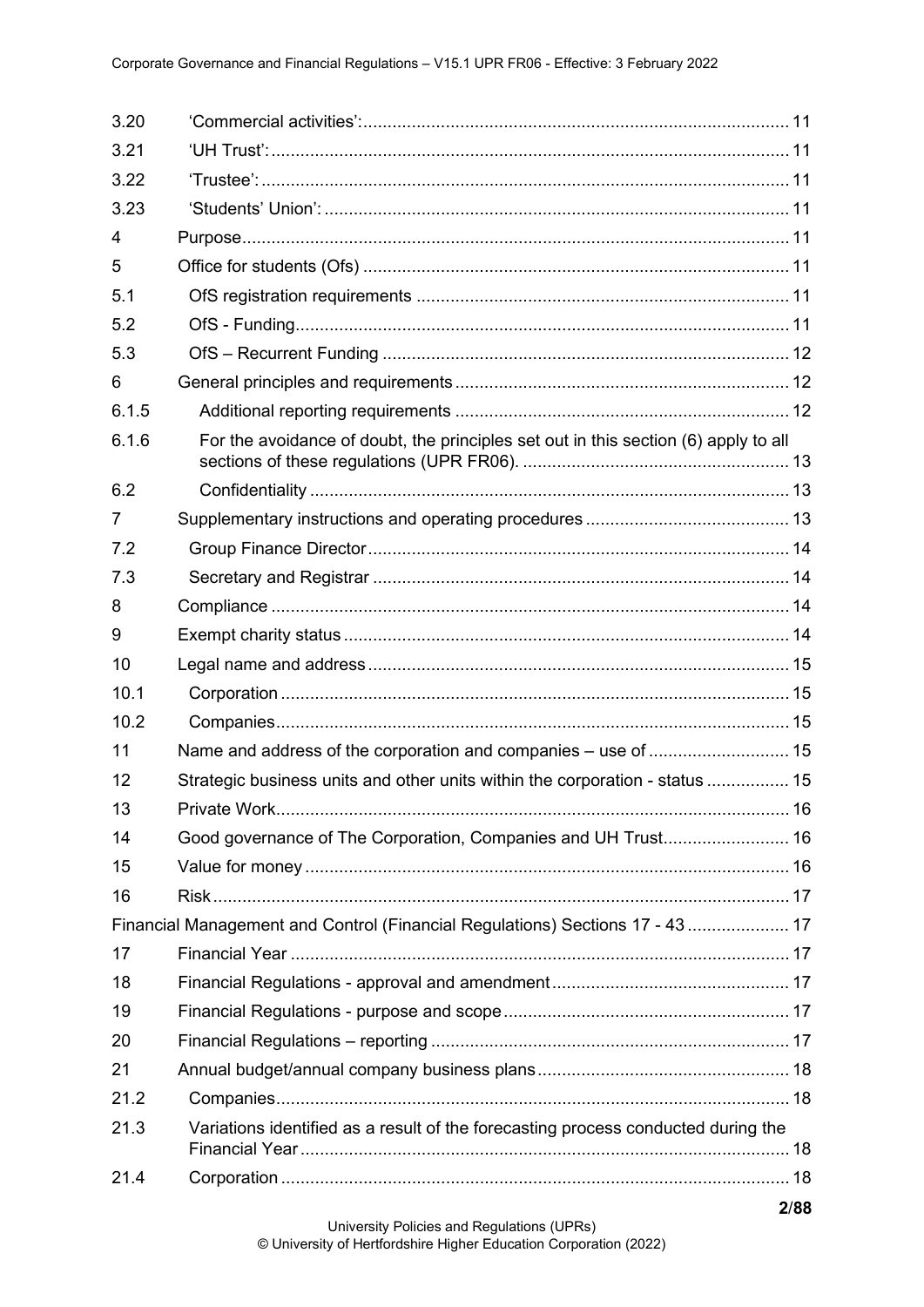| 21.4.1 |                                                                                    |    |
|--------|------------------------------------------------------------------------------------|----|
| 21.4.2 |                                                                                    |    |
| 21.4.3 |                                                                                    |    |
| 21.4.4 |                                                                                    |    |
| 21.5   | Annual Budget/Company Business Plans - variations identified as a result of the    |    |
| 22     |                                                                                    |    |
| 22.1   |                                                                                    |    |
| 22.2   |                                                                                    |    |
| 22.3   |                                                                                    |    |
| 22.4   |                                                                                    |    |
| 23     |                                                                                    |    |
| 24     |                                                                                    |    |
| 24.1   |                                                                                    |    |
| 24.2   | Contracts for the provision of goods and services - required prior approvals 22    |    |
| 24.2.2 | Contracts for the provision of goods and services – general principles of approval |    |
| 24.2.3 |                                                                                    |    |
| 25.2   |                                                                                    |    |
| 25.3   |                                                                                    |    |
| 25.4   |                                                                                    |    |
| 25.5   |                                                                                    |    |
| 25.6   |                                                                                    |    |
| 26     |                                                                                    |    |
| 26.1   |                                                                                    | 27 |
| 26.2   |                                                                                    |    |
| 26.2.2 | Research grant applications and tenders for research funding submitted             |    |
| 26.3   |                                                                                    |    |
| 26.4   |                                                                                    |    |
| 27     |                                                                                    |    |
| 27.1   |                                                                                    |    |
| 27.2   |                                                                                    |    |
| 27.3   |                                                                                    |    |
| 27.3.3 |                                                                                    |    |
| 27.3.4 |                                                                                    |    |
| 28     | Authorisation of movements from or between University of Hertfordshire group bank  |    |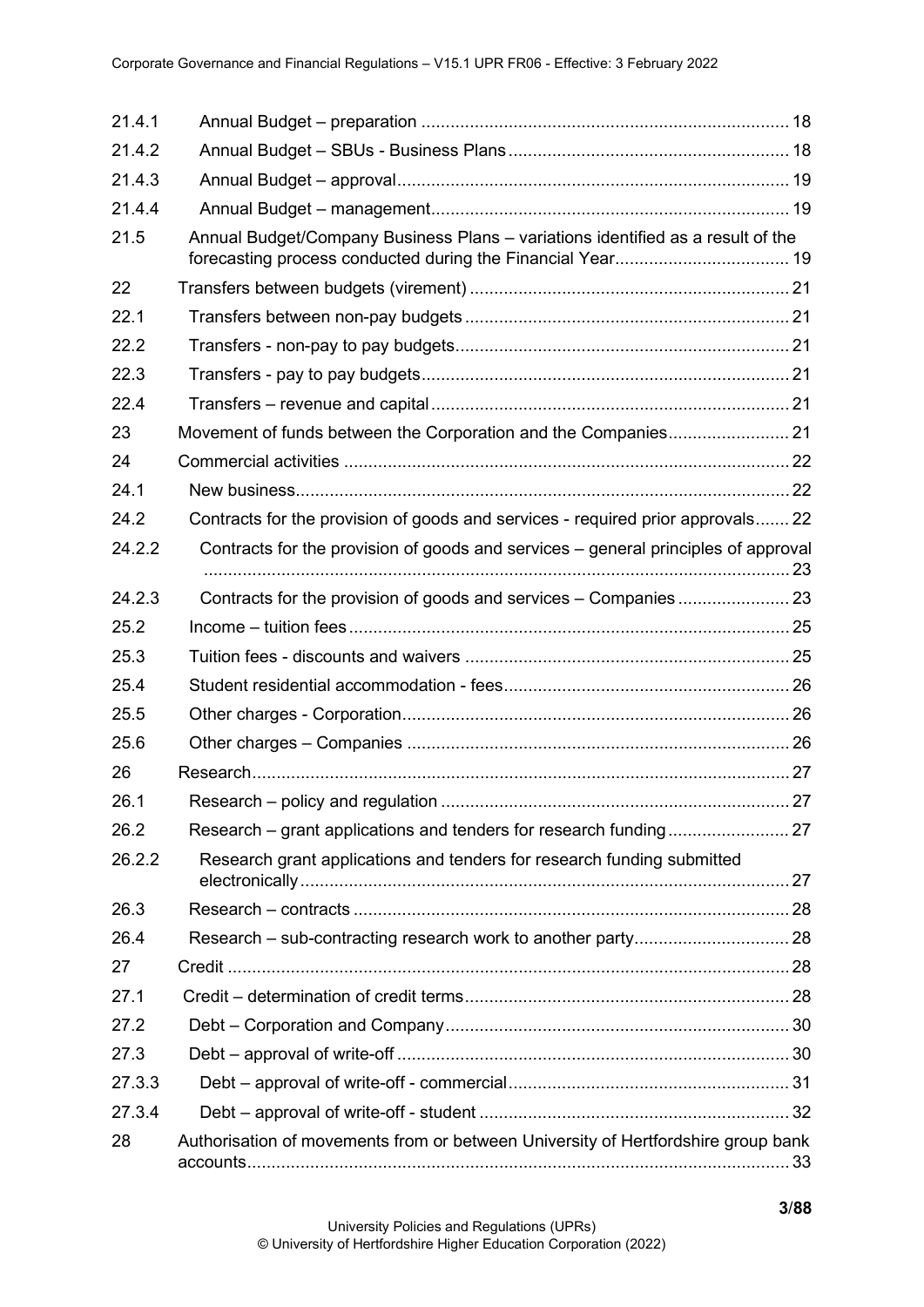| 28.3 | Authorisation of movements from or between University of Hertfordshire Group      |      |
|------|-----------------------------------------------------------------------------------|------|
| 28.4 |                                                                                   |      |
| 29   |                                                                                   |      |
| 29.2 |                                                                                   |      |
| 30   |                                                                                   |      |
| 30.2 |                                                                                   |      |
| 30.3 |                                                                                   |      |
| 30.4 |                                                                                   |      |
| 31   |                                                                                   |      |
| 31.1 |                                                                                   |      |
| 31.2 |                                                                                   |      |
| 32   |                                                                                   |      |
| 32.3 |                                                                                   |      |
| 32.4 |                                                                                   |      |
| 32.5 |                                                                                   |      |
| 32.6 |                                                                                   |      |
| 33   |                                                                                   |      |
| 33.1 |                                                                                   |      |
| 33.2 |                                                                                   |      |
| 33.3 |                                                                                   |      |
| 33.4 |                                                                                   |      |
| 33.5 |                                                                                   |      |
| 33.6 |                                                                                   |      |
| 33.7 |                                                                                   |      |
| 34   |                                                                                   |      |
| 35   |                                                                                   |      |
| 35.2 |                                                                                   |      |
| 35.3 |                                                                                   |      |
| 36   |                                                                                   |      |
| 36.1 |                                                                                   |      |
| 36.2 |                                                                                   |      |
| 37   |                                                                                   |      |
| 37.5 | Purchase of goods and services - general regulations and procedures 47            |      |
| 37.6 |                                                                                   |      |
| 37.7 |                                                                                   |      |
| 37.8 |                                                                                   |      |
| 37.9 | Purchase of goods and services - verification of receipt of goods and services 49 |      |
|      |                                                                                   | 4/88 |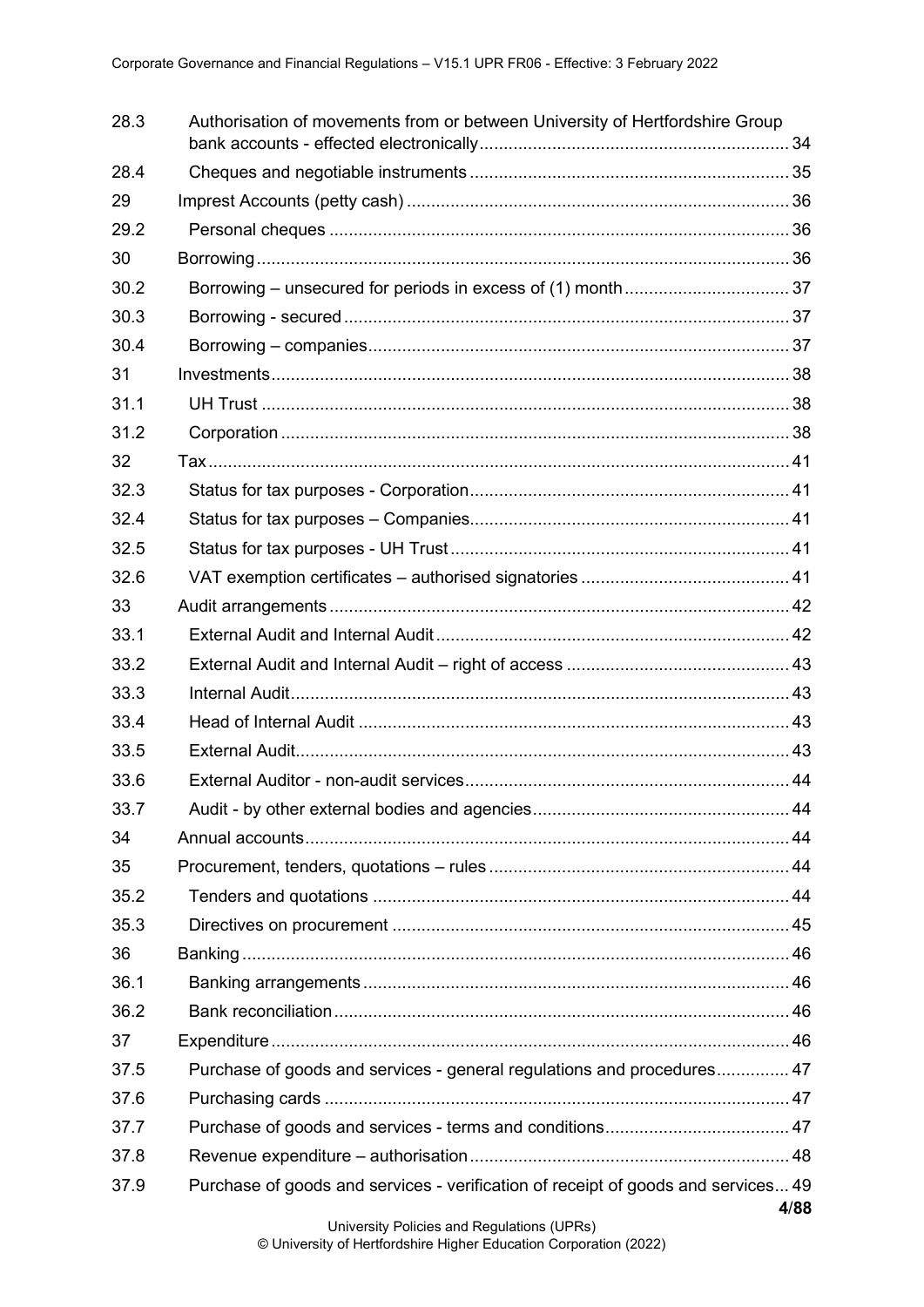| 37.10   |                                                                            |  |
|---------|----------------------------------------------------------------------------|--|
| 38      |                                                                            |  |
| 38.1    |                                                                            |  |
| 38.2    |                                                                            |  |
| 38.3    |                                                                            |  |
| 38.3.1  |                                                                            |  |
| 38.3.2  |                                                                            |  |
| 38.4    |                                                                            |  |
| 39      |                                                                            |  |
| 39.7    |                                                                            |  |
| 39.8    |                                                                            |  |
| 39.9    |                                                                            |  |
| 39.9.1  |                                                                            |  |
| 39.9.2  |                                                                            |  |
| 39.9.3  |                                                                            |  |
| 39.10   |                                                                            |  |
| 39.10.2 | Heads of SBU/Managing Directors/Group Finance Director 56                  |  |
| 39.10.6 |                                                                            |  |
| 40      |                                                                            |  |
| 40.1    |                                                                            |  |
| 40.2    | Equipment, furniture and materials – authorisation of sale or disposal  59 |  |
| 40.3    |                                                                            |  |
| 41      |                                                                            |  |
| 41.1    |                                                                            |  |
| 41.2    |                                                                            |  |
| 41.3    |                                                                            |  |
| 41.4    | Intellectual property – income derived from intellectual property  62      |  |
| 41.5    |                                                                            |  |
| 41.6    |                                                                            |  |
| 42      |                                                                            |  |
| 42.1    |                                                                            |  |
| 42.2    | Heads of SBU will notify the Group Finance Director immediately of: 64     |  |
| 42.4    |                                                                            |  |
| 43      |                                                                            |  |
| 43.1    |                                                                            |  |
| 43.2    |                                                                            |  |
| 44      |                                                                            |  |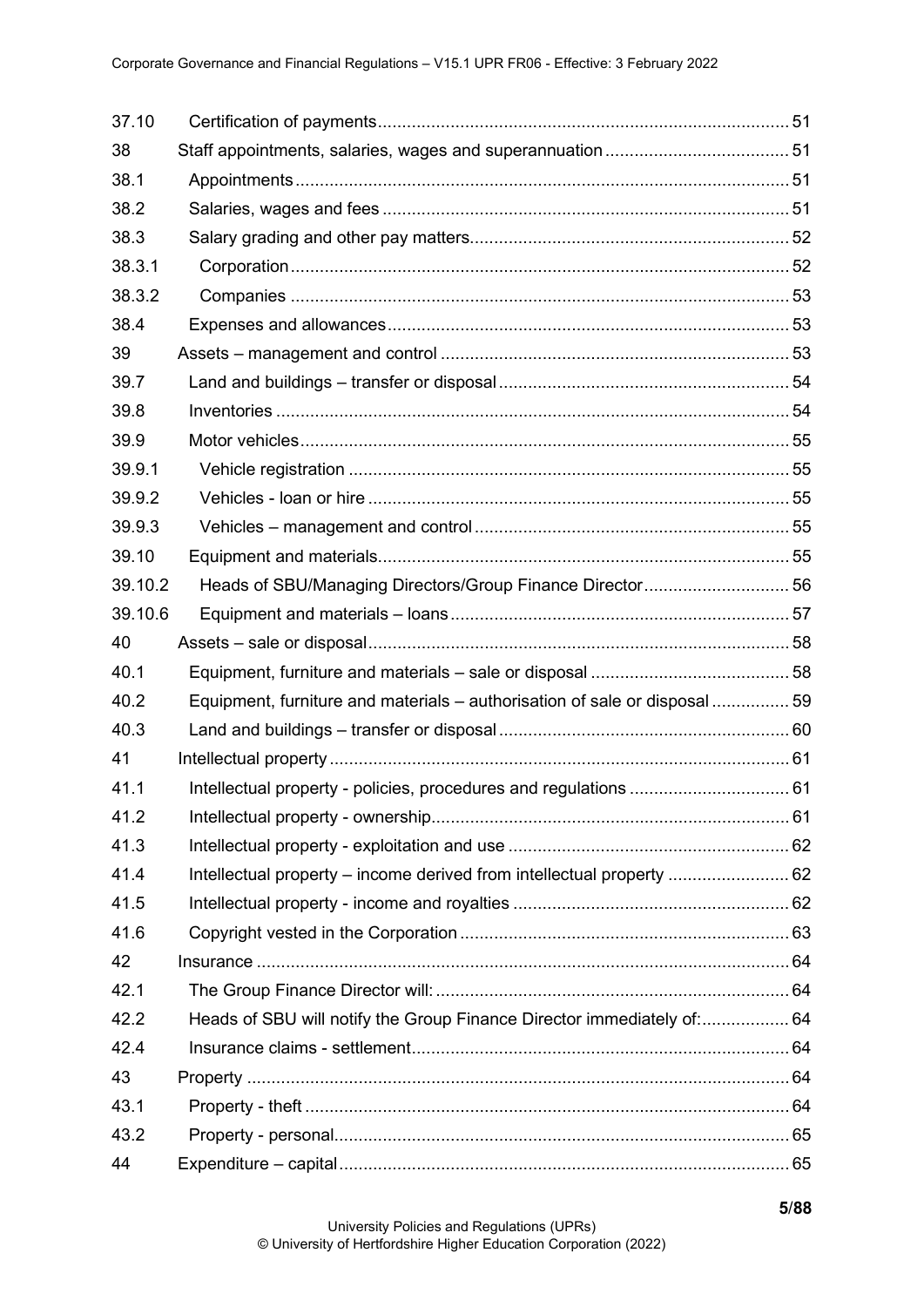| 44.1         |                                                                                           |      |
|--------------|-------------------------------------------------------------------------------------------|------|
| 44.1.6       |                                                                                           |      |
| 44.1.7       |                                                                                           |      |
| 44.1.8       |                                                                                           |      |
| 44.1.9       |                                                                                           |      |
| 44.2         |                                                                                           |      |
| 44.2.1       |                                                                                           |      |
| 44.2.2       |                                                                                           |      |
| 44.2.3       |                                                                                           |      |
| 44.2.4       | Capital contracts associated with the building trade - retention of moneys 68             |      |
| 44.3         | Capital expenditure, capital projects, property leases, minor works – authorisation       |      |
| 44.3.1       | Capital expenditure, capital projects, property leases - authorisation  69                |      |
|              | Corporate Governance – part II – sections A – K - structures, powers, responsiblities and |      |
| A            |                                                                                           |      |
| B            |                                                                                           |      |
| C            |                                                                                           |      |
| C.1          |                                                                                           |      |
| C.2          |                                                                                           |      |
| D            |                                                                                           |      |
| D.1          |                                                                                           |      |
| D.2          |                                                                                           |      |
| D.3          |                                                                                           |      |
| D.4          |                                                                                           |      |
| D.4.2        |                                                                                           |      |
| Е            |                                                                                           |      |
| F            | Heads of SBUs/Managing Directors - delegations of authority to budget holders  75         |      |
| G            |                                                                                           |      |
| H            |                                                                                           |      |
| H.2          | Companies wholly-owned by the Corporation - delegation of powers by the Board             |      |
| H.3          | Companies wholly-owned by subsidiaries of the Corporation - delegation of                 |      |
| H.4          |                                                                                           |      |
| H.5          | Companies/bodies - in which the Corporation or a Company has an interest The              |      |
| $\mathsf{I}$ |                                                                                           |      |
| J            |                                                                                           |      |
|              |                                                                                           | 6/88 |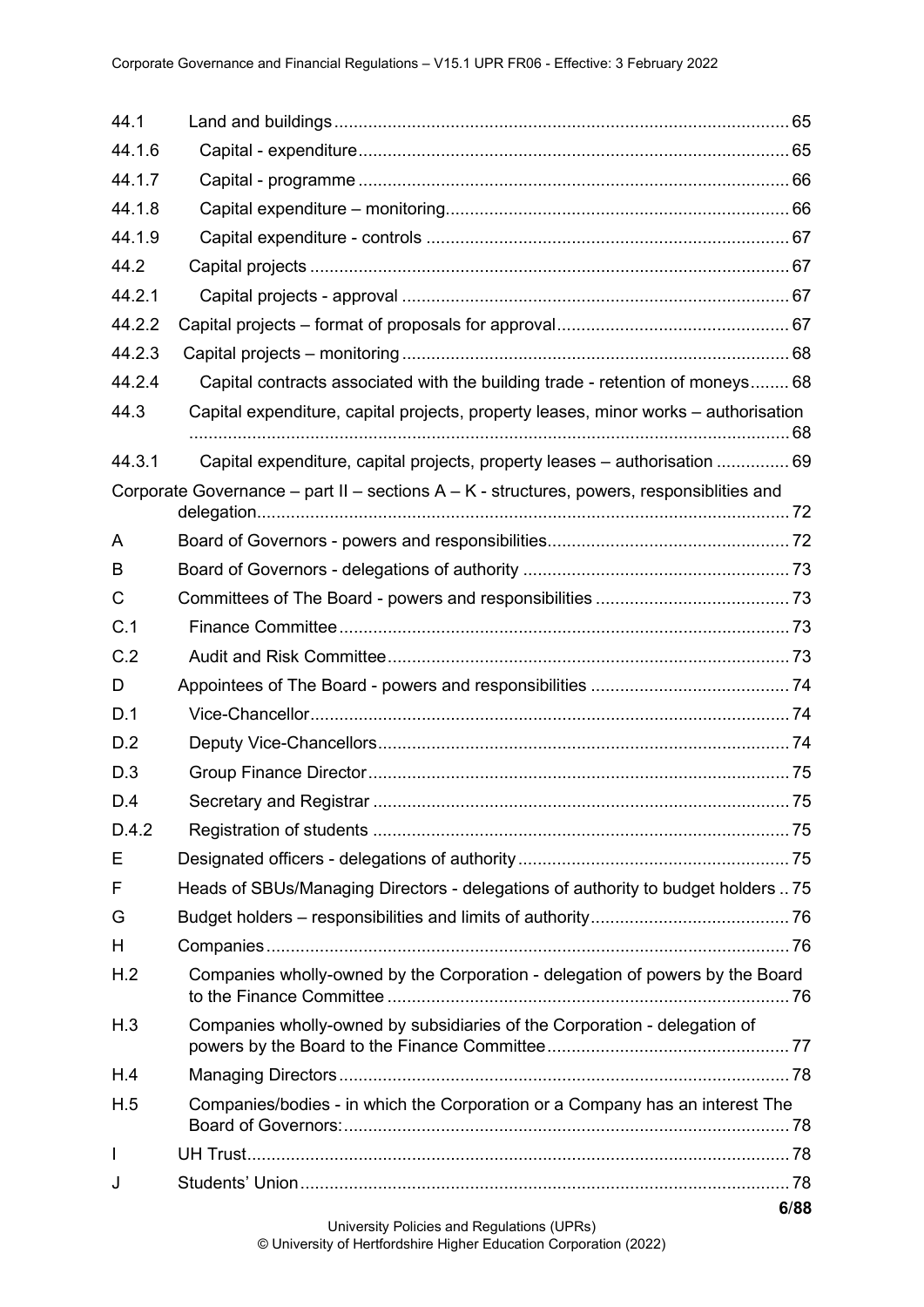| K     |                                                                             |  |
|-------|-----------------------------------------------------------------------------|--|
| K.1   |                                                                             |  |
| K.2   |                                                                             |  |
| K.2.2 |                                                                             |  |
| K.2.3 |                                                                             |  |
| K.2.4 |                                                                             |  |
| K.2.5 | Terms and conditions of business - guarantees, indemnities, disclaimers and |  |
| K.2.6 |                                                                             |  |
| K.2.7 | Terms and conditions of business - Academic Agreements  83                  |  |
| K.3   | Prime documents - Corporation, Companies and UH Trust - retention and       |  |
| K.4   |                                                                             |  |
| K.5   |                                                                             |  |
| K.6   |                                                                             |  |
| K.7   |                                                                             |  |
| K.7.4 |                                                                             |  |
| K.8   |                                                                             |  |
| K.8.1 |                                                                             |  |
| K.8.2 |                                                                             |  |

# <span id="page-6-0"></span>**Corporate Governance – Sections 1 – 16**

In approving the policies and regulations set out in this document, the Board of Governors has defined the Corporation's governance framework and Financial Regulations to ensure the proper operation of the Corporation and its companies.

These policies and regulations have been drawn-up in compliance with the Office for Students (OfS) Regulation and Guidance and with Corporate and Charity Law.

Value limits and associated approval requirements represent a minimum framework for approval and reporting. It is implicit that, within this framework, Boards of Directors have latitude to determine supplementary approval and reporting arrangements to operate within their respective Companies.

# <span id="page-6-1"></span>**1 University of Hertfordshire Higher Education Corporation**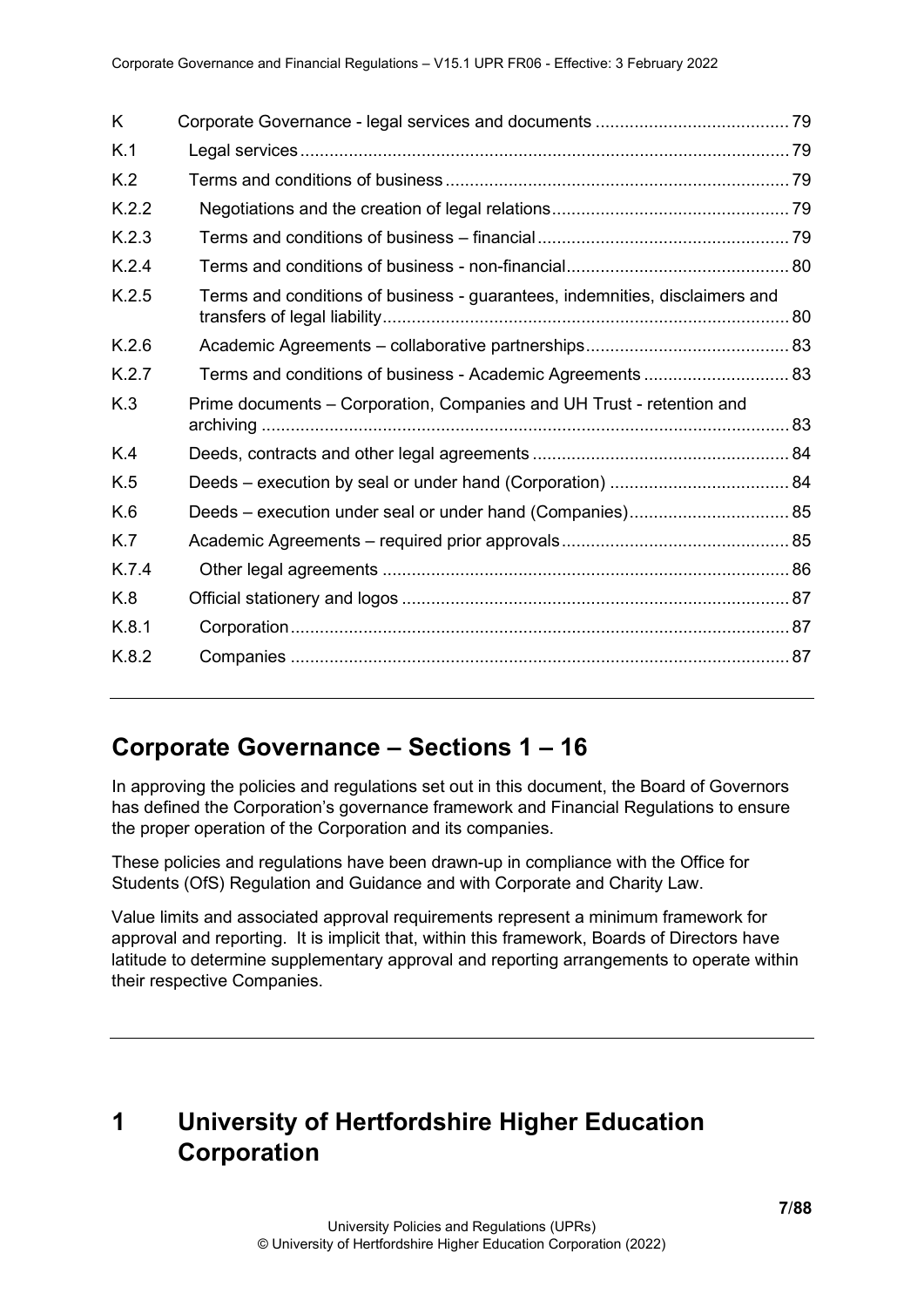- 1.1 The University of Hertfordshire was created as an independent Higher Education Corporation in 1989 under the terms of the Education Reform Act (1989). The Corporation achieved University status in 1992 under the provisions of the Further and Higher Education Act (1992).
- 1.2 The Corporation operates in accordance with the terms of an Instrument of Government (see UPR GV04<sup>[1](#page-7-5)</sup>) and Articles of Government (see UPR GV01<sup>[2](#page-7-6)</sup>) approved by the Privy Council. These determine the overarching governance framework of the Corporation and set out the powers and responsibilities of the Board of Governors, the Academic Board, the Vice-Chancellor and certain other Appointees of the Board.
- 1.3 When convened and quorate, the Board of Governors (see section A) constitutes the University of Hertfordshire Higher Education Corporation.
- 1.4 The Board of Governors is required to conduct the affairs of the Corporation in accordance with all relevant legislation and any regulations made either by Government or by the OfS (the latter as the sector regulator).
- 1.5 Within the terms of OfS regulation, the Corporation may establish or acquire whollyowned subsidiary Companies and may permit these Companies to establish or acquire wholly-owned subsidiary Companies. The Corporation may take an interest in a Company, for example, as a Shareholder or member or under the terms of some other arrangement and may permit a Parent Company (as defined in section 3.5) or a Company (as defined in section 3.6) to do so, provided that the prior written consent of the Board of Governors has been obtained.

# <span id="page-7-0"></span>**2 Acronyms**

The following acronyms are used in this document:

- OfS Office for Students
- SBU Strategic Business Unit (see section 3.10)
- UPRs University Policies and Regulations

# <span id="page-7-1"></span>**3 Definitions**

For the purposes of this document the following definitions will apply:

## <span id="page-7-2"></span>**3.1 'Corporation':**

the University of Hertfordshire Higher Education Corporation (see section I);

### <span id="page-7-3"></span>**3.2 'Board':**

the Board of Governors of the Corporation;

### <span id="page-7-4"></span>**3.3 'Corporation':**

the University of Hertfordshire;

<span id="page-7-6"></span><span id="page-7-5"></span><sup>&</sup>lt;sup>1</sup> UPR GV04 'Instrument of Government'<br><sup>2</sup> UPP CV04 'Articles of Covernment'

<sup>2</sup> UPR GV01 'Articles of Government'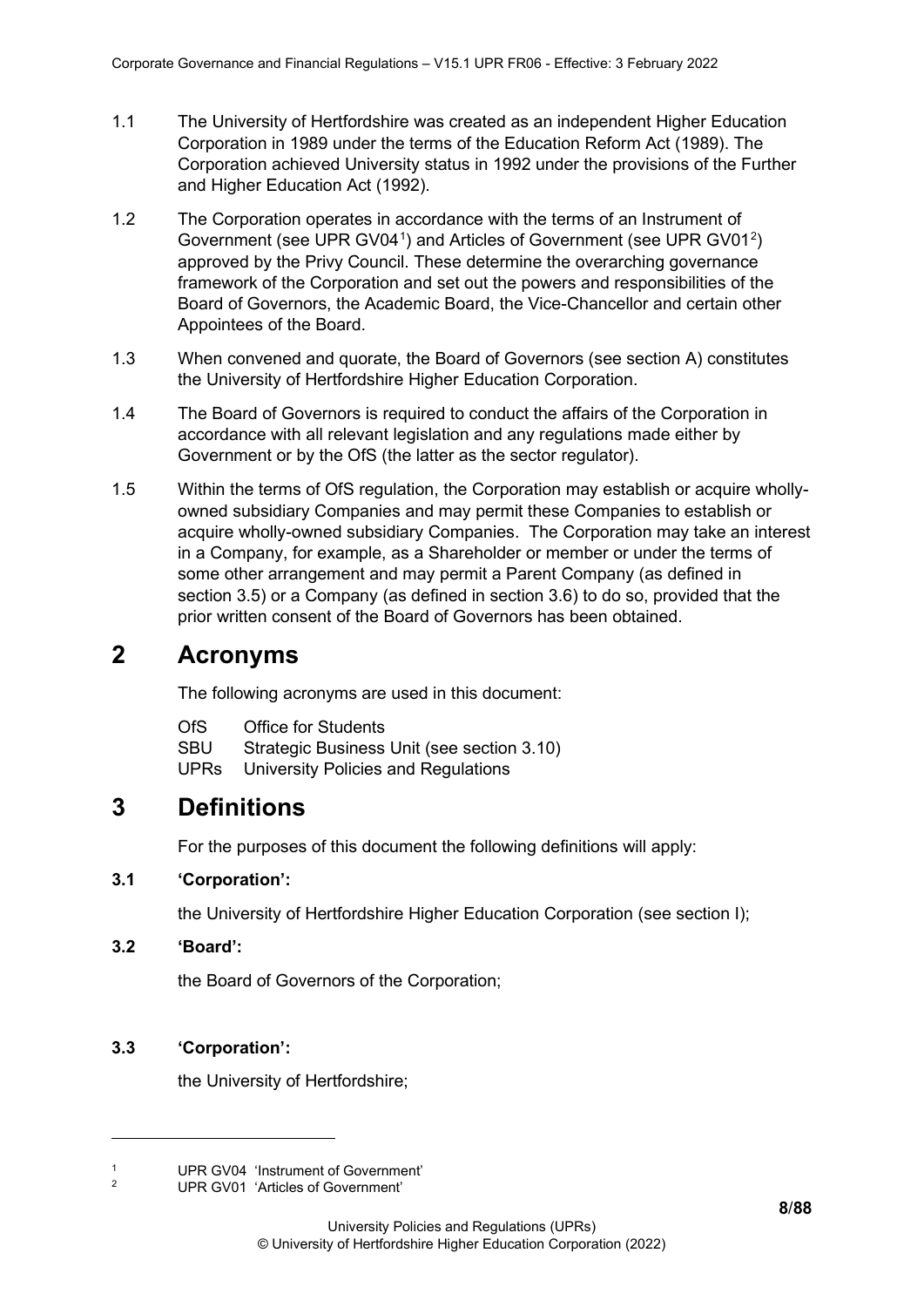#### <span id="page-8-0"></span>**3.4 'University of Hertfordshire Group':**

the University, the Companies (as defined in section 3.6) and UH Trust (see section 3.21), whose Accounts are consolidated with those of the Corporation;

#### <span id="page-8-1"></span>**3.5 'Parent Company':**

a Company wholly-owned by the Corporation, such as UH Holdings Limited, that has its own structure of wholly-owned subsidiary Companies; these regulations assign specific powers and responsibilities to Parent Companies;

#### <span id="page-8-2"></span>**3.6 'Company':**

- 3.6.1 The generic term used in this document to describe:
	- i a Company wholly-owned by the Corporation, such as UH Holdings Limited;
	- ii a Company, such as Universitybus Limited, UH Ventures Limited or Exemplas Holdings Limited, which is wholly-owned by a Parent Company, for example, UH Holdings Limited, UH Trust or other subsidiary Company wholly-owned by the Corporation which forms part of the University of Hertfordshire Group;

### <span id="page-8-3"></span>**3.7 'Financial Regulations':**

the regulations set out in this document (UPR FR06);

#### <span id="page-8-4"></span>**3.8 'Director':**

unless indicated otherwise in the text of these regulations, the Director of a Company as defined in section 3.6;

#### <span id="page-8-5"></span>**3.9 'Appointee of the Board':**

the Vice-Chancellor, the Deputy Vice-Chancellor(s), the Secretary and Registrar, the Group Finance Director;

#### <span id="page-8-6"></span>**3.10 'SBU':**

for the purposes of financial management and administration, the Corporation has an internal structure of Strategic Business Units composed of academic schools and professional resource centres;

## <span id="page-8-7"></span>**3.11 'Head of SBU':**

the senior officer appointed by the Vice-Chancellor to have responsibility for the financial management and administration of an SBU;

### <span id="page-8-8"></span>**3.12 'Managing Director':**

an individual appointed by a Company to manage the affairs of the Company on a day-to-day basis under the direction of its Board of Directors. Certain Companies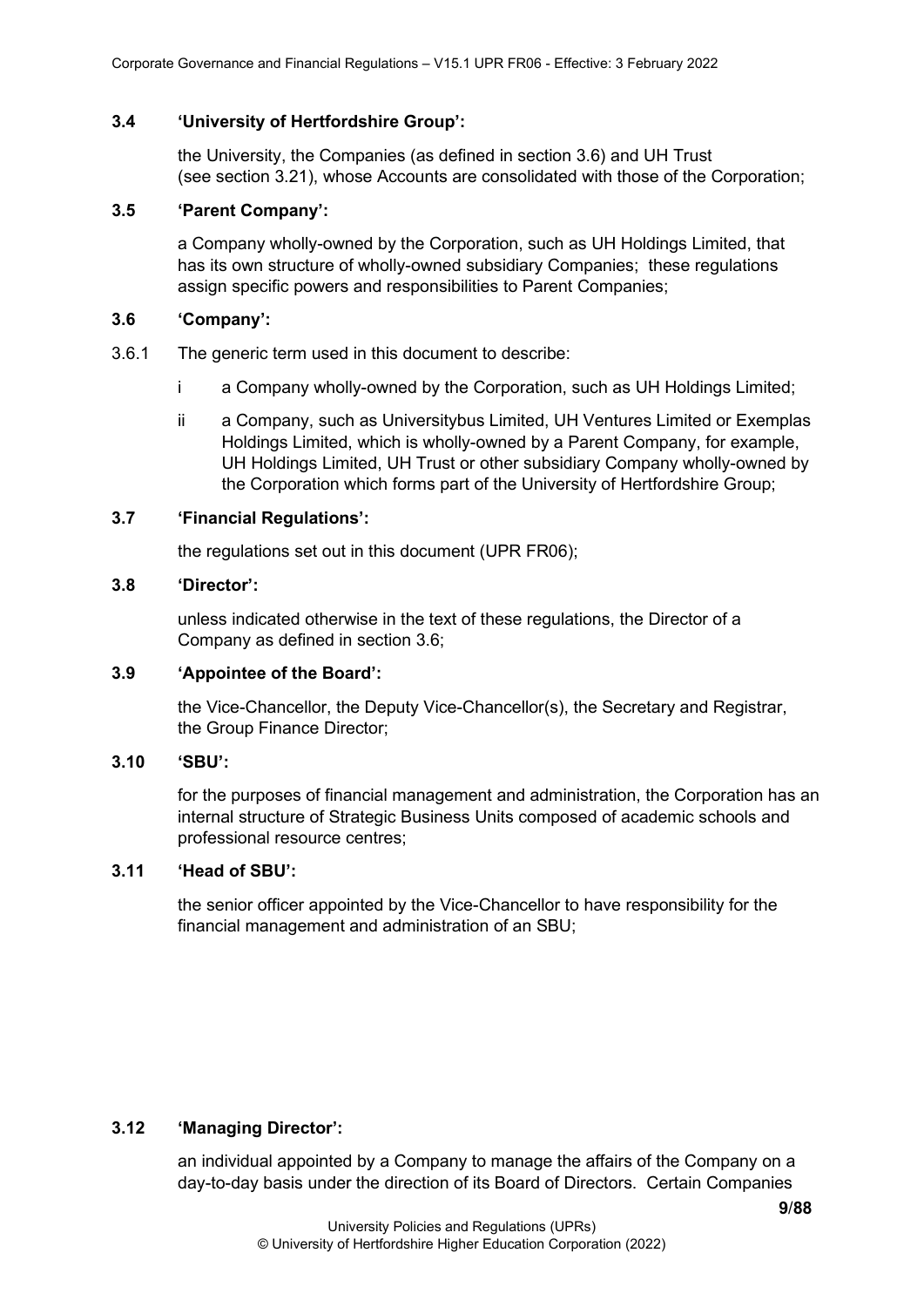do not have a Managing Director, in which case the Company's Board of Directors may designate one or more of the Company's officers to discharge the responsibilities assigned by these regulations to Managing Directors. Where a Board of Directors has not made such a designation then the responsibilities assigned in these regulations to Managing Directors will revert automatically to the Chair of the Board of Directors;

### <span id="page-9-0"></span>**3.13 'Budget Holder (or Deputy)':**

a member of staff to whom a Head of SBU/Managing Director has delegated responsibility for the management and administration of a portion of the overall budget of the SBU/Company concerned;

### <span id="page-9-1"></span>**3.14 'Designated officer':**

an officer to whom these regulations delegate authority or assign a responsibility on an ex officio basis (a designated officer may be an Appointee of the Board, a Head of SBU or other senior officer, Managing Director (as defined in section 3.12) or a deputy designated for a specific purpose or a nominee such as a Budget Holder);

## <span id="page-9-2"></span>**3.15 'employee':**

an individual with whom the Corporation or a Company (as defined in section 3.6) has a contract of employment;

### <span id="page-9-3"></span>**3.16 'Prime Document':**

as determined by these regulations (UPR FR06) or, from time-to-time, by the Secretary and Registrar, documents relating to the regulation, conduct or decisions of the Corporation, the Companies or UH Trust (see section 3.21) or the authorisation of their activities including, but not necessarily limited to, Schemes of Delegation, University Policies and

Regulations (the series of documents through which the Corporation publishes its institutional policies, procedures and regulations), financial records, legal agreements, personal information (including registration documents);

### <span id="page-9-4"></span>**3.17 'Internal Audit':**

an independent function for the review of the activities of the Corporation, the Companies, UH Trust (see section 3.21) and bodies in which the Corporation or a Company has an interest (for example, by Shareholder Agreement) the principal purpose of which is to reassure the Board of Governors, the Trustees of UH Trust and the Vice-Chancellor of the adequacy and effectiveness of the internal control system, risk management, governance processes and value for money;

### <span id="page-9-5"></span>**3.18 'External Auditor':**

the primary function of the External Auditor is to verify the financial statements of the Corporation, the Companies and UH Trust and to carry out such examinations of those statements and underlying records and control systems as is necessary to reach their opinion on the statements;

### <span id="page-9-6"></span>**3.19 'Academic Agreement':**

a legal agreement for the provision of education or research training which may or may not lead to an award of the University of Hertfordshire;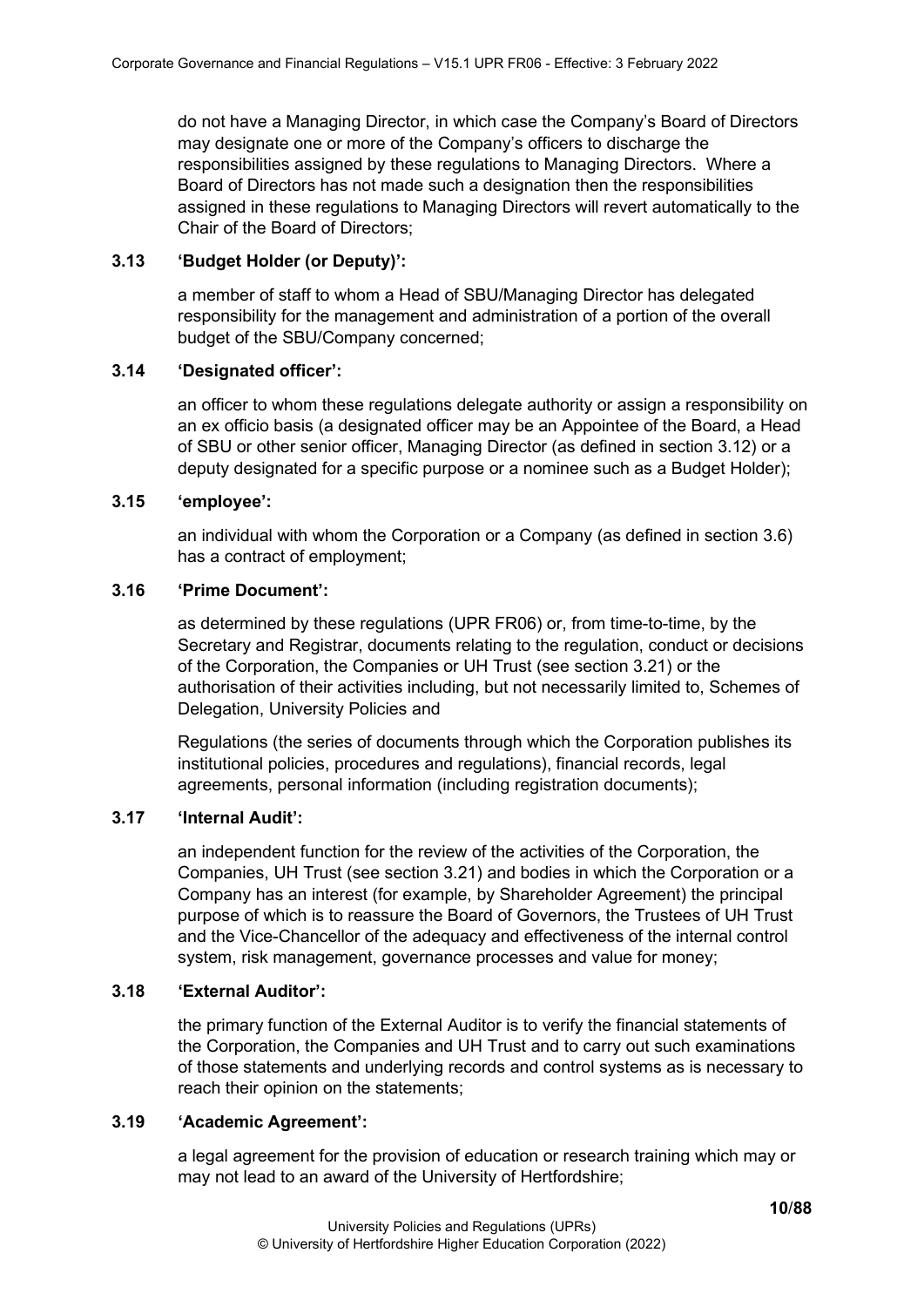#### <span id="page-10-0"></span>**3.20 'Commercial activities':**

activities that generate income for the Corporation or the Companies;

## <span id="page-10-1"></span>**3.21 'UH Trust':**

the Linked Charity administered by UH Trust, a wholly-owned subsidiary company of the Corporation;

### <span id="page-10-2"></span>**3.22 'Trustee':**

UH Trust which is the Trustee of the Linked Charity, UH Trust;

## <span id="page-10-3"></span>**3.23 'Students' Union':**

the University of Hertfordshire Students' Union.

# <span id="page-10-4"></span>**4 Purpose**

- 4.1 This document sets out:
	- i the corporate governance arrangements of the University of Hertfordshire Higher Education Corporation and its Companies approved by the Board of Governors from time-to-time, to give effect to the Instrument of Government (see UPR GV04<sup>1</sup>) and the Articles of Government (see UPR GV01<sup>2</sup>) of the Corporation;
	- ii the Financial Regulations of the Corporation and its Companies as approved, from time-to-time by the Board of Governors. The Financial Regulations provide control over the totality of the Corporation's resources and afford assurance to the Board, the Trustees of UH Trust and the Vice-Chancellor that resources are being properly applied for the achievement of the Corporate Strategic Plan, the business objectives of the Corporation, its financial viability; value for money; that the Corporation is fulfilling its responsibility for the provision of effective financial controls over the use of public funds; for ensuring that the Corporation complies with all relevant legislation and that its assets are safeguarded.

# <span id="page-10-5"></span>**5 Office for students (Ofs)**

## <span id="page-10-6"></span>**5.1 OfS registration requirements**

The Corporation will conduct its affairs and operate in accordance with the terms of its (on-going) registration requirements with the OfS.

## <span id="page-10-7"></span>**5.2 OfS - Funding**

- 5.2.1 The Board of Governors will use recurrent or capital funds received from the OfS solely for the purposes for which those funds were granted by the OfS.
- 5.2.2 In determining any annual grant of funds (recurrent funding) to the Corporation, the OfS will distinguish between those funds which constitute its recurrent funding to the Corporation and those funds which are capital funds.
- 5.2.3 The Board of Governors has discretion to use recurrent funding received from the OfS for capital purposes provided that this is consistent with any terms applied by the OfS to the funding concerned.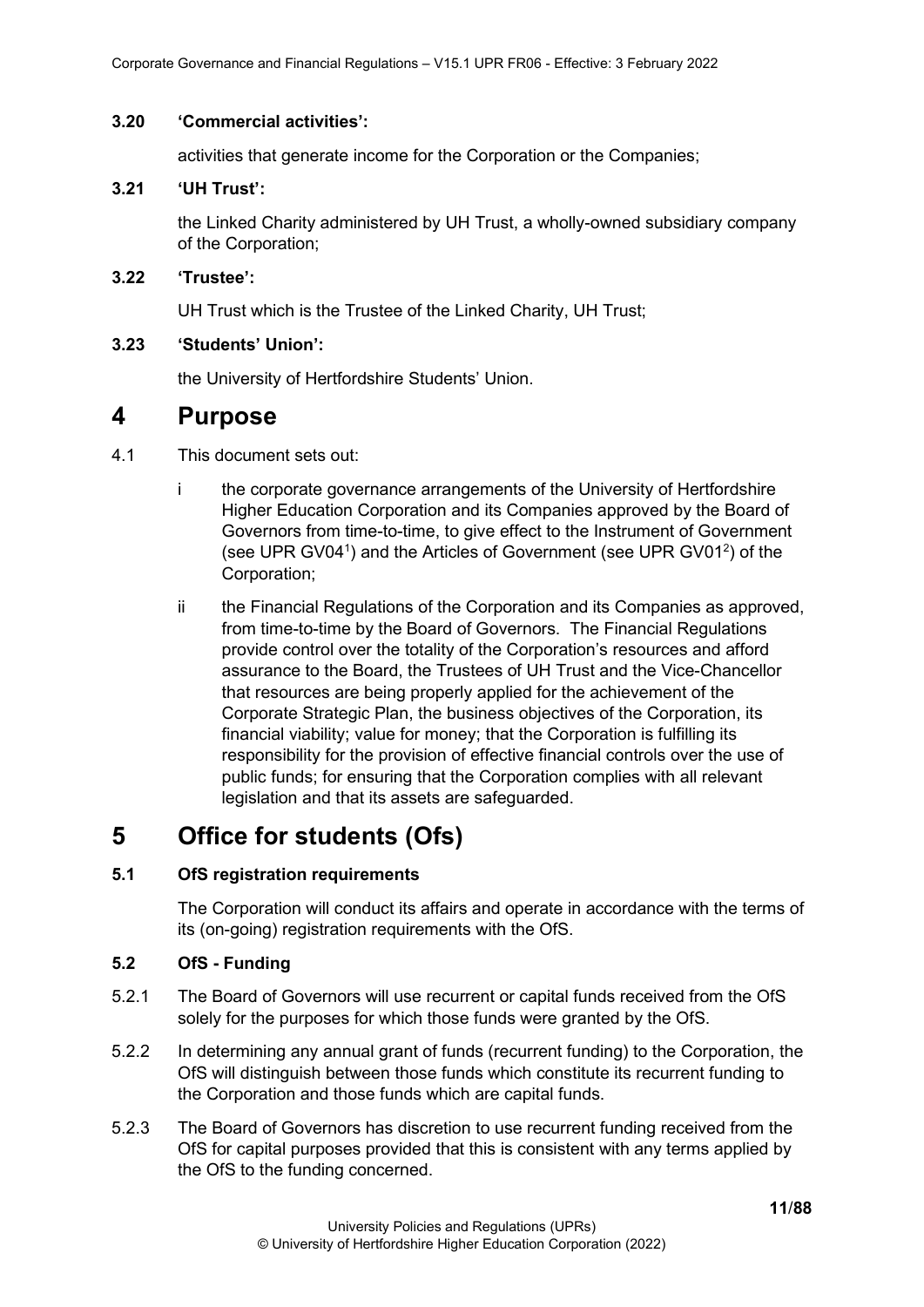5.2.4 The Board of Governors does not have discretion to use capital funding received from the OfS to meet recurrent costs.

#### <span id="page-11-0"></span>**5.3 OfS – Recurrent Funding**

- 5.3.1 A deficit in the recurrent funding budget may be allowed only in pursuit of the Corporation's longer term objectives. Only where the following conditions are met may the Corporation's accrued recurrent expenditure exceed its accrued income in any Financial Year:
	- i the deficit in income is covered by reserves which can be applied at the discretion of the Board of Governors;
	- ii where there are insufficient discretionary reserves to cover the deficit in income, a deficit will be incurred in no more than two (**2**) consecutive years.

# <span id="page-11-1"></span>**6 General principles and requirements**

- 6.1.1 It is a requirement that these regulations and any supplementary policies, instructions and operating procedures implemented to give effect to them are consistent with:
	- i the University's OfS registration and associated conditions;
	- ii as appropriate, the document 'Accountability and Audit: Code of Practice' (or equivalent) issued, from time-to-time, by the OfS;
	- iii relevant legislation;
	- iv the requirements of this document (UPR FR06),

and that, where required, any necessary prior approvals, such as those required for the disposal of land and buildings purchased with public funds, have been obtained from the OfS.

- 6.1.2 In determining the authorisation process that will be required for a transaction, the total (gross) value of the transaction in sterling must be used (effective 21 October 99 (see minute 397, Board of Governors, 21 October 99)).
- 6.1.3 The limits of authority contained in this document are expressed in sterling. Where an agreement requiring authorisation is expressed in a foreign currency, for the purposes of authorisation, the total value in sterling should be calculated using the exchange rate which applies on the day on which the authorisation is given.
- 6.1.4 No Governor, employee, Trustee or Director may authorise the payment of salary, expenses or allowance either to themselves or to a person with whom they have a family or close personal relationship. All such claims must be signed personally by the claimant and will be given to a designated Officer at a higher level for checking and approval before reimbursement is made.

#### <span id="page-11-2"></span>6.1.5 Additional reporting requirements

the avoidance of doubt, these are reports additional to those made in the normal course of events, such as the management accounts or routine management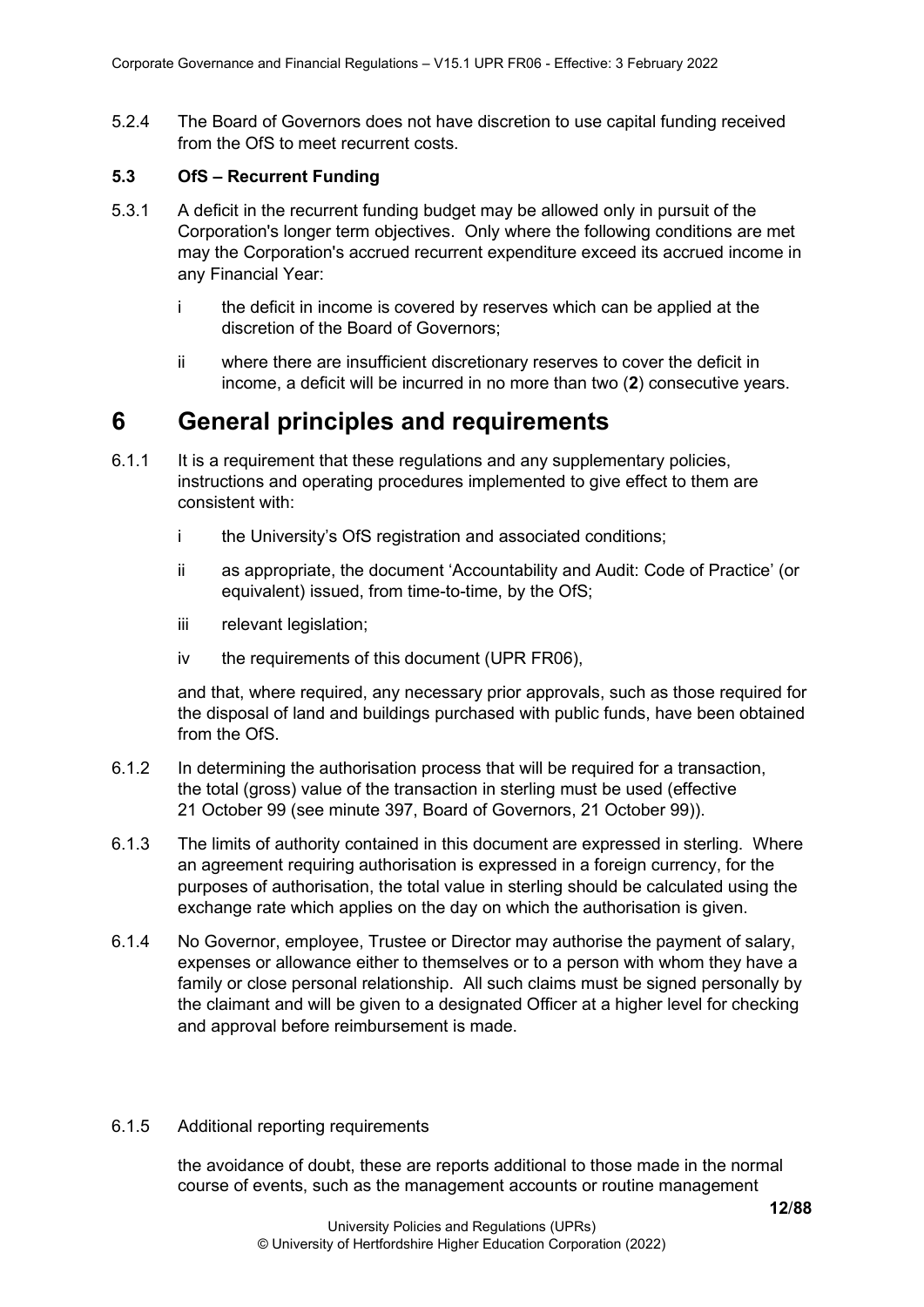reports, and relate to the specific matters referred to in this document (UPR FR06), such as a financial or other types of transaction.

<span id="page-12-0"></span>6.1.6 For the avoidance of doubt, the principles set out in this section (6) apply to all sections of these regulations (UPR FR06).

#### <span id="page-12-1"></span>6.2 **Confidentiality**

6.2.1 Employees, Governors, Trustees and Directors must ensure that any financial information or other confidential records which they hold, either manually or on computer, are kept securely and that where this information includes personal data, these data are held/processed and access to them is permitted only in accordance with the requirements of the Data Protection Act 2018; Corporation regulations (see UPR IM08<sup>[3](#page-12-3)</sup>); any other relevant legislation and any other relevant regulations and procedures established by the Group Finance Director and/or the Secretary and Registrar (effective 21 October 99 (see Minute 397, Board of Governors, 21 October 99)).

#### (**Note for guidance:**

Officers responsible for the storage, transmission and processing of third party data will comply with relevant industry standards such as the Payment Card Industry Data Security Standards.)

- 6.2.2 Contracts of employment (Corporation and Company) and other legal agreements will include appropriate clauses to protect confidentiality and financial and other confidential records.
- 6.2.3 Unless disclosure is otherwise permitted under the terms of these regulations or by law:
	- i corporate and company financial information and confidential records must not be disclosed to anyone who is not authorised to have access to them;
	- ii access to corporate and company financial records will require the prior written approval of the Group Finance Director (or deputy designated for this purpose) and will be on a 'need to know' basis;
	- iii access to other confidential corporate and company records will require the prior written approval of the Secretary and Registrar (or deputy designated for this purpose)/Company Secretary of the relevant Parent Company (or deputy designated for this purpose) and will be on a 'need to know' basis.

# <span id="page-12-2"></span>**7 Supplementary instructions and operating procedures**

<span id="page-12-3"></span><sup>3</sup> UPR IM08 'Data Protection Policy and Privacy Statement''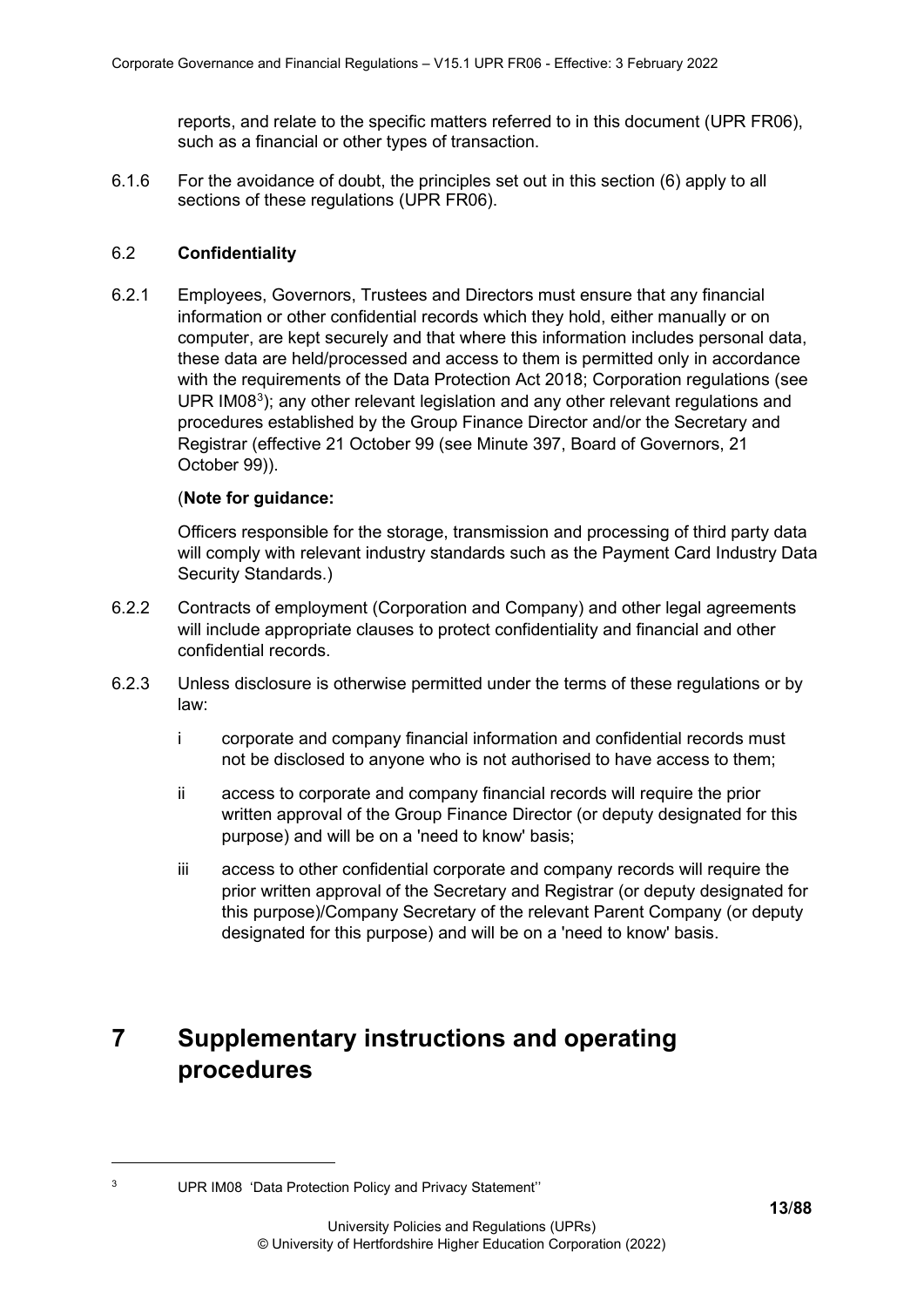7.1 For the proper management of the Corporation, the Companies and UH Trust, instructions and operating procedures supplementary to the regulations contained in this document

(UPR FR06), to effect the operation of the regulations in this document (UPR FR06), may be issued by, or on behalf of, the Group Finance Director or another Appointee of the Board acting within the limits of their authority or by another officer specifically authorised under the terms of these regulations for this purpose.

#### <span id="page-13-0"></span>**7.2 Group Finance Director**

- 7.2.1 The Group Finance Director is required to establish appropriate accounting regulations, procedures and controls such that the on-going OfS registration requirements, relevant legislation and these regulations are met in respect of all responsibilities assigned to the Group Finance Director.
- 7.2.2 In this regard, the Group Finance Director is accountable to the Vice-Chancellor and the Board.

#### <span id="page-13-1"></span>**7.3 Secretary and Registrar**

- 7.3.1 The Secretary and Registrar is required to establish appropriate regulations, procedures and controls such that the on-going OfS registration requirements, relevant legislation and these regulations are met in respect of all responsibilities assigned to the Secretary and Registrar.
- 7.3.2 In this regard, the Secretary and Registrar is accountable to the Vice-Chancellor and the Board.

# <span id="page-13-2"></span>**8 Compliance**

- 8.1 The regulations set out in this document (UPR FR06) and any supplementary instructions and procedures to effect the operation of the regulations in this document (UPR FR06), issued by, or on behalf of, the Group Finance Director or another Appointee of the Board, are binding on all Governors, employees, Trustees and Directors and (in cases where they are given responsibility for assets of the Corporation or other financial matters) students.
- 8.2 **Any individual or body which may be subject to the regulations set out in this document (UPR FR06) is required to comply with them. It should be noted that failure to observe these regulations and attempts to circumvent them may result in disciplinary action being taken and, in certain circumstances, criminal proceedings.**

# <span id="page-13-3"></span>**9 Exempt charity status**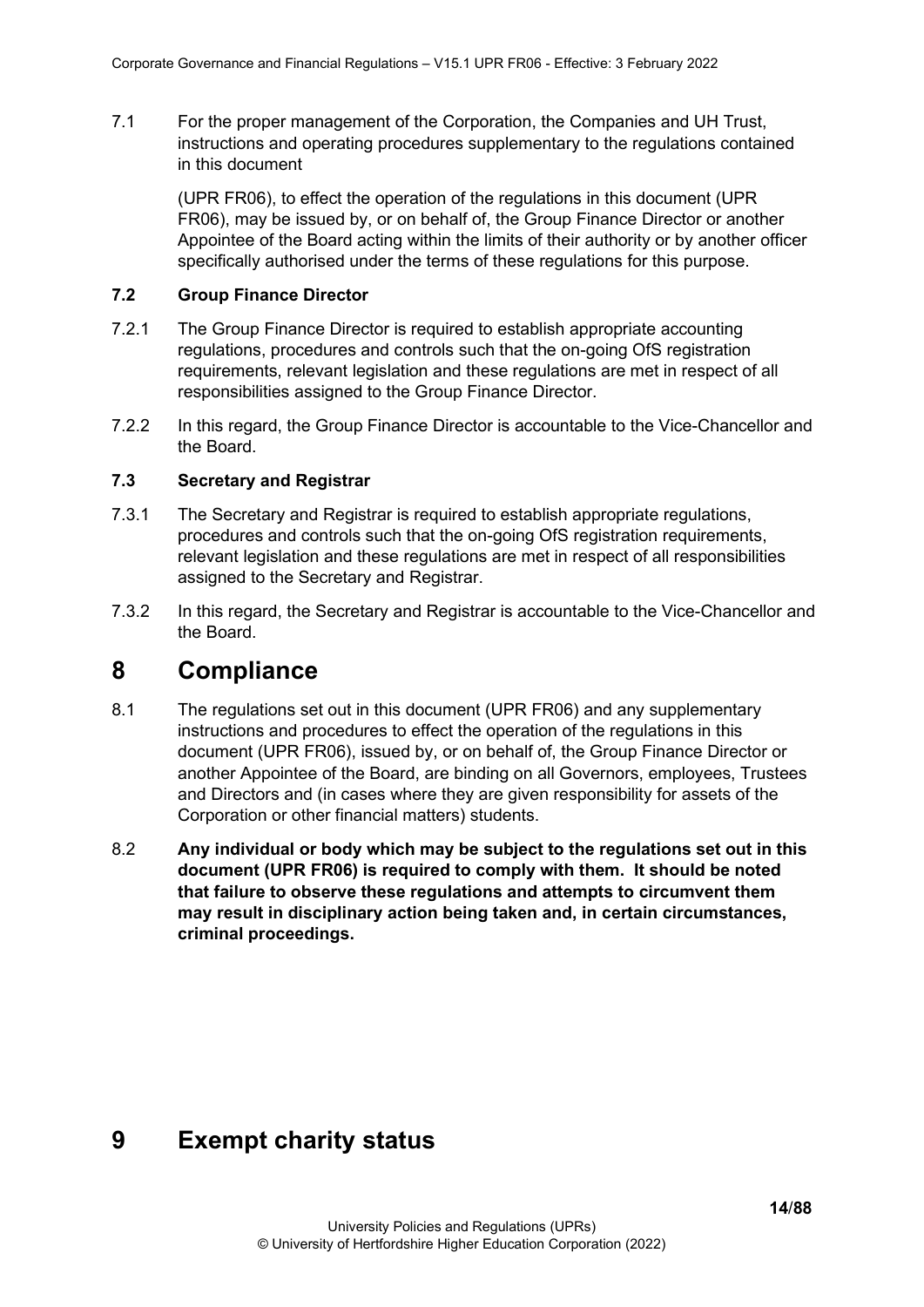- 9.1 The Corporation is established as an exempt charity under the provisions of the Education Reform Act 1988.
- 9.2 A statement to the effect that the Corporation is an exempt charity will be included:
	- i on the Corporation's headed note paper and
	- ii in all official correspondence and
	- iii on the Corporation's web site.

# <span id="page-14-0"></span>**10 Legal name and address**

### <span id="page-14-1"></span>**10.1 Corporation**

- 10.1.1 For legal purposes, the full and correct name of the institution is the 'University of Hertfordshire Higher Education Corporation'. 'University of Hertfordshire' is the branding name used by the institution for marketing and communications purposes.
- 10.1.2 Although the Corporation has no registered office as such, the address for the delivery of legal documents is:

#### **University of Hertfordshire Higher Education Corporation College Lane Hatfield, Hertfordshire AL10 9AB**

10.1.3 Unless instructed otherwise, all documents should be marked for the attention of the Vice-Chancellor or the Secretary and Registrar.

#### <span id="page-14-2"></span>**10.2 Companies**

| <b>University Alliance</b>                           | <b>All other Companies</b>                                   |
|------------------------------------------------------|--------------------------------------------------------------|
| The Registered Office of<br>University Alliance is:  | The Registered Office of<br>all other Companies is:          |
| 109-117 Middlesex Street,<br>London, England, E1 7JF | College Lane<br>Hatfield<br>Hertfordshire<br><b>AL10 9AB</b> |

# <span id="page-14-3"></span>**11 Name and address of the corporation and companies – use of**

- 11.1 Under no circumstances will the name of the Corporation or the name 'University of Hertfordshire' or the name of a Company be used in connection with private work.
- 11.2 The Secretary and Registrar will advise on all matters relating to the use of the name and address of the Corporation and the Companies.

# <span id="page-14-4"></span>**12 Strategic business units and other units within the corporation - status**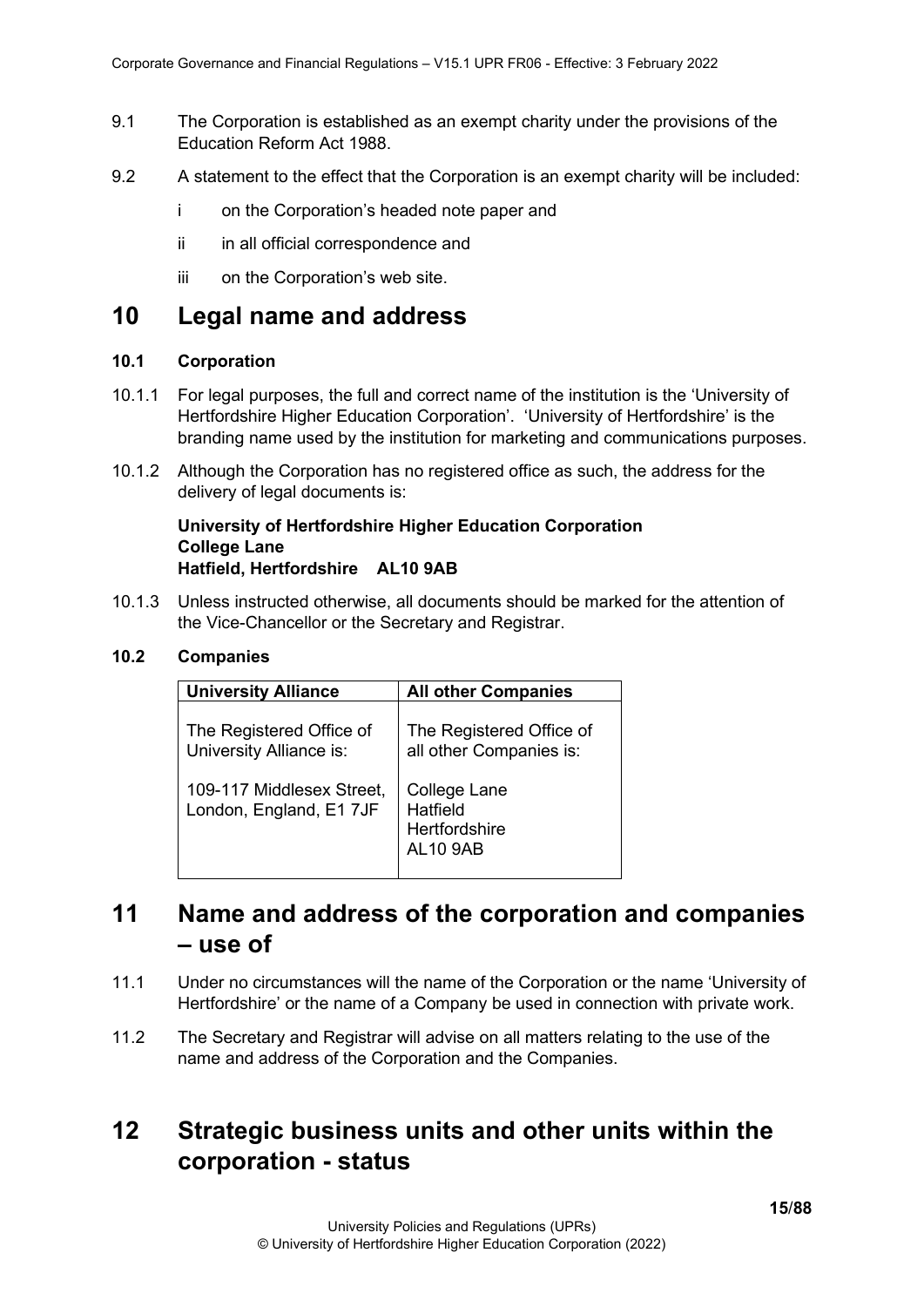- 12.1 SBUs and other units or areas within the Corporation:
	- i are not recognised as having a status which is independent of the Corporation;
	- ii are not permitted to enter into legal agreements or to trade in their own name;
	- iii are not permitted to issue separate invoices.
- 12.2 Heads of SBUs/Managing Directors will ensure that the full legal name of the Corporation or, as appropriate, the relevant Company, appears on all correspondence and legal documents.

# <span id="page-15-0"></span>**13 Private Work**

Policy and regulation relating to private work will be determined on the authority of the Board and will have the following principles and requirements as their basis:

- i before accepting any private work or before extending existing private work commitments for which approval has already been given (including consultancies, directorships or partnerships) employees must obtain the prior written consent of their Head of SBU/Managing Director;
- ii where materials or resources which are the property of the Corporation, the Companies or UH Trust are used in the course of private work they must be paid for at the rate specified by the Group Finance Director.

# <span id="page-15-1"></span>**14 Good governance of The Corporation, Companies and UH Trust**

The Board of Governors will establish and keep under review policies, regulations and procedures in relation to the following:

- i BRIBERY AND CORRUPTION (including, but not necessarily limited to, prevention, detection, investigation and the declaration and registration of benefits, gifts, private work and conflicts of interest) (see UPR GV12[4](#page-15-3) );
- ii WHISTLE-BLOWING

to enable staff to come forward and raise their concerns without fear of reprisals (see UPR GV16 'Whistleblowing Policy');

iii FRAUD

to enable the prevention, detection and investigation of fraud (see UPR  $GV12<sup>4</sup>$  and UPR FR08<sup>[5](#page-15-4)</sup>);

iv FREEDOM OF INFORMATION (see UPR IM09<sup>[6](#page-15-5)</sup>).

# <span id="page-15-2"></span>**15 Value for money**

<span id="page-15-3"></span><sup>&</sup>lt;sup>4</sup> UPR GV12 'Bribery and Corruption'

<span id="page-15-4"></span><sup>&</sup>lt;sup>5</sup><br>UPR FR08 'Fraud and Corruption – Anti-Fraud and Anti-Corruption Policy'<br>B

<span id="page-15-5"></span>UPR IM09 'Freedom of Information'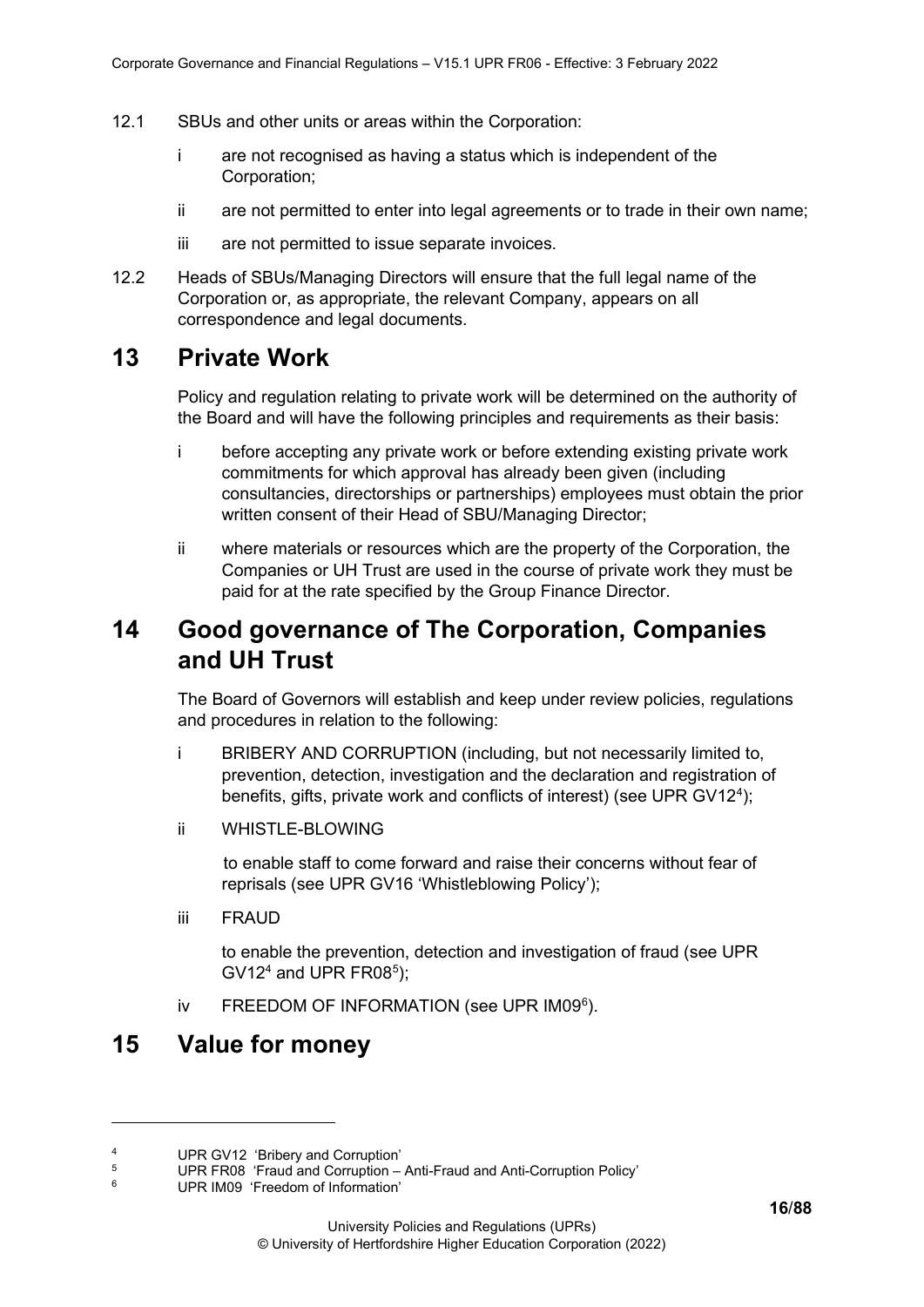The Board will assure itself that in the procurement and purchase of goods and services reasonable efforts are made by the Corporation, the Companies and UH to obtain value for money.

# <span id="page-16-0"></span>**16 Risk**

The Board and the Vice-Chancellor will:

- i take reasonable steps to understand the nature and magnitude of any risk involved before taking decisions to avoid circumstances that might seriously threaten academic standards, staff and student health, safety or security, the reputation of the Corporation or its financial viability and
- ii determine policies and procedures for the assessment and management of risk which are consistent with the recommendations of the OfS and other relevant codes of practice (see UPR FR03[7](#page-16-6).).

# <span id="page-16-1"></span>**Financial Management and Control (Financial Regulations) Sections 17 - 43**

# <span id="page-16-2"></span>**17 Financial Year**

The Financial Year of the Corporation, the Companies and UH Trust is from 1 August to 31 July.

# <span id="page-16-3"></span>**18 Financial Regulations - approval and amendment**

The Financial Regulations are approved by the Board of Governors<sup>[8](#page-16-7)</sup> and may be amended only with the prior approval of the Board of Governors.

# <span id="page-16-4"></span>**19 Financial Regulations - purpose and scope**

These Financial Regulations:

- i assign and clarify responsibilities for the financial management and administration of the Corporation, the Companies and, subject to the exceptions referred to in section I, UH Trust;
- ii form the basis of the regulatory framework within which the Corporation, the Companies and UH Trust conduct their business;
- iii apply to all aspects for the financial management and administration of the Corporation, the Companies and, where applicable, UH Trust.

# <span id="page-16-5"></span>**20 Financial Regulations – reporting**

<span id="page-16-7"></span><span id="page-16-6"></span><sup>&</sup>lt;sup>7</sup> UPR FR03 'Risk Assessment and Management'<br><sup>8</sup> **Board of Governors' Minutes** 307, 21 October

<sup>8</sup> **Board of Governors' Minutes** 397, 21 October 99; 435.2, 29 June 2000; 470.6, 29 March 2001, 496.1.2, 23 October 2001; 557.1.5, 9 December 2002; 629, 630.3, 630.4 and 637, 28 October 2003 ; 725.2, 9 December 2004, 301, 25 November 2009; 833, 9 July 2012; *343, 17 March 2015,* refer. Also refer to minute references contained in the text of the document.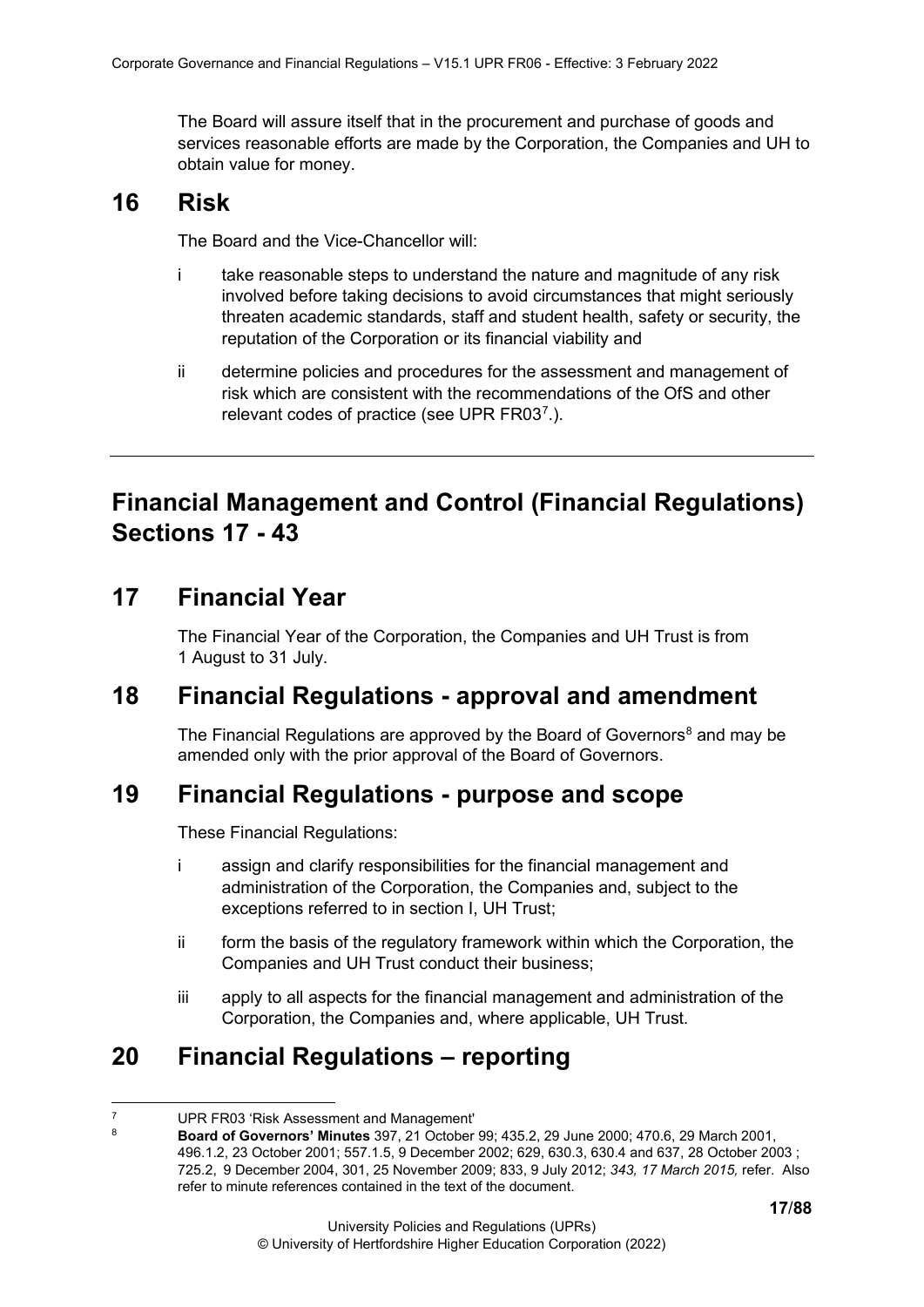The Group Finance Director is required by these Financial Regulations to determine and implement appropriate accounting practices and other controls to ensure that all transactions and the related prior and other approvals given in compliance with these Financial Regulations are properly recorded.

# <span id="page-17-0"></span>**21 Annual budget/annual company business plans**

21.1 The Board will plan and conduct the affairs of the Corporation/University of Hertfordshire Group so that the total income is sufficient to meet the total expenditure.

#### <span id="page-17-1"></span>**21.2 Companies**

- 21.2.1 Each Company will submit a proposed Annual Business Plan for consideration in accordance with processes established on the authority of the Chair of the relevant Parent Company. These Company Business Plans will inform the preparation of the proposed corporate Annual Budget (see section 21.4).
- 21.2.2 Parent Companies will consider the proposed Company Business Plans of their subsidiaries prior to these Business Plans being submitted for consideration as part of the preparation of the proposed Annual Budget (see section 21.4).

#### <span id="page-17-2"></span>**21.3 Variations identified as a result of the forecasting process conducted during the Financial Year**

- i Managing Directors are expected to manage the financial affairs of their respective Companies within the limits of the Business Plan.
- ii Any variations will require approval in accordance with the schedule given in section 21.4.
- iii Authorisation may be given by an officer at a higher level provided that this is not inconsistent with the requirements set out elsewhere in this document (UPR FR06) or does not constitute a failure of control.

### <span id="page-17-3"></span>**21.4 Corporation**

- <span id="page-17-4"></span>21.4.1 Annual Budget – preparation
	- i The Vice-Chancellor is responsible for presenting an Annual Budget for consideration and approval by the Board.
	- ii The Annual Budget will set out estimates of income (revenue and capital) and will provide for capital and revenue expenditure during the year and set out the purposes for which that expenditure is to be made.
	- iii The Group Finance Director will prepare the Annual Budget and will specify its format, timetable and price base, core assumptions to be made, including tuition fee levels and the estimated costs of pay awards and other price increases during the year.
	- iv The Annual Budget will, amongst other things, take account of the surpluses forecast by the Companies and the distributable profits that they might donate to the Corporation which is an Exempt Charity.
- <span id="page-17-5"></span>21.4.2 Annual Budget – SBUs - Business Plans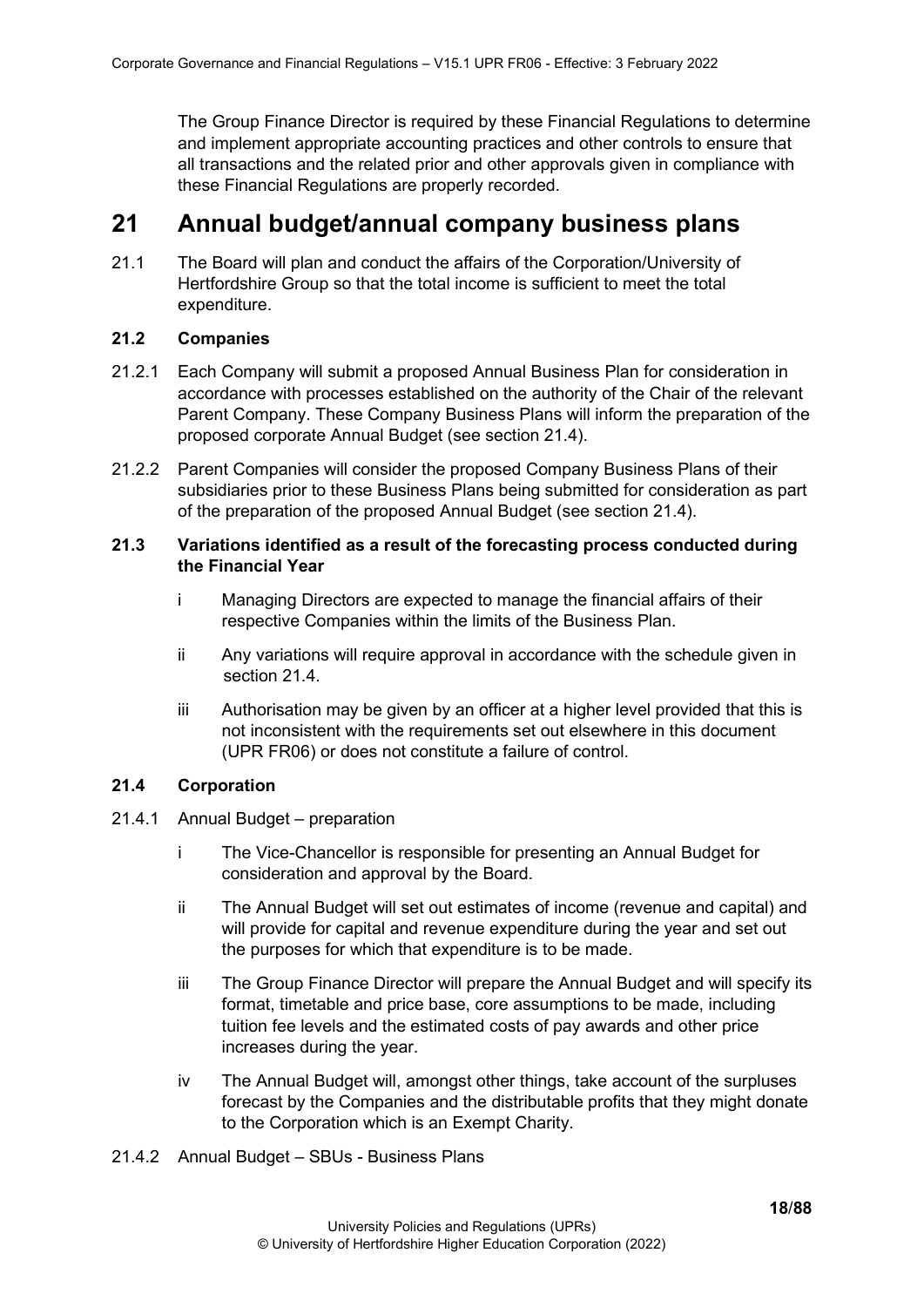- i Each Head of SBU will submit a proposed annual Business Plan for consideration in accordance with processes established on the authority of the Vice-Chancellor.
- ii The Business Plans agreed as a result of this process will inform the preparation of the proposed Annual Budget to be presented for approval by the Board of Governors (see section 21.4.1).
- iii Consideration of a proposed SBU Business Plan as part of the process through which the Annual Budget is drawn up, or its agreement at the conclusion of the planning process does not constitute authority to incur the expenditure provided for in the proposed SBU Business Plan (see sections 21.5 and 21.6).
- <span id="page-18-0"></span>21.4.3 Annual Budget – approval
	- i The Annual Budget :
		- a requires the prior approval of the Board of Governors which will be advised by the Finance Committee;
		- b will be approved prior to the commencement of the Financial Year to which it relates.
	- ii Board of Governors' approval of the Annual Budget forms the authority to incur the expenditure provided for in the Annual Budget subject to the relevant limits of authority set out elsewhere in this document (UPR FR06).

#### (**Note for guidance:**

For the avoidance of doubt, items of expenditure that form part of the approved Annual Budget require final approval, on an individual basis, in accordance with the regulations set out in this document.)

iii Expenditure should not deviate from the approved Annual Budget and Heads of SBUs will be expected to identify during the forecasting process any factors which might result in over expenditure (see section 21.5, also).

#### <span id="page-18-1"></span>21.4.4 Annual Budget – management

The Vice-Chancellor:

- i is the Accountable Officer under the terms of the OfS registration;
- ii is responsible to the Board of Governors for the management of resources, budgets and component budget within the approved Annual Budget;
- iii will be advised on the management of the Annual Budget by the Group Finance Director and, as appropriate, other Appointees of the Board.

#### <span id="page-18-2"></span>**21.5 Annual Budget/Company Business Plans – variations identified as a result of the forecasting process conducted during the Financial Year**

(See Minute 343, 17 March 2015.)

i Heads of SBU are expected to manage the financial affairs of their respective SBUs within the limits of the Annual Budget.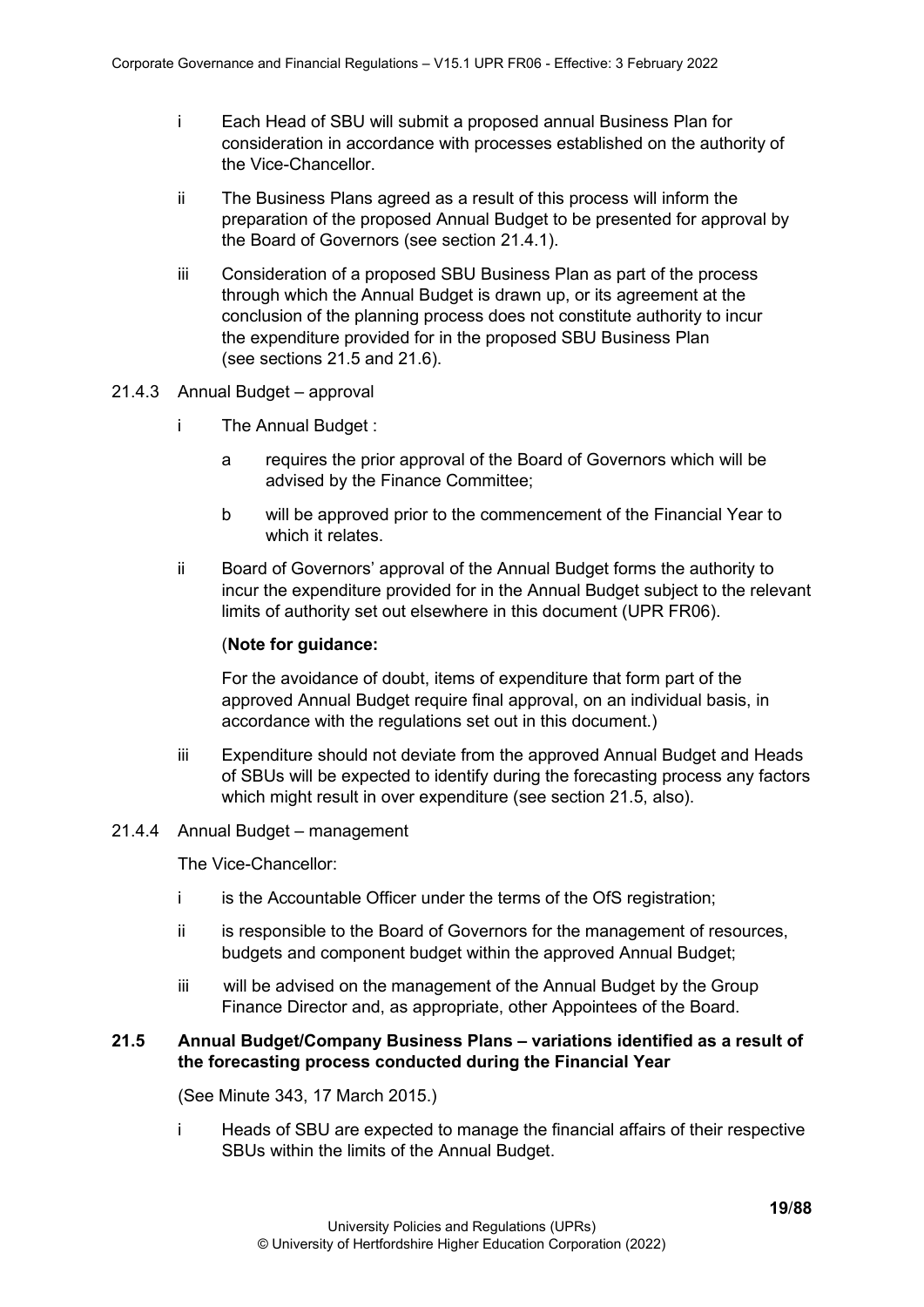- ii Any variations to budget will require approval in accordance with the schedule given in section 21.5.1.
- iii Authorisation may be given by an officer at a higher level provided that this is not inconsistent with the requirements set out elsewhere in this document (UPR FR06) or does not constitute a failure of control.

#### (**Note for guidance**

- o The value limits and associated approvals set out in the table to section 21.5 represent a minimum framework for approval and reporting.
- o It is implicit that, within this framework, Boards of Directors have latitude to determine supplementary approval and reporting arrangements to operate within their respective Companies.)

| Annual Budget/Company Business Plans - variations identified as a result of<br>the forecasting process conducted during the Financial Year |                                                                                                      |                                                                                                                                                                                     |  |  |  |
|--------------------------------------------------------------------------------------------------------------------------------------------|------------------------------------------------------------------------------------------------------|-------------------------------------------------------------------------------------------------------------------------------------------------------------------------------------|--|--|--|
| <b>Value</b>                                                                                                                               | The following prior written<br>approvals/authorisations must be<br>obtained                          |                                                                                                                                                                                     |  |  |  |
|                                                                                                                                            | Corporation                                                                                          | Company                                                                                                                                                                             |  |  |  |
| Up to £100,000                                                                                                                             | Head of SBU<br>and Group<br><b>Finance Director</b><br>(or deputy<br>designated for<br>this purpose) | Managing<br>Director or Board<br>of Directors<br>(where no<br>delegation has<br>been made) and<br><b>Group Finance</b><br>Director (or<br>deputy<br>designated for<br>this purpose) |  |  |  |
| £100,000 - £500,000                                                                                                                        | As above and<br>Vice-Chancellor<br>(or Deputy Vice-<br>Chancellor)                                   | As above and<br>Board of<br>Directors of<br><b>Parent Company</b>                                                                                                                   |  |  |  |
| £500,000 - £1,000,000                                                                                                                      | As above and<br>Finance<br>Committee                                                                 | As above and<br>Finance<br>Committee                                                                                                                                                |  |  |  |
| £1,000,000 or above                                                                                                                        | As above and<br>Board of<br>Governors                                                                | As above and<br>Board of<br>Governors                                                                                                                                               |  |  |  |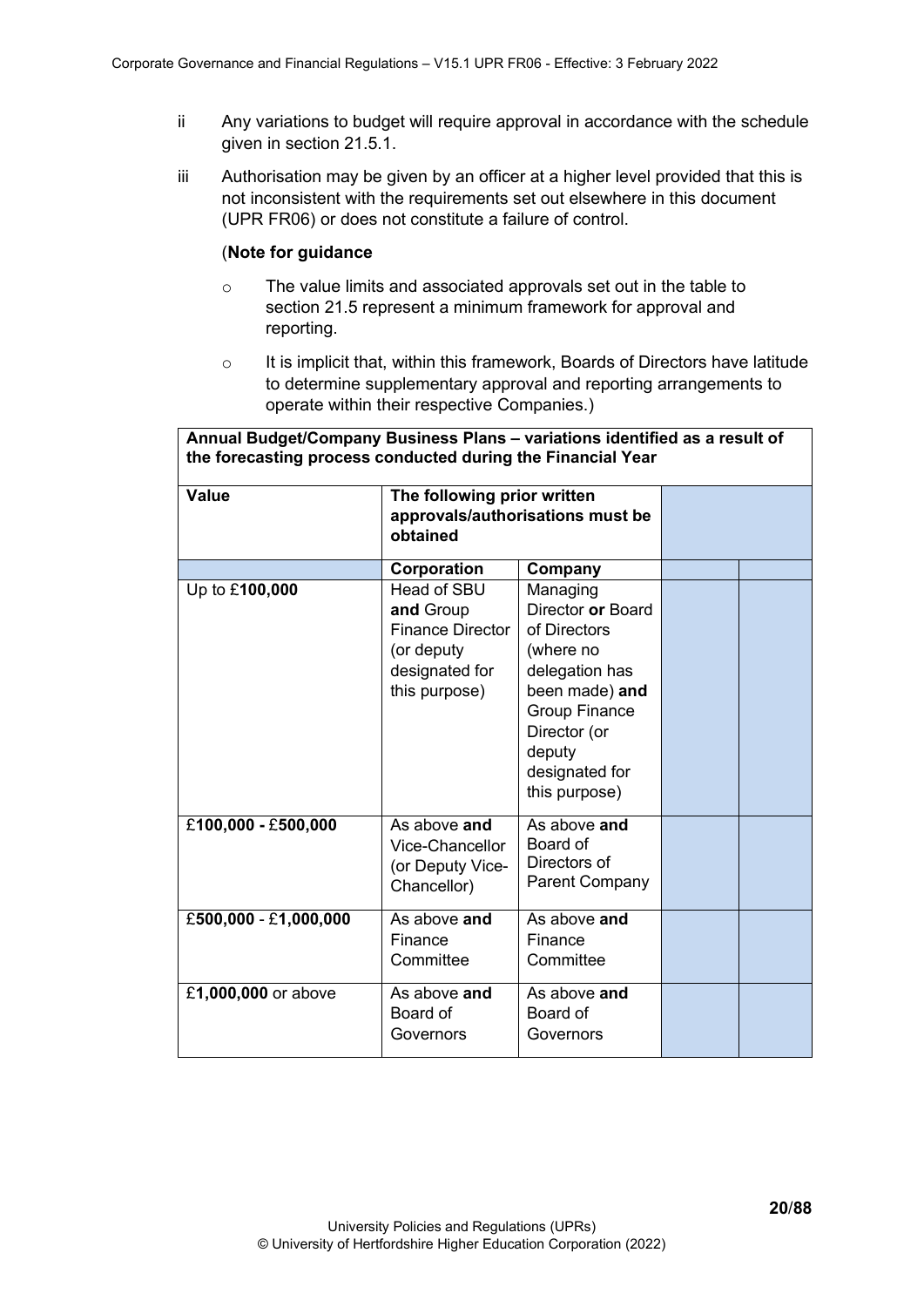# <span id="page-20-0"></span>**22 Transfers between budgets (virement)**

## <span id="page-20-1"></span>**22.1 Transfers between non-pay budgets**

- i Heads of SBU/Managing Directors will re-forecast the positions of their respective operations on a quarterly basis and are permitted on their own authority to do this across all income and expenditure headings on condition that:
	- a all of the targets assigned to the SBU/Company in the Annual Budget/Company Business Plan are met;
	- b budgeted expenditure is not exceeded (for the avoidance of doubt, that expenditure does not exceed the expenditure agreed in the Annual Budget to enable the achievement of the targets assigned to the SBU/the contribution anticipated in the Company Business Plan).
- ii Any changes to budget must be referred for decision by the Group Finance Director (or deputy designated for this purpose).

## <span id="page-20-2"></span>**22.2 Transfers - non-pay to pay budgets**

- i For the purposes of section 22, 'pay budgets' are defined as budgets for staff costs.
- ii Regardless of value, transfers from non-pay budgets to pay budgets are not permitted without the prior written consent of the Group Finance Director (or deputy designated for this purpose).

### <span id="page-20-3"></span>**22.3 Transfers - pay to pay budgets**

Such transfers would include alterations to the terms of an individual's employment relationship with the Corporation or Company, for example, from temporary to permanent employment. Such transfers are subject to compliance with the approval processes established by the Group Finance Director and the Director of Human Resources (or Company equivalent).

### <span id="page-20-4"></span>**22.4 Transfers – revenue and capital**

An SBU or Company may be permitted to fund capital expenditure by reducing its revenue budget by the same amount. Such arrangements will require approval in accordance with the provisions of these Financial Regulations.

# <span id="page-20-5"></span>**23 Movement of funds between the Corporation and the Companies**

(Section 23 added with effect from 19 October 2010 (See Minute 410.2, Board of Governors, 19 October 2010).

For the prudent and optimal management of the funds of the University of Hertfordshire Group (see section 3.4), the Group Finance Director, on their own authority, may transfer funds, including funds in the form of cash, between the Corporation and the Corporation or between the Companies.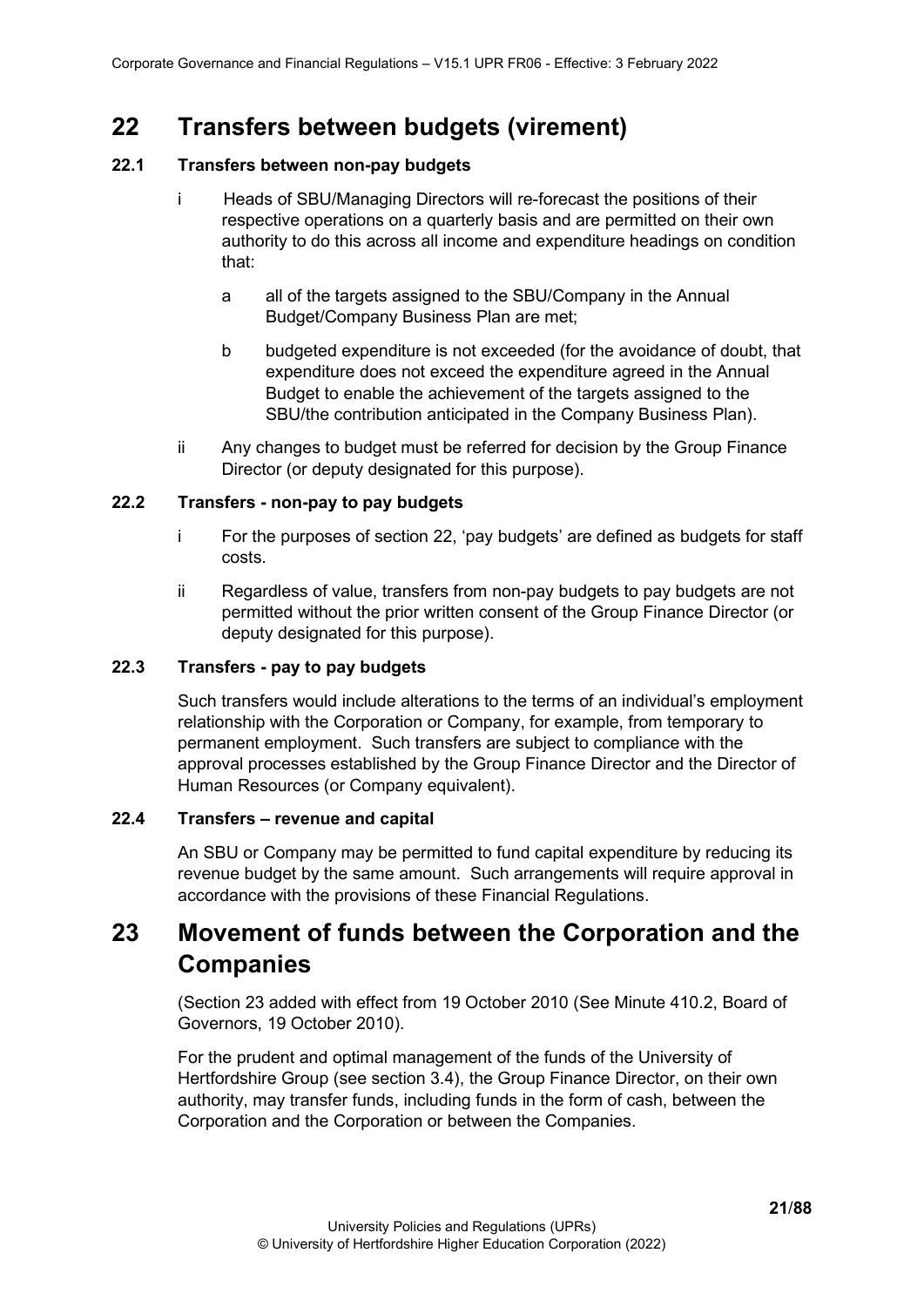# <span id="page-21-0"></span>**24 Commercial activities**

## <span id="page-21-1"></span>**24.1 New business**

24.1.1 For the purposes of these regulations (UPR FR06), 'New Business' is defined as an activity additional to the core business of the Corporation in which neither the Corporation nor a Company already engage.

#### (**Note for guidance – New Business**

Where a New Business proposal is made by a Company and that proposal does not relate to the core business of the Corporation, the Company may require a Parental Guarantee prior to proceeding further with the proposal.)

- 24.1.2 To provide a framework for the development of New Business and to facilitate the development and approval process, the Group Finance Director will determine and publish instructions, operating procedures and protocols to effect the operation of the regulations in this document (UPR FR06), which will stipulate the information required in support of each proposal and the financial criteria to be met.
- 24.1.3 Revenue or capital investments in New Business require prior approval in accordance with these Financial Regulations (UPR FR06).

## <span id="page-21-2"></span>**24.2 Contracts for the provision of goods and services - required prior approvals**

### (**Note for guidance**

#### o **Academic Agreements:**

The prior approvals required in relation to Academic Agreements are set out in section K.7.

### o **Scope of section 24.2**

Section 24.2 deals specifically with the prior approval/authorisation of contracts for the provision of goods and services and the requirements for the signature of associated legal agreements. The authorisation referred to is the authorisation to transact (negotiate), which is different from the approval to sign any associated legal agreement. The goods and services concerned:

- may either relate to an area of business in which the Corporation or a Company already in engage, such as the renewal of an existing contract or a new contract in an area of core business or
- may be 'New Business', which is defined in section 24.1.

In either case, where the related legal agreement contains a guarantee, indemnity, disclaimer or transfer of legal liability to be made either by a Company or its parent, or by the Corporation, then in addition to the requirements of this section 24.2, any relevant approval requirements set out in section K.2.5 will need to be met.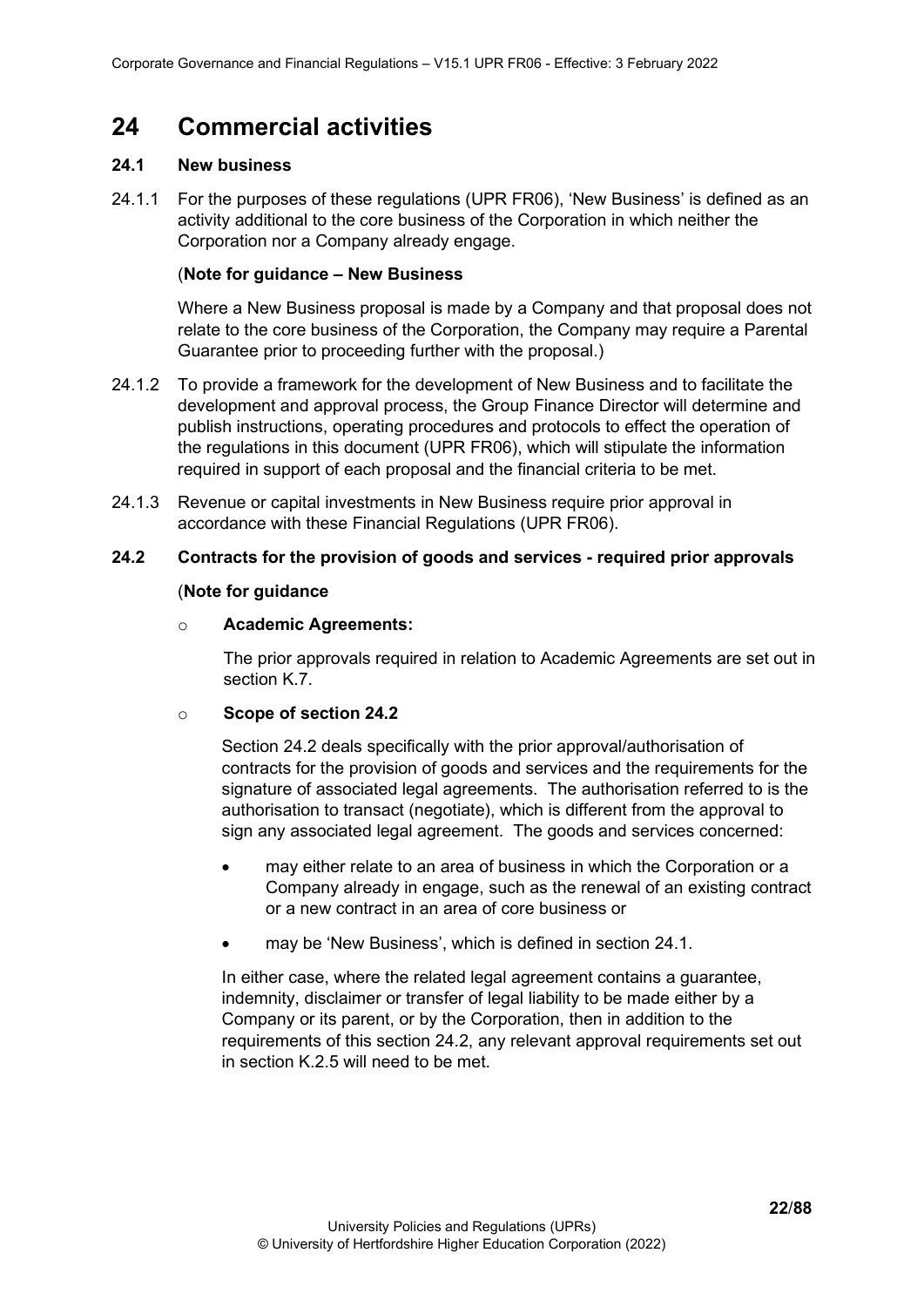There is no reason why the two processes, namely any approvals required under the provisions of section K.2.5 and the 'authorisation to transact' process cannot be run concurrently, provided that all requirements are met. In both of these cases, 'written approval' may be in the form of a minute or an instrument signed by the relevant officer or by the Chair of the relevant Board, in accordance with the protocol operated by that Board for giving approval by Chair's Action.)

- 24.2.1 Where the terms and conditions of a contract include a proposed guarantee or indemnity or disclaimer or transfer of legal liability or a potential reputational risk has been identified, the prior approvals required under the terms of the regulations in section K also apply.
- <span id="page-22-0"></span>24.2.2 Contracts for the provision of goods and services – general principles of approval
	- i No transaction may be broken down into smaller elements to circumvent or facilitate the evasion of these regulations (UPR FR06).
	- ii Authorisation may be given by an officer at a higher level provided that this is not inconsistent with the requirements set out elsewhere in this document (UPR FR06) or does not constitute a failure of control.
- <span id="page-22-1"></span>24.2.3 Contracts for the provision of goods and services – Companies

Appointees of the Board have latitude to agree Schemes of Delegation for the authorisation of contracts for the provision of goods and services to meet the specific business needs of Companies. Such Schemes of Delegation will be consistent with the requirements of these regulations in section E (UPR FR06) and must be noted formally by the Boards of Directors of the relevant Company and Parent Company (see section E, also).

### (**Note for guidance – contracts for the provision of goods and services:**

- o The value limits and associated approvals set out in the table in section 24 represent a minimum framework for approval and reporting.
- $\circ$  It is implicit that within this framework, Boards of Directors have latitude to determine supplementary approval and reporting arrangements to operate within their respective Companies.)

| Corporation                                                                                                         |                                                                                |                                                  |                                              |                                                           |  |
|---------------------------------------------------------------------------------------------------------------------|--------------------------------------------------------------------------------|--------------------------------------------------|----------------------------------------------|-----------------------------------------------------------|--|
| Contracts for the provision of goods and services by the Corporation -<br>required prior approvals (see section 24) |                                                                                |                                                  |                                              |                                                           |  |
| <b>Value</b>                                                                                                        | The following prior<br>written<br>approvals/authorisations<br>must be obtained | <b>Signatories of related</b><br>legal documents |                                              | <b>Minimum</b><br>additional<br>reporting<br>requirements |  |
|                                                                                                                     | Corporation                                                                    | <b>Deed</b>                                      | <b>Other</b>                                 |                                                           |  |
| Up to<br>£50,000                                                                                                    | Head of SBU (or nominee)<br>(acting as the nominee of<br>the Vice-Chancellor   | section<br>K.5<br>applies                        | Head of SBU<br>deputised for<br>this purpose | <b>None</b>                                               |  |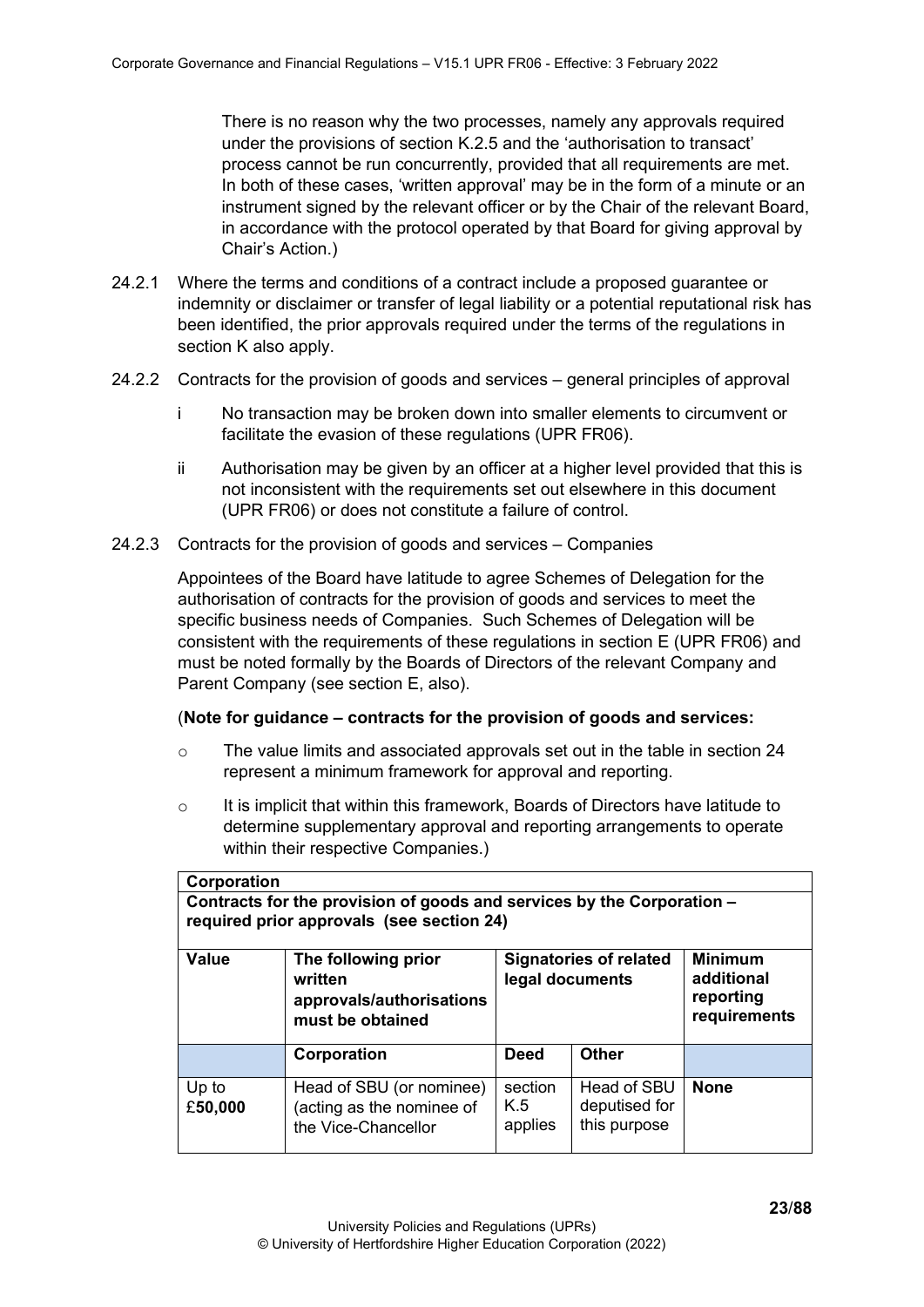| £50,000 -<br>£100,000    | As above and Group<br>Finance Director (or<br>deputy designated for this<br>purpose) acting as the<br>nominee of the Vice-<br>Chancellor | As<br>above | Vice-<br>Chancellor<br>(or Deputy)<br>Vice-<br>Chancellor)<br>or Secretary<br>and<br>Registrar | None                                  |
|--------------------------|------------------------------------------------------------------------------------------------------------------------------------------|-------------|------------------------------------------------------------------------------------------------|---------------------------------------|
| £100,000 -<br>£1,000,000 | As above and Vice-<br>Chancellor (or Deputy<br>Vice-Chancellor)                                                                          | As<br>above | As above                                                                                       | None                                  |
| £1,000,000<br>£2,000,000 | As above                                                                                                                                 | As<br>above | As above                                                                                       | As above and<br>Finance<br>Committee  |
| £2,000,000<br>or above   | As above                                                                                                                                 | As<br>above | As above                                                                                       | As above<br>and Board of<br>Governors |

| Company<br>Contracts for the provision of goods and services by a Company - required<br>prior approvals<br>(see section 24) |                                                                                                                                                     |                                                  |                                                     |                                                           |  |
|-----------------------------------------------------------------------------------------------------------------------------|-----------------------------------------------------------------------------------------------------------------------------------------------------|--------------------------------------------------|-----------------------------------------------------|-----------------------------------------------------------|--|
| Value                                                                                                                       | The following prior<br>written<br>approvals/authorisations<br>must be obtained                                                                      | <b>Signatories of related</b><br>legal documents |                                                     | <b>Minimum</b><br>additional<br>reporting<br>requirements |  |
|                                                                                                                             | Company                                                                                                                                             | <b>Deed</b>                                      | <b>Other</b>                                        |                                                           |  |
| Up to<br>£50,000                                                                                                            | Managing Director (acting<br>as the nominee of the<br>Chair of the Board of<br>Directors)                                                           | section<br>K.6<br>applies                        | To be<br>determined<br>by the Board<br>of Directors | <b>None</b>                                               |  |
| £50,000 -<br>£100,000                                                                                                       | As above and Group<br>Finance Director (or<br>deputy designated for this<br>purpose) acting as the<br>nominee of the Chair of<br>the Parent Company | As<br>above                                      | As above                                            | Board of<br>relevant<br>Company                           |  |
| £100,000 -<br>£1,000,000                                                                                                    | As above and Chair of the<br><b>Parent Company</b>                                                                                                  | As<br>above                                      | As above                                            | As above                                                  |  |
| £1,000,000<br>£2,000,000                                                                                                    | As above                                                                                                                                            | As<br>above                                      | As above                                            | As above and<br>Finance<br>Committee                      |  |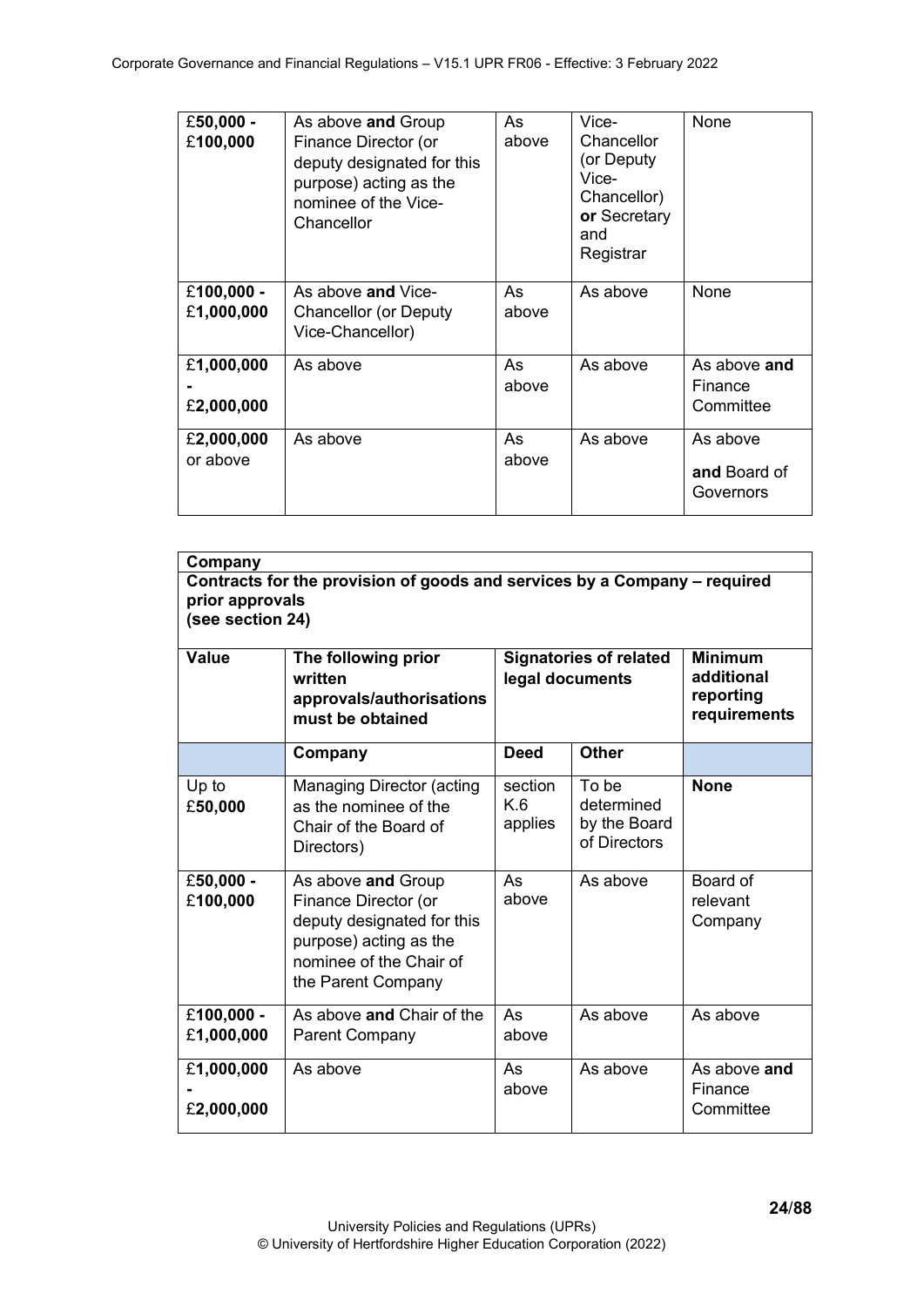| £2,000,000<br>or above | As above | As<br>above | As above | As above and<br>Board of<br>Governors |
|------------------------|----------|-------------|----------|---------------------------------------|
|------------------------|----------|-------------|----------|---------------------------------------|

- 25.1.1 The Group Finance Director will establish appropriate and transparent regulations and procedures to ensure:
	- i that the Corporation and the Companies are able to receive and receive all income to which they are entitled;
	- ii the prompt collection, security and banking of all funds received by the Corporation, the Companies and UH Trust and will ensure that:
		- **a** all income is recorded fully either by a receipt or other appropriate method and
		- **b** all income received is paid over gross and that payments are not disbursed out of receipts and
		- **c** all income is banked intact to a bank account of the payee, as soon as possible;
		- **d** cash is not sent by internal or external mail and
		- **e** where cheques or paper instruments are sent by post (whether internal or external), a separate record of the details is retained to aid recovery in the event of loss in transit.
- 25.1.2 Payees of cheques must be listed individually on lodgement (paying-in) slips (or electronic equivalent).
- 25.1.3 All employees will ensure that corporate, Company and UH Trust funds are kept separately from other moneys which they may have in their control.

## <span id="page-24-0"></span>**25.2 Income – tuition fees**

The Corporation's tuition fees policy will:

- i require the prior approval of the Board of Governors;
- ii be formulated in accordance with any supplementary instructions and operating procedures issued from time-to-time by the Group Finance Director or other relevant Appointee of the Board;
- iii will form the framework within which a detailed scheme of tuition fees will be formulated on the authority of the Vice-Chancellor, subject to any reporting requirement imposed by the Board from time-to-time (Tuition Fees Policy<sup>[9](#page-24-2)</sup>)

## <span id="page-24-1"></span>**25.3 Tuition fees - discounts and waivers**

Where the Vice-Chancellor judges that this is warranted by exceptional circumstances, the Vice-Chancellor has discretion to offer a discount on tuition fees or to waive tuition fees, subject to a report being made to the Board of Governors at the earliest opportunity.

<span id="page-24-2"></span><sup>9</sup> Tuition Fees Policy

The detailed scheme of tuition fees referred to in section 25.2, c, approved by the Vice-Chancellor, is published by the Academic Registrar in the document 'Tuition Fees Policy' (available on the Student Support area of StudyNet) and supplements these Financial Regulations (UPR FR06).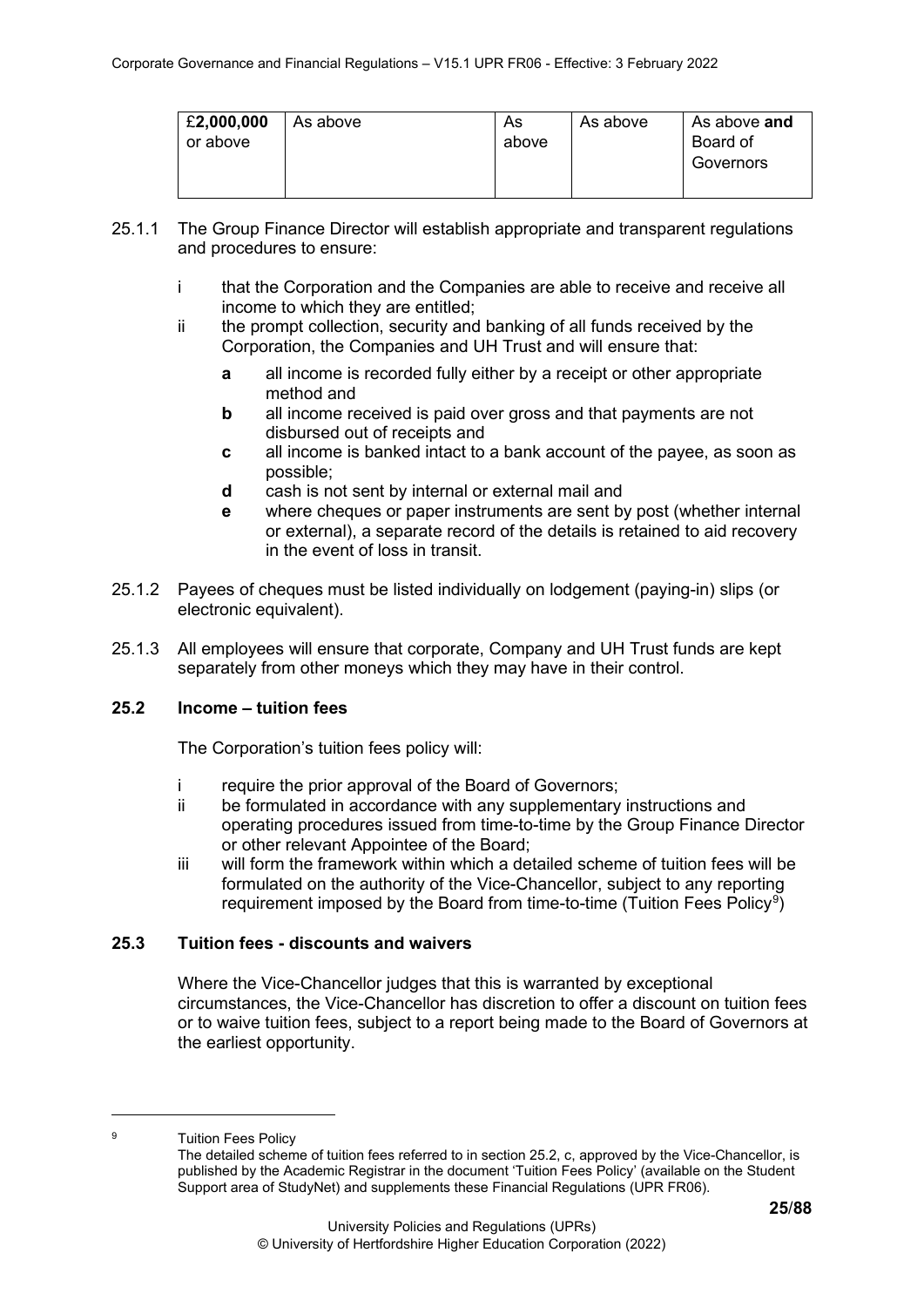#### <span id="page-25-0"></span>**25.4 Student residential accommodation - fees**

The charges to be made to students in respect of Corporation student residential accommodation will be:

- i formulated in accordance with any supplementary instructions and operating procedures issued from time-to-time by the Group Finance Director or by other relevant Appointees of the Board, for example, in relation to the costing of goods and services;
- ii noted by the Finance Committee.

#### <span id="page-25-1"></span>**25.5 Other charges - Corporation**

- 25.5.1 Other charges, including but not necessarily limited to, other charges related to study, service charges and commercial residential accommodation charges and charges for the use of the services and facilities of the Corporation or provided via a Company will be determined and approved under arrangements established by the Vice-Chancellor/ Chair of the Parent Company.
- 25.5.2 Such charges will be:
	- i approved by or on the authority of the Vice-Chancellor/ Chair of the Parent Company;
	- ii formulated in accordance with any supplementary instructions, operating procedures and guidelines issued from time-to-time by the Group Finance Director or other relevant Appointee of the Board, for example, in relation to the costing of goods and services.

#### <span id="page-25-2"></span>**25.6 Other charges – Companies**

- 25.6.1 Where the charges relate to a contractual relationship between a Company and a client, the charges to be made will be approved in accordance with the arrangements determined from time-to-time by the Company's Board of Directors.
- 25.6.2 Such charges will be:
	- i determined in accordance with the OfS requirements (where applicable) and any other relevant statutory requirements;
	- ii formulated in accordance with any supplementary instructions, operating procedures and guidelines issued from time-to-time by the Group Finance Director or other relevant Appointee of the Board, for example, in relation to the costing of goods and services;
	- iii formulated by the Company.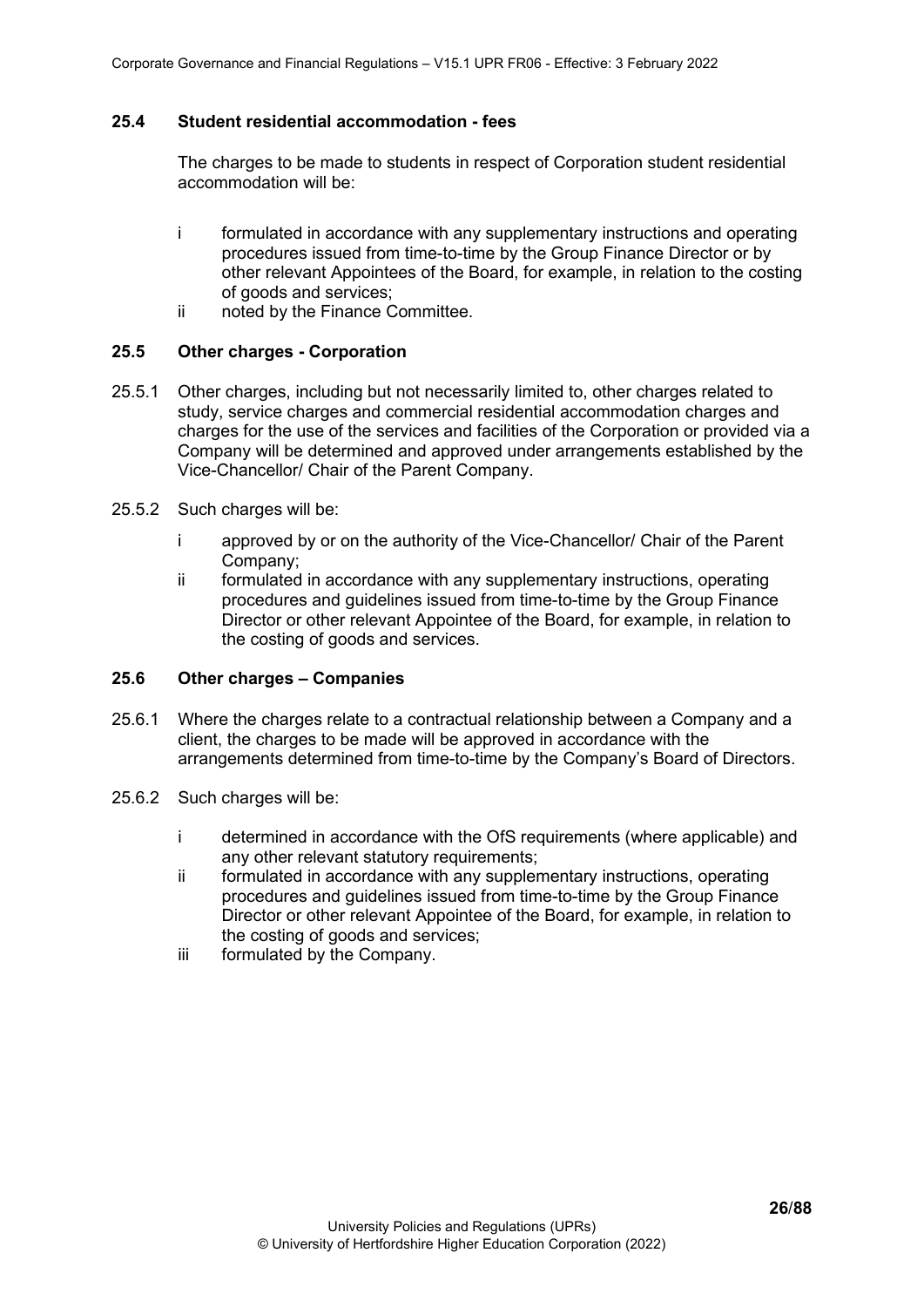# <span id="page-26-0"></span>**26 Research**

### <span id="page-26-1"></span>**26.1 Research – policy and regulation**

Employees, Governors and the Directors of Companies will comply with the Corporation's policies and regulations relating to Research (see UPR RE03<sup>[10](#page-26-4)</sup>), including Research Misconduct (see UPR RE02<sup>[11](#page-26-5)</sup>) and with any supplementary instructions and operating procedures issued from time-to-time by or on the authority of the Vice-Chancellor.

### (**Note for guidance – research**

To facilitate the management of research, supplementary instructions may be issued from time-to-time by an Appointee of the Board or the Pro Vice-Chancellor (Research and Enterprise).)

### <span id="page-26-2"></span>**26.2 Research – grant applications and tenders for research funding**

- 26.2.1 Manual (paper-based) grant applications and tenders for research funding
	- i All manual (paper-based) research grant applications and tenders made or issued by the Corporation or a Company will be signed as follows:
		- a CORPORATION

by the Secretary and Registrar, acting on the authority of the Vice-Chancellor, or in the absence of the Secretary and Registrar, and where permitted by the terms that apply to the grant application/tender, by another Appointee of the Board acting on the authority of the Vice-Chancellor;

b COMPANY:

by the Company Secretary of the relevant Parent Company and, where permitted by the terms that apply to the grant application/tender, by a Director of the Parent Company who is also an Appointee of the Board.

- ii Where the terms that apply to the grant application/tender permit signature by a Head of SBU/Managing Director, in signing, the Head of SBU/Managing Director concerned acts as the nominee of the Secretary and Registrar/Company Secretary of the Parent Company and assumes personal responsibility for the approval given.
- <span id="page-26-3"></span>26.2.2 Research grant applications and tenders for research funding submitted electronically
	- i Where the Corporation is required to make an electronic authorisation in respect of the submission of a research grant application or a tender for research funding, the Secretary and Registrar/Company Secretary of the Parent Company has delegated authority as follows:

<span id="page-26-4"></span><sup>10</sup> UPR RE03 'Research'<br>11 UPR RE03 'Research

<span id="page-26-5"></span><sup>11</sup> UPR RE02 'Research Misconduct'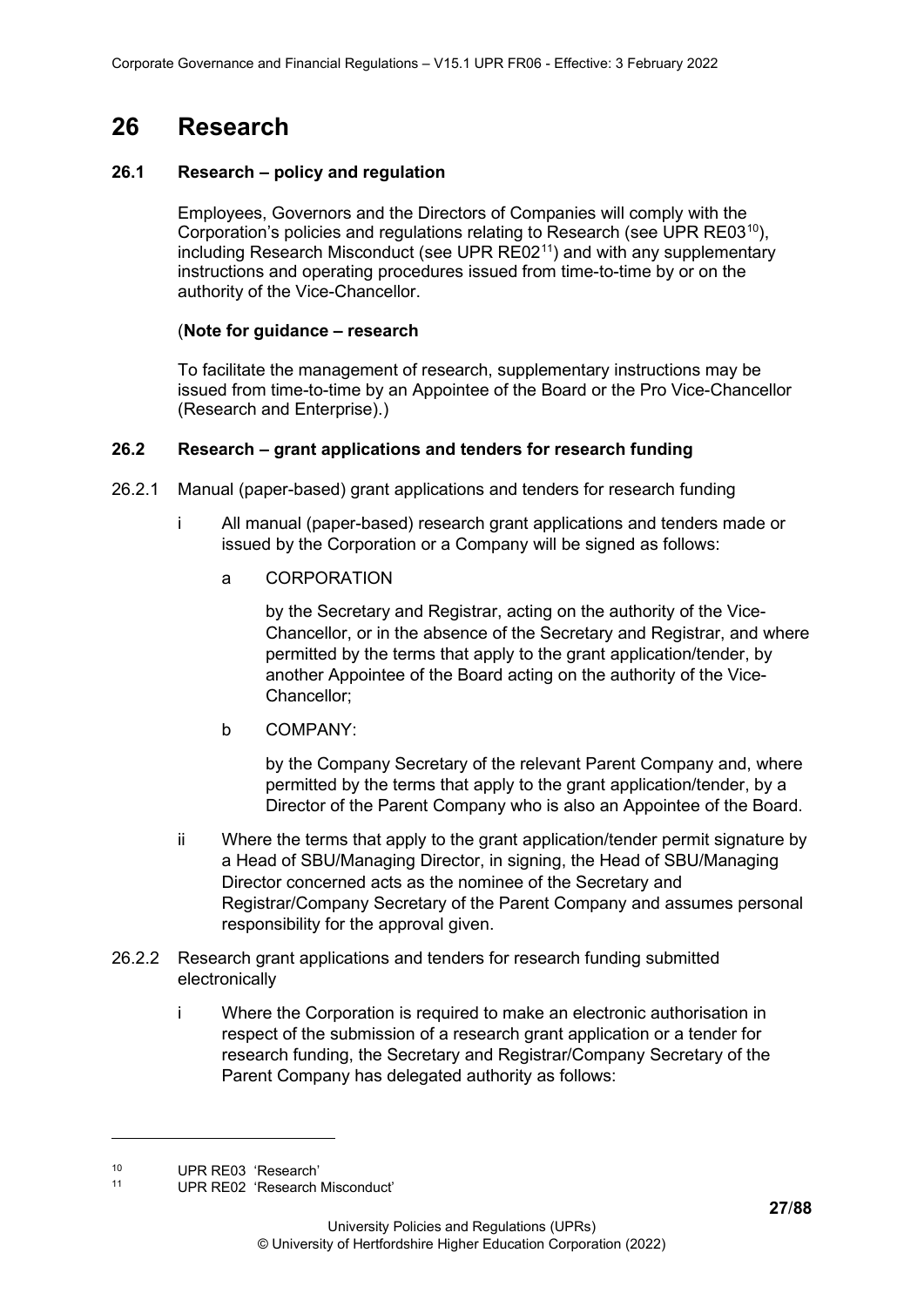a RESEARCH GRANT APPLICATIONS SUBMITTED ELECTRONICALLY ON BEHALF OF THE CORPORATION OR A **COMPANY** 

to the Manager of the Research Grants team (or deputy designated for this purpose);

b TENDERS FOR RESEARCH FUNDING SUBMITTED ELECTRONICALLY ON BEHALF OF THE CORPORATION OR A COMPANY

to the Director of Business Development (or deputy designated for this purpose).

In exercising this authority, the officers referred to in section 26.2.2, a and b, assume personal responsibility for the approval given and will ensure that, prior to submission, they have obtained the prior written approval of the Director of Legal Services and Corporation Solicitor to the terms and conditions of the grant application.

#### <span id="page-27-0"></span>**26.3 Research – contracts**

For the purposes of these regulations (UPR FR06), research grant contracts and contracts for the provision of research services are regarded as a 'Contract for the Provision of Goods and Services' (see section 24.2).

#### <span id="page-27-1"></span>**26.4 Research – sub-contracting research work to another party**

For the purposes of these regulations, the sub-contracting of research work to another party is regarded as revenue expenditure (see section 37).

# <span id="page-27-2"></span>**27 Credit**

(**Note:** This section (27) should be read in conjunction with UPR CA01[12.](#page-27-4))

## <span id="page-27-3"></span>**27.1 Credit – determination of credit terms**

- 27.1.1 All credit terms and arrangements for clients of the Corporation and the Companies will require the prior approval of the Group Finance Director (or deputy designated for this purpose). Approval will be given only after successful credit checks have been made.
- 27.1.2 The credit terms for the collection of moneys owed to the Corporation and the Companies for which an invoice has been raised are as follows:

<span id="page-27-4"></span><sup>12</sup> UPR CA01 'Commercial Activities'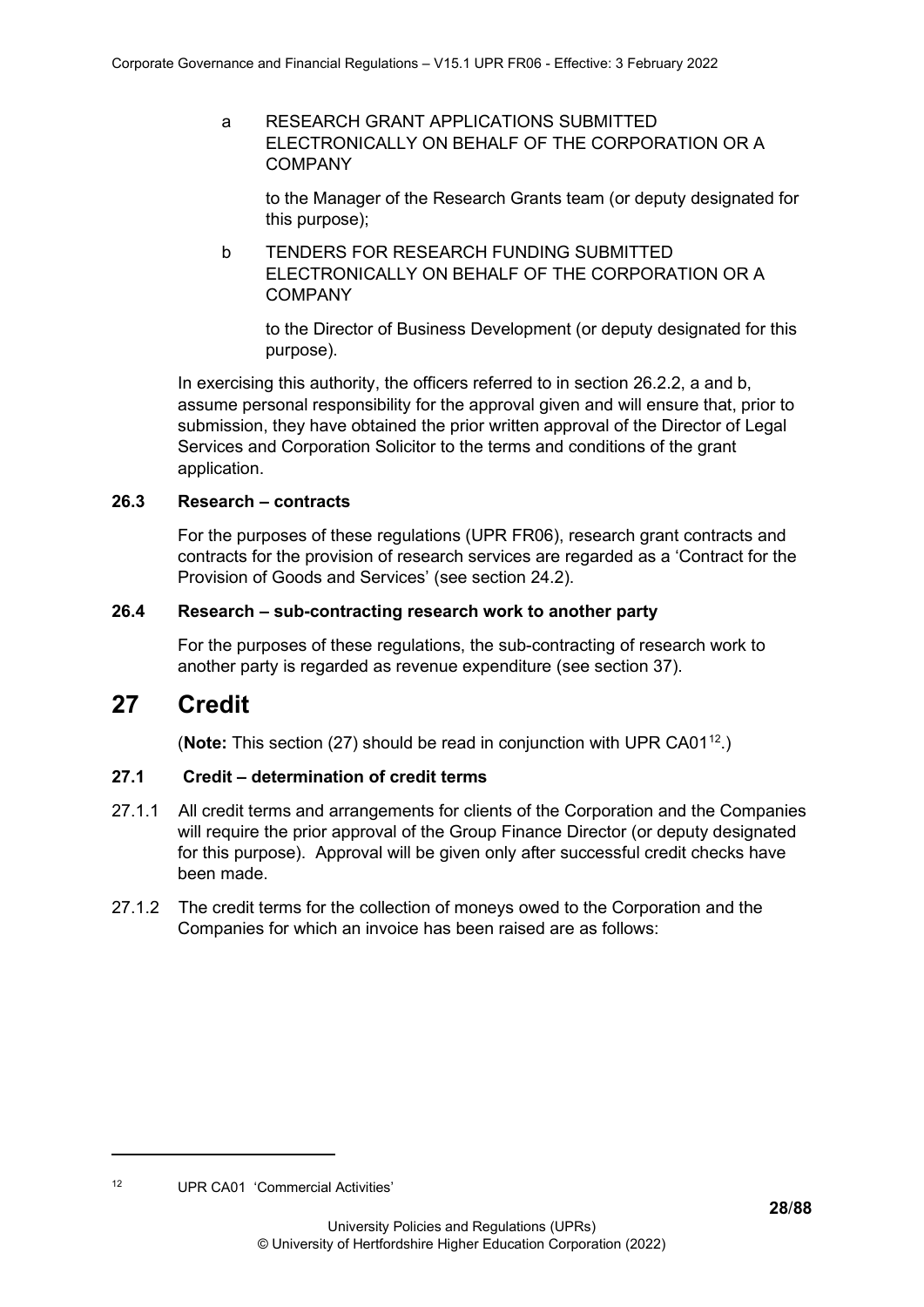## i **Tuition fees**

#### **a Student payment and fees liability**

| Date from which liability is<br>incurred by student              | Proportion of tuition fee for<br>which the student is liable |
|------------------------------------------------------------------|--------------------------------------------------------------|
| Second week following the<br>commencement of the Autumn<br>term: | 25% of total tuition fee                                     |
| First day of Spring term                                         | 50% of total tuition fee                                     |
| First day of Summer term                                         | 100% of total tuition fee                                    |

#### SEMESTER B

| Date from which liability is<br>incurred by student          | Proportion of tuition fee for<br>which the student is liable |
|--------------------------------------------------------------|--------------------------------------------------------------|
| Second week following the<br>commencement of the Spring term | 25% of total tuition fee                                     |
| First day of Summer term                                     | 50% of total tuition fee                                     |
| Last day of Summer term                                      | 100% of total tuition fee                                    |

#### SEMESTER C

| Date from which liability is<br>incurred by student             | Proportion of tuition fee for<br>which the student is liable |
|-----------------------------------------------------------------|--------------------------------------------------------------|
| Second week following the<br>commencement of the Summer<br>term | 25% of total tuition fee                                     |
| Last day of Summer term                                         | 50% of total tuition fee                                     |
| First day of Autumn term                                        | 100% of total tuition fee                                    |

#### **b** Employer: **30** days.

#### ii **Charges for student residential accommodation**

- a Three (**3**) instalments (one per term) due to be collected and banked within two (**2**) weeks of the commencement of each term.
- b Students on a 50 week contract four (**4**) instalments (one per term) due to be collected and banked within two (**2**) weeks of the commencement of each term.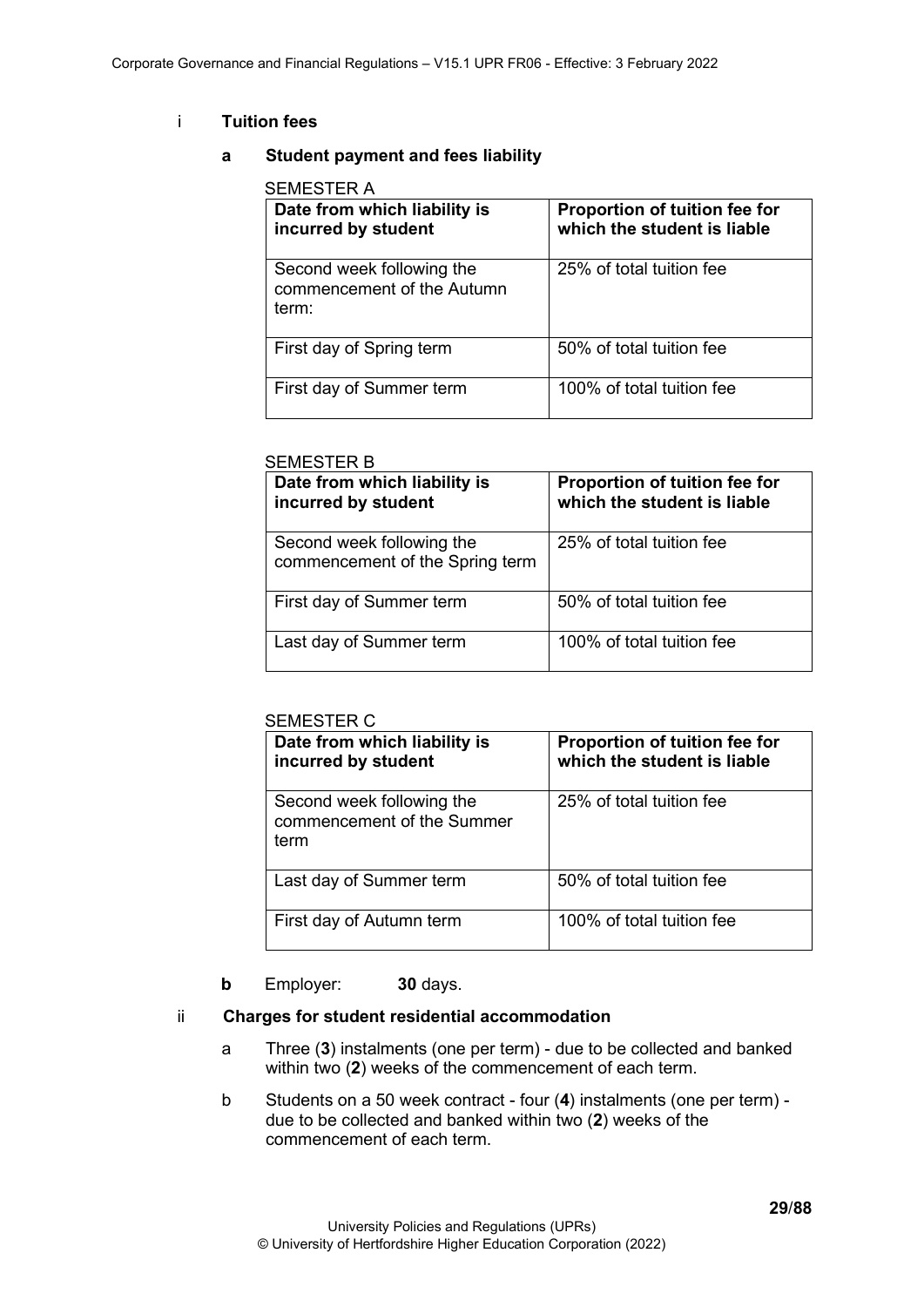#### c **Other charges raised for services**

**30** days from the date of the invoice.

#### d **Companies**

(where applicable) in accordance with the Memorandum of Understanding between a Company and its Parent Company or a Parent Company and the Corporation. Where not specified in a Memorandum of Understanding, 27.1.2, c, will apply.

#### <span id="page-29-0"></span>**27.2 Debt – Corporation and Company**

- 27.2.1 The Group Finance Director:
	- i is responsible for the collection of moneys owed to the Corporation, the Companies and UH Trust;
	- ii is responsible for the establishment and operation of an efficient and effective debt control system;
	- iii will authorise the referral of uncontested civil debts to debt collecting agencies or the initiation of County Court proceedings up to a ceiling of £**15,000** on a case-by-case basis;
	- iv may, at their absolute discretion, and where permitted by the Articles of Government (UPR GV01<sup>2</sup>), delegate certain of these responsibilities to other employees of appropriate standing.
- 27.2.2 Heads of SBU/Managing Directors:

will notify the Group Finance Director, in accordance with the instructions, timescales and deadlines determined from time-to-time by the Group Finance Director, of all moneys owed to the Corporation and the Companies.

### <span id="page-29-1"></span>**27.3 Debt – approval of write-off**

- 27.3.1 No transaction may be broken down into smaller elements to circumvent or facilitate the evasion of these regulations (UPR FR06).
- 27.3.2 Authorisation may be given by an officer at a higher level provided that this is not inconsistent with the requirements set out elsewhere in this document (UPR FR06) or does not constitute a failure of control.

#### (**Note for guidance – debt – approval of write-off**

- $\circ$  The value limits and associated approvals set out in the table to section 27.3 represent a minimum framework for approval and reporting.
- $\circ$  It is implicit that within this framework, Boards of Directors have latitude to determine supplementary approval and reporting arrangement to operate within their respective Companies.)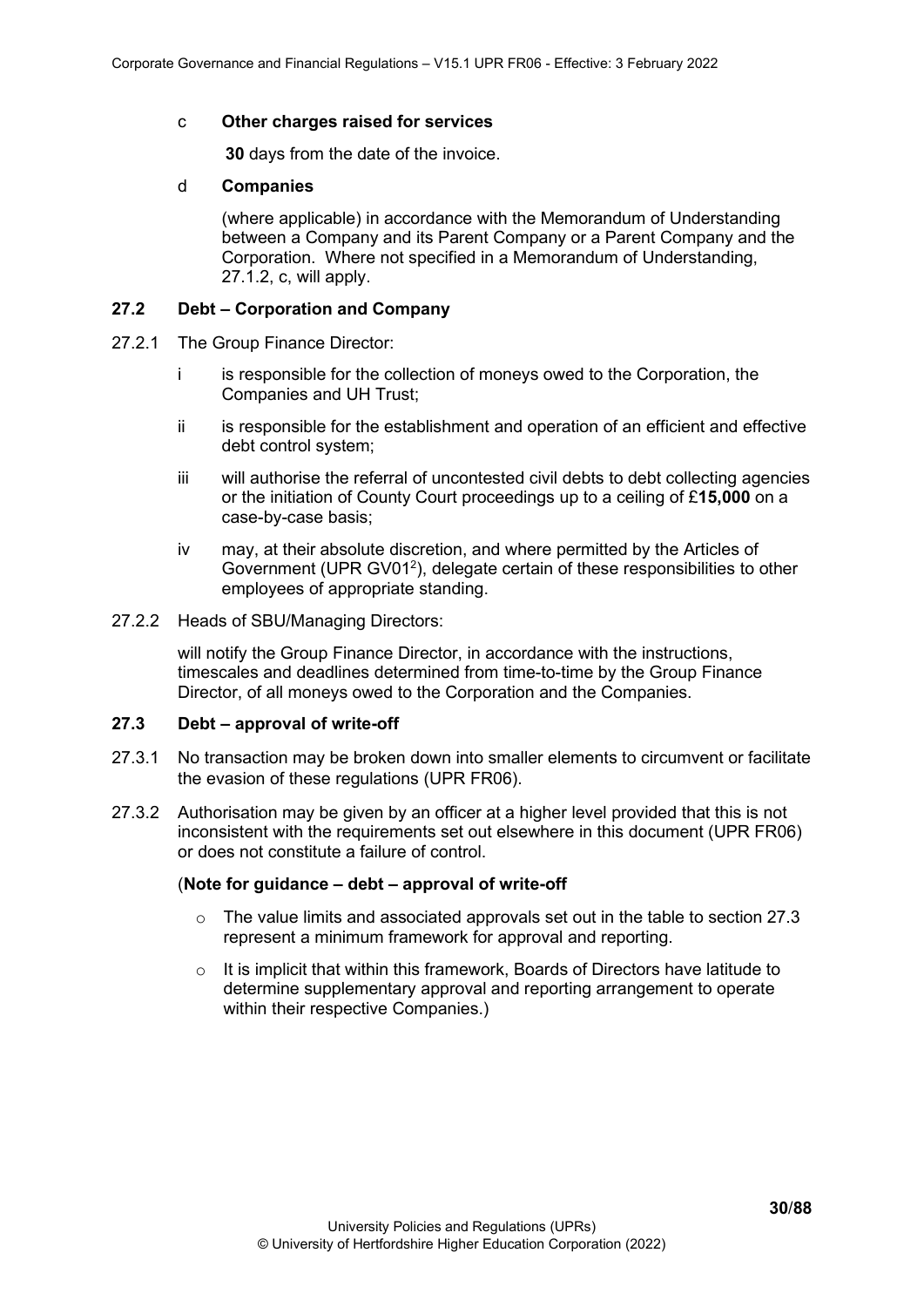| Corporation                                              |                                                                                    |                                                  |                                                                                                |                                                               |
|----------------------------------------------------------|------------------------------------------------------------------------------------|--------------------------------------------------|------------------------------------------------------------------------------------------------|---------------------------------------------------------------|
| Debt - commercial - approval of write-off (section 27.3) |                                                                                    |                                                  |                                                                                                |                                                               |
| <b>Value</b>                                             | The following prior<br>written<br>approvals/authorisa<br>tions must be<br>obtained | <b>Signatories of related</b><br>legal documents |                                                                                                | <b>Minimum</b><br>additional<br>reporting<br>requirement<br>S |
|                                                          | Corporation                                                                        | <b>Deed</b>                                      | <b>Other</b>                                                                                   |                                                               |
| Up to £20,000<br>on a case-by-case<br>basis              | <b>Group Finance</b><br>Director (or deputy<br>designated for this<br>purpose)     |                                                  | Group<br>Finance<br>Director (or<br>deputy<br>designated for<br>this purpose)                  | None                                                          |
| £20,000 - £100,000<br>on a case-by-case<br>basis         | As above and Vice-<br><b>Chancellor (or Deputy</b><br>Vice-Chancellor)             |                                                  | Vice-<br>Chancellor (or<br>Deputy Vice-<br>Chancellor)<br>or the<br>Secretary and<br>Registrar | None                                                          |

# <span id="page-30-0"></span>27.3.3 Debt – approval of write-off - commercial

| Corporation                                                                                                         |                                                                                    |                                                     |              |                                                           |
|---------------------------------------------------------------------------------------------------------------------|------------------------------------------------------------------------------------|-----------------------------------------------------|--------------|-----------------------------------------------------------|
| Debt - commercial - approval of write-off (section 27.3) Cont'd                                                     |                                                                                    |                                                     |              |                                                           |
| Value                                                                                                               | The following prior<br>written<br>approvals/authorisa<br>tions must be<br>obtained | <b>Signatories of</b><br>related legal<br>documents |              | <b>Minimum</b><br>additional<br>reporting<br>requirements |
|                                                                                                                     | Corporation                                                                        | <b>Deed</b>                                         | <b>Other</b> |                                                           |
| Where the total value<br>of commercial debt<br>write-off in any one<br>year is in the range:<br>£100,000 - £250,000 | As above                                                                           |                                                     | As above     | Finance<br>Committee                                      |
| Where the total value<br>of commercial debt<br>write-off in any one<br>year is in the range:<br>£250,000 or above   | As above                                                                           |                                                     | As above     | As above and<br>Board of<br>Governors                     |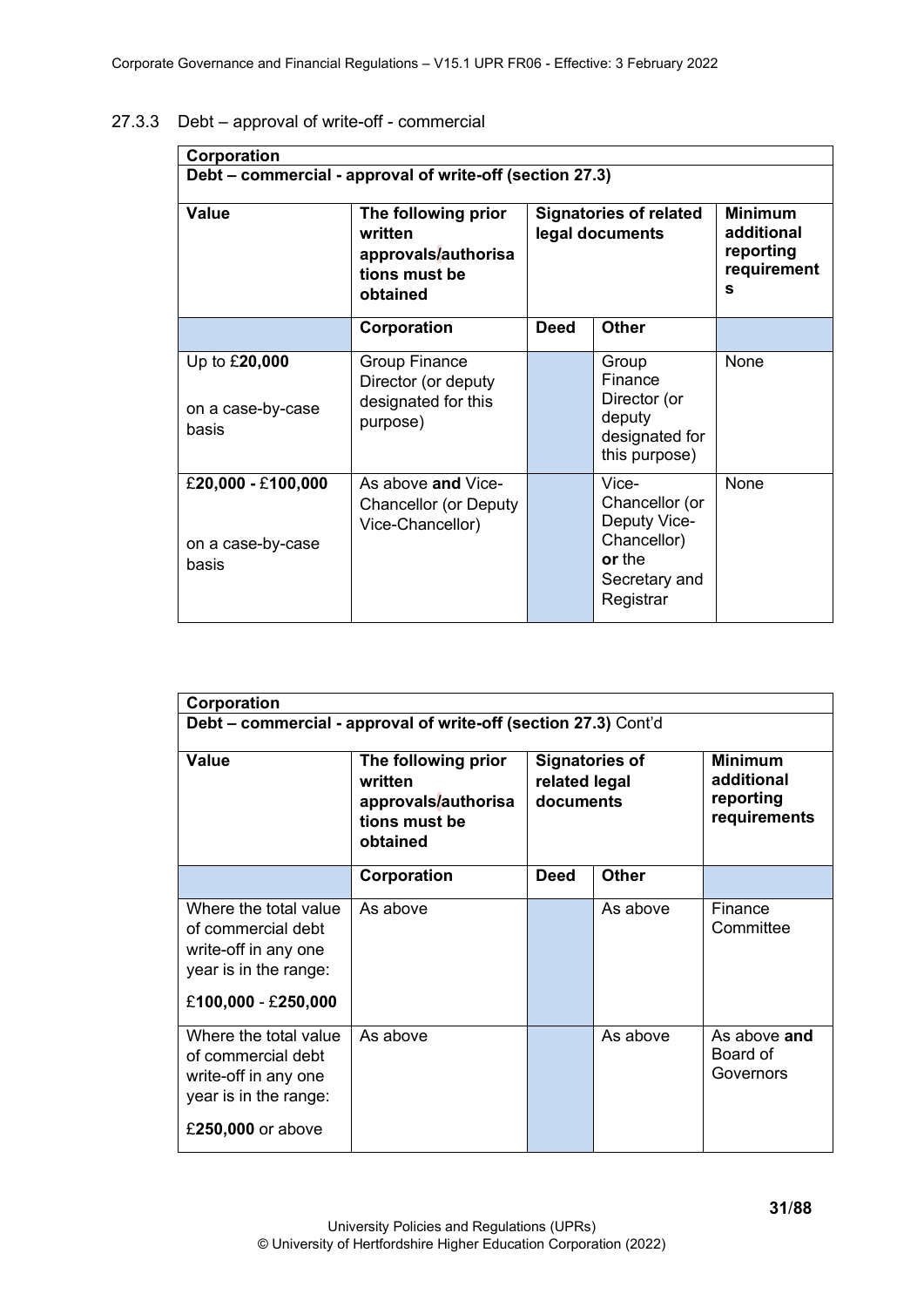| Up to £20,000<br>on a case-by-case<br>basis                                                                         | <b>Group Finance</b><br>Director (or deputy<br>designated for this<br>purpose) | To be<br>determined<br>by the Board<br>of Directors | Board of<br><b>Directors</b>                      |
|---------------------------------------------------------------------------------------------------------------------|--------------------------------------------------------------------------------|-----------------------------------------------------|---------------------------------------------------|
| £20,000 - £100,000<br>on a case-by-case<br>basis                                                                    | As above <b>and</b> Chair<br>of Parent Company                                 | As above                                            | As above and<br>Board of the<br>Parent<br>Company |
| Where the total value<br>of commercial debt<br>write-off in any one<br>year is in the range:<br>£100,000 - £250,000 | As above                                                                       | As above                                            | As above and<br>Finance<br>Committee              |
| Where the total value<br>of commercial debt<br>write-off in any one<br>year is in the range:<br>£250,000 or above   | As above                                                                       | As above                                            | As above and<br>Board of<br>Governors             |

#### <span id="page-31-0"></span>27.3.4 Debt – approval of write-off - student

| <b>Corporation only</b>                                 |                                                                                |                                                     |                                                                                                       |                                                           |
|---------------------------------------------------------|--------------------------------------------------------------------------------|-----------------------------------------------------|-------------------------------------------------------------------------------------------------------|-----------------------------------------------------------|
| Debt – student - approval of write off (section 27.3.4) |                                                                                |                                                     |                                                                                                       |                                                           |
| <b>Value</b>                                            | The following prior<br>written<br>approvals/authorisations<br>must be obtained | <b>Signatories of</b><br>related legal<br>documents |                                                                                                       | <b>Minimum</b><br>additional<br>reporting<br>requirements |
|                                                         | Corporation                                                                    | <b>Deed</b>                                         | <b>Other</b>                                                                                          |                                                           |
| Up to<br>£20,000<br>on a case-<br>by-case<br>basis      | Group Finance Director (or<br>deputy designated for this<br>purpose)           |                                                     | Group<br>Finance<br>Director (or<br>deputy<br>designated<br>for this<br>purpose)                      | None                                                      |
| £20,000 -<br>£100,000<br>on a case-<br>by-case<br>basis | As above and Vice-<br><b>Chancellor (or Deputy</b><br>Vice- Chancellor)        |                                                     | Vice-<br>Chancellor<br>(or Deputy<br>Vice-<br>Chancellor)/<br>or the<br>Secretary<br>and<br>Registrar | <b>None</b>                                               |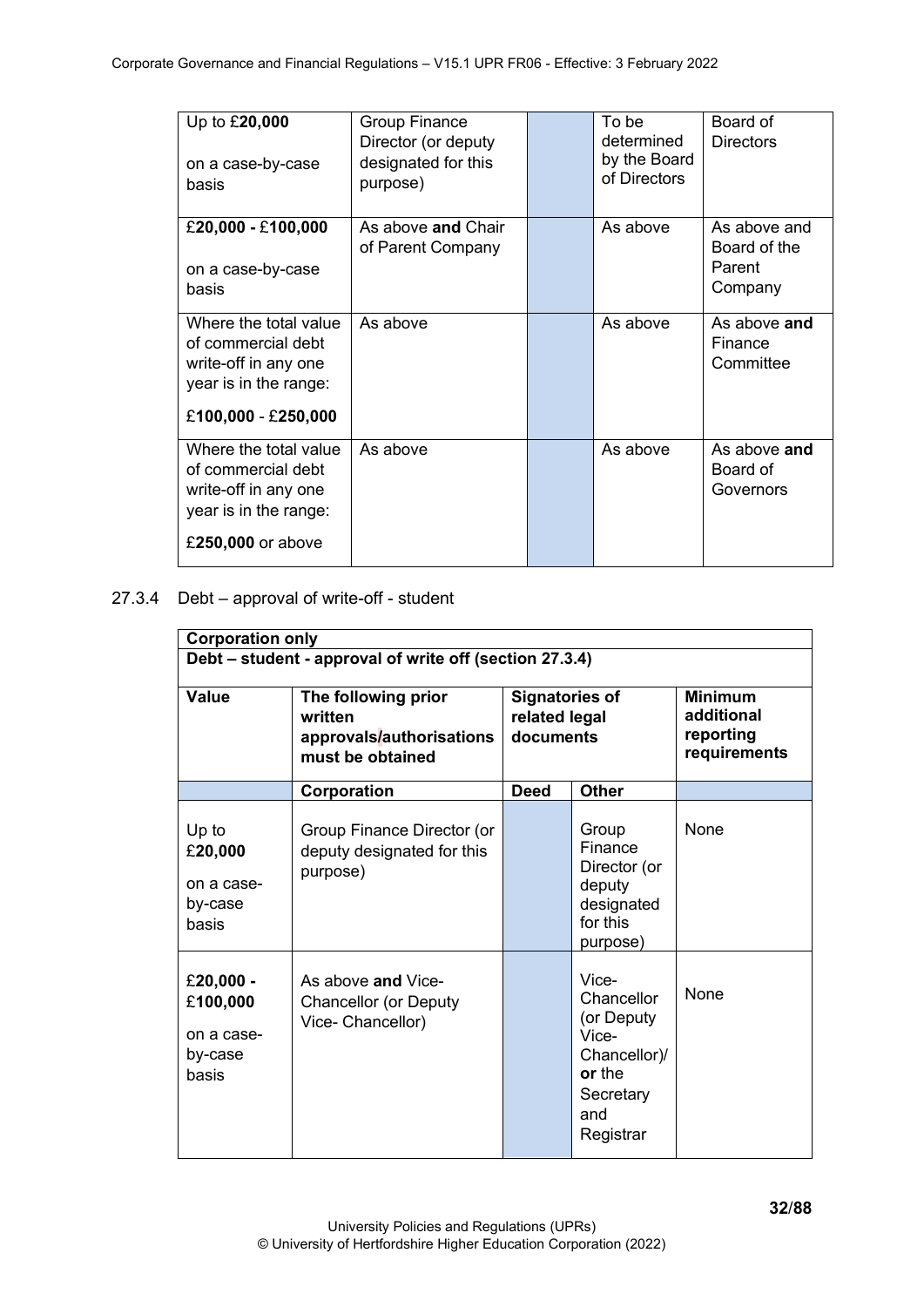| Where the<br>total value of<br>student debt<br>write-off in<br>any one year<br>is in the<br>range:<br>£100,000 - | As above | As above | Finance<br>Committee                  |
|------------------------------------------------------------------------------------------------------------------|----------|----------|---------------------------------------|
| £250,000                                                                                                         |          |          |                                       |
| Where the<br>total value of<br>student debt<br>write-off in<br>any one year<br>is in the<br>range:               | As above | As above | As above and<br>Board of<br>Governors |
| £250,000 or<br>above                                                                                             |          |          |                                       |

# <span id="page-32-0"></span>**28 Authorisation of movements from or between University of Hertfordshire group bank accounts**

(See Minute 343, Board of Governors, 17 March 2015.)

### (**Note for guidance:**

- $\circ$  This section (28) deals specifically with movements from or between Group bank accounts, a majority of which will be effected electronically.
- o The regulations in this section are not intended to apply to the manual or electronic signature of legal agreements for which separate regulations are set out elsewhere in this document.)
- 28.1 This section (28) sets out the principles and regulations to operate in relation to:
	- i the authorisation of movements, effected electronically, from or between University of Hertfordshire Group bank accounts (section 28.3);
	- ii the authorisation of cheques and negotiable instruments of the Corporation and the Companies (see section 28.4).
- 28.2 The Group Finance Director will establish appropriate and transparent regulations and procedures to ensure the proper management, verification and authorisation of all movements/transactions, whether made electronically or manually.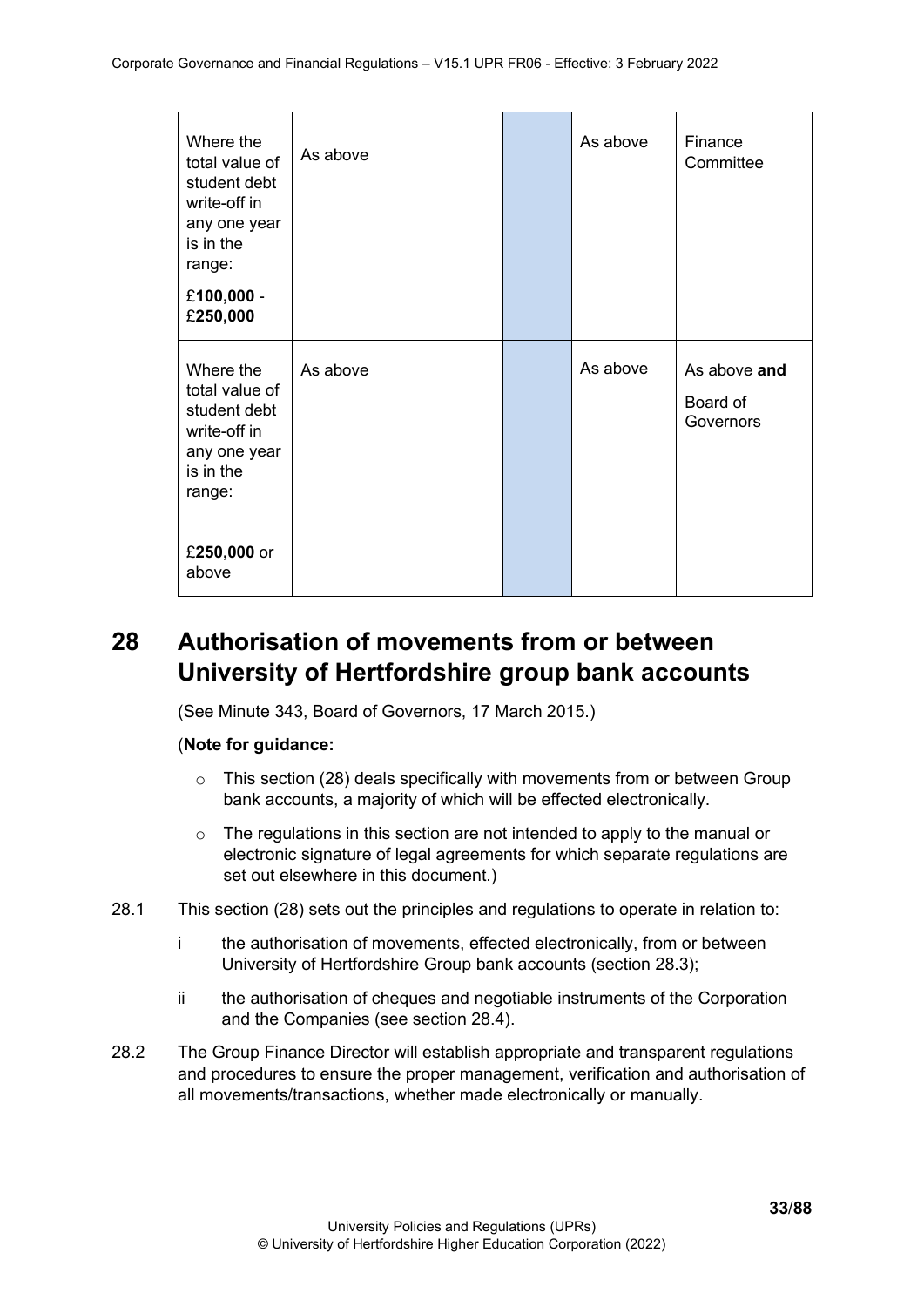## <span id="page-33-0"></span>**28.3 Authorisation of movements from or between University of Hertfordshire Group bank accounts - effected electronically**

28.3.1 No movement will be effected unless it has been authorised in accordance with the requirements of these regulations (UPR FR06).

#### (**Note for guidance:**

UPR FR06 contains a series of tables that specify the prior approvals required in relation to different types of expenditure or other transaction. A payment or other type of movement cannot be made unless the relevant prior approval required under the terms of UPR FR06 has been obtained.)

- 28.3.2 Electronic movements will be effected personally by the officer or officers specified by these regulations (UPR FR06).
- 28.3.3 The following value limits and authorisation requirements apply to movements effected electronically from or between University of Hertfordshire Group bank accounts:

| Movements effected electronically - value and type (see section 28.3) |                                                                                                                                              |                                                                           |                                                                                             |            |
|-----------------------------------------------------------------------|----------------------------------------------------------------------------------------------------------------------------------------------|---------------------------------------------------------------------------|---------------------------------------------------------------------------------------------|------------|
| Value of<br>transaction                                               | Cheques and negotiable instruments - signature (see section 28.4)<br><b>Type of transaction</b>                                              | Group                                                                     |                                                                                             |            |
|                                                                       |                                                                                                                                              | Group<br>A                                                                | Group<br>R.                                                                                 | Group<br>C |
| up to<br>£15,000                                                      | All electronic domestic and international<br>payments initiated by bank internet<br>payment system<br>All cheques and negotiable instruments | section 28.3.4)                                                           | One (1) authorisation<br>from any Group (see                                                |            |
| £15,000 -<br>£500,000                                                 | All electronic domestic and international<br>payments initiated by bank internet<br>payment system<br>All cheques and negotiable instruments | Two (2) authorisations<br>from separate Groups<br>(see section $28.3.4$ ) |                                                                                             |            |
| £500,000<br>or above                                                  | All electronic domestic and international<br>payments initiated by bank internet<br>payment system<br>All cheques and negotiable instruments | section 28.3.4)                                                           | Two (2) authorisations,<br>one (1) of which will be<br>from Group <b>A</b> or <b>B</b> (see |            |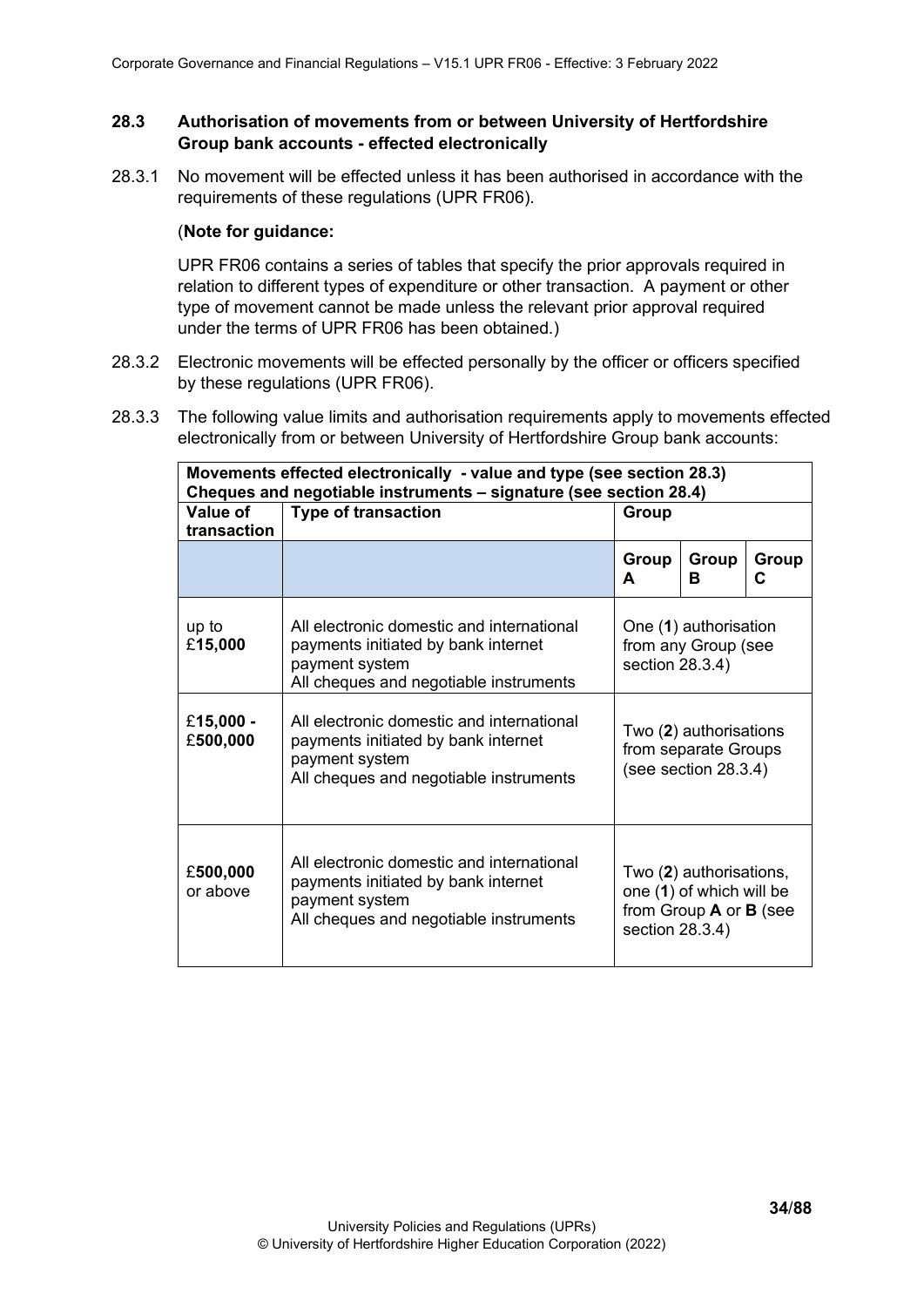28.3.4 The following officers are authorised, ex officio, to effect movements electronically from or between University of Hertfordshire Group bank accounts:

| Officers authorised to effect movements electronically (see section 28.3)                                           |                                                                                 |                                                                                               |  |  |
|---------------------------------------------------------------------------------------------------------------------|---------------------------------------------------------------------------------|-----------------------------------------------------------------------------------------------|--|--|
| <b>Group A</b><br>(Appointees of the<br>Board)                                                                      | <b>Group B</b>                                                                  | <b>Group C</b>                                                                                |  |  |
| <b>Vice-Chancellor</b><br>Deputy Vice-<br>Chancellor(s)<br><b>Group Finance Director</b><br>Secretary and Registrar | Deputy Group Finance<br><b>Director</b><br><b>Group Financial</b><br>Accountant | <b>Assistant Finance</b><br>Director<br><b>Group Treasurer</b><br><b>Financial Accountant</b> |  |  |

#### <span id="page-34-0"></span>**28.4 Cheques and negotiable instruments**

- 28.4.1 Neither the Corporation nor the companies will use pre-signed cheques.
- 28.4.2 No cheque or negotiable instrument will be issued unless it has been authorised in accordance with the requirements of these regulations (UPR FR06).
- 28.4.3 The following officers are authorised, ex officio, to sign cheques and negotiable instruments of the Corporation and the companies in accordance with the requirements of and value limits set out in the table to section 28.3.3:

| Officers authorised to effect movements electronically (see section 28.3)                                           |                                                                                        |                                                                                               |  |  |
|---------------------------------------------------------------------------------------------------------------------|----------------------------------------------------------------------------------------|-----------------------------------------------------------------------------------------------|--|--|
| <b>Group A</b><br>(Appointees of the<br>Board)                                                                      | <b>Group B</b>                                                                         | <b>Group C</b>                                                                                |  |  |
| Vice-Chancellor<br>Deputy Vice-<br>Chancellor(s)<br><b>Group Finance Director</b><br><b>Secretary and Registrar</b> | <b>Deputy Group Finance</b><br><b>Director</b><br><b>Group Financial</b><br>Accountant | <b>Assistant Finance</b><br>Director<br><b>Group Treasurer</b><br><b>Financial Accountant</b> |  |  |

28.4.4 In addition to the authorities officers referred to in section 28.4.3, the Board has confirmed that the following officers may sign cheques and negotiable instruments of the Corporation for the purposes of specific types of transaction approved from time-to-time by the Group Finance Director, up the following limits:

> HEAD OF ADMISSIONS: £**500**

HEAD OF FRONTLINE SERVICES AND RESIDENTIAL ALLOCATIONS: £**500**

DEAN OF STUDENTS: £**1000**

DIRECTOR OF STUDENT ADMINISTRATION: £**1000.**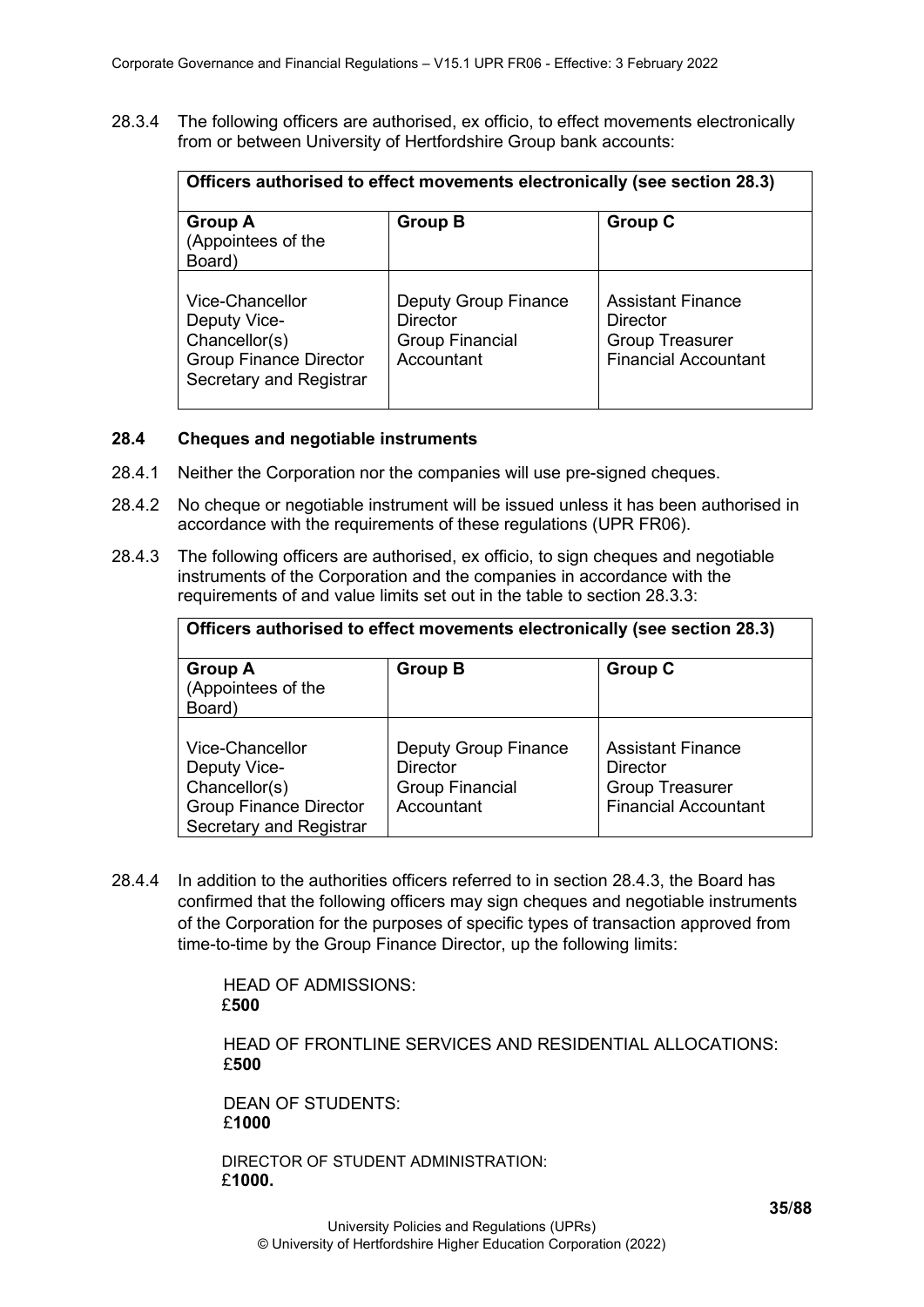# <span id="page-35-0"></span>**29 Imprest Accounts (petty cash)**

29.1 Imprest accounts may be maintained at the discretion of the Group Finance Director (or deputy designated for this purpose) and in accordance with the regulations and procedures for their management and control determined from time-to-time by the Group Finance Director.

## <span id="page-35-1"></span>**29.2 Personal cheques**

Neither the Corporation nor the Companies will cash personal cheques.

# <span id="page-35-2"></span>**30 Borrowing**

- 30.1 **Borrowing – authorisation of unsecured borrowing for periods of less than one (1) month (short-term) by the Corporation and by the Corporation on behalf of the Companies**
- 30.1.1 The Group Finance Director will be responsible for securing short term borrowing (borrowing for periods of less than one (**1**) month) at competitive rates to cover dayto-day cash shortfalls on behalf of the Corporation and the Companies.
- 30.1.2 No transaction may be broken down into smaller elements to circumvent or facilitate the evasion of these regulations (UPR FR06).

## (**Note for guidance:**

The arrangements that apply to the companies are set out in section 30.4.)

30.1.3 Authorisation may be given by an officer at a higher level provided that this is not inconsistent with the requirements set out elsewhere in these regulations and/or does not constitute a failure of control.

<span id="page-35-3"></span>

| Corporation                                                                                                                |                                                                                                                                                               |                                                  |                                                                 |
|----------------------------------------------------------------------------------------------------------------------------|---------------------------------------------------------------------------------------------------------------------------------------------------------------|--------------------------------------------------|-----------------------------------------------------------------|
| Borrowing – authorisation of unsecured borrowing for periods of less than<br>one (1) month (short-term) (see section 30.1) |                                                                                                                                                               |                                                  |                                                                 |
| Value                                                                                                                      | The following prior written<br>approvals/authorisations must be<br>obtained                                                                                   | <b>Signatories of related legal</b><br>documents |                                                                 |
|                                                                                                                            |                                                                                                                                                               | <b>Deed</b>                                      | <b>Contract</b>                                                 |
| up to<br>£750,000                                                                                                          | <b>Group Finance Director</b>                                                                                                                                 | See<br>section<br>K.5,                           | <b>Group Finance</b><br>Director or other<br>Board<br>Appointee |
| over<br>£750,000:                                                                                                          | As above and Vice-Chancellor (or<br>Deputy Vice-Chancellor(s)) and to be<br>reported to the Finance Committee<br>and the Board at the earliest<br>opportunity | As above                                         | Vice-Chancellor<br>(or Deputy Vice-<br>Chancellor)              |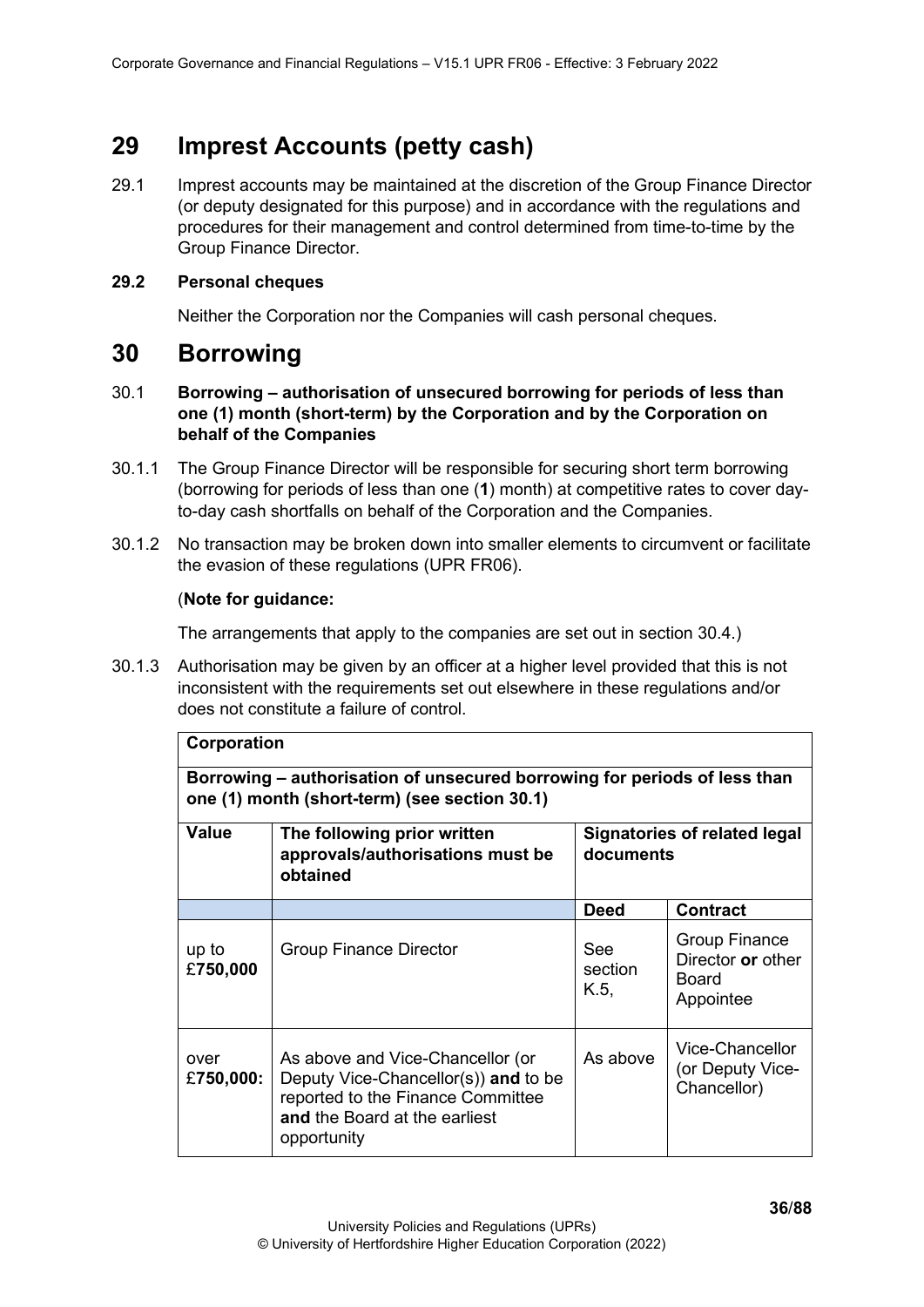# **30.2 Borrowing – unsecured for periods in excess of (1) month**

The Corporation may enter into unsecured borrowing in order to fund capital or recurrent expenditure subject to the requirements of section 6.

| Corporation  |                                                                                                                                                                                          |                                           |                                                                                                  |
|--------------|------------------------------------------------------------------------------------------------------------------------------------------------------------------------------------------|-------------------------------------------|--------------------------------------------------------------------------------------------------|
|              | Borrowing – unsecured for periods in excess of (1) month (see section 30.2)                                                                                                              |                                           |                                                                                                  |
| <b>Value</b> | The following prior written<br>approvals/authorisations must be<br>obtained                                                                                                              | Signatories of related legal<br>documents |                                                                                                  |
|              |                                                                                                                                                                                          | <b>Deed</b>                               | <b>Contract</b>                                                                                  |
| Any<br>value | Group Finance Director (or Deputy<br>Group Finance Director) and Vice-<br><b>Chancellor (or Deputy Group Finance</b><br>Director) and Finance Committee and<br><b>Board of Governors</b> | See<br>section<br>K.5                     | Vice-Chancellor (or<br><b>Deputy Group</b><br>Finance Director)<br>or Secretary and<br>Registrar |

## **30.3 Borrowing - secured**

The Corporation may enter into borrowing to be secured on publicly funded assets subject to the requirements of section 6 and on condition that the legal agreement is executed under seal.

| Corporation |                                                                                                                                                                        |                       |                                                                                                     |
|-------------|------------------------------------------------------------------------------------------------------------------------------------------------------------------------|-----------------------|-----------------------------------------------------------------------------------------------------|
|             | Borrowing - secured (see section 30.3)                                                                                                                                 |                       |                                                                                                     |
| Value       | The following prior written<br>approvals/authorisations must be<br>obtained                                                                                            | documents             | Signatories of related legal                                                                        |
|             |                                                                                                                                                                        | <b>Deed</b>           | <b>Contract</b>                                                                                     |
| Any         | Group Finance Director (or Deputy Group<br>Finance Director) and Vice-Chancellor (or<br>Deputy Vice-Chancellor) and Finance<br><b>Committee and Board of Governors</b> | See<br>section<br>K.5 | Vice-Chancellor<br>(or Deputy<br><b>Group Finance</b><br>Director) or<br>Secretary and<br>Registrar |

# **30.4 Borrowing – companies**

(Minute 64, Audit Committee of the Board of Governors, 26 April 2016.) Companies are not permitted to borrow independently of the Corporation. The Corporation will consider requests from companies seeking financial support on a case-by-case basis. Such requests must be supported by the company's Board of Directors. Where financial support is to be made available by the Corporation, the following value limits and authorisation requirements apply.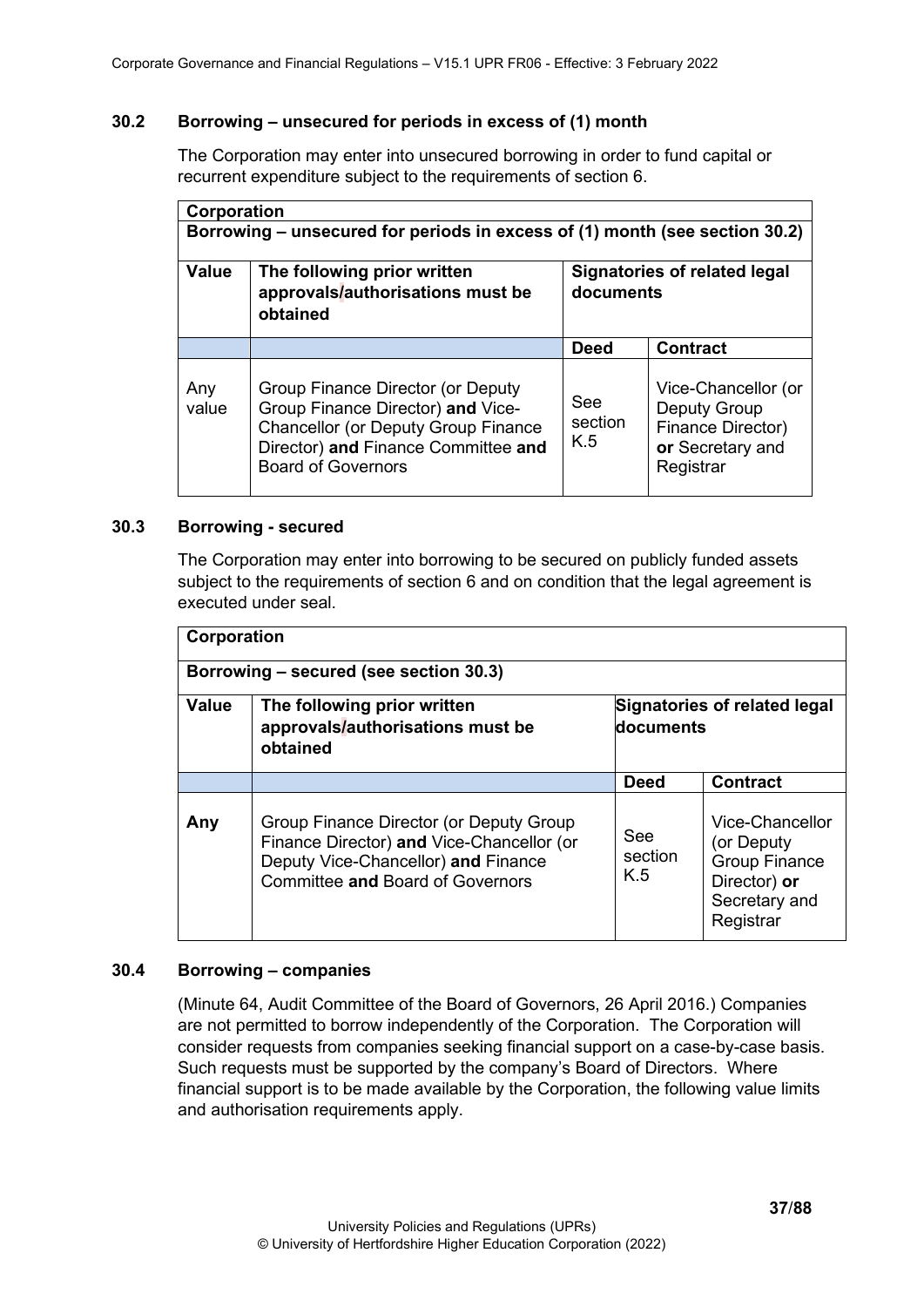| Value                    | The following prior written<br>approvals/ authorisations<br>must be obtained | <b>Signatories of related</b><br>legal documents                                    |             | <b>Minimum</b><br>additional<br>reporting<br>requirements |
|--------------------------|------------------------------------------------------------------------------|-------------------------------------------------------------------------------------|-------------|-----------------------------------------------------------|
|                          |                                                                              | <b>Contract</b>                                                                     | <b>Deed</b> |                                                           |
| Up to<br>£100,000        | Group Finance Director (or<br>deputy designated for this<br>purpose)         | Vice-Chancellor (or<br>Deputy Vice-<br>Chancellor) or<br>Secretary and<br>Registrar |             | <b>None</b>                                               |
| £100,000-<br>£500,000    | As above and Vice-<br>Chancellor (or Deputy Vice-<br>Chancellor)             | As above                                                                            |             | <b>None</b>                                               |
| £500,000 -<br>£1,000,000 | As above and Finance<br>Committee                                            | As above                                                                            |             | Finance<br>Committee<br>and Board of<br>Governors         |
| £1,000,000<br>or above   | As above and Board of<br>Governors                                           | As above                                                                            |             | As above and<br>Board of<br>Governors                     |

# **31 Investments**

See Minute 61.2, Audit Committee, 6 June 2012.

# **31.1 UH Trust**

The Trustees are responsible for the investments of UH Trust.

# **31.2 Corporation**

(See Board of Governors Minutes 331, 23 March 2010, 634, 18 October 2011, 58, 11 June 2013.)

- i The Finance Committee is responsible to the Board for the investment of the funds of the Corporation and the Companies.
- ii The Finance Committee will consider and approve annually an investment strategy and will determine any investment for a period in excess of one (**1**) year.
- iii The investment strategy of the Corporation and the Companies will be determined on the basis of either the long-term credit rating or, where appropriate, the short-term credit rating assigned by any one (**1**) of the three (**3**) principal global rating agencies (which for the purposes of these regulations are defined as Fitch IBCA, Moody's and Standard & Poor's) to the financial institution or investment fund with which the proposed investment is to be made.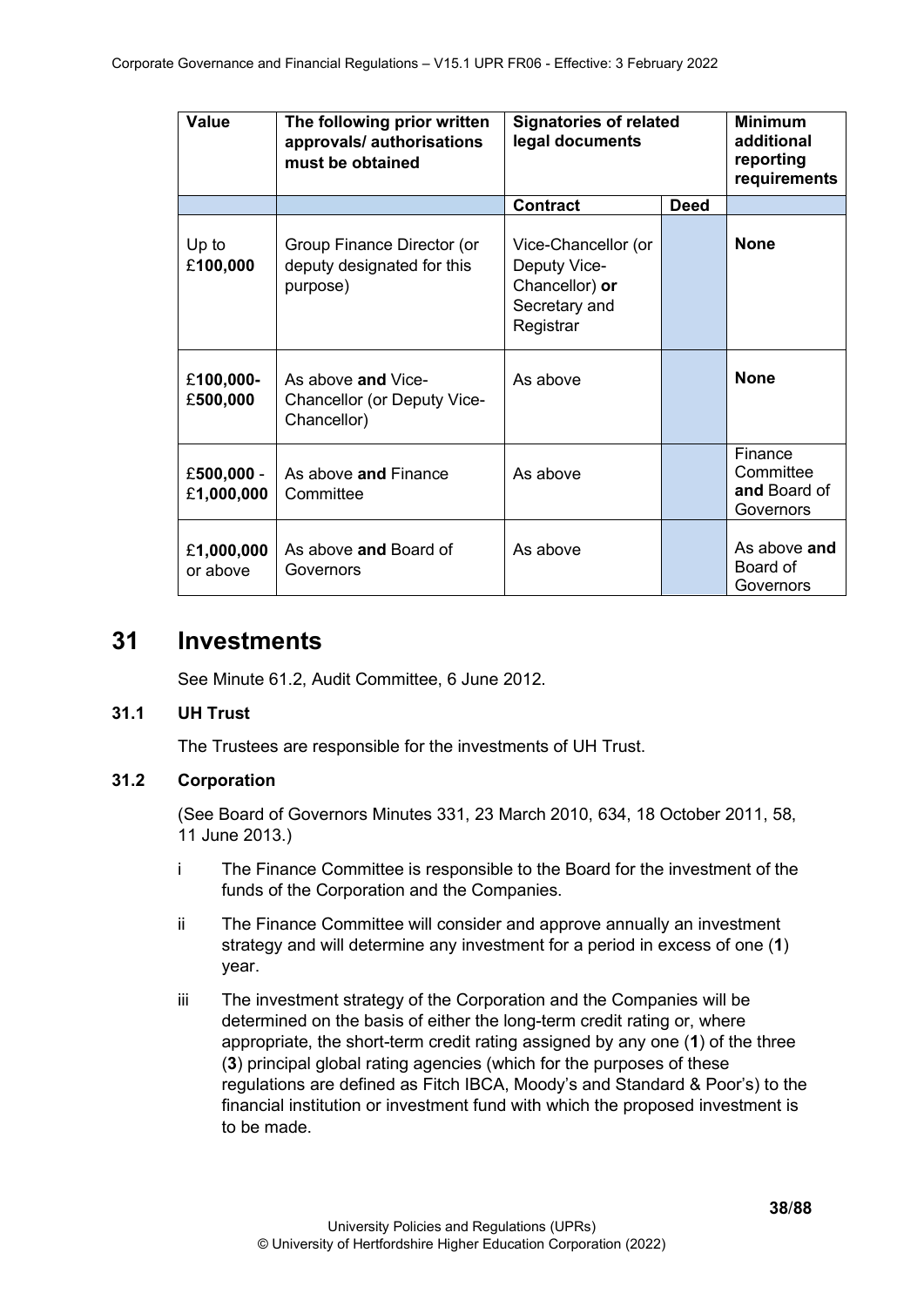- iv The credit rating of a financial institution or investment fund with which the Corporation or a Company wishes to invest will be verified by the Group Finance Director before each investment is made and, thereafter, reviewed on a regular basis.
- v INVESTMENT STRATEGY

Unless an exception is granted by the Board:

- a the Corporation's investment with Lloyds Banking Group plc will be limited to a maximum of net £10m above the outstanding debt balance with said Group;
- b investments with other financial institutions will be subject to the following limits in relation to the verified credit rating of the financial institution or investment fund concerned:

## **AA or above (or equivalent):**

Maximum deposit of £**10**m

Table of equivalence

| Standard &<br>Poor's | <b>AAA</b> | AA+   | AA  |
|----------------------|------------|-------|-----|
| Moody's              | Aaa        | Aa1   | Aa2 |
| Fitch IBCA           | <b>AAA</b> | $AA+$ | AA  |

### **AA- or A (or equivalent):**

Maximum deposit of £**3**m

Table of equivalence

| Standard & Poor's | I AA- |    |    |
|-------------------|-------|----|----|
| Moody's           | Aa3   | A1 | A2 |
| <b>Fitch IBCA</b> | AA-   |    |    |

c Unless such investment has the prior approval of the Finance Committee, no investments will be made with financial institutions or investment funds with a verified credit rating below those specified in section 31.2, e, without the approval of the Chair of the Board, who will be advised by the Vice-Chancellor.

(Section 31.2, e, is amended with effect from 19 October 2010 (See Minute 410.2, Board of Governors, 19 October 2010).)

d Investments are restricted to financial institutions and investment funds which meet the criteria set out in section 31.2, e, and are based in the following countries: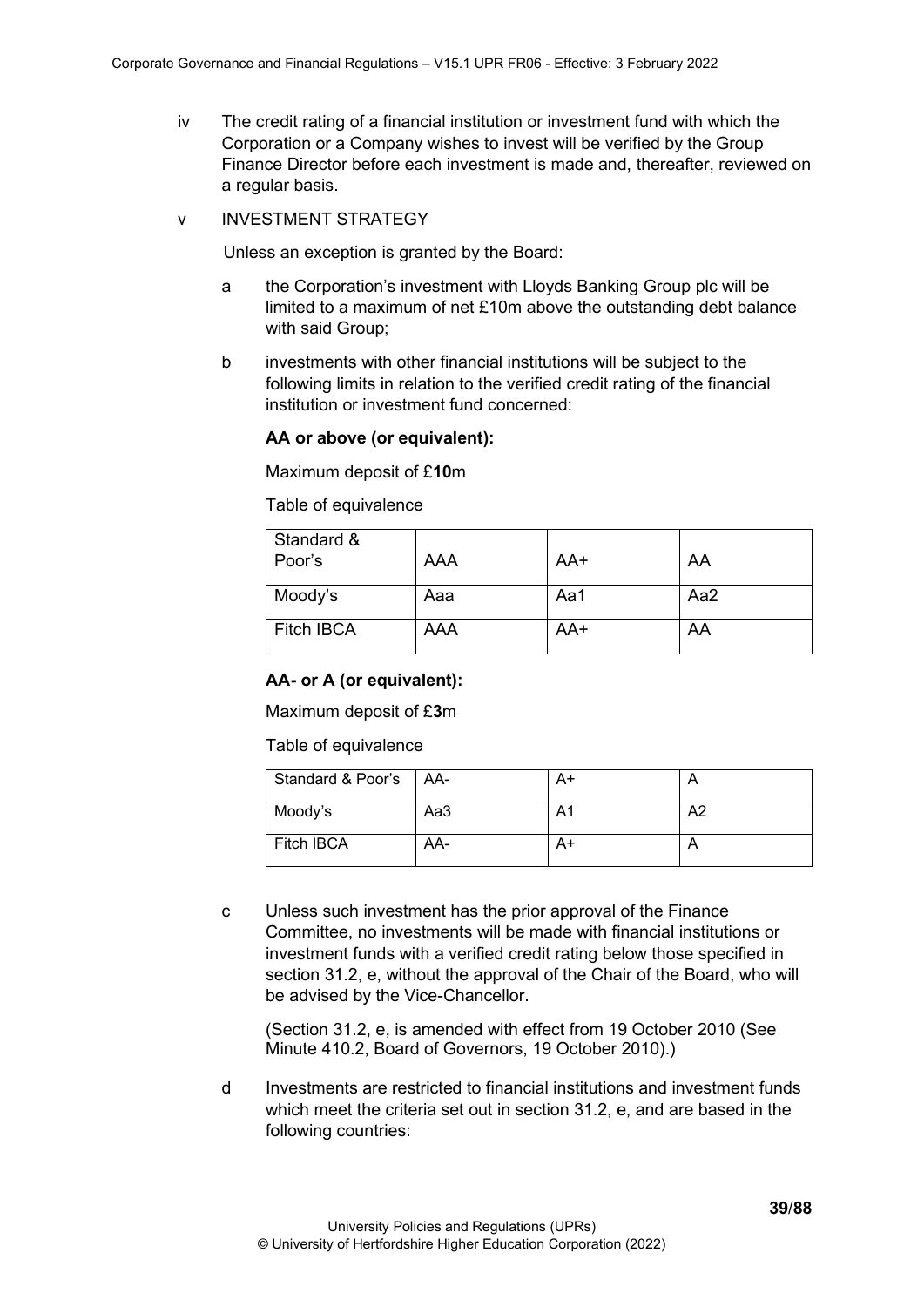- Australia, UK, Germany, France, Netherlands, USA.
- e Moneys will be invested for a period of not more than one (**1**) year. Unless such an investment has the prior approval of the Finance Committee, where it is proposed by the Group Finance Director that an investment be made for a period in excess of one (**1**) year, the investment will require the approval of the Chair of the Board, who will be advised by the Vice-Chancellor. Such approvals will be reported to the Finance Committee at the earliest opportunity.
- f For day-to-day operational reasons, the Corporation's principal clearing bank is not subject to the above restrictions in terms of cash held in its main account. However, accounts should not be over-funded for an extended period of time and efforts should be made to spread funds across all suitable and appropriate investment facilities.
- g With the prior approval of the Finance Committee, funds will be invested in appropriate unit trust management funds or corporate Bond investment strategies.

# 31.3 **Ethical Investment Policy**

- 31.3.1 The Corporation may invest surplus funds with third party organisations and will do so in a manner consistent with the requirements of the Instrument of Government (UPR GV04<sup>1</sup>) and Articles of Government (UPR GV01<sup>2</sup>). Furthermore, and wherever possible, the Corporation will make such investments in a manner which reflects the ethical values which it espouses in public life, in ways that are consistent with the Mission and Values of the Corporation and within the framework provided by the Strategic Plan.
- 31.3.2 The Corporation will not knowingly invest in companies whose activities include practices which directly pose a risk of serious harm to individuals or groups or whose activities are inconsistent with the Instrument of Government (UPR GV04<sup>1</sup>) and Articles of Government (UPR GV01<sup>2</sup>) and the Mission and Values of the Corporation. Therefore, the Corporation will:
	- i review on a regular basis whether any investment is inconsistent with the Corporation's value system;
	- ii consider representations from employees and other members of the Corporation community that the Corporation should not invest or should withdraw its investments with certain organisations:
	- iii issue guidance for fund managers responsible for the investments of the Corporation;
	- iv annually, monitor the operation and effectiveness of this policy (see section 31.3.3).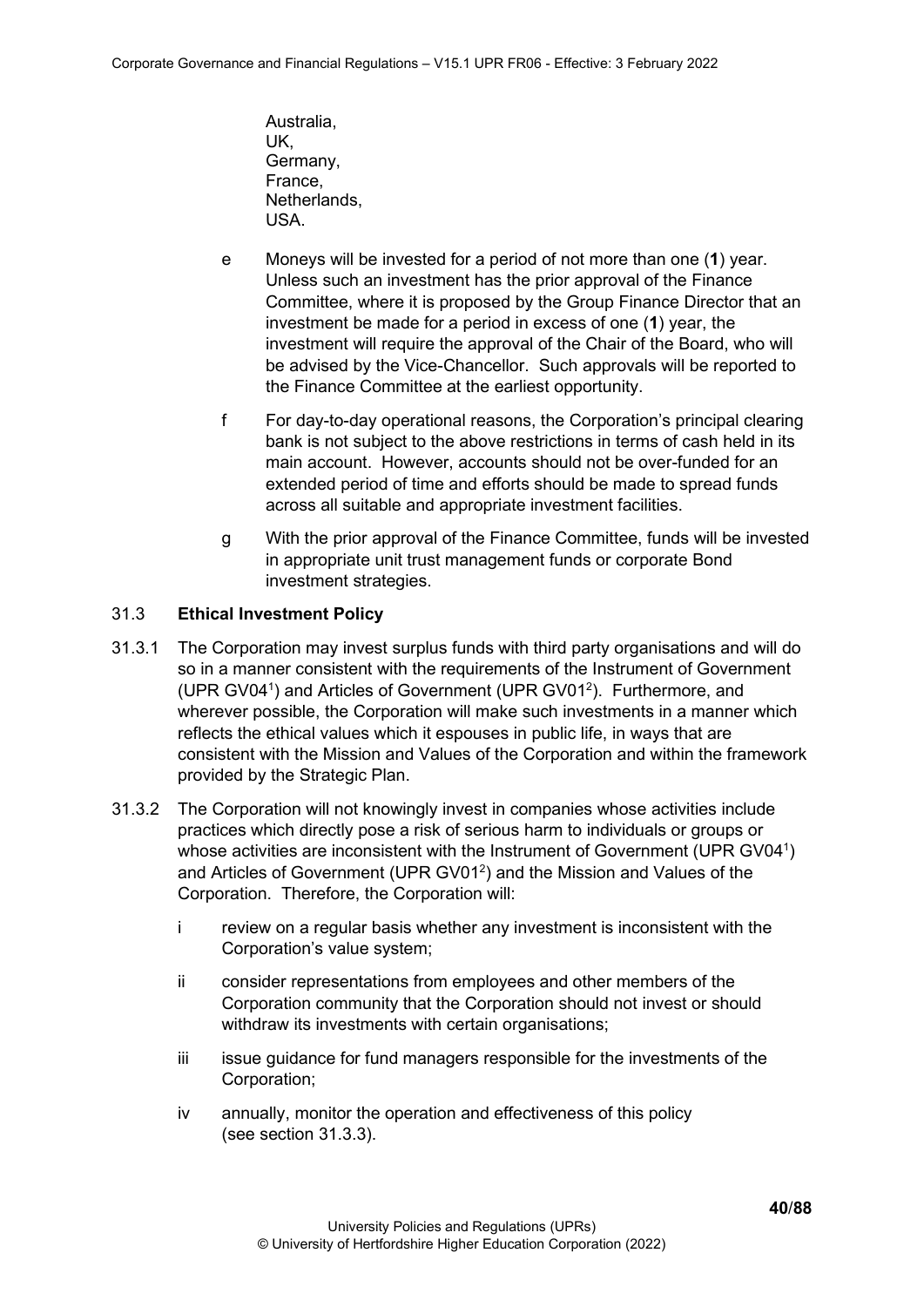31.3.3 The Finance Committee and the Audit Committee will review the Ethical Investment Policy regularly. The Finance Committee will be advised by an Investment Panel which it may establish, as necessary, on an ad hoc basis.

# **32 Tax**

- 32.1 Any matter, including VAT, which may have tax implications for the Corporation, UH Trust or the Companies must be referred to the Group Finance Director.
- 32.2 The Group Finance Director will make proper arrangements for:
	- i the prompt payment of any taxes which are due from the Corporation, UH Trust or the Companies;
	- ii the submission of tax returns within the deadlines specified by HM Revenue and Customs;
	- iii ensuring that the Corporation, UH Trust and the Companies do not incur penalties for the incorrect treatment of VAT or other taxes.

## **32.3 Status for tax purposes - Corporation**

The Corporation is an exempt charity and is not liable for corporation or income tax on any of its activities which fall within the terms of its charitable status. It may be liable for taxation on activities which fall outside the charitable exemption. The Corporation is registered for VAT and is partially exempt.

## **32.4 Status for tax purposes – Companies**

The Companies operate as commercial organisations and are liable to corporation tax and are registered for VAT. Any taxable profits are gift-aided to the Corporation by Companies in accordance with the terms of the relevant Memorandum of Understanding.

### **32.5 Status for tax purposes - UH Trust**

As an exempt charity, UH Trust is exempt from VAT.

# **32.6 VAT exemption certificates – authorised signatories**

# (**Note – VAT exemption**

Certain types of capital expenditure, for example, the construction of new student residential accommodation or the purchase of equipment used for medical research, may be exempt from VAT.)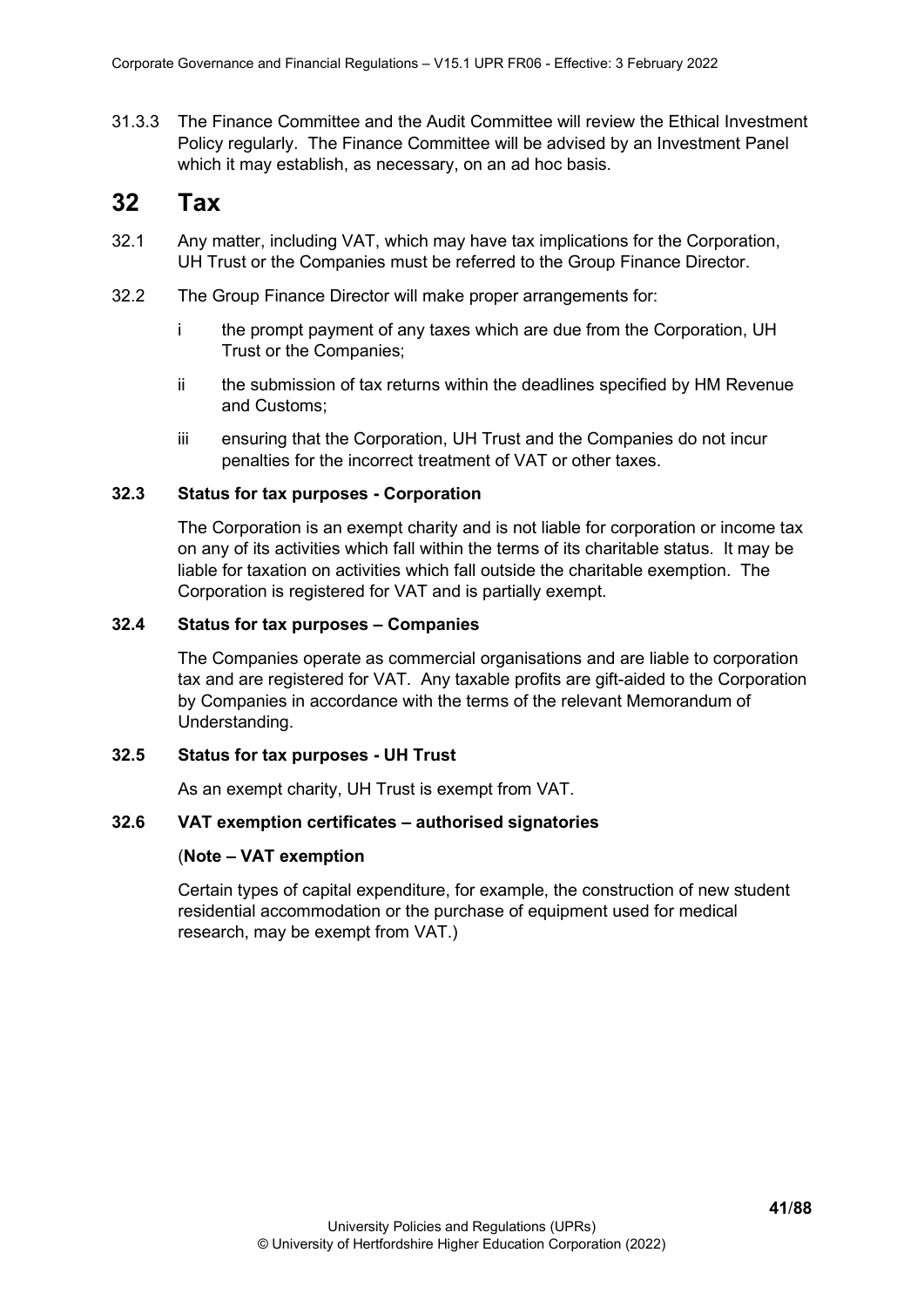| VAT exemption certificates - authorised signatories (see section 32.6) |                                                                                                                                                                                                                                                      |             |                                                                                                                                                                                                                                                                   |                                                |  |
|------------------------------------------------------------------------|------------------------------------------------------------------------------------------------------------------------------------------------------------------------------------------------------------------------------------------------------|-------------|-------------------------------------------------------------------------------------------------------------------------------------------------------------------------------------------------------------------------------------------------------------------|------------------------------------------------|--|
| <b>Value</b>                                                           | <b>Required prior</b><br>approvals                                                                                                                                                                                                                   |             | <b>Signatories of related</b><br>legal documents                                                                                                                                                                                                                  | <b>Additional</b><br>reporting<br>requirements |  |
|                                                                        |                                                                                                                                                                                                                                                      | <b>Deed</b> | <b>Other</b>                                                                                                                                                                                                                                                      |                                                |  |
| Up to £7,500                                                           | <b>Group Finance</b><br>Director (or deputy<br>designated for this<br>purpose)<br>The Group Finance<br>Director has<br>delegated authority to<br>authorise VAT<br>certificates valued at<br>up to $£7,500$ to<br>Heads of SBU (or<br>their nominees) |             | <b>Group Finance</b><br>Director (or<br>deputy<br>designated for<br>this purpose)<br>The Group<br><b>Finance Director</b><br>has delegated<br>authority to sign<br><b>VAT</b> certificates<br>valued at up to<br>£7,500 to Heads<br>of SBU (or their<br>nominees) |                                                |  |
| £7,500 or above                                                        | <b>Group Finance</b><br>Director (or deputy<br>designated for this<br>purpose)                                                                                                                                                                       |             | <b>Group Finance</b><br>Director (or<br>deputy<br>designated for<br>this purpose)                                                                                                                                                                                 |                                                |  |

# **33 Audit arrangements**

# **33.1 External Audit and Internal Audit**

- 33.1.1 The Board of Governors will appoint an External Auditor and will secure Internal Audit services for the Corporation, the Companies and UH Trust.
- 33.1.2 The provider of External Audit services to the Corporation, the Companies and UH Trust may be appointed for terms of up to five (**5**) years and the contract will be re-tendered at intervals of not more than five (**5**) years. The Board has discretion to extend the External Audit Services contract where it deems this appropriate.
- 33.1.3 The Corporation's arrangements for External Audit and Internal Audit and those of the Companies and UH Trust:
	- i are determined by the Board of Governors which, in this regard, is advised by the Audit Committee;
	- ii are intended to provide necessary assurance to the OfS and the Board of Governors that adequate and effective management controls are in place across the Corporation, the Companies and UH Trust.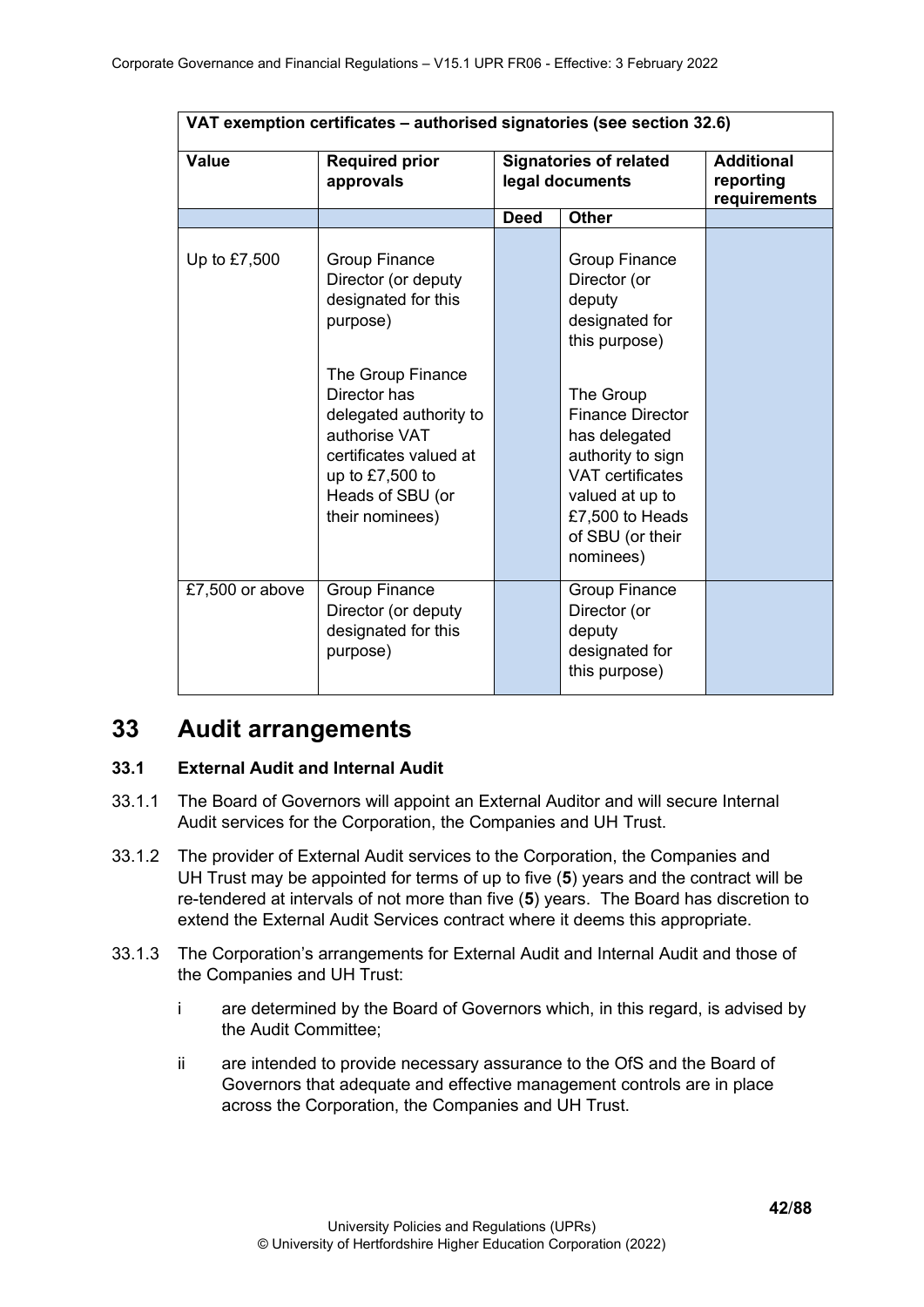## **33.2 External Audit and Internal Audit – right of access**

- 33.2.1 All records, procedures and processes are subject to External Audit and Internal Audit.
- 33.2.2 External Auditors are authorised to visit all Corporation and Company premises and to have access to any assets, minutes, books, documents or any information kept by the Corporation, the Companies and UH Trust. Governors, the Vice-Chancellor, Trustees, Directors, Managing Directors, Chief Executive Officers, Heads of SBU and all employees will provide whatever information or explanations or access may be required by those engaged in audit functions.

## **33.3 Internal Audit**

The Secretary and Registrar is:

- i the Appointee of the Board with management responsibility for the proper operation of the Internal Audit function in accordance with the arrangements determined from time-to-time by the Audit and Risk Committee and/or the Board of Governors;
- ii responsible for ensuring that all reports required under the terms of the document 'Accountability and Audit: Code of Practice' (or equivalent) issued from time-to-time by the OfS, are prepared and submitted in accordance with relevant timescales, deadlines and any other requirements; and
- iii in this regard, accountable to the Vice-Chancellor, the Audit and Risk Committee and the Board of Governors.

#### **33.4 Head of Internal Audit**

The Head of Internal Audit has the right, where they judge it to be appropriate, to report direct to the Vice-Chancellor and/or to the Audit and Risk Committee and/or to the Board of Governors.

# **33.5 External Audit**

The External Auditor:

- i is appointed annually by the Board of Governors;
- ii will report annually, in a management letter, on any significant accounting and control issues arising from the audit;
- iii is accountable to the Group Finance Director who is the Appointee of the Board with management responsibility for external audit services;
- iv has the right, where the External Auditor judges it to be appropriate, to report direct to the Vice-Chancellor and/or to the Audit and Risk Committee and/or to the Board of Governors;
- v will provide all reports required by the 'Accountability and Audit: Code of Practice' (or equivalent) issued from time-to-time by OfS.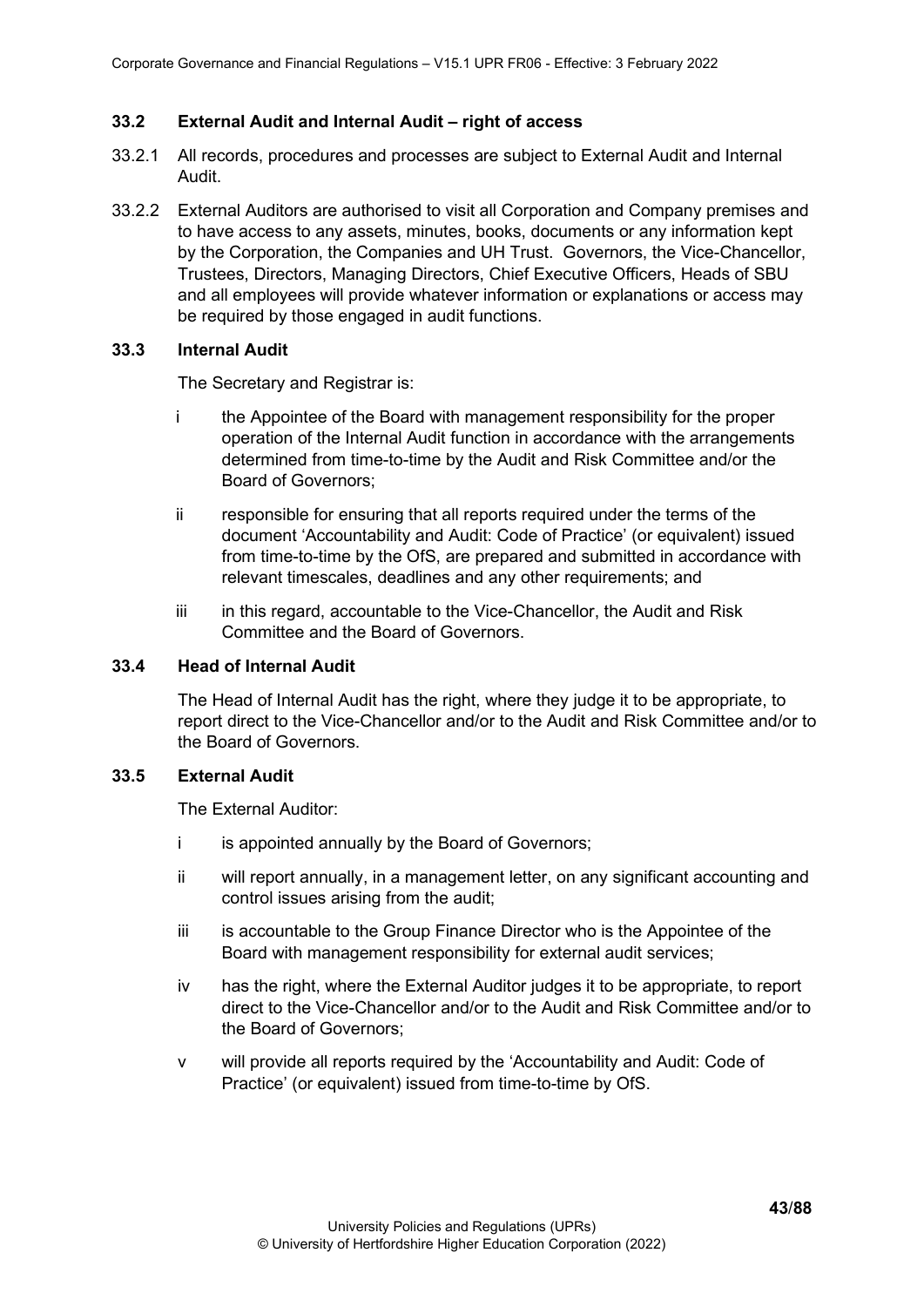# **33.6 External Auditor - non-audit services**

Non-audit services may be commissioned from the External Auditor only with the prior consent of the Audit and Risk Committee (see Minute 837.1, Board of Governors, 13 December 2005).

# **33.7 Audit - by other external bodies and agencies**

- 33.7.1 Some external bodies and agencies, including the OfS and the National Audit Office, have rights of access to records in connection with financial matters. Certain other agencies, such as those to which the Corporation or the Companies are contracted to provide services, may also have powers of inspection.
- 33.7.2 HM Revenue and Customs has powers of inspection in connection with the administration of VAT and the deduction of Income Tax. Other Government departments and agencies may also have inspection powers, for example, in relation to National Insurance.

# **34 Annual accounts**

The Group Finance Director will:

- i as soon as is practicable after the end of the Financial Year (see section 17), provide audited Accounts for that year, management accounts, trading accounts and such other information relating to their financial affairs that may be required from time-to-time to the Corporation, the Companies and UH Trust;
- ii be responsible for the completion of the final accounts, return of income and expenditure to the OfS and for any other financial returns required either by the OfS or by other bodies, and
- iii make arrangements for related Prime Documents to be retained for a period of seven (**7**) years.

# **35 Procurement, tenders, quotations – rules**

35.1 The Corporation and Companies will comply with the regulations and advice set out in  $UPR$  PU01 $13$ 

# **35.2 Tenders and quotations**

For the avoidance of doubt, no transaction may be broken down into smaller elements to circumvent or facilitate the evasion of these regulations (UPR FR06).

<span id="page-43-0"></span>

| Rules for obtaining competitive tenders/quotations (see section 35) |                                                                                    |  |  |
|---------------------------------------------------------------------|------------------------------------------------------------------------------------|--|--|
| <b>Value</b>                                                        | Rule for obtaining competitive tenders/quotations                                  |  |  |
| £100 - £5,000                                                       | One (1) written quotation unless the purchase is to be<br>made via Purchasing Card |  |  |
| £5,000 - £20,000                                                    | Not less than two (2) written competitive quotations                               |  |  |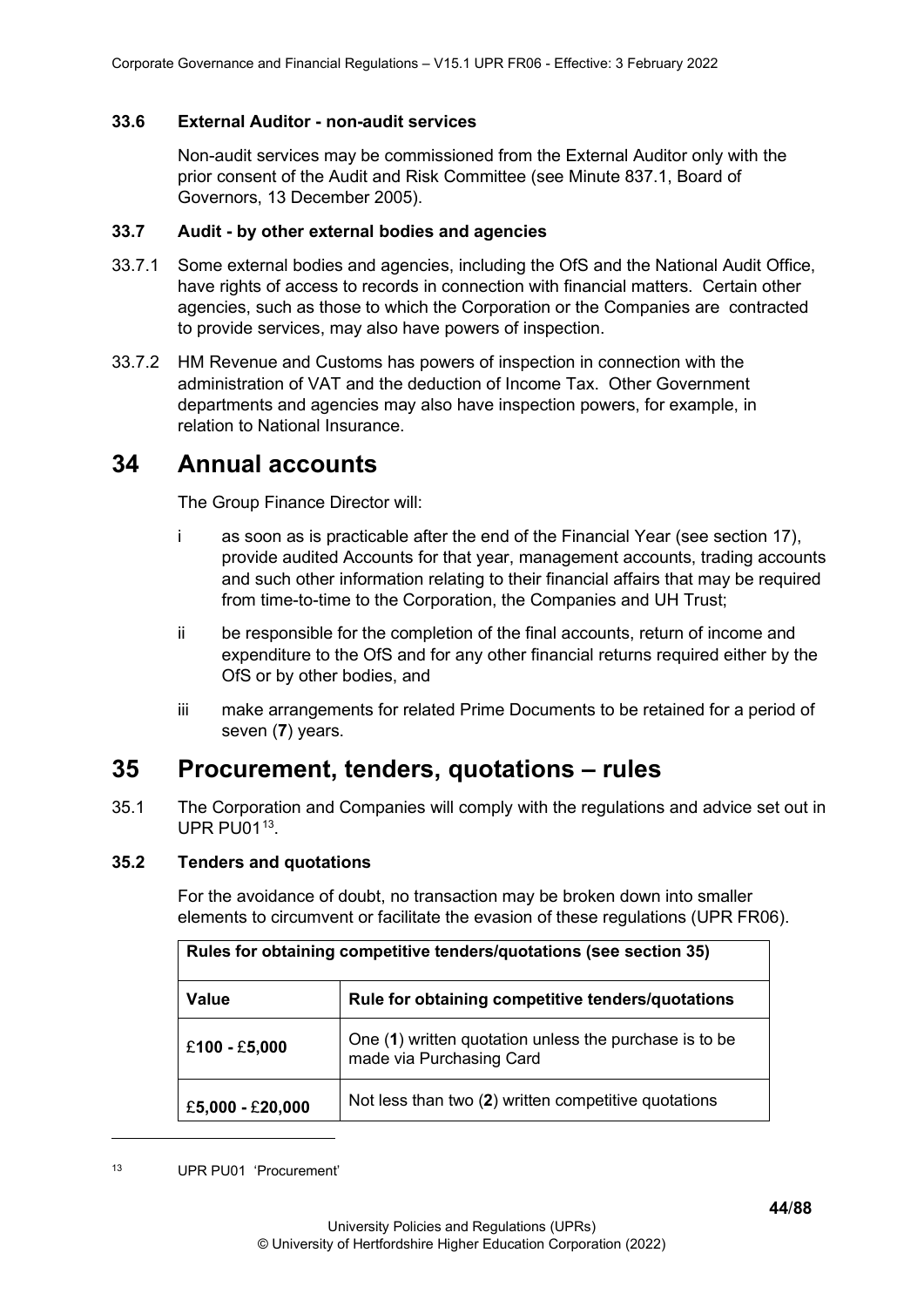| Rules for obtaining competitive tenders/quotations (see section 35) |                                                                                                                                                                                                                                                                                                   |  |  |
|---------------------------------------------------------------------|---------------------------------------------------------------------------------------------------------------------------------------------------------------------------------------------------------------------------------------------------------------------------------------------------|--|--|
| Value                                                               | Rule for obtaining competitive tenders/quotations                                                                                                                                                                                                                                                 |  |  |
| £20,000 - £50,000                                                   | Not less than three (3) written competitive quotations<br>and the Head of SBU will seek advice from the Head of<br>Procurement                                                                                                                                                                    |  |  |
| <b>Value</b>                                                        | Rule for obtaining competitive tenders/quotations                                                                                                                                                                                                                                                 |  |  |
| $£50,000 - £100,000$                                                | Not less than four (4) written competitive quotations and<br>the Budget Holder will seek advice from the Head of<br>Procurement                                                                                                                                                                   |  |  |
| £100,000 or above                                                   | Public tenders must be sought by the Head of<br>Procurement. The Head of Procurement must follow the<br>requirements of the Rules and Methods of Purchasing<br>unless, under exceptional circumstances, the Head of<br>Procurement is instructed otherwise by the Vice-<br>Chancellor (or Deputy) |  |  |

## **35.3 Directives on procurement**

i The Corporation and the Companies (where the latter fall within the scope of the Public Contracts Regulations 2015) will comply with the requirements of the Public Contracts Regulations 2015 which, from 1 January 2022, specify the following thresholds, inclusive of VAT, in respect of the total value of the requirement for the supply of a product or service, which will exceed the following values:

Supplies & Services (except subsidised services contracts): Central Government bodies: £138,760 Others £213,477

Subsidised services contracts: £213,477

Works (including subsidised works contracts): £5,336,937

Light Touch Regime for Services: £663,540

Small lots: Supplies and services: £70,778 Works: £884,720

ii Governors, employees, Trustees and Directors are required to comply with the Public Contracts Regulations 2015 and will refer to and comply with the detailed regulations and advice set out in UPR PU01<sup>13</sup>.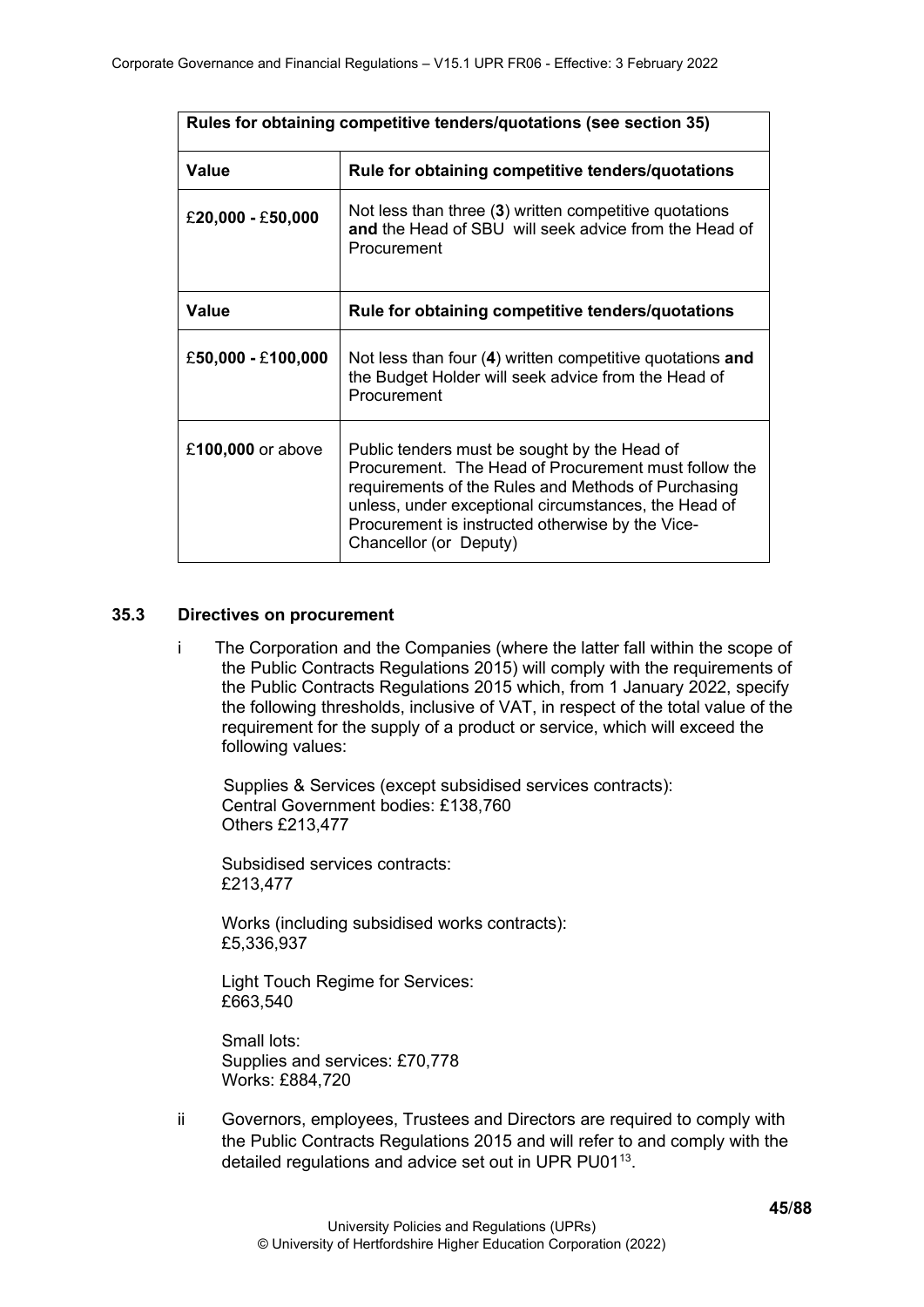- iii The Public Contracts Regulations and the thresholds which they specify also apply where the total value of a product or service contract exceeds the specified threshold, regardless of the duration of that contract.
- iv Contracts above the thresholds specified by the Public Contracts Regulations 2015 may be exempted from the Public Contracts Regulations 2015 only on grounds of secrecy, national security or because the contract concerned is subject to another international procedure.
- vi It is not permissible to avoid the provisions of the Public Contracts Regulations 2015 by breaking down orders into smaller quantities/values or by letting contracts of shorter durations which would result in a commitment value below the relevant threshold level (see section 35.2, a).
- vii Prior to any action being taken in relation to procurement, the contract concerned must be referred either to the Head of Procurement or the Group Finance Director or the Secretary and Registrar.

# **36 Banking**

# **36.1 Banking arrangements**

- 36.1.1 Banking arrangements for the Corporation and the Companies will be determined from time-to-time by the Board of Governors/Trustees of UH Trust who will be advised, as appropriate, by the Finance Committee.
- 36.1.2 The provider of main clearing bank services to the Corporation, the Companies and UH Trust may be appointed for terms of up to five (**5**) years.
- 36.1.3 Arrangements for the opening and closing of corporate, Company or UH Trust bank accounts will be made only by the Group Finance Director.
- 36.1.4 Cheques or financial instruments:
	- i will be credited only to an account of the payee;
	- ii in respect of payments to the Corporation, a Company or UH Trust, for whatever purpose, must be made payable to the appropriate corporate, Company or UH Trust bank account.

# **36.2 Bank reconciliation**

The Group Finance Director is responsible for ensuring that a regular reconciliation is made between all bank account statements for all accounts of the Corporation, the Companies and UH Trust and the bank accounting records held by them.

# **37 Expenditure**

- 37.1 The Group Finance Director:
	- i is responsible for ensuring that proper procedures exist for the control and monitoring of expenditure against approved capital and revenue budgets;
	- ii will make payment of all amounts due from the Corporation and the Companies, under arrangements which the Group Finance Director approves and controls.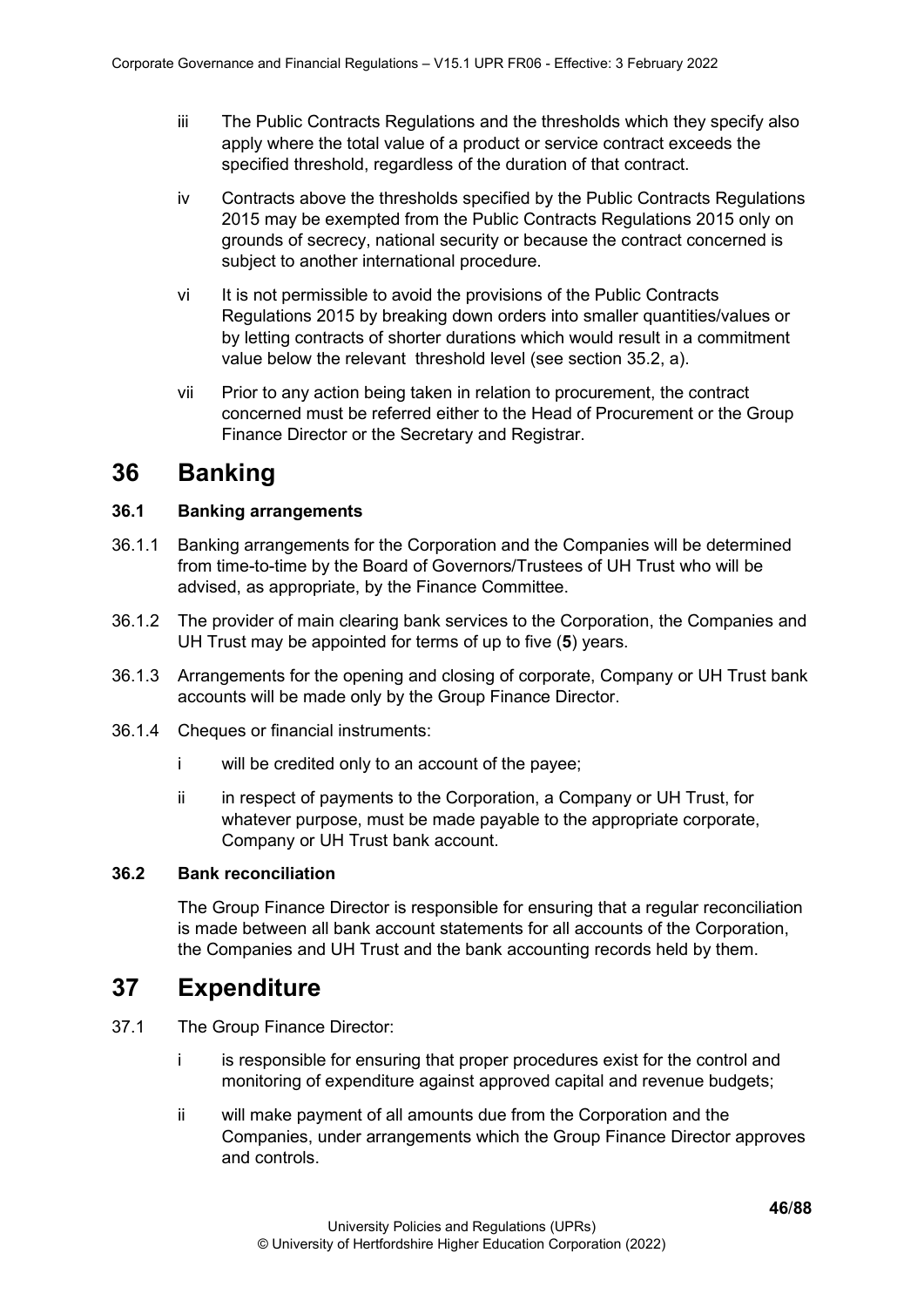# (**Note for guidance:**

The Capex Panel has been established to consider, amongst other things, proposed items of capital expenditure valued at £**20,000** and above and their revenue implications and to determine whether they should be permitted to progress to the approval stage in accordance with the requirement of these Regulations (UPR FR06).)

- 37.2 Any terms, conditions and prices agreed in respect of a Purchase Order or contract must be shown clearly within the Purchase Order or contract at the time of authorisation.
- 37.3 The authorisation arrangements for staff appointments, contracts, leasing and other agreements which will extend beyond the Financial Year in which they are entered into will take full account of the financial implications which the contract will have in subsequent Financial Years.
- 37.4 Arrangements to **lease** furniture and equipment require the prior approval of the Group Finance Director (or deputy designated for this purpose).

# **37.5 Purchase of goods and services - general regulations and procedures**

All Corporation and Company purchases must be made in accordance with the requirements of UPR PU01<sup>12</sup> issued from time-to-time by the Group Finance **Director** 

## **37.6 Purchasing cards**

(See Minute 183, Board of Governors, 25 March 2009.)

- 37.6.1 The Group Finance Director (or deputy designated for this purpose) is responsible for the administration of the Purchasing Card Scheme (effective 21 October 1999 (see Minute 397, Board of Governors, 21 October 1999).
- 37.6.2 Purchasing cards may be used for low value, low risk and one-off purchases to a maximum value of £**2,000** per transaction in any one (**1**) Calendar month provided that transactions are not broken down into smaller elements to circumvent or facilitate the evasion of these regulations (UPR FR06).
- 37.6.3 The Group Finance Director (or deputy designated for this purpose) may, at their discretion, permit a card holder to purchase goods or services to a value not exceeding £**10,000** per Calendar month, provided that the total amount spent under this arrangement on one commodity or item, with the same supplier, in any one Financial Year, does not exceed £**20,000**.
- 37.6.4 Where the total value of the orders placed in respect of one commodity or item, with the same supplier, in a single Financial Year, exceeds £**20,000**, the authorisation requirements that will apply to expenditure in excess of £**20,000** will be as set out in section 37.8.
- 37.6.5 Purchasing cards must not be used as a means of circumventing other existing regulations and procedures relating to competitive quotations and tenders.

# **37.7 Purchase of goods and services - terms and conditions**

(**Note for guidance – nominee of the Group Finance Director**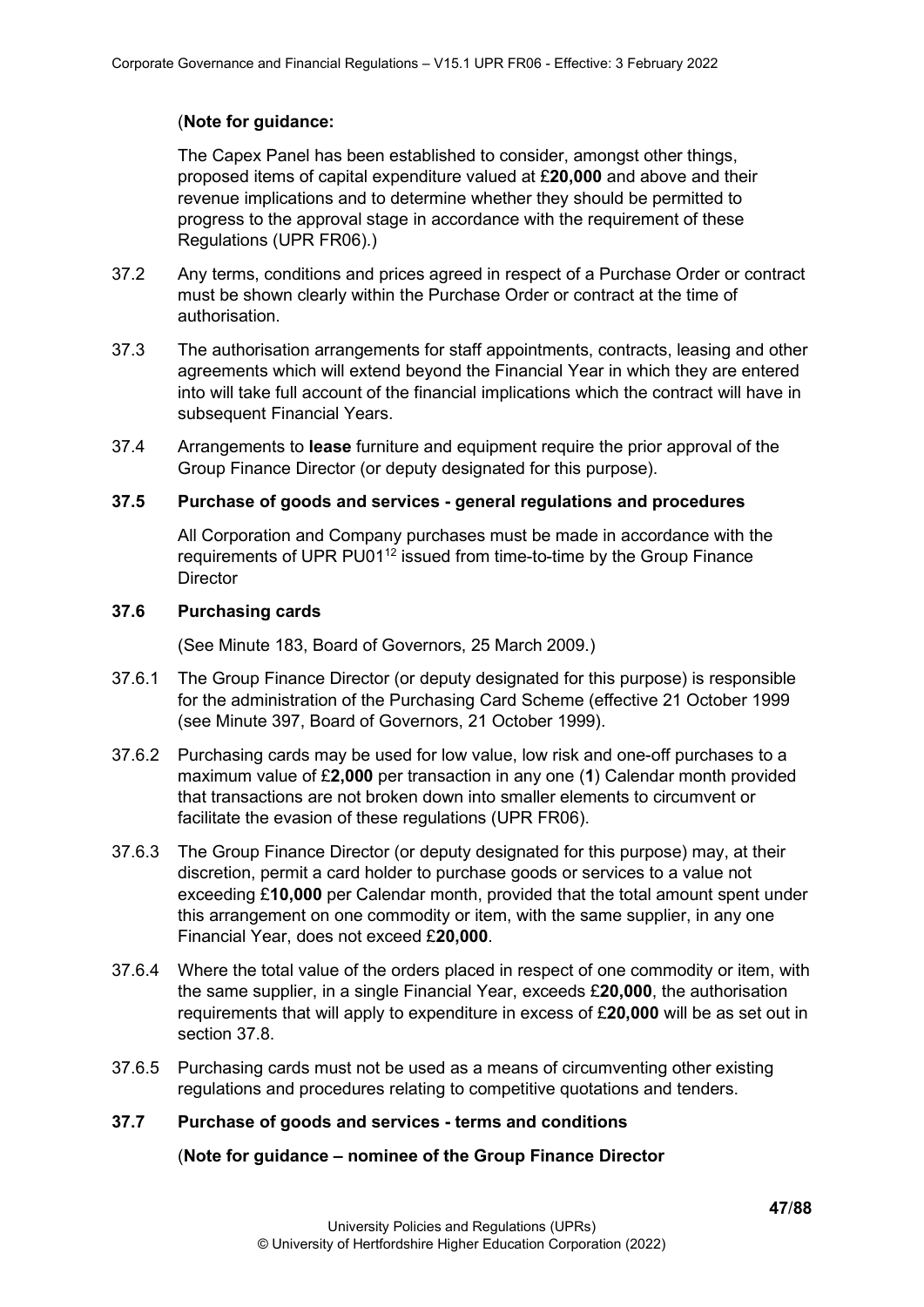For the purposes of these regulations (37.7), the nominee of the Group Finance Director will normally be the Head of Procurement.)

- 37.7.1 All purchases by the Corporation, UH Trust and the Companies will be made in accordance with these regulations and any supplementary instructions, timescales and deadlines issued from time-to-time by the Group Finance Director (or nominee).
- 37.7.2 The financial terms and conditions which will apply to Corporate and Company Purchase Orders and to other contracts for the purchase of goods and services will be determined on the authority of the Group Finance Director (or deputy designated for this purpose).
- 37.7.3 The Group Finance Director (or nominee) will ensure that no financial term or condition is detrimental to the Corporation, UH Trust or the Companies or is unacceptable, as appropriate, to the Board, the Trustees or the relevant Board of Directors.
- 37.7.4 Unless the Group Finance Director (or nominee) has agreed otherwise in writing:
	- i all purchases by the Corporation and the Companies, including contracts for the purchase of goods and services, will be made using a corporate Purchase Order, generated electronically, which contains the terms and conditions of business of the Corporation;
	- ii the terms and conditions that are to apply to any contract for the purchase of goods and services will be consistent with the terms and conditions set out in the corporate Purchase Order.
- 37.7.5 Where a Purchase Order or contract concerns the sub-contracting by the Corporation or a Company of research and/or other work required of the Corporation or a Company under the terms of a separate contract or agreement between the Corporation or a Company and another party ('the main contract'), the Group Finance Director (or nominee) will ensure that the financial terms and conditions that apply to the Purchase Order or contract are consistent with those of the main contract.

#### **37.8 Revenue expenditure – authorisation**

- 37.8.1 No transaction may be broken down into smaller elements to circumvent or facilitate the evasion of these regulations (UPR FR06).
- 37.8.2 Authorisation may be given by an officer at a higher level provided that this is not inconsistent with the requirements set out elsewhere in these regulations (UPR FR06) or does not constitute a failure of control.

#### (**Note for guidance – revenue expenditure - Company**

- o The value limits and associated approvals set out in the tables to section 37 represent a minimum framework for approval and reporting.
- $\circ$  It is implicit that within this framework, Boards of Directors have latitude to determine supplementary approval and reporting arrangements to operate within their respective Companies.)

#### **Corporation**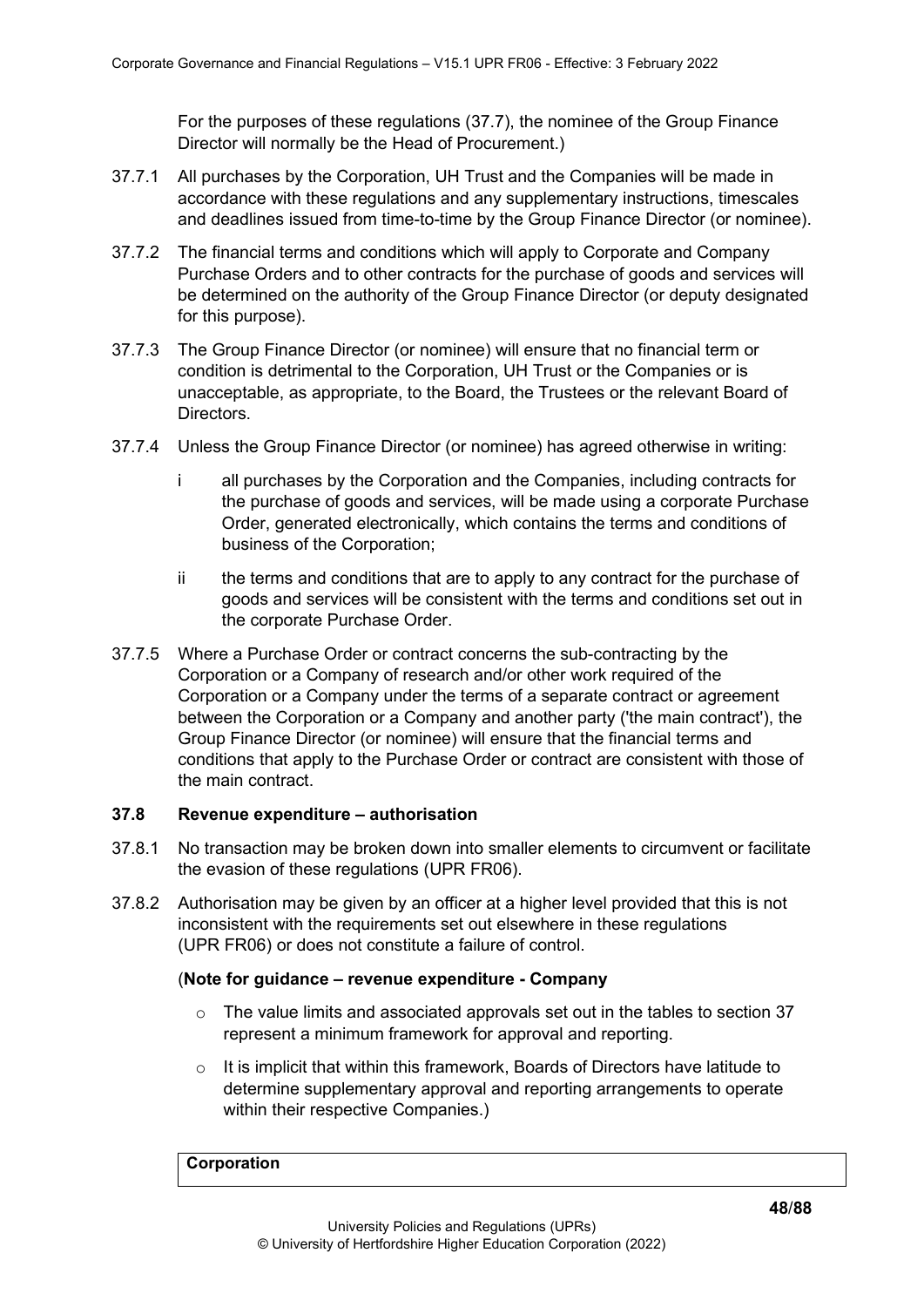|                            | Revenue expenditure - authorisation by the Corporation (see section 37.8)                                                                                                                                                                  |                                                                                     |             |                                                           |
|----------------------------|--------------------------------------------------------------------------------------------------------------------------------------------------------------------------------------------------------------------------------------------|-------------------------------------------------------------------------------------|-------------|-----------------------------------------------------------|
| <b>Value</b>               | The following prior<br>written approvals/<br>authorisations must be<br>obtained                                                                                                                                                            | <b>Signatories of related</b><br>legal documents                                    |             | <b>Minimum</b><br>additional<br>reporting<br>requirements |
|                            | Corporation                                                                                                                                                                                                                                | <b>Contract</b>                                                                     | <b>Deed</b> |                                                           |
| up to<br>£5,000            | Head of SBU (or<br>nominee                                                                                                                                                                                                                 | Budget Holder or<br><b>Head of SBU</b>                                              |             | <b>None</b>                                               |
| £5,000 -<br>£20,000        | As above and Head of<br>Procurement                                                                                                                                                                                                        | <b>Head of SBU</b>                                                                  |             | <b>None</b>                                               |
|                            | (The role of the Head of<br>Procurement is to provide<br>assurance that all legal and<br>regulatory requirements<br>have been met and<br>procurement 'best practice'<br>followed. They do not have<br>authority to approve<br>expenditure) |                                                                                     |             |                                                           |
| £20,000 -<br>£100,000      | As above and Group<br>Finance Director (or deputy<br>designated for this purpose)                                                                                                                                                          | Vice-Chancellor<br>(or Deputy Vice-<br>Chancellor) or<br>Secretary and<br>Registrar |             | <b>None</b>                                               |
| $£100,000 -$<br>£1,000,000 | As above and Vice-<br>Chancellor (or Deputy Vice-<br>Chancellor)                                                                                                                                                                           | As above                                                                            |             | <b>None</b>                                               |
| £1,000,000<br>£2,000,000   | As above and Finance<br>Committee                                                                                                                                                                                                          | As above                                                                            |             | <b>None</b>                                               |
| £2,000,000<br>or above     | As above and Board of<br>Governors                                                                                                                                                                                                         | As above                                                                            |             | <b>None</b>                                               |

| Company        |                                                                                 |                                                         |             |                                                           |
|----------------|---------------------------------------------------------------------------------|---------------------------------------------------------|-------------|-----------------------------------------------------------|
|                | Revenue expenditure – authorisation by a Company (see section 37.8)             |                                                         |             |                                                           |
| Value          | The following prior<br>written approvals/<br>authorisations must be<br>obtained | <b>Signatories of related</b><br>legal documents        |             | <b>Minimum</b><br>additional<br>reporting<br>requirements |
|                | Company                                                                         | <b>Contract</b>                                         | <b>Deed</b> |                                                           |
| up to $£5,000$ | Managing Director (or<br>nominee)                                               | To be determined<br>by the Board of<br><b>Directors</b> |             | <b>None</b>                                               |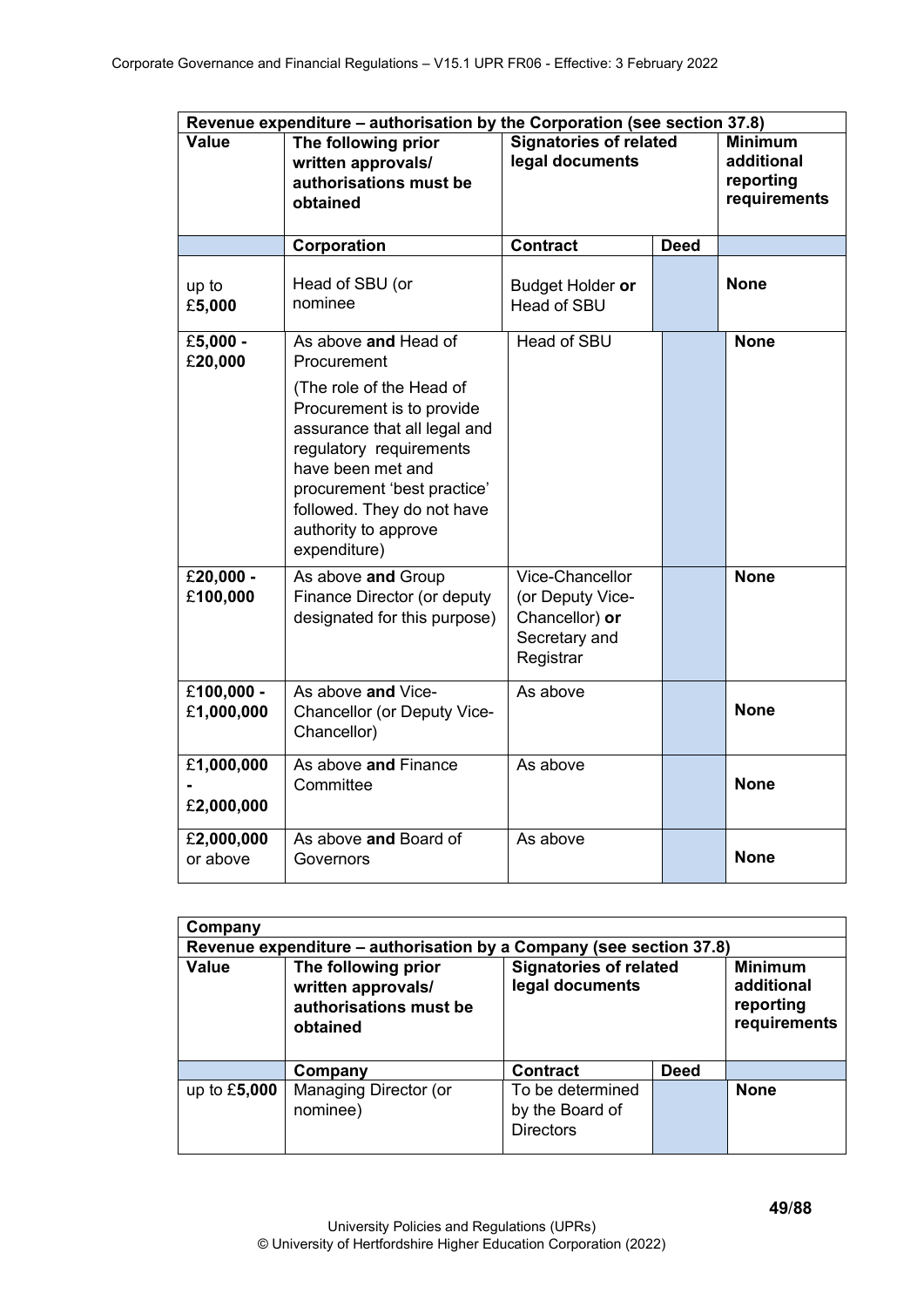| £5,000 -<br>£20,000      | As above and Head of<br>Procurement<br>(The role of the Head of<br>Procurement is to provide<br>assurance that all legal and<br>regulatory requirements<br>have been met and<br>procurement 'best practice'<br>followed. They do not have<br>authority to approve<br>expenditure) | As above | <b>None</b> |
|--------------------------|-----------------------------------------------------------------------------------------------------------------------------------------------------------------------------------------------------------------------------------------------------------------------------------|----------|-------------|
| £20,000 -<br>£100,000    | As above and the relevant<br>Board of Directors and<br>Group Finance Director (or<br>deputy designated for this<br>purpose) <sup>14</sup>                                                                                                                                         | As above | <b>None</b> |
| £100,000 -<br>£1,000,000 | As above and Chair of the<br><b>Parent Company</b>                                                                                                                                                                                                                                | As above | <b>None</b> |
| £1,000,000<br>£2,000,000 | As above and Finance<br>Committee                                                                                                                                                                                                                                                 | As above | <b>None</b> |
| £2,000,000<br>or above   | As above and Board of<br>Governors                                                                                                                                                                                                                                                | As above | <b>None</b> |

# **37.9 Purchase of goods and services - verification of receipt of goods and services**

Heads of SBUs/Managing Directors will:

- i ensure that goods are delivered to an establishment of the Corporation or a Company and that services are provided in accordance with the terms of the relevant Purchase Order or contract;
- ii on receipt of goods and services, check and ensure that all deliveries conform to the specification set out in the Purchase Order or contract;
- iii notify the supplier immediately by, e-mail or other appropriate written medium, of any discrepancy within **24** hours of delivery;
- iv notify the Procurement Team of any discrepancy within **24** hours of delivery;
- v take all deliveries of goods into stock, record them in the inventory as required and hold them securely for the benefit of the Corporation or Company;

<span id="page-49-0"></span><sup>&</sup>lt;sup>14</sup> In giving approvals/authorisations, the Group Finance Director (or deputy designated for this purpose) will satisfy themselves that any necessary approval/authorisation has been given by the relevant Board of Directors.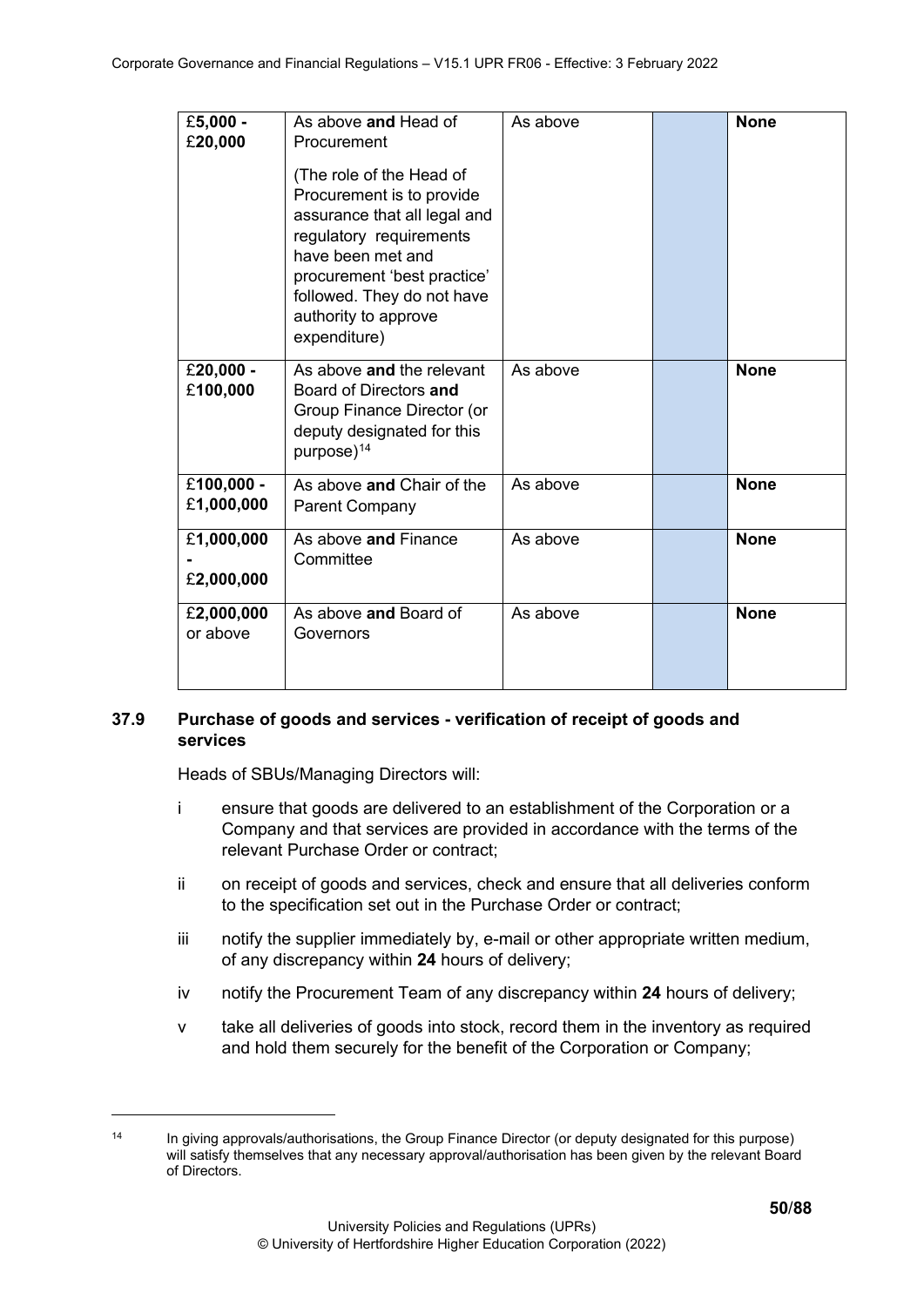vi where they have delegated any or all of these responsibilities, ensure that all of the requirements set out in this section (37.9), are met.

### **37.10 Certification of payments**

- 37.10.1 All employees have a specific duty under the terms of these regulations to take steps to ensure that all payments made by the Corporation or the Companies or UH Trust are a legal obligation.
- 37.10.2 The Group Finance Director will establish appropriate and transparent regulations and procedures to ensure:
	- i that where payment is being sought from the Corporation, a Company or UH Trust, the goods and services to which the invoice relates have been received, verified and satisfy the terms and conditions of the relevant Purchase Order or contract;
	- ii the proper management, verification and authorisation of all payments (whether made electronically or manually).

# **38 Staff appointments, salaries, wages and superannuation**

## **38.1 Appointments**

- i The Corporation and its Companies will appoint an employee only where financial provision has been made within the approved budget.
- ii Letters of appointment and terms and conditions of service (and variations to them) are issued under the authority of the Vice-Chancellor/ Chair of the relevant Company.
- iii An employee's eligibility to join an appropriate superannuation scheme will be set out in their letter of appointment.
- iv All academic appointments made by the Corporation must be authorised by the appropriate Deputy Vice-Chancellor.
- v All professional staff appointments made by the Corporation must be authorised by the Secretary and Registrar.

## **38.2 Salaries, wages and fees**

- i The Group Finance Director is responsible for the establishment and monitoring of corporate and company payroll procedures.
- ii Unless otherwise authorised, in writing, by the Director of Human Resources (or Company equivalent), all salaries, wages, fees and other remunerations due either to employees or to other persons, will be paid through the Payroll section of the corporate Finance Department.
- iii The Director of Human Resources will notify the Payroll Manager of any changes in staffing or in salaries (other than normal increments) or benefits in kind to be paid to employees of the Corporation or any other information which may be required.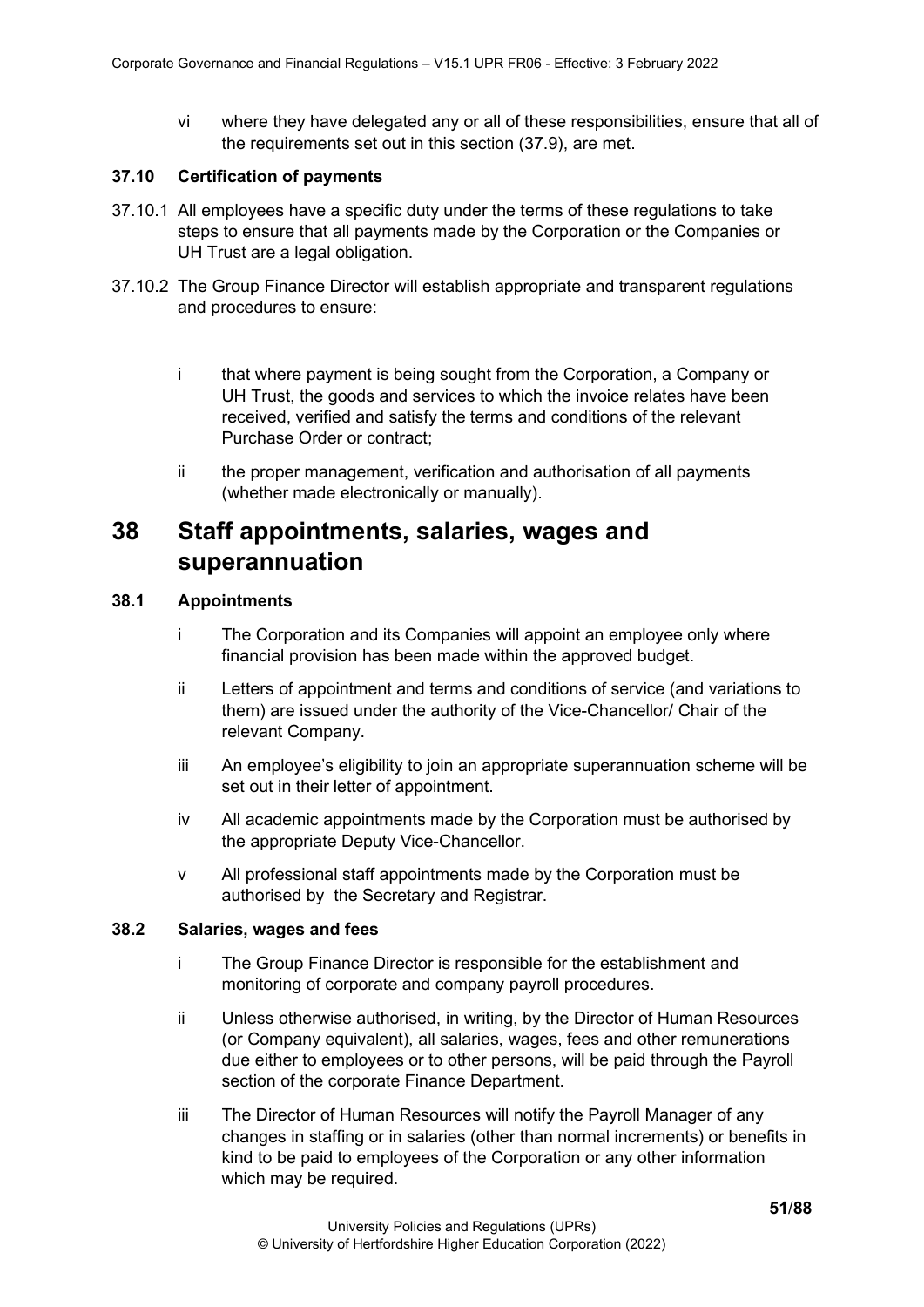- iv All time records and other pay documents will be certified on behalf of the Vice-Chancellor/Chair of the Parent Company or, in the case of Exemplas Holdings Limited, on behalf of the Company's Board of Directors, by the Head of SBU/Managing Director (or deputy designated for this purpose).
- v LOANS TO EMPLOYEES

Neither the Corporation nor any of its Companies will make loans to employees.

#### vi PAYMENTS IN ADVANCE OF SALARY

The Corporation and its Companies may, in exceptional circumstances, make payments to employees in advance of their salaries. All such payments will require the prior written consent of the Group Finance Director (or deputy designated for this purpose). Where the Group Finance Director (or deputy designated for this purpose) authorises such a payment it will be conditional on:

- a the amount requested being equal to or less than the following month's salary;
- b the amount of the advance being recovered in full from the following month's salary.

## **38.3 Salary grading and other pay matters**

38.3.1 Corporation

Within the Corporation, matters relating to salary grading and other payments to employees will be resolved as follows:

- i FOR THE VICE-CHANCELLOR, by the Vice-Chancellor's Remuneration Committee AND FOR OTHER APPOINTEES OF THE BOARD, by the Employment, Remuneration, Governance and Nominations Committee, of the Board of Governors;
- ii SENIOR MANAGERS:

(as defined by the Board of Governors from time-to-time in the terms of reference of the Employment, Remuneration, Governance and Nominations Committee of the Board of Governors)

by the Vice-Chancellor in consultation with the Employment, Remuneration, Governance and Nominations Committee of the Board of Governors;

iii FOR ALL OTHER EMPLOYEES:

by the Vice-Chancellor (or nominee) in accordance with the terms of the Articles of Government:

a FOR THE GRADING OF PROFESSIONAL STAFF UP TO AND INCLUDING GRADE UH9:

by the Secretary and Registrar on advice from the Director of Human Resources and in line with agreements for the job evaluation of Corporation staff;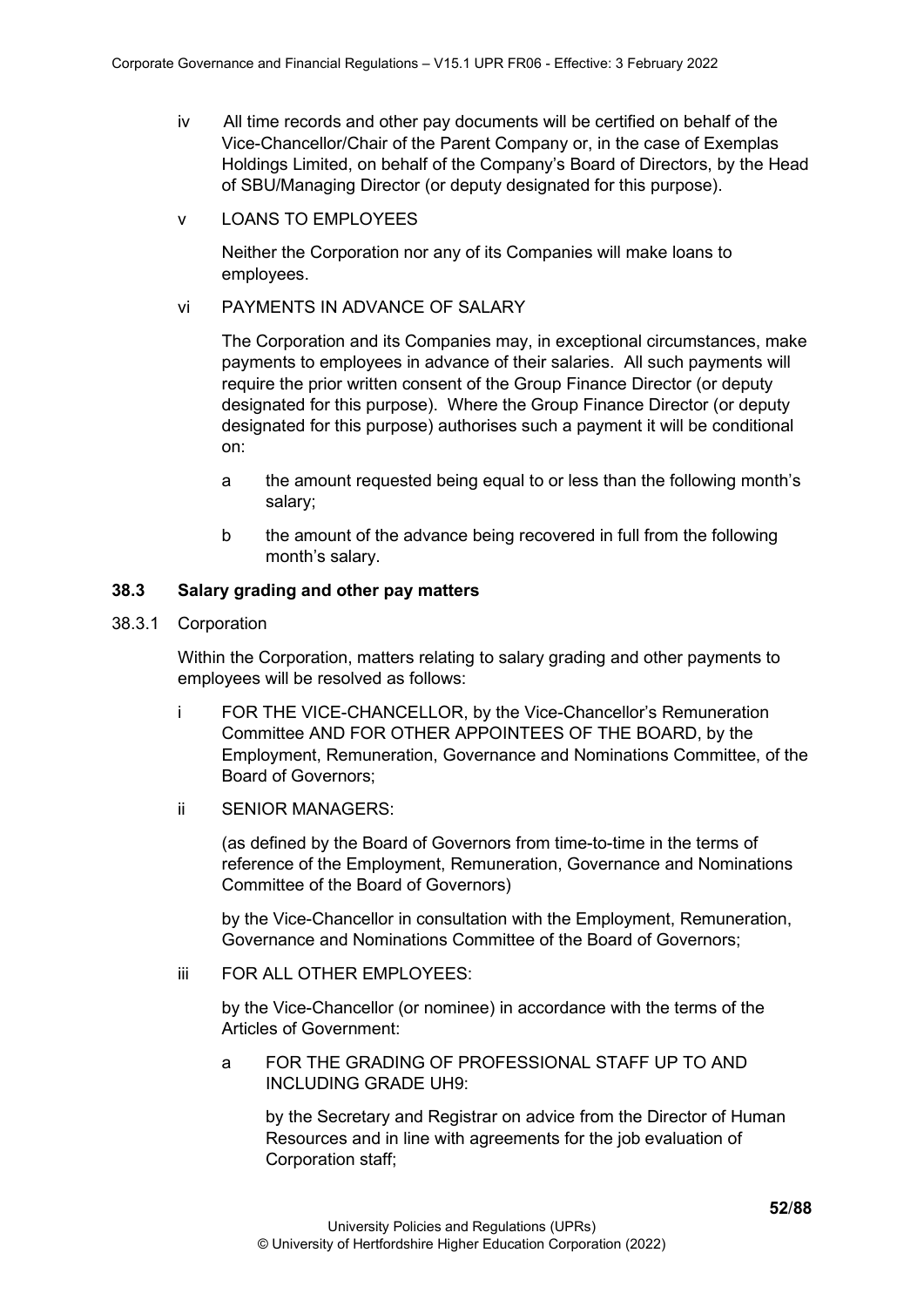**b** FOR THE GRADING OF ACADEMIC AND RESEARCH STAFF:

by the Vice-Chancellor (or nominee) on advice from the Director of Human Resources and in line with agreements for the job evaluation of Corporation staff;

iv FOR THE INITIAL GRADING OF PROFESSIONAL STAFF POSTS BETWEEN AND INCLUDING AM1 AND AM5:

by the Secretary and Registrar on advice from the Director of Human Resources and in line with agreements for the job evaluation of Corporation staff;

v MOVEMENTS BETWEEN AM GRADES:

by the Vice-Chancellor, following a process of annual review, who will be informed, as appropriate, by the arrangements for the job evaluation of Corporation posts.

## 38.3.2 Companies

Within the Companies, matters relating to salary grading and other payments to employees will be determined by the relevant Board of Directors.

## **38.4 Expenses and allowances**

- i The Group Finance Director is solely responsible for establishing procedures and regulations relating to the payment of bona fide expenses and allowances.
- ii Expenses incurred by employees or other persons whilst they are engaged on official business will be paid only where the claim is made in accordance with the requirements of UPR FR05<sup>15</sup>.
- iii No Governor, employee, Trustee or Director may authorise the payment of an expense claim or an allowance to be made either to themselves or to a person with whom they have a family or close personal relationship. All such claims must be signed personally by the claimant and will be given to a designated Officer at a higher level for checking and approval before reimbursement is made.
- iv The Chair of the Board of Governors will note, at six-monthly intervals, the expenses paid to Appointees of the Board.

# **39 Assets – management and control**

- 39.1 The Vice-Chancellor is responsible to the Board of Governors for maintaining proper security of all land, buildings, furniture, equipment, plant, stores and other assets of the Corporation, UH Trust and the Companies.
- 39.2 As far as is practicable, all moveable property valued at £**500** or more will be marked as belonging to the Corporation or, where appropriate, the relevant Company.

<span id="page-52-0"></span><sup>15</sup> UPR FR05 'Travel, Expenses and Allowances'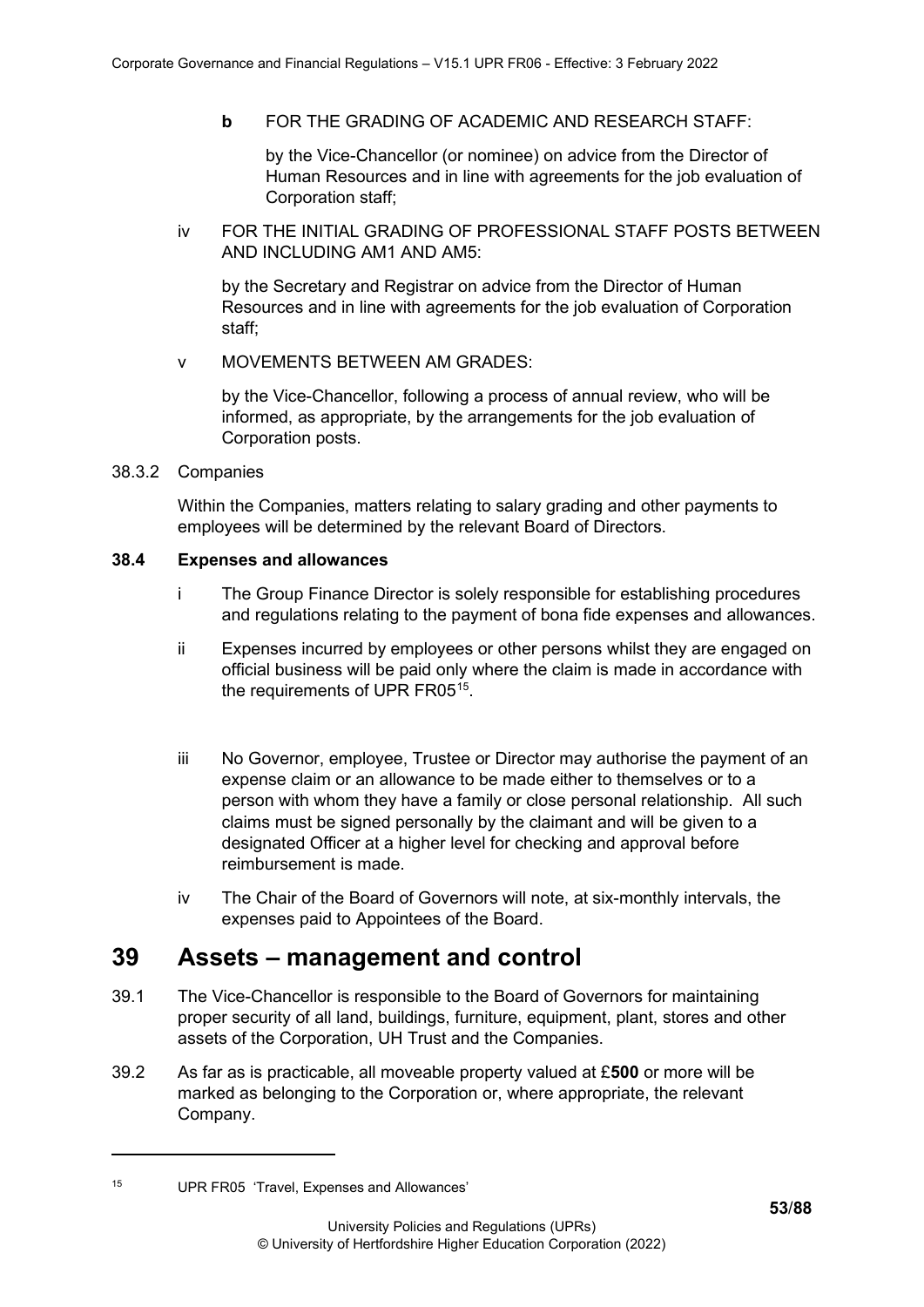- 39.3 Items valued at £**500** or above may be deleted from the inventory only with the prior approval of the Group Finance Director (see Minute 343, Board of Governors, 17 March 2015).
- 39.4 The Group Finance Director, on behalf of the Vice-Chancellor, will:
	- i ensure the physical security of all buildings/premises owned or leased to the Corporation or a Company;
	- ii determine the scope (to include the minimum value of the items to be recorded) and format of the inventory (see section 39.8);
	- iii confirm that the basis on which any valuation of the inventory is to be based is the lower of the cost or market value of the items held (see section 39.8);
- 39.5 The Director of Estates will maintain up-to-date plans of all buildings owned or leased by the Corporation and, unless alternative arrangements have been provided for in the relevant Memorandum of Understanding, its Companies and will provide advice to the Group Finance Director on the current replacement value of all buildings for which insurance is required.
- 39.6 Alternative arrangements within Memoranda of Understanding will be permitted only where they do not constitute a failure of control.

# **39.7 Land and buildings – transfer or disposal**

The Board of Governors will:

- i keep the Corporation's and the Companies' holdings of land and buildings under review;
- ii receive a report, at least annually, on the Corporation's and the Companies' holdings of land and buildings.

# **39.8 Inventories**

Heads of SBUs/Managing Directors:

- i are responsible for the safe keeping of any equipment, plant, cash and other assets of the Corporation which are under their control;
- ii must ensure that, subject to the instructions issued from time-to-time by the Group Finance Director (see section 39.4), such property is recorded in an inventory;
- iii will ensure that the inventory does not exceed reasonable requirements;
- iv will review the inventory periodically in accordance with instructions, timescales and deadlines published from time-to-time by the Group Finance Director with a view to reducing the size of the inventory where that is appropriate;
- v must check the inventory regularly to ensure accuracy;
- vi for insurance purposes, must ensure that the Group Finance Director is informed of the current replacement value of such assets;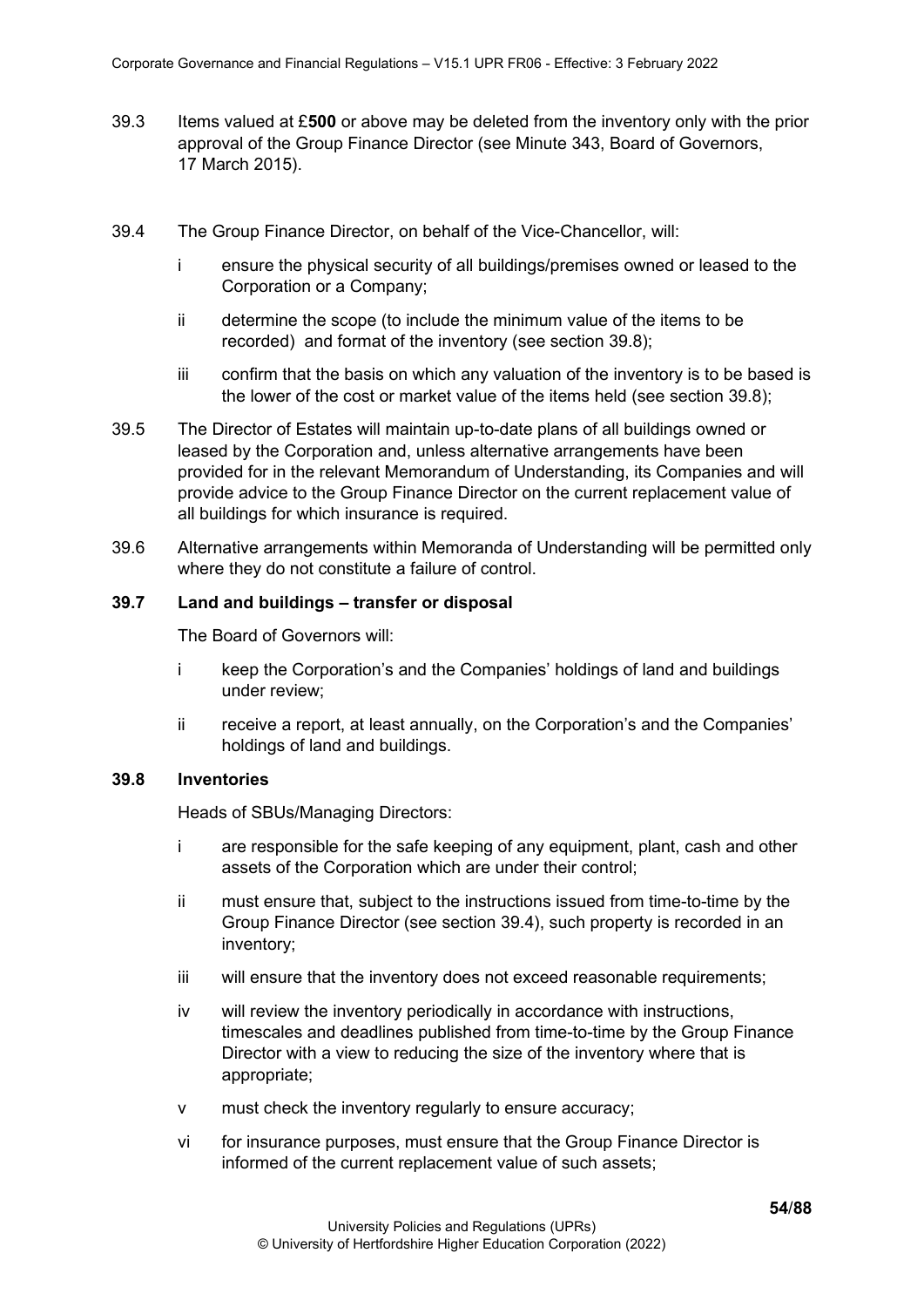- vii must ensure that records are properly maintained at all times and must show all receipts and issues, the type and quantity of the items of stock held and, where appropriate, the serial numbers;
- viii will report to the Group Finance Director immediately any irregularities which may occur in the inventory, including items which are missing;
- ix will make a report in accordance with the instructions, timescales and deadlines specified by the Group Finance Director concerning obsolete or surplus items in the inventory;
- x will inform the Group Finance Director, at the end of each Financial Year, of the type, quantity and value of the inventory.

## **39.9 Motor vehicles**

39.9.1 Vehicle registration

Motor vehicles owned by the Corporation or a Company must be registered in the name of the owner.

39.9.2 Vehicles - loan or hire

Vehicles owned by the Corporation and administered by Universitybus Limited or its subsidiaries may be hired or loaned to other Companies or to SBUs or may be used for commercial purposes subject to terms and conditions determined under the provisions of these regulations and approved from time to-time by, or on the authority of, the Board of Directors of Universitybus Limited.

39.9.3 Vehicles – management and control

The Group Finance Director (or nominee) will establish processes and procedures to ensure compliance with the following requirements in relation to motors vehicles owned and/or leased and/or administered by the Corporation or a Company:

- i records of vehicle registrations, road tax, MOT inspections and insurance are maintained;
- ii motor vehicles are roadworthy at all times and that, at all times, statutory requirements, including those concerning the carriage of goods and passengers, are complied with;
- iii that such vehicles are driven only by employees who hold a valid driving licence and who meet the requirements of the Corporation's insurers.

#### **39.10 Equipment and materials**

#### (**Note for guidance**:

- o For the purposes of this section, 'equipment and materials' **excludes** uniforms and work-wear.
- o The relevant Head of SBU/Managing Director will determine the local regulations/practices to apply to the removal of uniforms and work-wear from the premises of the Corporation or the Company and, in doing so, will take account of the requirement in section 39.10.6.)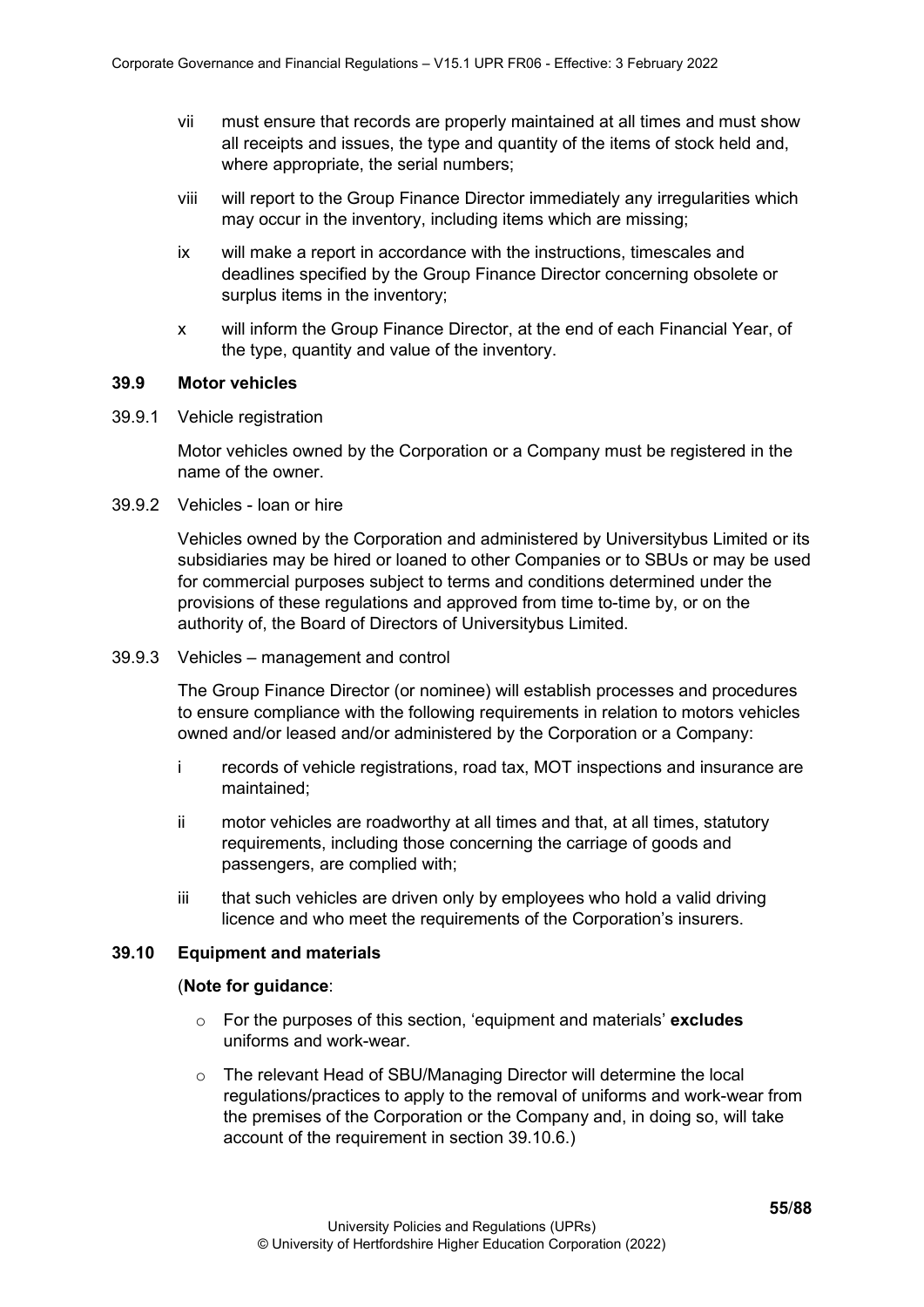- 39.10.1 Subject to the following conditions and regulations, employees may be permitted to remove equipment or materials that are the property of the Corporation or a Company from the premises of the Corporation or the Company:
	- i the equipment or materials are to used solely for bona fide corporate or Company business unless the regulations concerning the personal use of the Corporation's telephony and communications services are being applied (see UPR IM17[16\)](#page-55-0)

## (**Note for guidance**:

UPR IM17<sup>16</sup> sets out the policies and regulations that apply to use of telephony and communications services that are corporate or Company property. Personal use of these services may be permitted in limited circumstances and employees are expected to familiarise themselves and to comply with UPR  $IM17^{16}$ );

and that

ii where this is relevant, the equipment or materials are to be used by the employee to whom they have been assigned in the inventory;

and that

iii where this is relevant, the employee has obtained the necessary prior consents in accordance with the table set out in section 39.10.6 unless 39.10.5 applies.

#### (**Note for guidance**:

For the avoidance of doubt, section 39.10.1 means that consent to remove equipment or materials is given on condition that they are to be used only by the employee to whom they have been assigned.)

#### 39.10.2 Heads of SBU/Managing Directors/Group Finance Director

i In giving approval for the removal of equipment and materials from corporate or Company premises, the Head of SBU/Managing Director/Group Finance Director will ensure compliance with any requirements determined by officers with responsibility for specific elements of the corporate inventory, such as the Director of Estates, the Chief Information Officer or the Head of Procurement.

#### (**Note for guidance**:

The Chief Information Officer holds the corporate inventory for items such as laptops and iPads and a record of the employees to whom they have been issued. The Head of Procurement maintains a list, by assigned user, of mobile telephones obtained via the corporate contract.

ii Heads of SBU/Managing Directors will determine the local regulations/practices to apply to the removal from corporate or Company premises of equipment and materials for which they are responsible.

<span id="page-55-0"></span><sup>16</sup> UPR IM17 ' Telephony and Communications Services'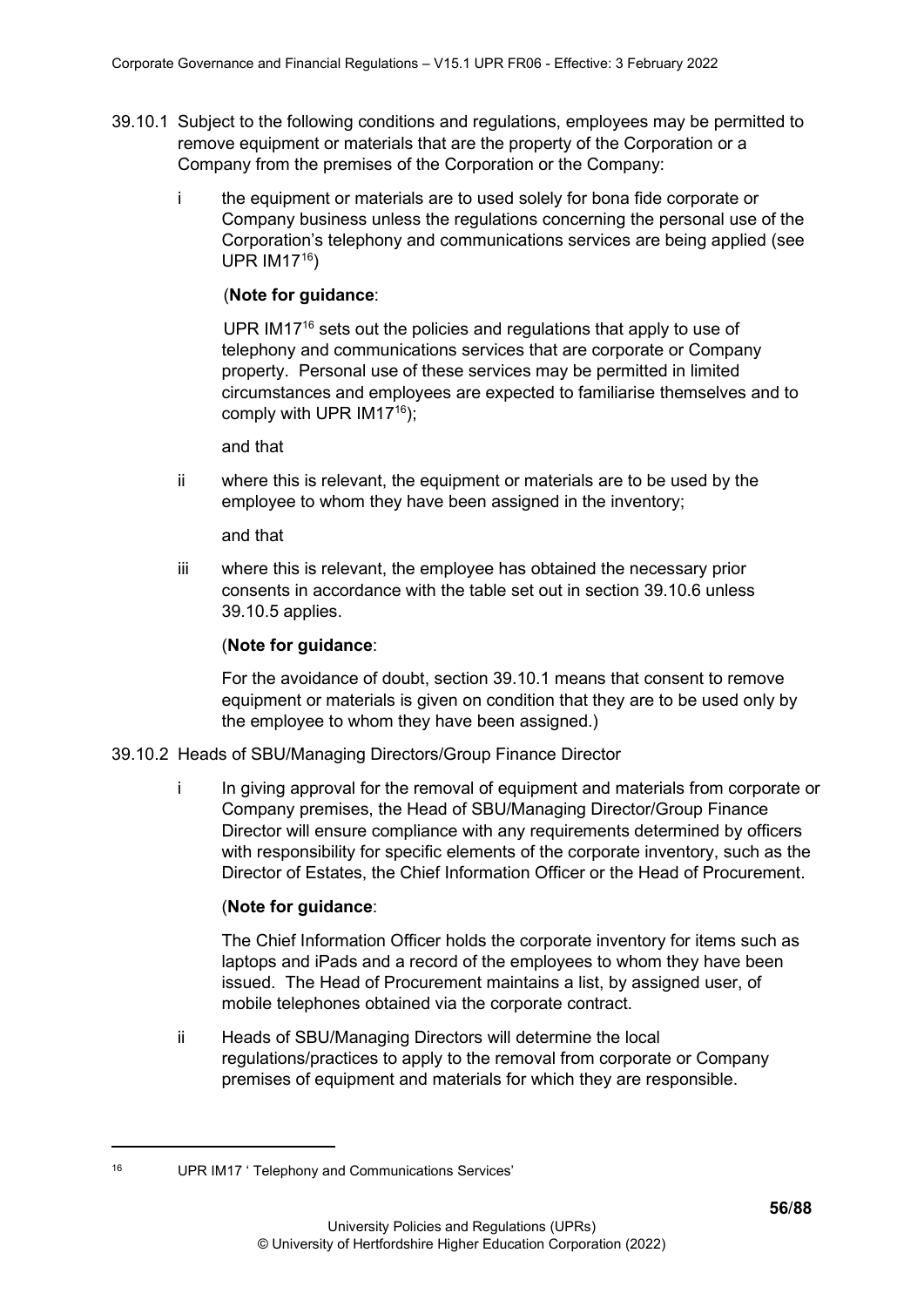# (**Note for guidance**:

Heads of SBU/Managing Directors may take the view that, in providing a member of staff with equipment such as a laptop or an iPads for business use, consent is implied to such items being used on and off corporate or Company premises, provided that such use is solely for bona fide corporate or Company business.)

- 39.10.3 No transaction may be broken down into smaller elements to circumvent or facilitate the evasion of these regulations (UPR FR06).
- 39.10.4 Authorisation may be given by an officer at a higher level provided that this is not inconsistent with the requirements set out elsewhere in these regulations or does not constitute a failure of control.
- 39.10.5 Where equipment or materials valued at £**5,000** or above are being removed from the premises of the Corporation or a Company for the purposes bona fide corporate or Company activities, such as Awards Ceremonies, the removal may be authorised by the Head of SBU/Managing Director and need not be referred for approval by the Group Finance Director.
- 39.10.6 Equipment and materials loans

# (**Note for guidance – equipment and materials – loans - Company**

- o The value limits and associated approvals set out in the table to section 39.10.6 represent a minimum framework for approval and reporting.
- $\circ$  It is implicit that within this framework, Boards of Directors have latitude to determine supplementary approval and reporting arrangements to operate within their respective Companies.)
- i Neither the Corporation nor the Companies will loan equipment or materials for personal use.
- ii Unless 39.10.5 applies, removals of equipment and materials from Corporation or Company premises must be authorised in accordance with the following schedule:

| Corporation  |                                                                                |                                                     |              |                                                           |
|--------------|--------------------------------------------------------------------------------|-----------------------------------------------------|--------------|-----------------------------------------------------------|
|              | Equipment and materials – loans by the Corporation (see section 39.10)         |                                                     |              |                                                           |
| <b>Value</b> | The following prior<br>written<br>approvals/authorisations<br>must be obtained | <b>Signatories of</b><br>related legal<br>documents |              | <b>Minimum</b><br>additional<br>reporting<br>requirements |
|              |                                                                                | <b>Deed</b>                                         | <b>Other</b> |                                                           |
|              |                                                                                |                                                     |              |                                                           |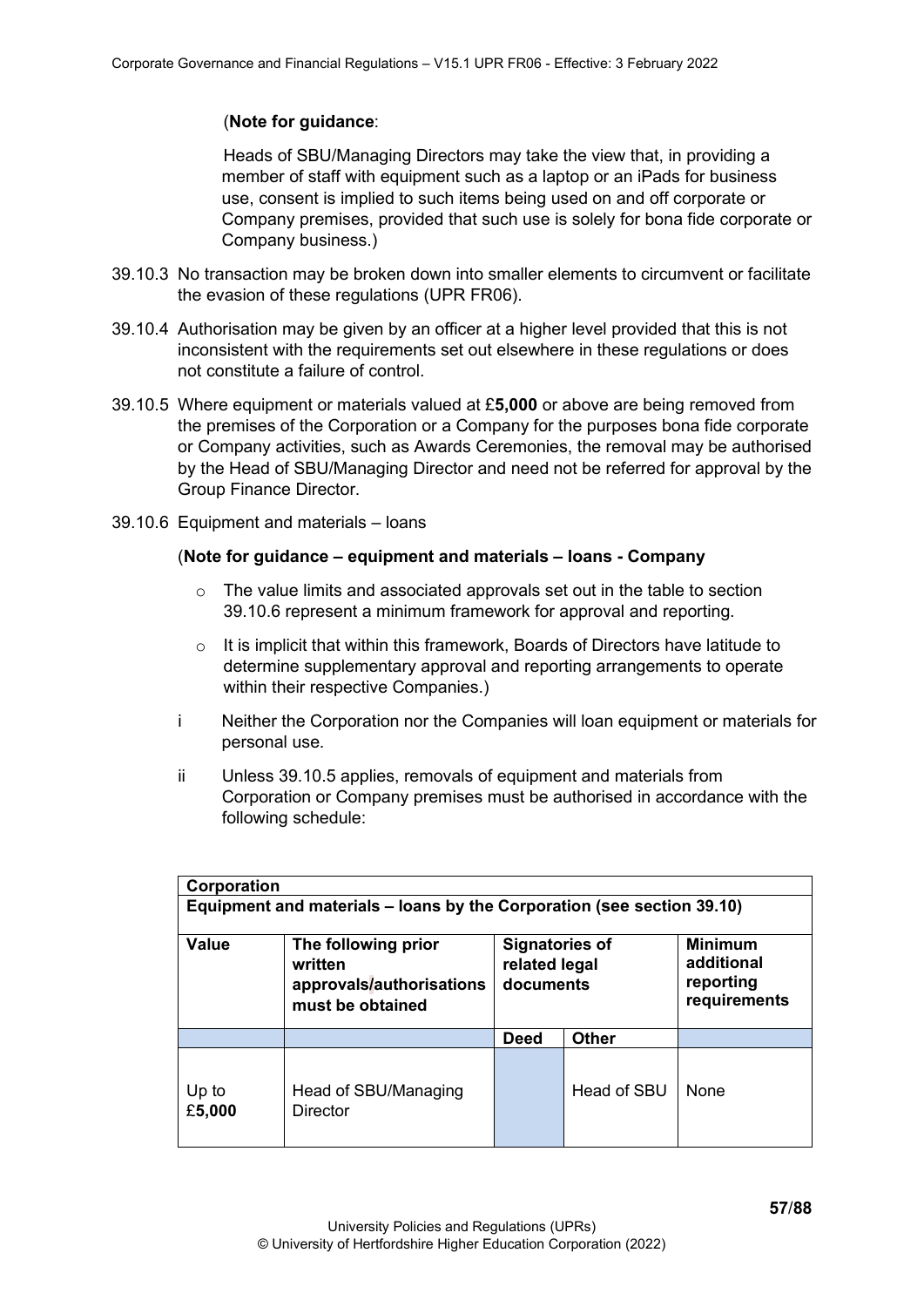| £5,000 or<br>above | As above and the matter<br>must be referred to the<br>Group Finance Director for<br>further consideration | To be<br>determined<br>by the Board<br>of Directors | In accordance<br>with the<br>reporting<br>requirements<br>determined by<br>the value limits<br>set out in these<br>regulations<br>(UPR FR06) |
|--------------------|-----------------------------------------------------------------------------------------------------------|-----------------------------------------------------|----------------------------------------------------------------------------------------------------------------------------------------------|
| Up to<br>£5,000    | <b>Managing Director</b>                                                                                  | To be<br>determined<br>by the Board<br>of Directors | None                                                                                                                                         |
| £5,000 or<br>above | As above and the matter<br>must be referred to the<br>Group Finance Director for<br>further consideration | To be<br>determined<br>by the Board<br>of Directors | Board of<br>relevant<br>Company                                                                                                              |

# **40 Assets – sale or disposal**

# **40.1 Equipment, furniture and materials – sale or disposal**

The Group Finance Director will establish procedures and regulations for the disposal or sale of obsolete or surplus equipment, furniture or materials owned by the Corporation or the Companies, such that the following requirements are met:

- i disposals are approved in accordance with the schedule given in section 40.2;
- ii Heads of SBUs/Managing Directors notify the Head of Procurement of any surplus equipment, furniture or materials;
- iii the Head of Procurement will periodically circulate information to all SBUs and Companies concerning the items which have been notified as surplus;
- iv prior to disposal, the surplus item has been offered by the Head of Procurement to all SBUs and Companies;
- v the proper recording of transfers of surplus items between SBUs/Companies and that the value of any item so transferred reflects the market price;
- vi where a surplus item is not required by another SBU/Company, that the Head of Procurement advertises the item to employees and to external organisations by way of public announcement;
- vii where a surplus item is of high value and is not required by another SBU/Company, that its disposal is the subject of a tender process conducted by the Head of Procurement and the item sold to the highest bidder.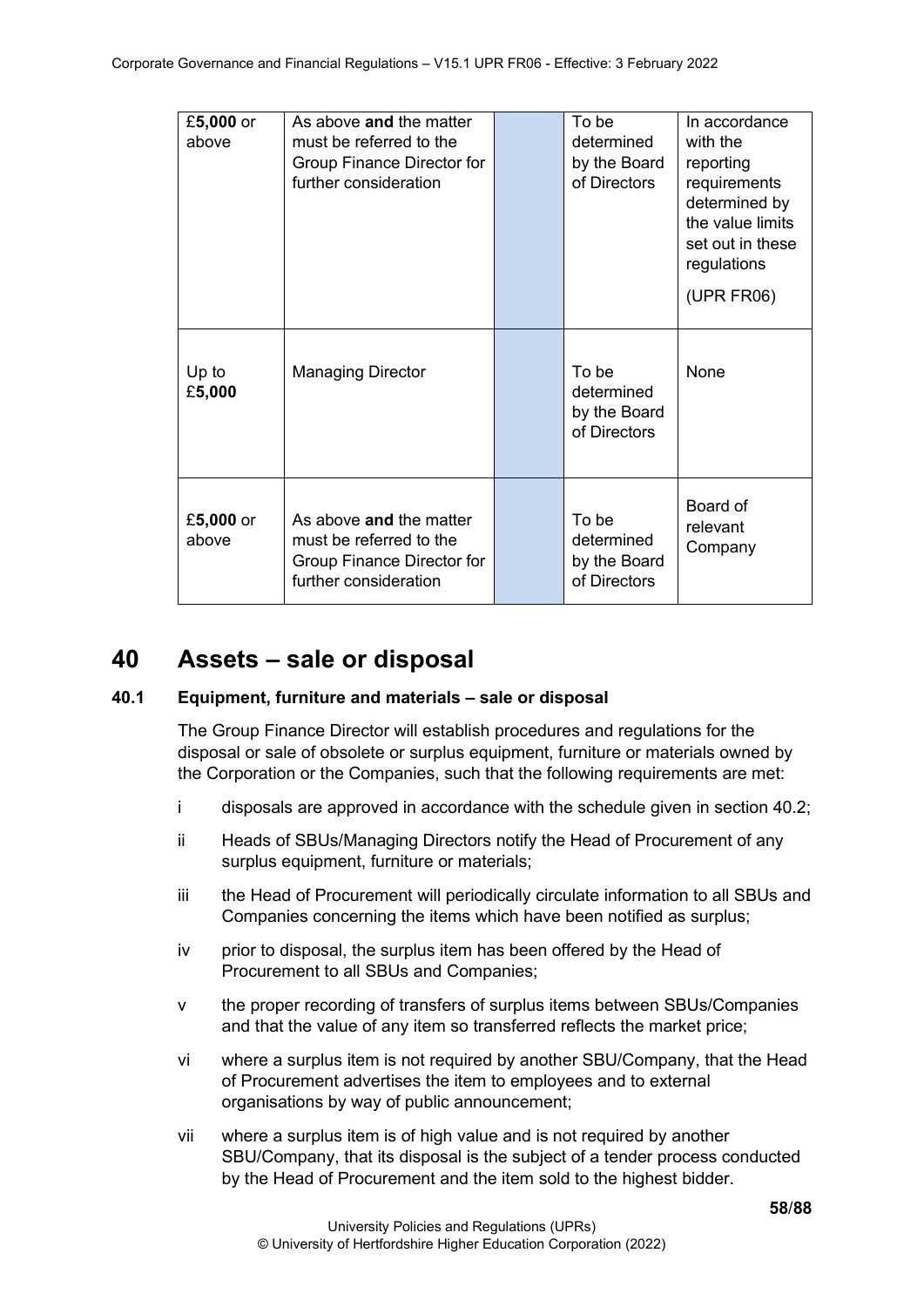## **40.2 Equipment, furniture and materials – authorisation of sale or disposal**

- 40.2.1 The values given in this section relate to the net book value of the equipment, furniture of materials concerned.
- 40.2.2 Authorisations for the sale or disposal of equipment, furniture of materials will be given in accordance with the following schedule.
- 40.2.3 No sale or disposal may be made without the required prior approvals.
- 40.2.4 The Secretary and Registrar (nominee) will ensure that all software, data and information that is the property of the Corporation or is the subject of a licence held by the Corporation is removed from equipment prior to disposal.

#### (**Note for guidance:**

Where Information and Communications Technology (ICT) equipment is to be disposed of, for the purposes of section 40.2.4, the nominee of the Secretary and Registrar is the Chief Information Officer.)

- 40.2.5 No transaction may be broken down into smaller elements to circumvent or facilitate the evasion of these regulations (UPR FR06).
- 40.2.6 Authorisation may be given by an officer at a higher level provided that this is not inconsistent with the requirements set out elsewhere in these regulations or does not constitute a failure of control.

## (**Note for guidance – equipment, furniture and materials – authorisation of sale or disposal**

 $\circ$  The value limits and associated approvals set out in the table to section 40.2.10 represent a minimum framework for approval and reporting.)

| Corporation                                                                                                     |                                                                                |                                                                                               |                           |                                                           |  |  |
|-----------------------------------------------------------------------------------------------------------------|--------------------------------------------------------------------------------|-----------------------------------------------------------------------------------------------|---------------------------|-----------------------------------------------------------|--|--|
| Equipment, furniture and materials – authorisation of sale or disposal by the<br>Corporation (see section 40.2) |                                                                                |                                                                                               |                           |                                                           |  |  |
| Value                                                                                                           | The following prior<br>written<br>approvals/authorisations<br>must be obtained | <b>Signatories of related</b><br>legal documents                                              |                           | <b>Minimum</b><br>additional<br>reporting<br>requirements |  |  |
|                                                                                                                 |                                                                                | <b>Contract</b>                                                                               | <b>Deed</b>               |                                                           |  |  |
| up to<br>£20,000                                                                                                | Head of SBU/Managing<br>Director and Head of<br>Procurement                    | Head of SBU<br>(or<br>designated<br>deputy)                                                   | section<br>K.5<br>applies | None                                                      |  |  |
| £20,000 -<br>£100,000                                                                                           | As above and Group<br>Finance Director (or<br>designated deputy)               | Vice-<br>Chancellor<br>(or Deputy<br>Vice-<br>Chancellor)<br>or Secretary<br>and<br>Registrar | As<br>above               | None                                                      |  |  |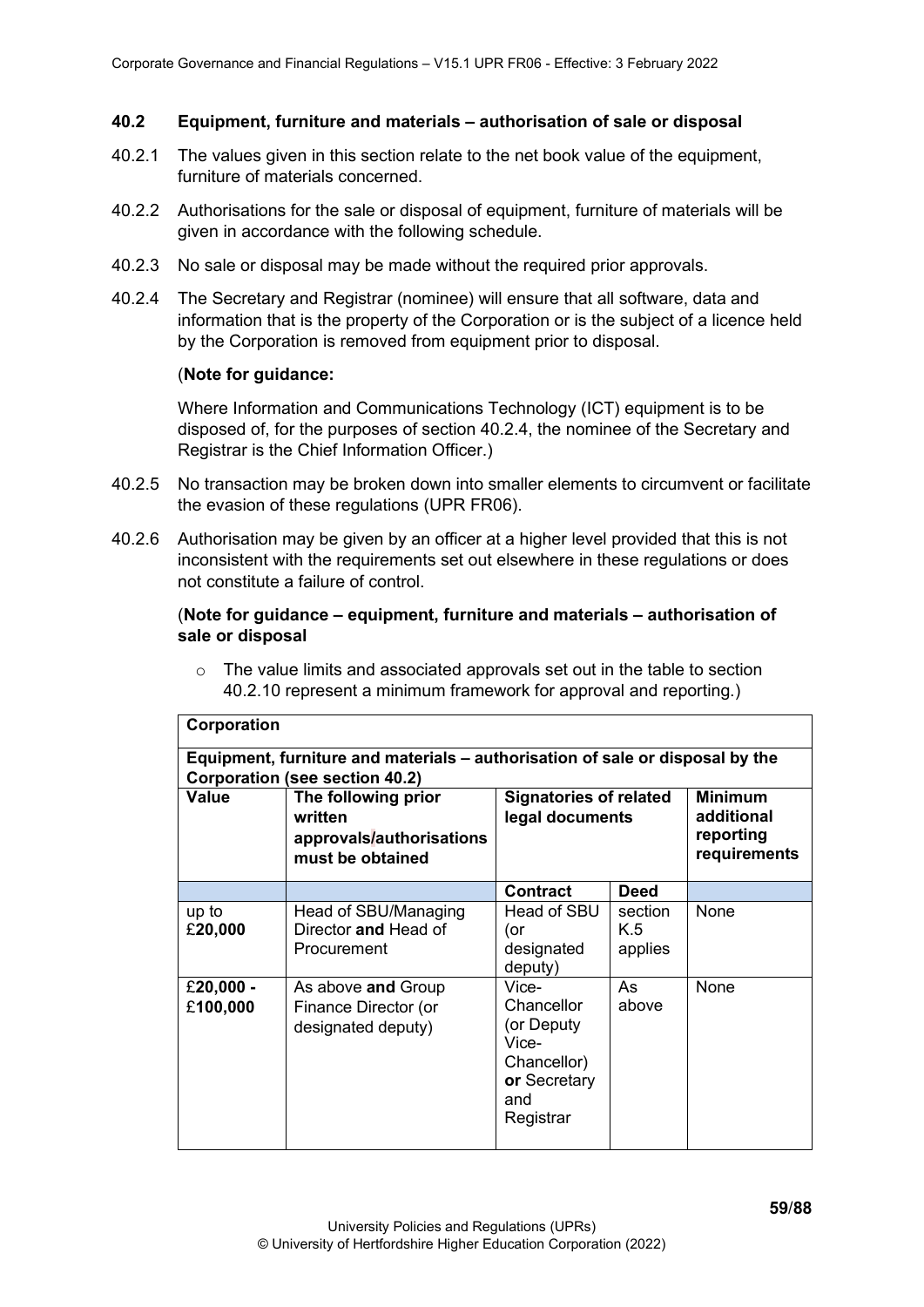| £100,000 -<br>£1,000,000 | As above and Vice-<br><b>Chancellor (or Deputy</b><br>Vice-Chancellor) | As above | As<br>above | None      |
|--------------------------|------------------------------------------------------------------------|----------|-------------|-----------|
| £1,000,000               | As above and Finance                                                   | As above | As          | Board of  |
| £2,000,000               | Committee                                                              |          | above       | Governors |
| £2,000,000               | As above and                                                           | As above | As          | Board of  |
| or above                 | <b>Board of Governors</b>                                              |          | above       | Governors |

| Company                                                                                                          |                                                                             |                                                               |                           |                                                           |  |  |
|------------------------------------------------------------------------------------------------------------------|-----------------------------------------------------------------------------|---------------------------------------------------------------|---------------------------|-----------------------------------------------------------|--|--|
| Equipment, furniture and materials - authorisation of sale or disposal by a<br>Company (see section 40.2) Cont'd |                                                                             |                                                               |                           |                                                           |  |  |
| <b>Value</b>                                                                                                     | The following prior written<br>approvals/authorisations<br>must be obtained | <b>Signatories of</b><br>related legal<br>documents           |                           | <b>Minimum</b><br>additional<br>reporting<br>requirements |  |  |
|                                                                                                                  |                                                                             | <b>Contract</b>                                               | <b>Deed</b>               |                                                           |  |  |
| up to<br>£20,000                                                                                                 | Head of SBU/Managing<br>Director and Head of<br>Procurement                 | To be<br>determined<br>by the<br>Board of<br><b>Directors</b> | section<br>K.6<br>applies | Company<br>None                                           |  |  |
| £20,000 -<br>£100,000                                                                                            | As above and Group<br>Finance Director (or<br>designated deputy)            | As above                                                      | As<br>above               | None                                                      |  |  |
| £100,000 -<br>£1,000,000                                                                                         | As above and Chair of the<br>Parent Company                                 | As above                                                      | As<br>above               | None                                                      |  |  |
| £1,000,000<br>£2,000,000                                                                                         | As above and Finance<br>Committee                                           | As above                                                      | As<br>above               | None                                                      |  |  |
| £2,000,000<br>or above                                                                                           | As above and<br><b>Board of Governors</b>                                   | As above                                                      | As<br>above               | Company<br>None                                           |  |  |

# **40.3 Land and buildings – transfer or disposal**

40.3.1 The Board of Governors, as it deems appropriate, will rationalise the portfolio of land and buildings owned by the Corporation and the Companies and dispose of land and buildings which are no longer required.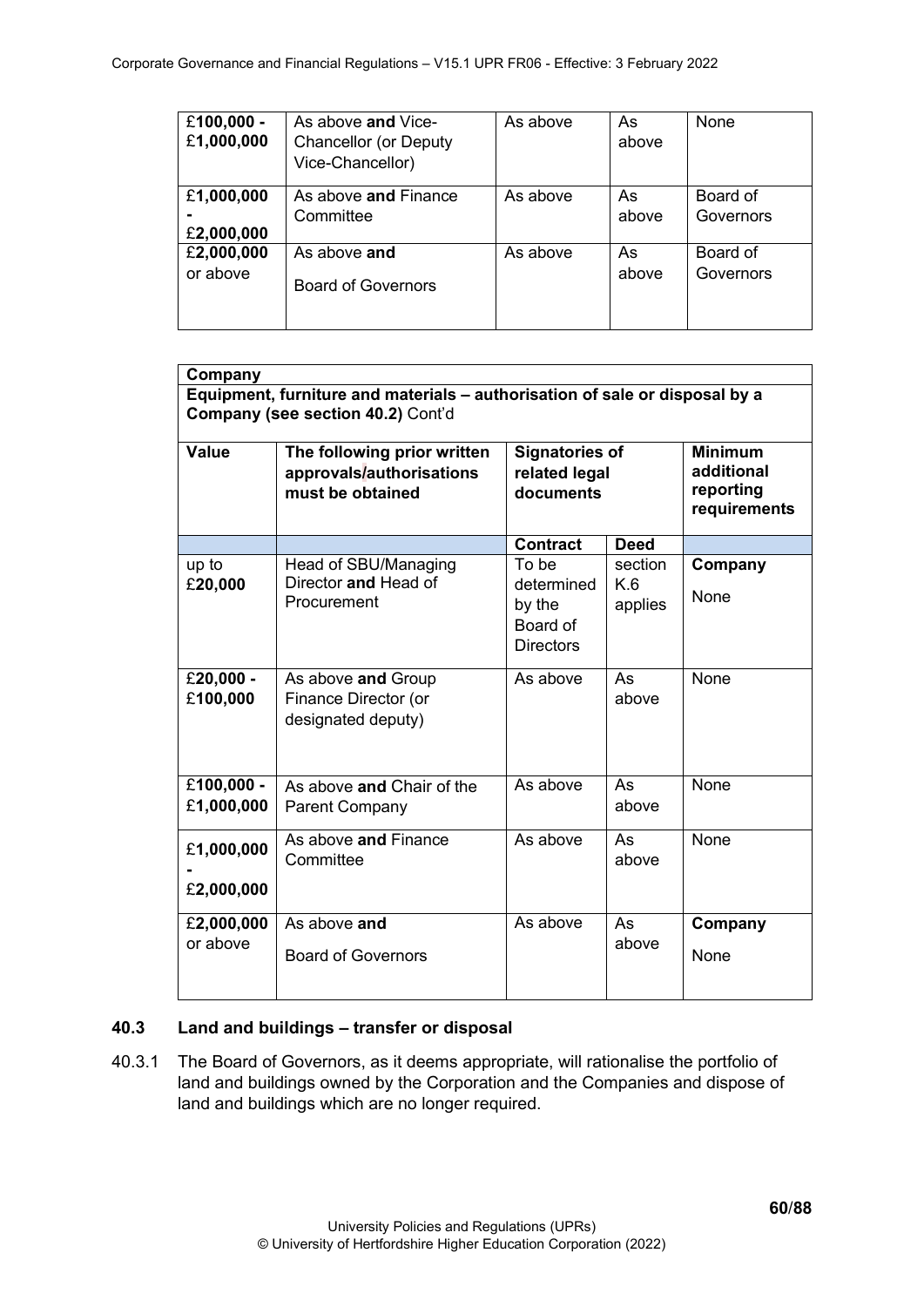- 40.3.2 The following transactions require the prior approval of the Board of Governors:
	- i regardless of value, any disposal of land or buildings by the Corporation to another party, including a Company, as defined in section 3.6;
	- ii regardless of value, any transfer of land or buildings by a Company to another party.

# **41 Intellectual property**

See Minute 892.6, Board of Governors, 27 November 2012.

# **41.1 Intellectual property - policies, procedures and regulations**

- i Employees and students must comply with the Corporation's policies, procedures and regulations relating to intellectual property (see UPR CA04[17](#page-60-0)).
- ii The Corporation's policies relating to intellectual property and the regulations governing the exploitation of that intellectual property are determined by the Board. Operating procedures and regulations will be determined by the Group Finance Director and the Secretary and Registrar (see UPR CA0417).

# **41.2 Intellectual property - ownership**

- i Where an invention is made by a member of staff employed on a University of Hertfordshire contract, in the course of their normal employment, the intellectual property will vest in the Hertfordshire Higher Education Corporation which will, in every case, retain the full patent rights. The Corporation may assign the ownership of its intellectual property to another party. The Corporation will ensure that these rights are only disposed of for value or, exceptionally, for social need. The requirement that rights are only disposed of for value may be waived in circumstances where rights are being assigned to a Company in which the Corporation is a shareholder or from which the Corporation will obtain a benefit.
- ii Where the income to be derived from the disposal of intellectual property rights is expected to be less than £**500,000**, the proposed arrangements must be approved in writing by the Vice-Chancellor (or nominee).

# (**Note for guidance – nominee of the Group Finance Director**

For the purposes of 41.2, the nominee of the Vice-Chancellor will normally be the Secretary and Registrar who will be advised by the relevant Officers.)

iii Where the sum involved is likely to exceed £**500,000**, the prior written approval of the Vice-Chancellor will be required and the Vice-Chancellor will notify the Finance Committee at the next meeting.

<span id="page-60-0"></span><sup>17</sup> UPR CA04 'Intellectual Property'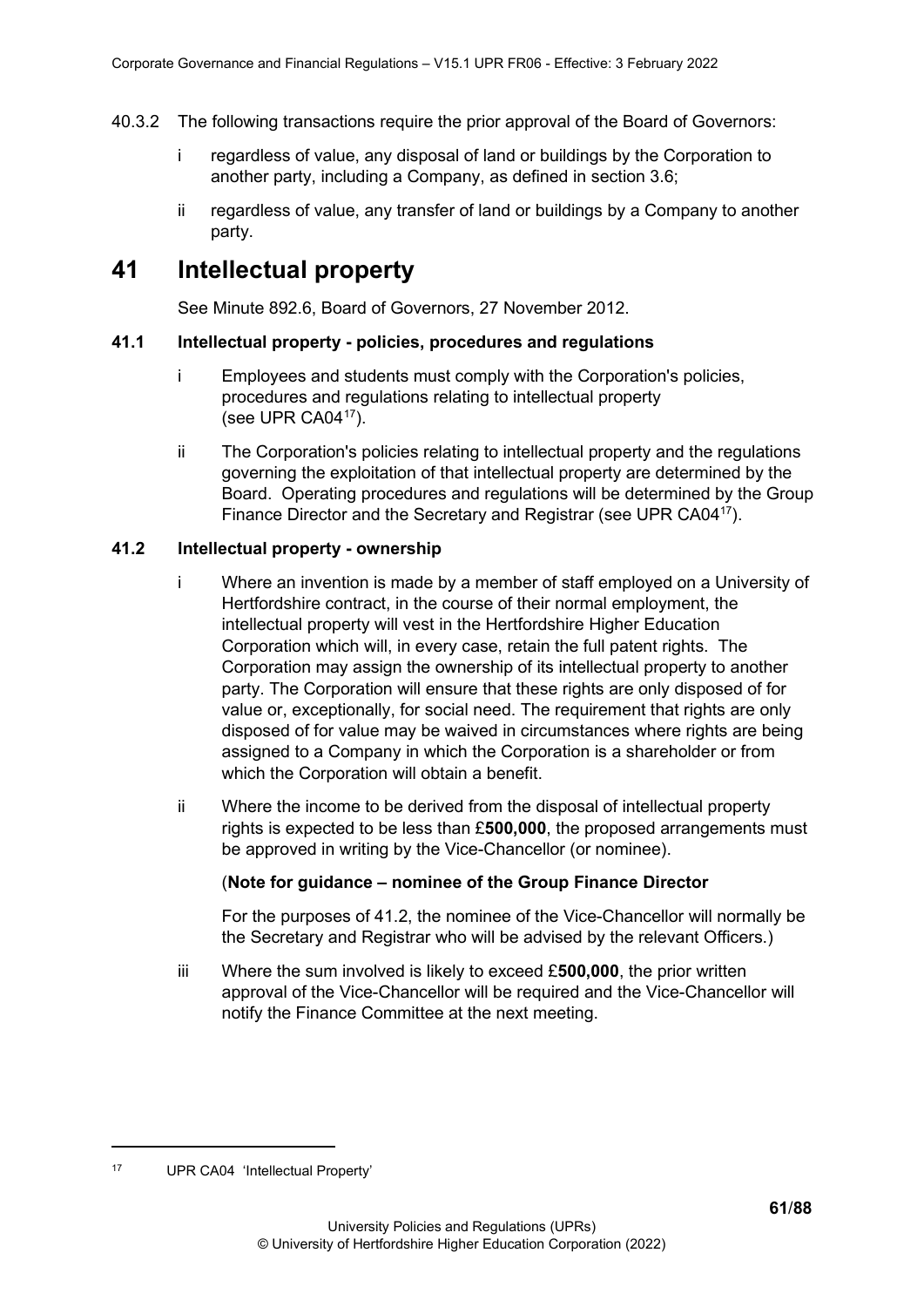# **41.3 Intellectual property - exploitation and use**

- i The Corporation may assign the right to use and/or to exploit its intellectual property to another party. The Corporation will ensure that these rights are only disposed of for value. This requirement may be waived in circumstances where rights are being assigned to a Company in which the Corporation is a shareholder or from which the Corporation will obtain a benefit.
- ii Where the income to be derived from the exploitation or use of the intellectual property is expected to be less than £**500,000**, the proposed arrangements must be approved. in writing. by the Vice-Chancellor (or nominee).

## (**Note for guidance – nominee of the Group Finance Director**

For the purposes of 41.3, the nominee of the Vice-Chancellor will normally be the Secretary and Registrar who will be advised by the relevant Officers.)

iii Where the sum involved is likely to exceed £**500,000**, the prior written approval of the Vice-Chancellor will be required and the Vice-Chancellor will notify the Finance Committee at the next meeting.

## **41.4 Intellectual property – income derived from intellectual property**

i TECHNOLOGY TRANSFER TO A COMPANY IN WHICH THE CORPORATION AND THE INVENTOR(S) ARE SHAREHOLDERS

The equity in the Company that is to be assigned to the inventor(s) will be determined by the Vice-Chancellor who will be advised by the relevant Officers. These arrangements will be reported to the Finance Committee at its next meeting. All income paid to the Corporation by virtue of its being a shareholder in such a Company will be retained by the Corporation.

ii INCOME DERIVED FROM PATENTS OR COMMERCIAL EXPLOITATION OTHER THAN 41.4, a

Where the Corporation derives income from its intellectual property in the form of royalties arising from a patent and/or as a result of the commercial exploitation of an invention, this income will be dealt with in accordance with the schedule given in section 41.5. Where a student has assigned their rights to an invention to the Corporation, royalties and/or income derived by the Corporation from the commercial exploitation of that invention will be dealt with in accordance with the schedule given in section 41.5.

#### **41.5 Intellectual property - income and royalties**

- i The Corporation will recoup all related expenditure, including the costs of obtaining the grant of the patent and/or the commercial exploitation of the invention and any employer's on-costs relating to the inventor.
- ii The above costs (a) having been recovered, net royalties/income will accrue as follows:

| Corporation:   | 25% |
|----------------|-----|
| SBU (academic) | 20% |
| Inventor(s):   | 50% |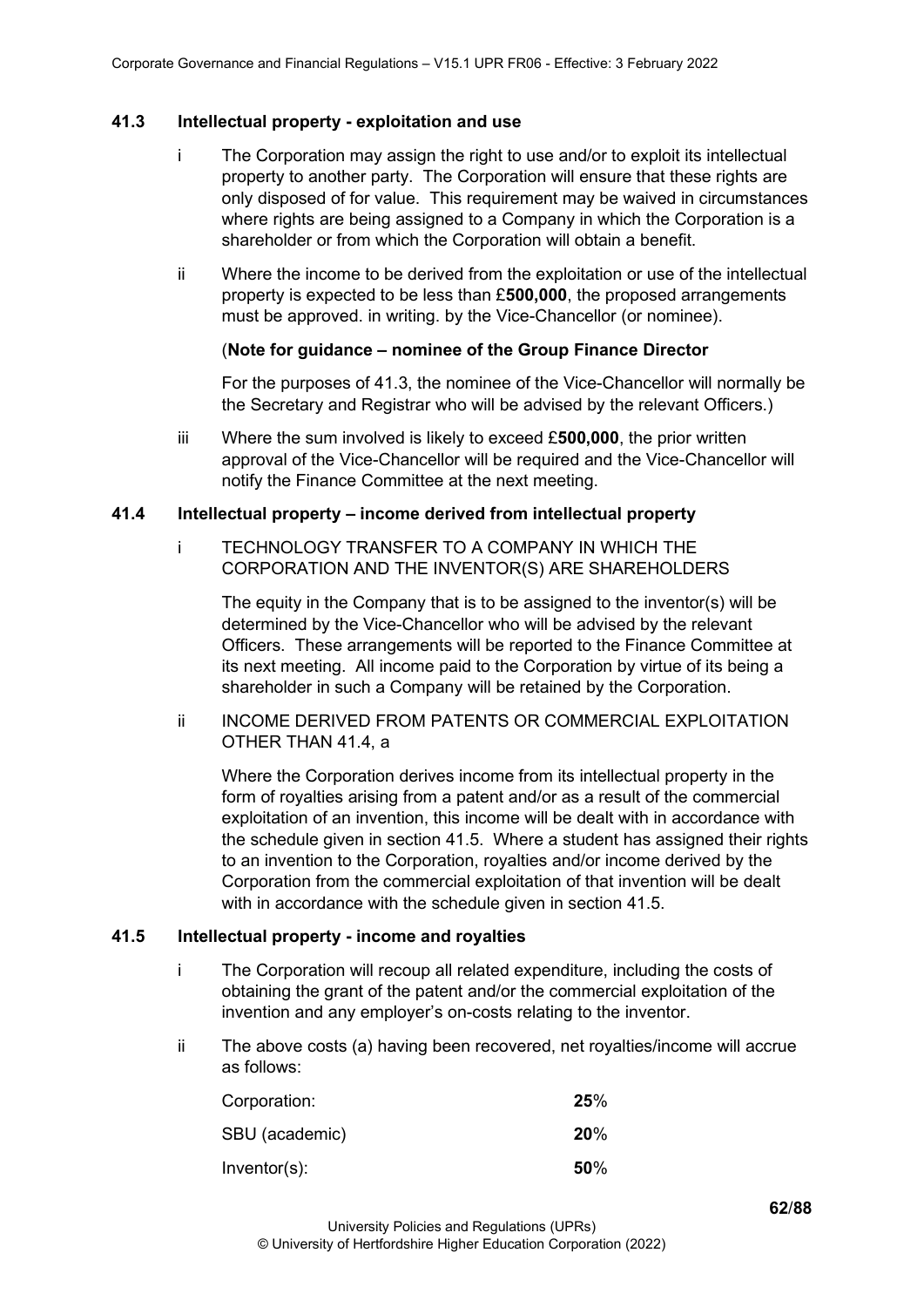Research Committee of the Academic Board: **5**%

The royalties/income which accrue to the Research Committee of the Academic Board will be used to support research activity.

iii Where the total net income exceeds £**500,000**, its allocation will be subject to further consideration by the Vice-Chancellor in consultation with the relevant Officers and the inventor(s). Their recommendation will require the formal approval of the Finance Committee.

# **41.6 Copyright vested in the Corporation**

- i Where the ownership of copyright is not assigned elsewhere by means of a pre-existing agreement, such as a contract of employment, a consultancy contract or other agreement, it should be assumed that the copyright of documentation, software, photographs and dramatic works produced by employees during the course of their duties for the Corporation is vested in the Corporation.
- ii All such documentation, software, photographs and dramatic works must make it clear in the format '© University of Hertfordshire Higher Education Corporation (and year of creation of the copyright work)' that they have originated from the Corporation.
- iii Where the copyright of an original work produced by an employee in the course of their duties for the Corporation is vested in the Corporation, the work must be marked in this way.
- iv The terms and conditions which will apply to any agreement whereby material whose copyright is vested in the University of Hertfordshire may be used by or transferred to another party will be determined by the Secretary and Registrar. The Secretary and Registrar will keep a record of all such agreements.
- v Where the Corporation derives income from its copyright material, that income will be dealt with as follows:
	- a The Corporation will recoup all related expenditure.
	- b The above costs (a) having been recovered net income will accrue as follows:

| Corporation:   | 25% |
|----------------|-----|
| SBU (academic) | 25% |
| Author(s):     | 50% |

- c Where the total net income exceeds £**500,000**, its allocation will be subject to further consideration by the Vice-Chancellor in consultation with the Group Finance Director, the Secretary and Registrar and the author(s). Their recommendation will require the formal approval of the Finance Committee.
- vi Where the Corporation owns the copyright of a paper which is to be submitted for publication in a journal or conference proceedings, the Corporation will, if requested to do so, relinquish the copyright of the paper to the publisher.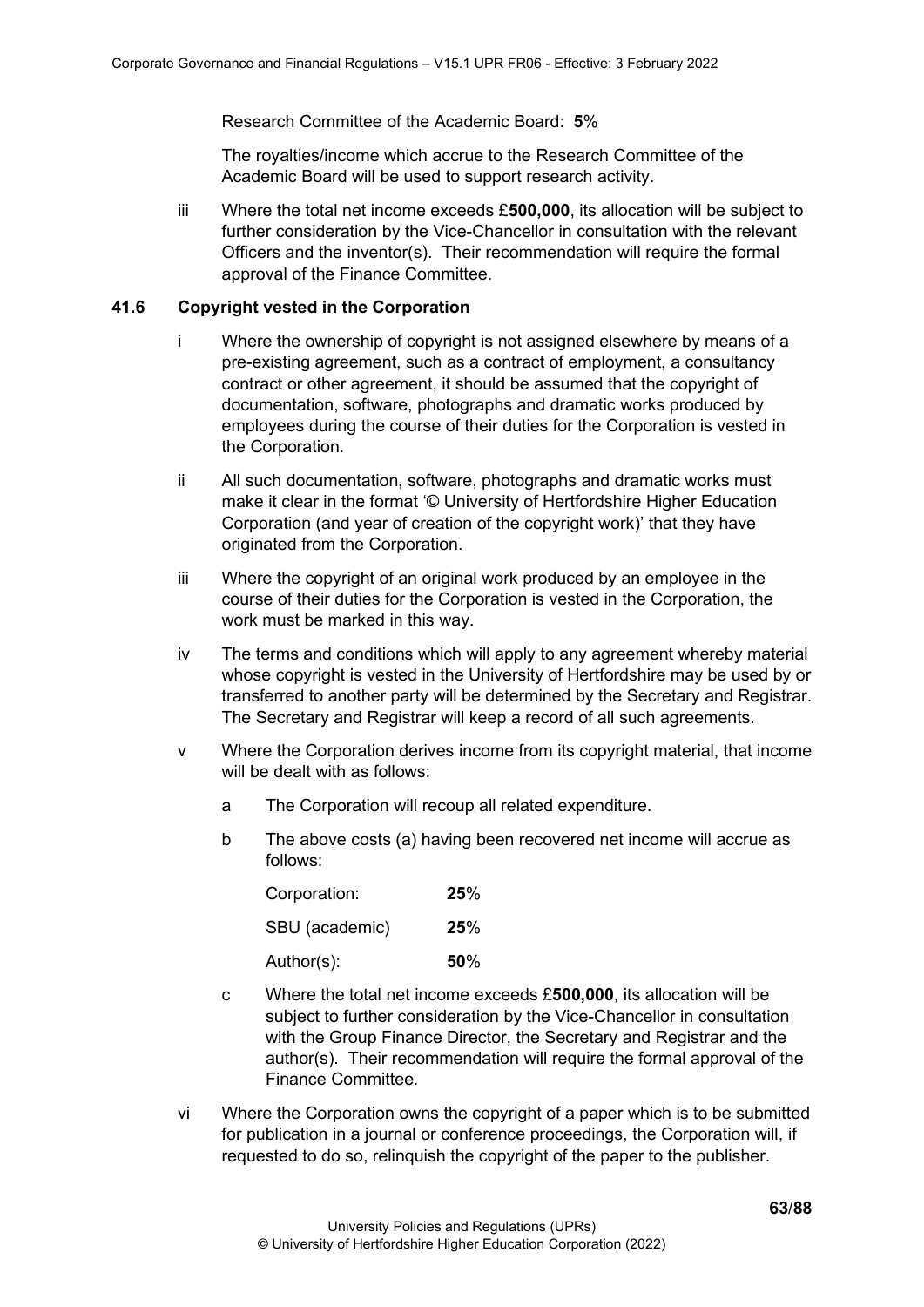- vii Authors may, in these circumstances, give this permission on behalf of the Corporation without reference to the Secretary and Registrar.
- viii On behalf of the Corporation, the Secretary and Registrar will deal with all instances of breach of copyright on the basis of the circumstances of the individual case.

# **42 Insurance**

### **42.1 The Group Finance Director will:**

- i effect such insurances as are necessary to cover any risks to which the Corporation, UH Trust or the Companies might be exposed;
- ii negotiate and recover claims;
- iii review insurance strategy and all insurances annually;
- iv make a report to the Finance Committee annually:
	- a confirming that adequate cover has been obtained;
	- b provide information concerning any risks that the Corporation, UH Trust or the companies will bear themselves.

## **42.2 Heads of SBU will notify the Group Finance Director immediately of:**

- i any circumstances which may materially affect the overall exposure or risk to the Corporation, UH Trust or the Companies and
- ii information concerning property, vehicles, plant or other assets which may materially affect the overall exposure or risk to the Corporation, UH Trust or the Companies (effective 21 October 99) (see Minute 397, Board of Governors, 21 October 99) and
- iii additions, disposals and alterations to property, vehicles or other assets of the Corporation, the Companies or UH Trust which might affect existing insurances;
- iv any potential loss, liability, damage or any event likely to give rise to a claim against the Corporation, UH Trust or the Companies;
- 42.3 The Head of SBU will implement processes and procedures within their respective SBUs to ensure that these requirements are met.

# **42.4 Insurance claims - settlement**

Claims made under the terms of the insurance referred to in section 42.1, a, will normally be settled direct by the insurance broker.

# **43 Property**

# **43.1 Property - theft**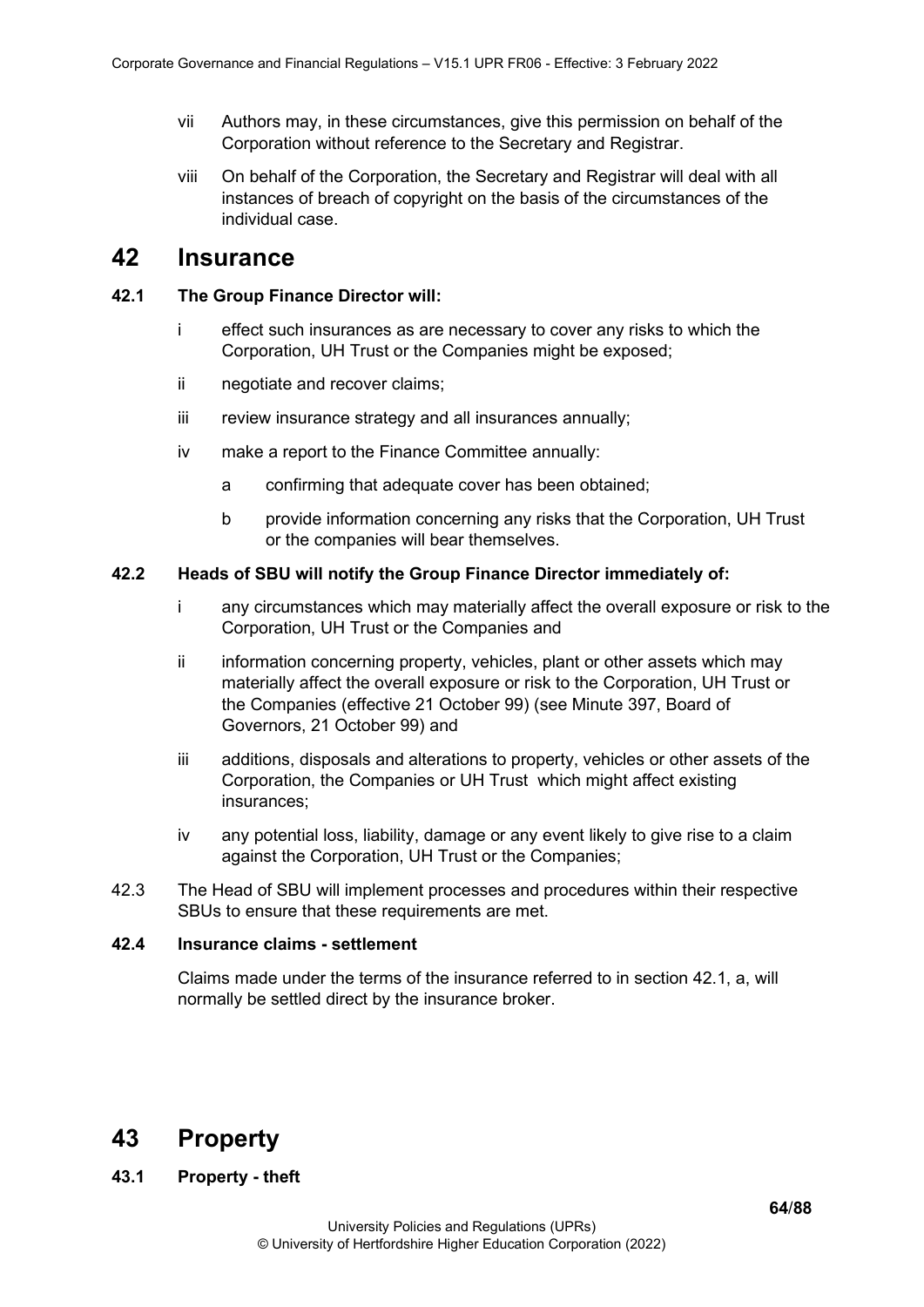- 43.1.1 Heads of the SBU/Managing Directors will implement processes and procedures within their areas of responsibility for the safekeeping and security of moneys and items which are the property of the Corporation, UH Trust or a Company.
- 43.1.2 Where it is suspected that money or items which are the property of the Corporation, UH Trust or a Company have been stolen, the Head of the SBU/Managing Director concerned must report the matter to the Secretary and Registrar and to the Group Finance Director.

# **43.2 Property - personal**

Personal property is brought onto premises owned or occupied by the Corporation or a Company entirely at the owner's own risk. In the absence of any negligence by the Corporation or a Company which causes death or personal injury, neither the Corporation nor its Companies accept liability for any loss or damage to personal property.

# **44 Expenditure – capital**

# **44.1 Land and buildings**

- 44.1.1 SBUs and Companies may not alter or add to the buildings of the Corporation or the Companies without the prior approval of the Group Finance Director and the Vice-Chancellor and any other prior approvals required under the terms of these Financial Regulations.
- 44.1.2 Land and buildings which are to be maintained with the aid of OfS funding may be acquired by the Corporation only if the OfS has given its prior consent and in accordance with the relevant Regulations (UPR FR06).
- 44.1.3 Land and buildings which are maintained with the aid of OfS funding may be disposed of by the Corporation only if the OfS has given its prior consent and in accordance with the relevant Regulations (UPR FR06).
- 44.1.4 Any terms, conditions and prices agreed in respect of a purchase order or contract must be shown clearly within the Purchase Order at the time of authorisation.
- 44.1.5 The Group Finance Director will undertake a full appraisal of the revenue implications of capital expenditure and report to the Finance Committee on any revenue item with a resource cost in excess of £**500,000.**
- 44.1.6 Capital expenditure
	- i For the avoidance of doubt, the Corporation is required to use capital funds granted to it by the OfS for the purpose that the grant was made. The Corporation's capital expenditure and funding is subject to any further conditions imposed by the OfS specifically in relation to a capital grant.
	- ii In cases where proposed capital expenditure will exceed the limits set by the OfS the Corporation is required to consult the OfS.
	- iii The Group Finance Director will advise the Finance Committee and, as necessary, the Board, at the earliest possible opportunity, in cases where proposed capital expenditure will require the approval of the OfS and whether or not the Corporation might bid for capital funding from the OfS or any other source, for example, in support of a proposed capital project.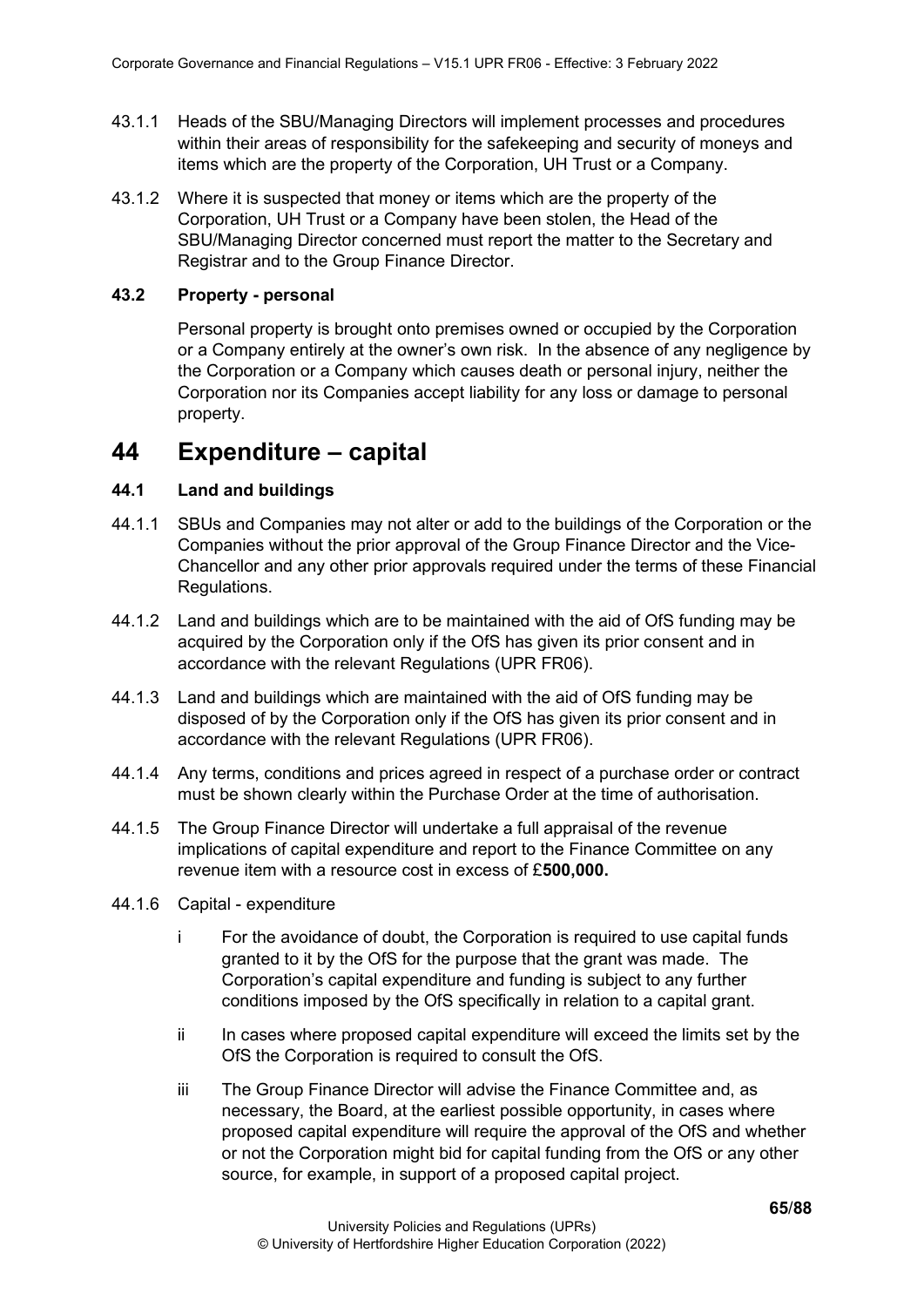- iv Regardless of the source of funding, capital expenditure by the Corporation and its Companies on land, buildings, furniture, equipment and associated costs may only be incurred as part of specifically approved votes or special allocations made either by the Finance Committee or the Board of Governors.
- v All applications to the Finance Committee and the Board of Governors for capital expenditure/the approval of a capital project will include, where relevant, the information specified in section 44.2.2.
- vi Where precise information concerning the costs associated with a proposed capital project is not available at the time at which application is made to the Finance Committee or the Board, the application will include an estimate of such costs (see Minute 860.3.1, Board of Governors, 14 March 2006).

(Costs might include those for land, construction/refurbishment, landscaping, professional fees, equipment, including that required for communications and data, fixtures and fittings, VAT and any other associated costs.)

# 44.1.7 Capital - programme

The Group Finance Director, in consultation with the senior officers of the Corporation and, as appropriate, the Companies, will draw up, annually, a proposed capital programme for the approval of the Board of Governors. The proposed capital programme will:

- i identify known and likely projects for the next year;
- ii be consistent with the corporate Strategic Plan and its Estates Strategy;
- iii having been considered and endorsed by the relevant Parent Company, be presented to the Finance Committee for consideration, agreement and recommendation to the Board for approval, normally at the meeting of the Board which sets the Annual Budget for the year to which the proposed capital programme relates.

# (**Note for guidance:**

The proposed capital programme normally forms part of the Annual Budget presented for approval by the Board of Governors (see section 21).)

# 44.1.8 Capital expenditure – monitoring

The Group Finance Director will:

- i provide progress reports to the Finance Committee at each meeting on all capital expenditure/capital projects for which approval has been given by the Finance Committee and/or the Board;
- ii monitor all capital expenditure;
- iii at monthly intervals, report to the Vice-Chancellor on all capital expenditure/capital projects approved by the Vice-Chancellor and/or the Finance Committee and/or the Board;
- iv in the preparation of the revenue budget, take account of the implications of capital expenditure (for example, any new or increased maintenance and running costs resulting from a capital project).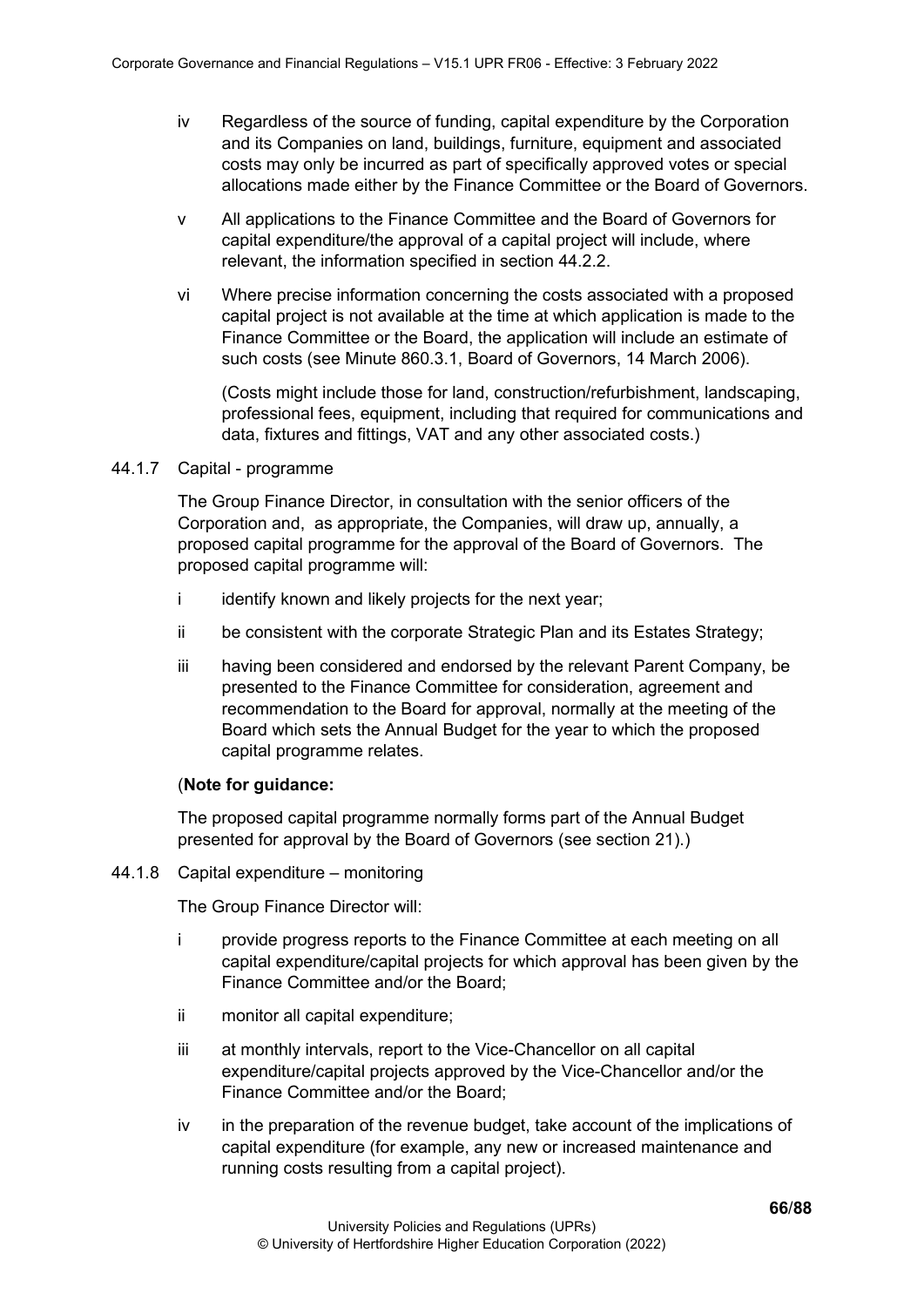- 44.1.9 Capital expenditure controls
	- i No Governor, employee or Director may make a commitment on behalf of the Corporation or a Company which would cause the Annual Budget approved by the Board to become overspent.
	- ii The Group Finance Director:
		- a is responsible for ensuring that proper procedures exist for the control and monitoring of expenditure against approved capital budgets;
		- b will make payment of all amounts due from the Corporation or a Company, under arrangements which the Group Finance Director approves and controls.

# **44.2 Capital projects**

- 44.2.1 Capital projects approval
	- i Although a proposed capital project may have been included in the capital programme approved by the Board or in the approved Estates Strategy, this does not constitute Finance Committee or Board approval.
	- ii Each proposed capital project will require the approval of the Board of Governors in accordance with the regulations and procedures given in this section (44). Unless the Board of Governors has delegated this responsibility, for example, to the Finance Committee, the Board of Governors will consider proposed capital projects on the basis of advice provided to it by the Finance Committee.
	- ii In cases where a project which has received approval has not commenced, approval will lapse automatically after twelve (**12**) months. Where approval has lapsed a new application for approval must be made in the event that the decision is taken to revive the project.
- 44.2.2 Capital projects format of proposals for approval

(See Minute 272, Board of Governors, 20 October 2009.)

Applications for approval will be made by the Group Finance Director and will include the following information:

- i a description of the proposed project;
- ii advice from the Corporation's professional advisers, for example, Solicitors or Valuers;
- iii whether the Corporation requires further professional advice about the proposed project;
- iv where relevant, full information concerning the proposed terms and conditions of the contract;
- v the relevant extracts from the corporate Strategic Plan and/or its Estates Strategy and confirmation that the proposed project conforms to these;
- vi full estimates of all capital and other costs (including fees, VAT and any other associated costs);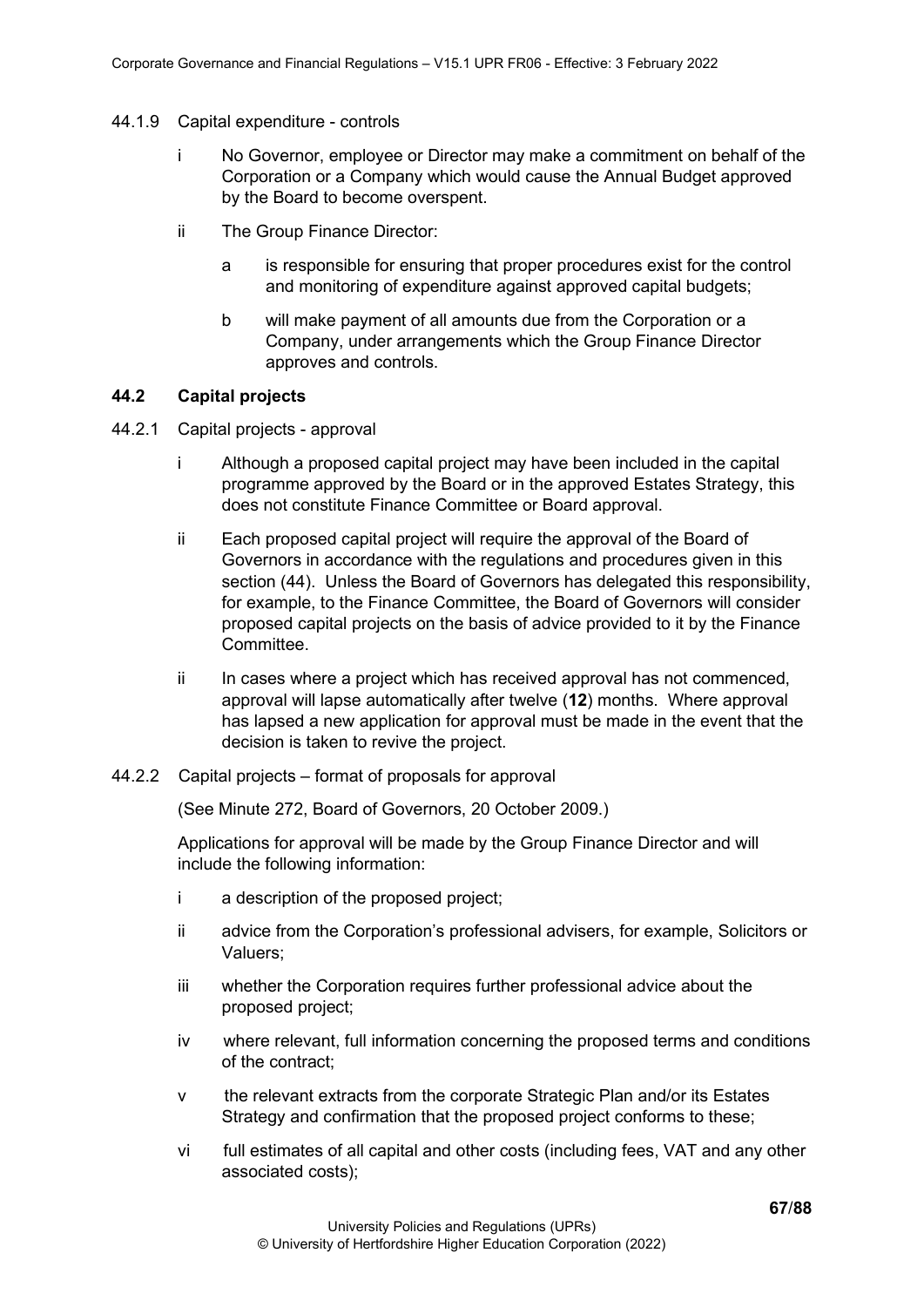- vii a full investment appraisal;
- viii the revenue impact of the proposed project on the current and future years' budgets, a financial appraisal and information relating to cash flow;
- ix full information concerning how the proposed project is to be funded and the sources of that funding, including borrowing/financing arrangements;
- x information concerning any approval which may be required for the proposed project, for example, building consent or approval from the OfS or the Charity Commission and advice on any approvals that have been obtained;
- xi the extent to which the proposed project falls within EU tendering requirements;
- xii a timetable for further progress and the completion of the proposed project.
- 44.2.3 Capital projects monitoring

(See Minute 272, Board of Governors, 20 October 2009.)

- i The Group Finance Director will report progress to the Finance Committee and to the Board in accordance with the requirements of section 44.1.8.
- ii At the conclusion of every capital project approved by the Finance Committee and/or the Board, the Group Finance Director will submit to the Finance Committee a report giving full information concerning the final costs of the project. The report will compare projected costs with actual costs and will identify variations between the two. Where a capital project has been approved wholly or partly on the basis of revenue enhancement or expenditure reduction, following the conclusion of the project, a report will be made to the Finance Committee and/or the Board concerning the consequential cost benefits accrued by the Corporation.
- 44.2.4 Capital contracts associated with the building trade retention of moneys

The relevant terms and conditions will be determined in accordance with Joint Contracts Tribunal standard forms of building contract (or equivalent).

# **44.3 Capital expenditure, capital projects, property leases, minor works – authorisation**

- i No transaction may be broken down into smaller elements to circumvent or facilitate the evasion of these regulations (UPR FR06).
- ii Authorisation may be given by an officer at a higher level provided that this is not inconsistent with the requirements set out elsewhere in these regulations or does not constitute a failure of control.
- iii Where the authorisation is for a property lease, the authorisation requirements for the lease will be based on the total aggregate value of the contract.
- iv PROPERTY LEASES/LICENCES

Where a Company or third-party is to be permitted to occupy part of the Corporation's estate, a formal lease or licence should be agreed which will include termination clauses, periods of notice and the rent to be charged. The lease or licence will be negotiated on the authority of the Group Finance Director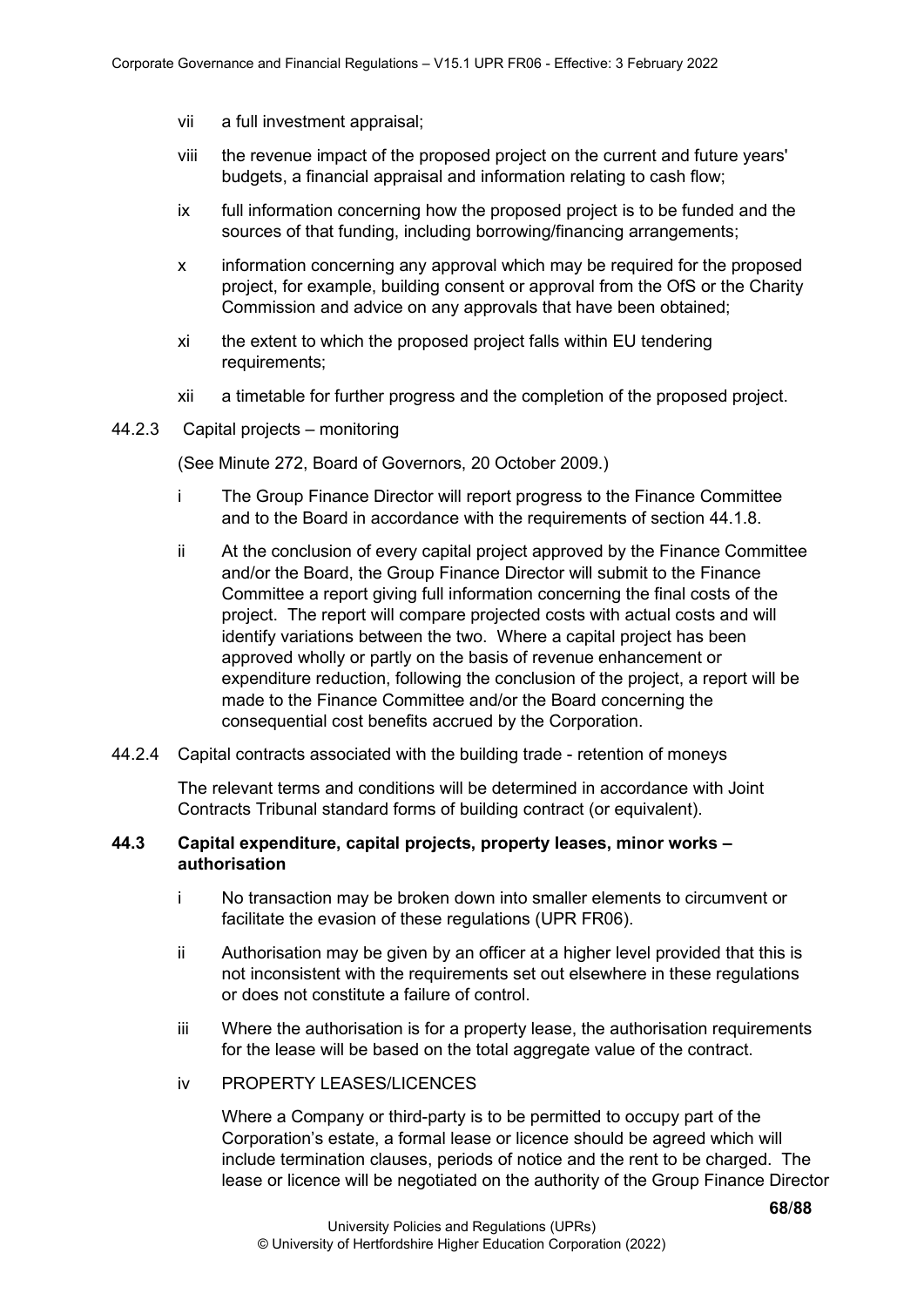and the Secretary and Registrar, by the Director of Estates, or an appropriately authorised member of staff within Estates Services.

44.3.1 Capital expenditure, capital projects, property leases – authorisation

## (**Note for guidance:**

#### o **Capex Panel**

The Capex Panel has been established to consider, amongst other things, proposed items of capital expenditure valued at £**20,000** and above and their revenue implications and to determine whether they should be permitted to progress to the approval stage in accordance with the requirement of these Financial Regulations.

## o **Companies**

The value limits and associated approvals set out in the table to section 44.3.1 represent a minimum framework for approval and reporting.

It is implicit that within this framework, Boards of Directors have latitude to determine supplementary approval and reporting arrangements to operate within their respective Companies.)

| Corporation           |                                                                                                                                                                                                                                                                                                                                               |                                                                                               |                           |                                                           |  |
|-----------------------|-----------------------------------------------------------------------------------------------------------------------------------------------------------------------------------------------------------------------------------------------------------------------------------------------------------------------------------------------|-----------------------------------------------------------------------------------------------|---------------------------|-----------------------------------------------------------|--|
|                       | Capital expenditure, capital projects, property leases-authorisation -<br>Corporation (see section 44.3.1)                                                                                                                                                                                                                                    |                                                                                               |                           |                                                           |  |
| <b>Value</b>          | The following prior written<br>approvals/authorisations<br>must be obtained                                                                                                                                                                                                                                                                   | <b>Signatories of</b><br>related legal<br>documents                                           |                           | <b>Minimum</b><br>additional<br>reporting<br>requirements |  |
|                       |                                                                                                                                                                                                                                                                                                                                               | <b>Contract</b>                                                                               | <b>Deed</b>               |                                                           |  |
| up to<br>£5,000       | expenditure below £5,000 is<br>normally considered to be<br>revenue expenditure                                                                                                                                                                                                                                                               |                                                                                               | section<br>K.5<br>applies | None                                                      |  |
| £5,000 -<br>£20,000   | Head of Procurement and<br>Group Finance Director (or<br>deputy designated for this<br>purpose)<br>(The role of the Head of<br>Procurement is to provide<br>assurance that all legal and<br>regulatory requirements<br>have been met and<br>procurement 'best practice'<br>followed. They do not have<br>authority to approve<br>expenditure) | Secretary<br>and<br>Registrar or<br>Vice-<br>Chancellor<br>(or Deputy<br>Vice-<br>Chancellor) | As<br>above               | None                                                      |  |
| £20,000 -<br>£100,000 | Group Finance Director (or<br>deputy designated for this<br>purpose)                                                                                                                                                                                                                                                                          | As above                                                                                      | As<br>above               | None                                                      |  |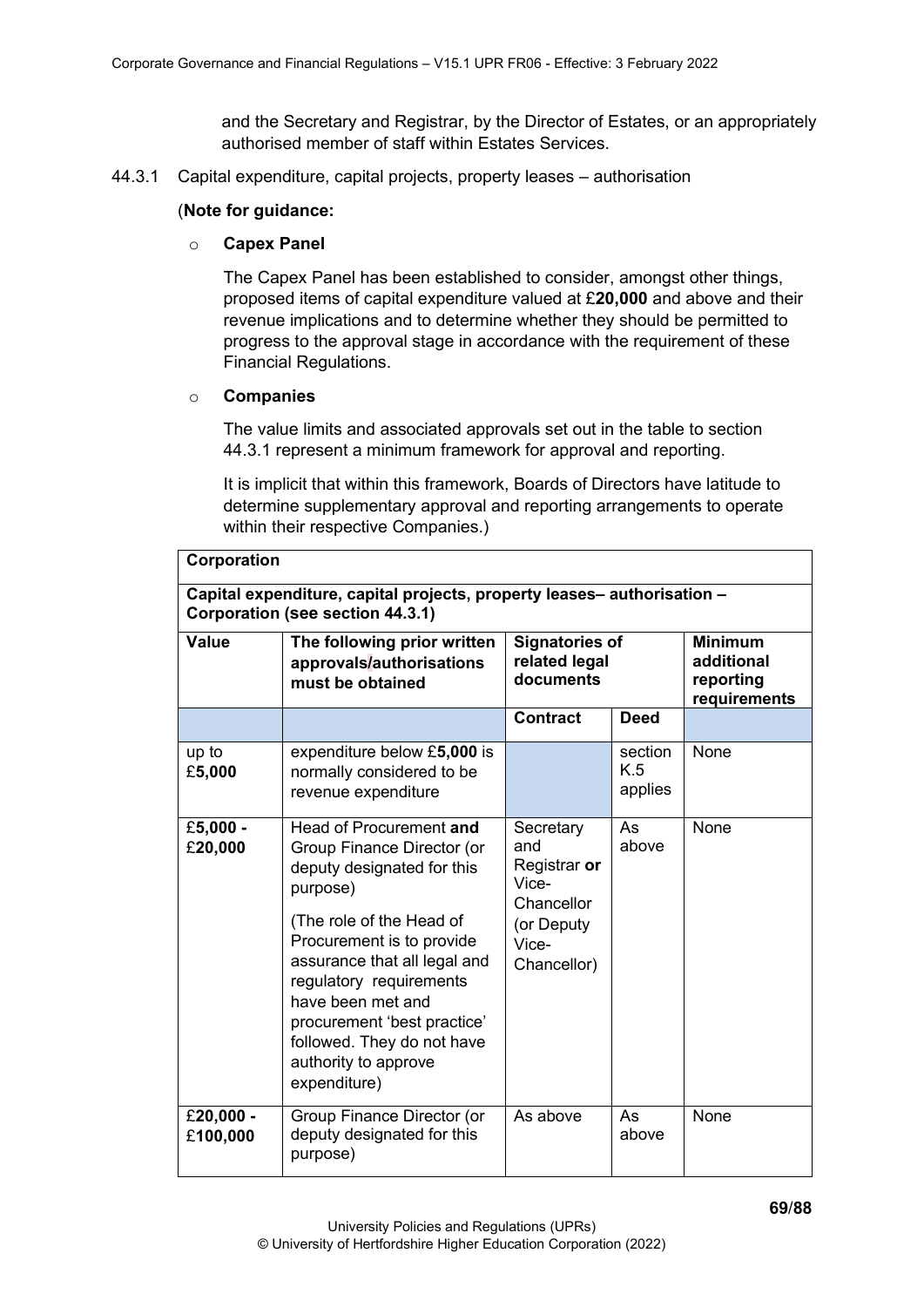| £100,000 -<br>£1,000,000 | As above and Vice-<br>Chancellor (or Deputy Vice-<br>Chancellor) | As above | As<br>above | None      |
|--------------------------|------------------------------------------------------------------|----------|-------------|-----------|
| £1,000,000               | As above and Finance                                             | As above | As          | Board of  |
| £2,000,000               | Committee                                                        |          | above       | Governors |
| £2,000,000               | As above and Board of                                            | As above | As          | Board of  |
| or above                 | Governors                                                        |          | above       | Governors |

| <b>Companies</b>                                                                                           |                                                                                                                                                                                                                                                                                                                                               |                                                               |                           |                                                            |  |  |
|------------------------------------------------------------------------------------------------------------|-----------------------------------------------------------------------------------------------------------------------------------------------------------------------------------------------------------------------------------------------------------------------------------------------------------------------------------------------|---------------------------------------------------------------|---------------------------|------------------------------------------------------------|--|--|
| Capital expenditure, capital projects, property leases- authorisation - Company<br>(see section $44.3.1$ ) |                                                                                                                                                                                                                                                                                                                                               |                                                               |                           |                                                            |  |  |
| <b>Value</b>                                                                                               | The following prior written<br>approvals/authorisations<br>must be obtained                                                                                                                                                                                                                                                                   | <b>Signatories of</b><br>related legal<br>documents           |                           | <b>Minimum</b><br>additional<br>reporting<br>requirements  |  |  |
|                                                                                                            |                                                                                                                                                                                                                                                                                                                                               | <b>Contract</b>                                               | <b>Deed</b>               |                                                            |  |  |
| up to<br>£5,000                                                                                            | expenditure below £5,000 is<br>normally considered to be<br>revenue expenditure                                                                                                                                                                                                                                                               |                                                               | section<br>K.6<br>applies | None                                                       |  |  |
| £5,000 -<br>£20,000                                                                                        | Head of Procurement and<br>Group Finance Director (or<br>deputy designated for this<br>purpose)<br>(The role of the Head of<br>Procurement is to provide<br>assurance that all legal and<br>regulatory requirements<br>have been met and<br>procurement 'best practice'<br>followed. They do not have<br>authority to approve<br>expenditure) | To be<br>determined<br>by the<br>Board of<br><b>Directors</b> | As<br>above               | To be<br>determined by<br>the Board of<br><b>Directors</b> |  |  |
| £20,000 -<br>£100,000                                                                                      | Group Finance Director (or<br>deputy designated for this<br>purpose)                                                                                                                                                                                                                                                                          | To be<br>determined<br>by the<br>Board of<br><b>Directors</b> | As<br>above               | As above                                                   |  |  |
| £100,000 -<br>£1,000,000                                                                                   | As above and Vice-<br>Chancellor (or Deputy Vice-<br>Chancellor)                                                                                                                                                                                                                                                                              | As above                                                      | As<br>above               | As above and<br>Board of<br>Parent<br>Company              |  |  |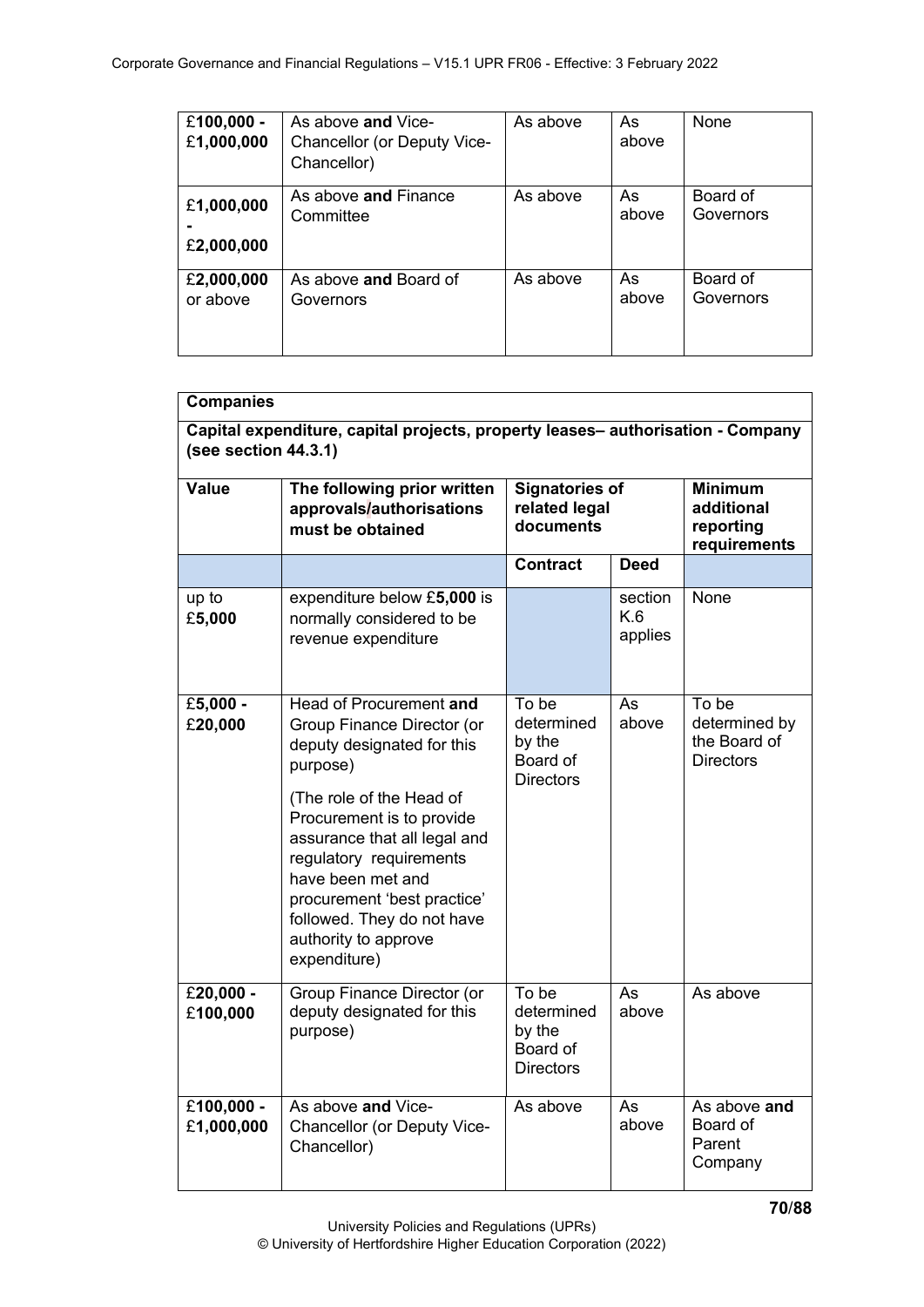| £1,000,000             | As above and Finance               | As above | As          | Finance                               |
|------------------------|------------------------------------|----------|-------------|---------------------------------------|
| £2,000,000             | Committee                          |          | above       | Committee                             |
| £2,000,000<br>or above | As above and Board of<br>Governors | As above | As<br>above | As above and<br>Board of<br>Governors |

# 44.3.2 **Other projects (minor works) – authorisation**

| Corporation           |                                                                                    |                                                                                     |                           |                                                           |
|-----------------------|------------------------------------------------------------------------------------|-------------------------------------------------------------------------------------|---------------------------|-----------------------------------------------------------|
|                       |                                                                                    | Other projects (minor works) – authorisation – Corporation (see section 44.3)       |                           |                                                           |
| <b>Value</b>          | The following prior<br>written<br>approvals/authorisa<br>tions must be<br>obtained | <b>Signatories of related legal</b><br>documents                                    |                           | <b>Minimum</b><br>additional<br>reporting<br>requirements |
|                       |                                                                                    | <b>Contract</b>                                                                     | <b>Deed</b>               |                                                           |
| up to<br>£75,000      | Director of Estates,<br>Hospitality and<br><b>Contract Services</b>                | Secretary and<br>Registrar or<br>Vice-Chancellor (or<br>Deputy Vice-<br>Chancellor) | section<br>K.5<br>applies |                                                           |
| £75,000 -<br>£100,000 | As above and<br><b>Group Finance</b><br><b>Director</b>                            | As above                                                                            | As<br>above               |                                                           |
| £100,000<br>or above  | The requirements of<br>section 43.3.1 apply                                        | Refer to section 43.3.1                                                             | As<br>above               |                                                           |

| Company      |                                                                                 |                                                  |             |                                                           |
|--------------|---------------------------------------------------------------------------------|--------------------------------------------------|-------------|-----------------------------------------------------------|
|              | Other projects (minor works) – authorisation - Company (see section 44.3)       |                                                  |             |                                                           |
| <b>Value</b> | The following prior<br>written<br>approvals/authorisati<br>ons must be obtained | <b>Signatories of related legal</b><br>documents |             | <b>Minimum</b><br>additional<br>reporting<br>requirements |
|              |                                                                                 | <b>Contract</b>                                  | <b>Deed</b> |                                                           |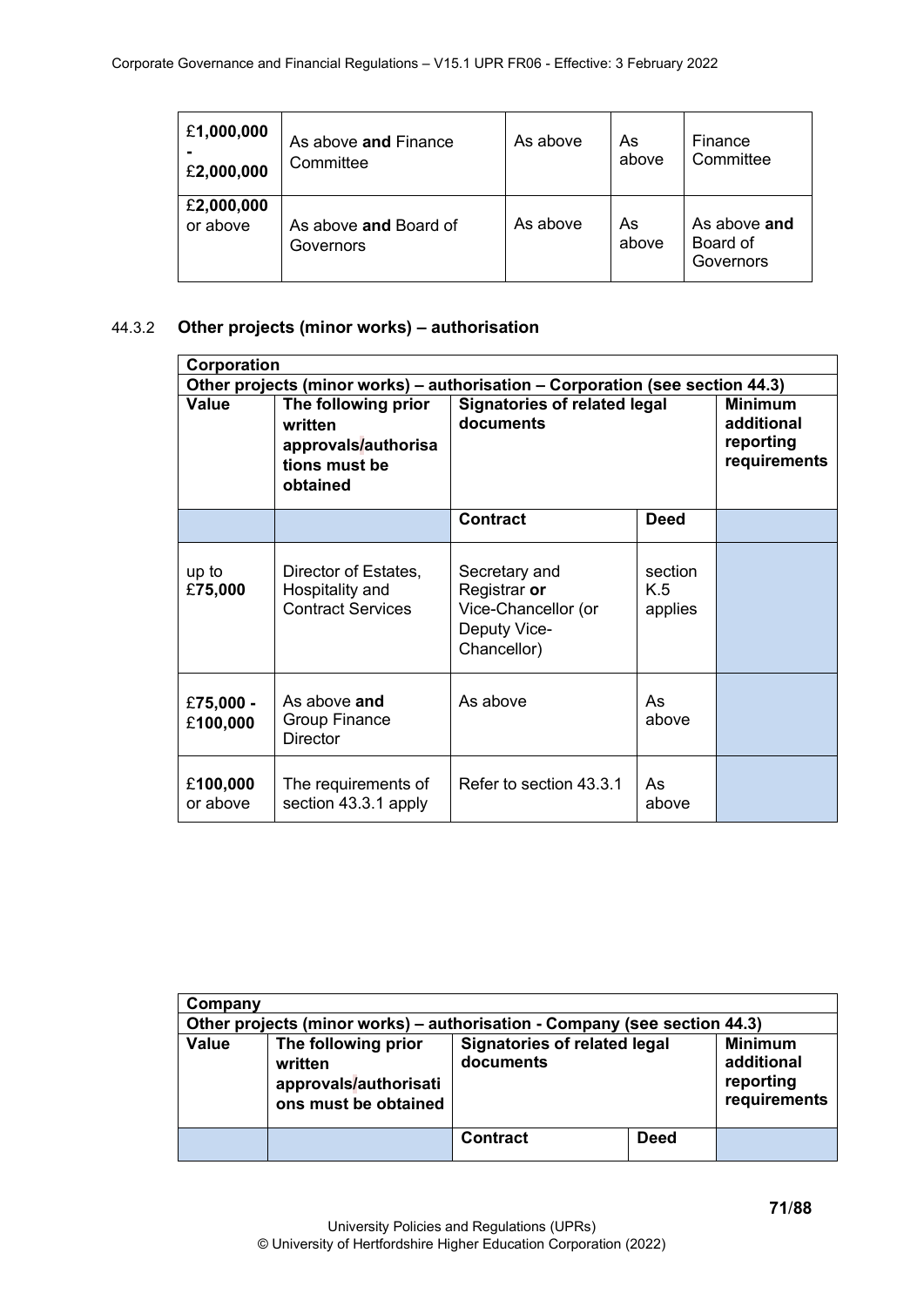| up to<br>£75,000      | Director of Estates,<br>Hospitality and<br><b>Contract Services</b> | To be determined by<br>the Board of<br><b>Directors</b> | section<br>K.6<br>applies |  |
|-----------------------|---------------------------------------------------------------------|---------------------------------------------------------|---------------------------|--|
| £75,000 -<br>£100,000 | As above and<br><b>Group Finance</b><br><b>Director</b>             | To be determined by<br>the Board of<br><b>Directors</b> | As above                  |  |
| £100,000<br>or above  | The requirements of<br>section 43.3.1 apply                         | Refer to section<br>43.3.1                              | As above                  |  |

# **Corporate Governance – part II – sections A – K structures, powers, responsiblities and delegation**

# **A Board of Governors - powers and responsibilities**

- A.1 The responsibilities of the Board are set out in the Corporation's Instrument of Government (see UPR GV04<sup>1</sup>) and Articles of Government (see UPR GV01<sup>2</sup>).
- A.2 The Board of Governors:
	- i is responsible for ensuring that funds from the OfS are used in accordance with the Education Reform Act 1988, relevant legislation and any other conditions which the OfS may from time-to-time prescribe;
	- ii is responsible also for ensuring that financial, planning and other management controls (including controls against fraud and theft) applied by the Corporation and the Companies are appropriate and sufficient to safeguard public funds;
	- iii is responsible for securing the efficient economical and effective management of all the Corporation's resources and expenditure, including funds other than those provided by the OfS, capital assets and equipment and staff resources, so that the investment of public funds in the Corporation by the OfS is not put at risk;
	- iv will ensure that financial considerations are taken into account at all stages in reaching decisions and in their execution;
	- v is responsible for controlling the Corporation's financial affairs and, through the Vice-Chancellor, will ensure that these regulations (UPR FR06) are applied, the day-to-day management of these affairs being, through the Vice-Chancellor, the responsibility of the Group Finance Director;
	- vi may, with certain exceptions, delegate a power or duty to a committee or to the Vice-Chancellor of the Corporation, although in either case responsibility remains with the Board;
	- vii has the power to establish Companies (see sections 1.5 and H);
	- viii may create financial reserves and make provisions as it deems appropriate.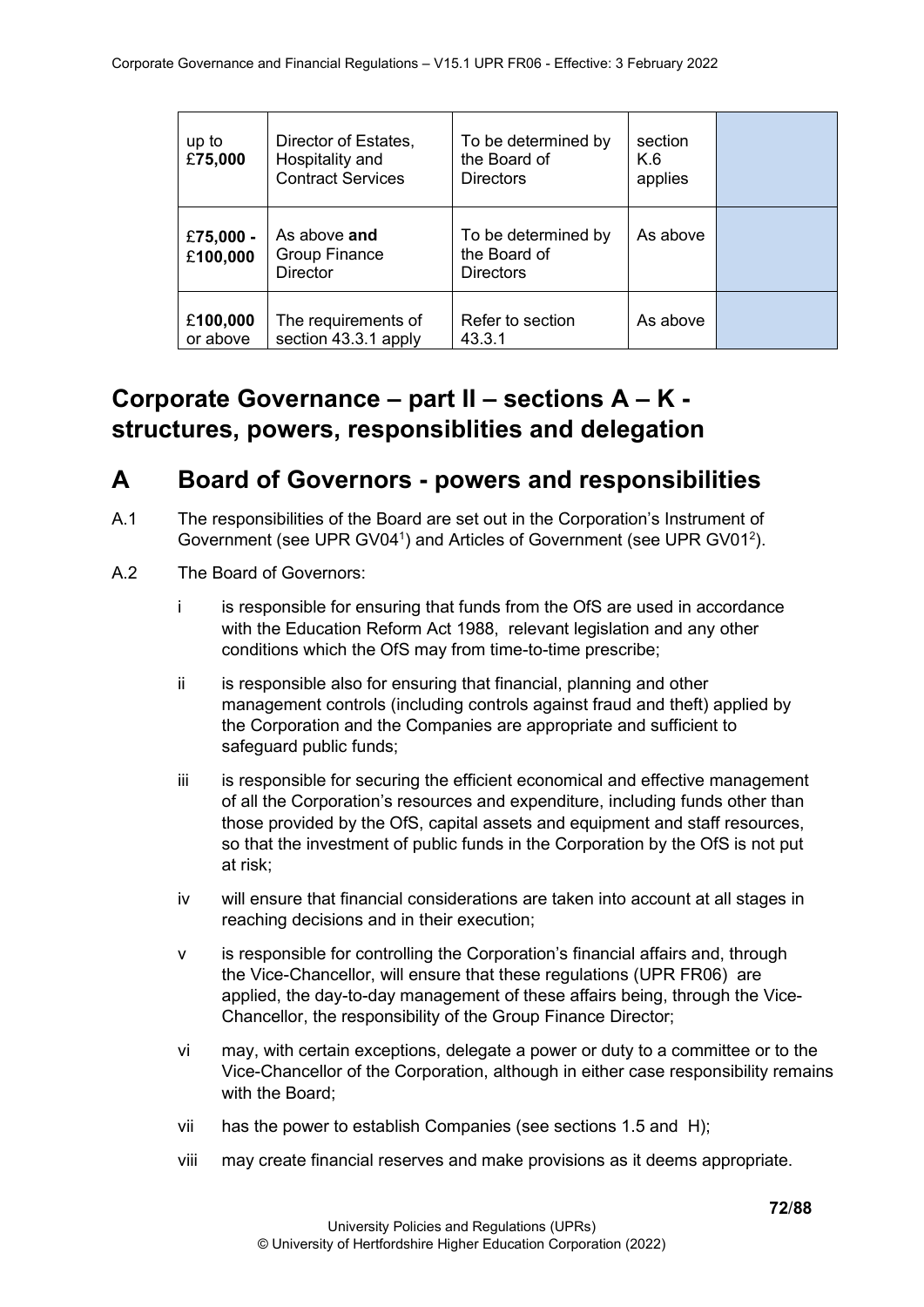# **B Board of Governors - delegations of authority**

- B.1 The authority of the Board of Governors may be delegated only by the Board itself and then only to the extent permitted by the Instrument of Government (UPR GV04<sup>1</sup>), Articles of Government (UPR GV01<sup>2</sup>), the OfS 'Terms and conditions of funding for higher education institutions' and relevant legislation.
- B.2 Where authority has been delegated to a designated officer under the terms of these regulations (UPR FR06) and that designated officer is not available to give their approval, the authorisation may be given by a deputy designated for this purpose or a nominee where this is provided for specifically in these regulations or, where no such provision is made, only by an officer at a higher level.
- B.3 Where, under the terms of these regulations, a delegation of authority is made to officers on an ex officio basis, the intention of the Board of Governors is that the delegation will apply in all circumstances which fall within the parameters of the delegation and only within the area, such as an SBU, for which the officer concerned has been given responsibility.
- B.4 In making a delegation of authority, the Board will specify the purpose for which that authority may be exercised and the limits within which that authority may be used.
- B.5 Officers or committees to whom the Board of Governors has made a delegation of authority:
	- i will exercise that authority strictly in accordance with any terms and conditions determined by the Board of Governors;
	- ii will ensure that proper records are created and all necessary reports are made concerning the exercise and use of that authority;
	- iii may not delegate this authority further without the prior consent of the Board of Governors unless these regulations (UPR FR06) permit a further delegation of authority by the officer or committee concerned, for example, to a deputy designated for this purpose or to a nominee.

# **C Committees of The Board - powers and responsibilities**

# **C.1 Finance Committee**

(See Minute 343, 17 March 2015.)

To enable it to meet its responsibilities in relation to the financial management of the Corporation and the Companies, the Board has established a Finance Committee. The terms of reference of the Finance Committee, approved from timeto-time by the Board, may be viewed at the following location:

[https://www.herts.ac.uk/about-us/governance/board-of-governors/board-of](https://www.herts.ac.uk/about-us/governance/board-of-governors/board-of-governors-committee-structure)[governors-committee-structure](https://www.herts.ac.uk/about-us/governance/board-of-governors/board-of-governors-committee-structure)

(See Minute 287.2.6, Board of Governors, 13 November 2014.)

# **C.2 Audit and Risk Committee**

(See Minute 343, 17 March 2015.)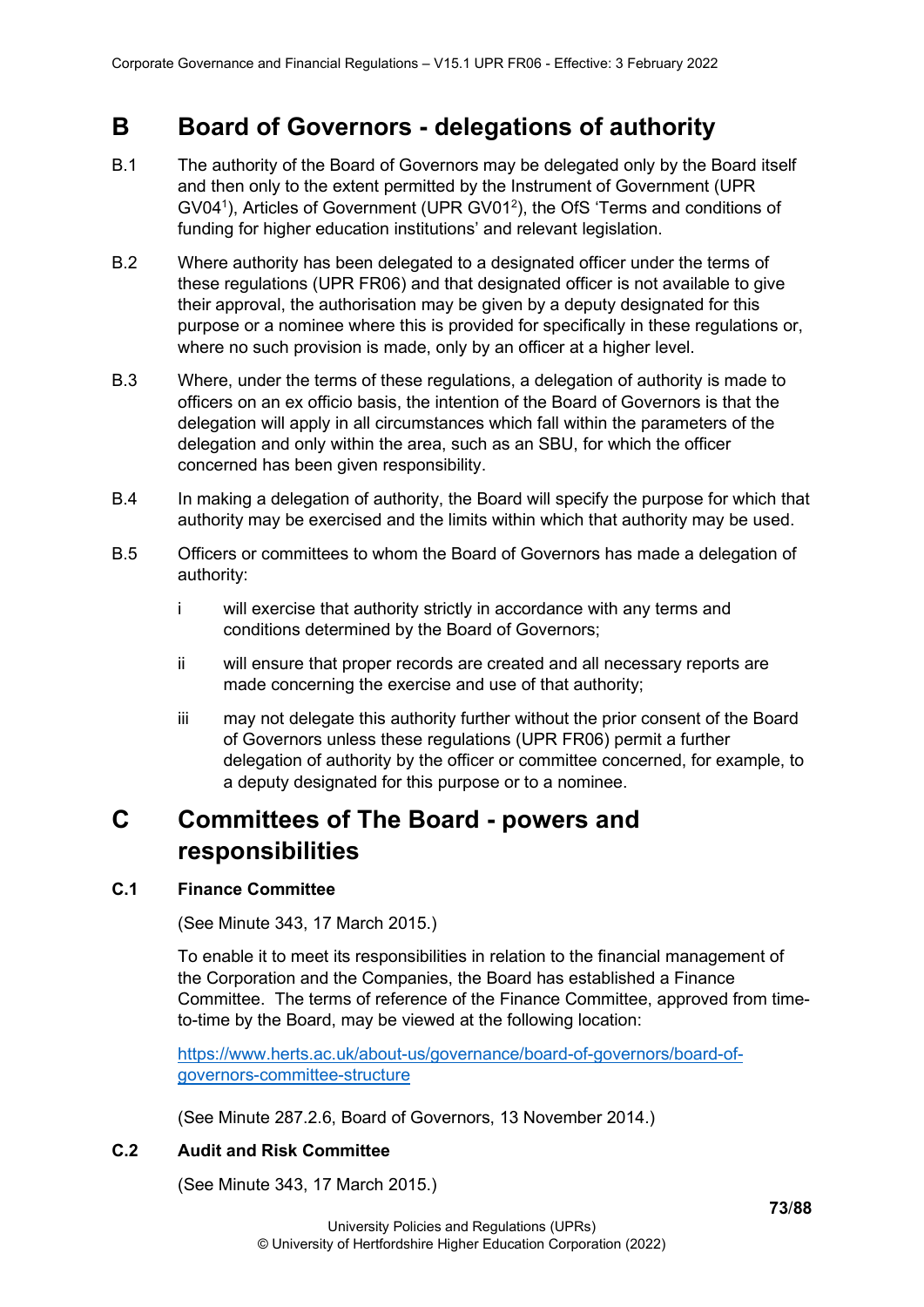In compliance with Article 5 (c) of the Articles of Government (UPR GV01<sup>2</sup>) and to enable it to meet its responsibilities in relation to the establishment and monitoring of appropriate and efficient mechanisms and procedures for internal and external control and also any requirements which the OfS might have in this regard, the Board has established an Audit and Risk Committee. The terms of reference of the Audit and Risk Committee, approved from time-to-time by the Board, may be viewed at the following location:

[https://www.herts.ac.uk/about-us/governance/board-of-governors/board-of](https://www.herts.ac.uk/about-us/governance/board-of-governors/board-of-governors-committee-structure)[governors-committee-structure](https://www.herts.ac.uk/about-us/governance/board-of-governors/board-of-governors-committee-structure)

# **D Appointees of The Board - powers and responsibilities**

## **D.1 Vice-Chancellor**

- i The responsibilities of the Vice-Chancellor are set out in the Corporation's Articles of Government (UPR GV01<sup>2</sup>). They include, but are not limited to, the inter-relationship of the Board of Governors and the Academic Board, the internal structures and organisation of the Corporation and the University of Hertfordshire Group, student and staff discipline and appeals and the interface between the Corporation and external bodies and agencies.
- ii The Vice-Chancellor is the Chief Executive and the Officer accountable and responsible for the University's performance. The Vice-Chancellor is an ex officio member of the Board of Governors, is its principal adviser and executive and is accountable to it (the Board) for any actions which they may take on its behalf.
- iii Within this framework the Board of Governors requires the Vice-Chancellor to take personal responsibility, which may not be delegated, for the proper and effective operation of the controls which it has put in place and for giving effect to the Board's policies for securing the efficient, economical and effective management of all the Corporation's resources and expenditure.
- iv The Vice-Chancellor will be responsible with the Board for ensuring that any payments from the OfS are used only for the purposes for which they are given or any other terms and conditions which may apply.
- v The Vice-Chancellor will be responsible for advising the Board if, at any time, any action or policy under consideration by the Board is incompatible with the terms of its OfS registration.

# **D.2 Deputy Vice-Chancellors**

Information relating to the current roles and responsibilities of individual Deputy Vice-Chancellors is set out in Appendix I, UPR FR06<sup>18</sup>.

<span id="page-73-0"></span><sup>18</sup> Appendix I, UPR FR06 'Office of the Vice-Chancellor – Summary of Responsibilities of Appointees of the Board'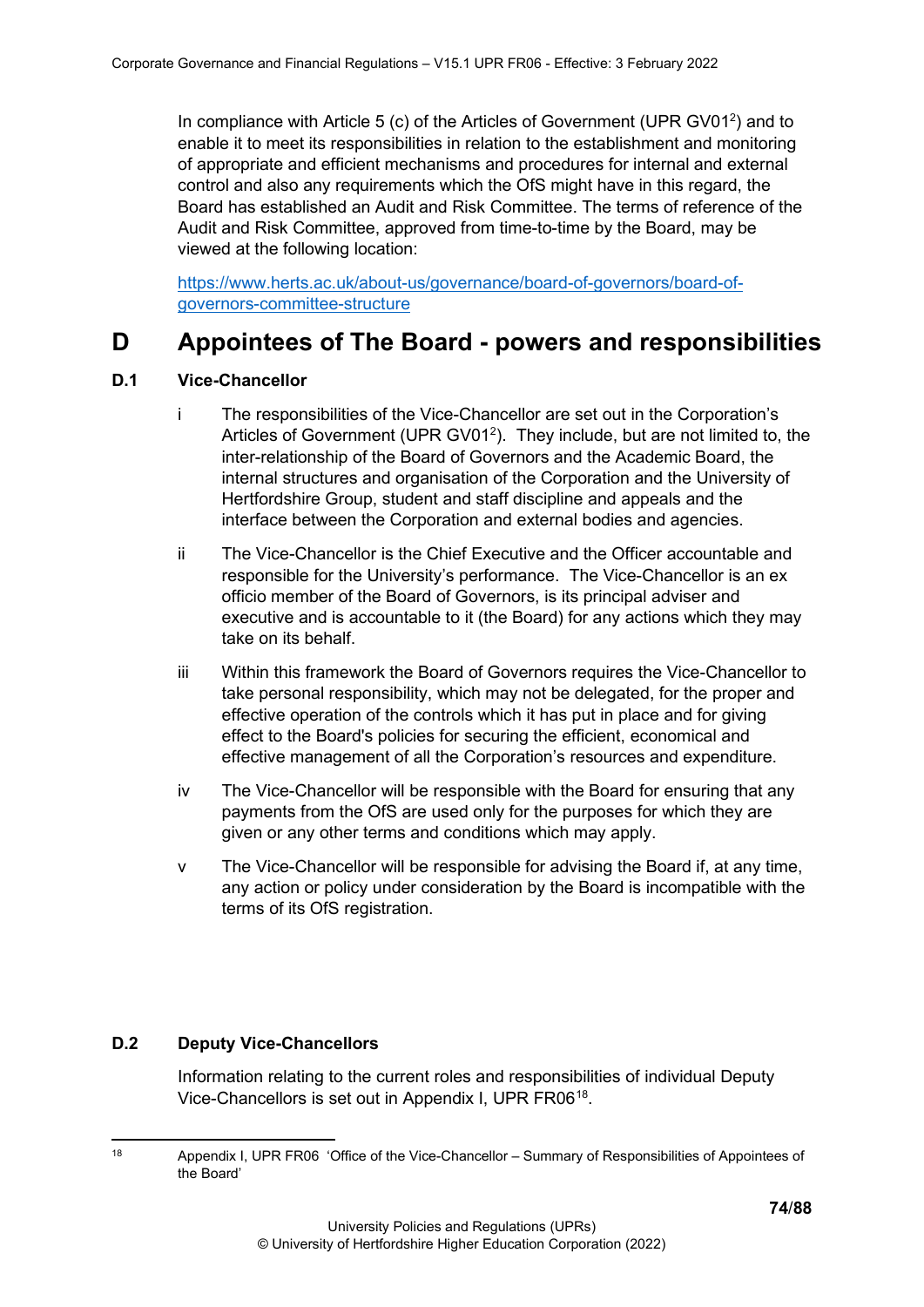#### **D.3 Group Finance Director**

Information relating to the current role and responsibilities of the Group Finance Director is set out in Appendix I, UPR FR06<sup>18</sup>.

#### **D.4 Secretary and Registrar**

D.4.1 Information relating to the current role and responsibilities of the Secretary and Registrar is set out in Appendix I, UPR FR0618.

#### **D.4.2 Registration of students**

The registration of students is the responsibility of the Secretary and Registrar or any person authorised by the Secretary and Registrar to act on their behalf. The Secretary and Registrar will maintain a record of all persons registered as students of the Corporation.

# **E Designated officers - delegations of authority**

- E.1 Where these regulations permit a designated officer, such as a Head of SBU/Managing Director, to delegate authority or responsibility to a deputy designated for this purpose or to a nominee but do not specify the officer who is to be deputised or act as nominee, the designated officer will ensure that:
	- i the deputy designated for this purpose or nominee is of appropriate seniority;
	- ii proper records are created and maintained and all necessary reports are made concerning the exercise and use of that authority;
	- iii a written record ('Scheme of Delegation') setting out the names of the individuals designated as deputies or designated as nominees and the limits of the authority delegated to them or to be exercised by them, is made and retained for seven (**7**) years.
- E.2 Schemes of Delegation will be regarded as Prime Documents.

# **F Heads of SBUs/Managing Directors - delegations of authority to budget holders**

F.1 As designated officers under the terms of these regulations, Heads of SBUs/Managing Directors have discretion to appoint Budget Holders and Deputy Budget Holders and,

i CORPORATION

in the case of the Corporation, to assign to them responsibilities in connection with a portion of the funds allocated to the SBU from the approved Annual Budget and/or income derived from other sources such as commercial activities or research grants;

ii COMPANY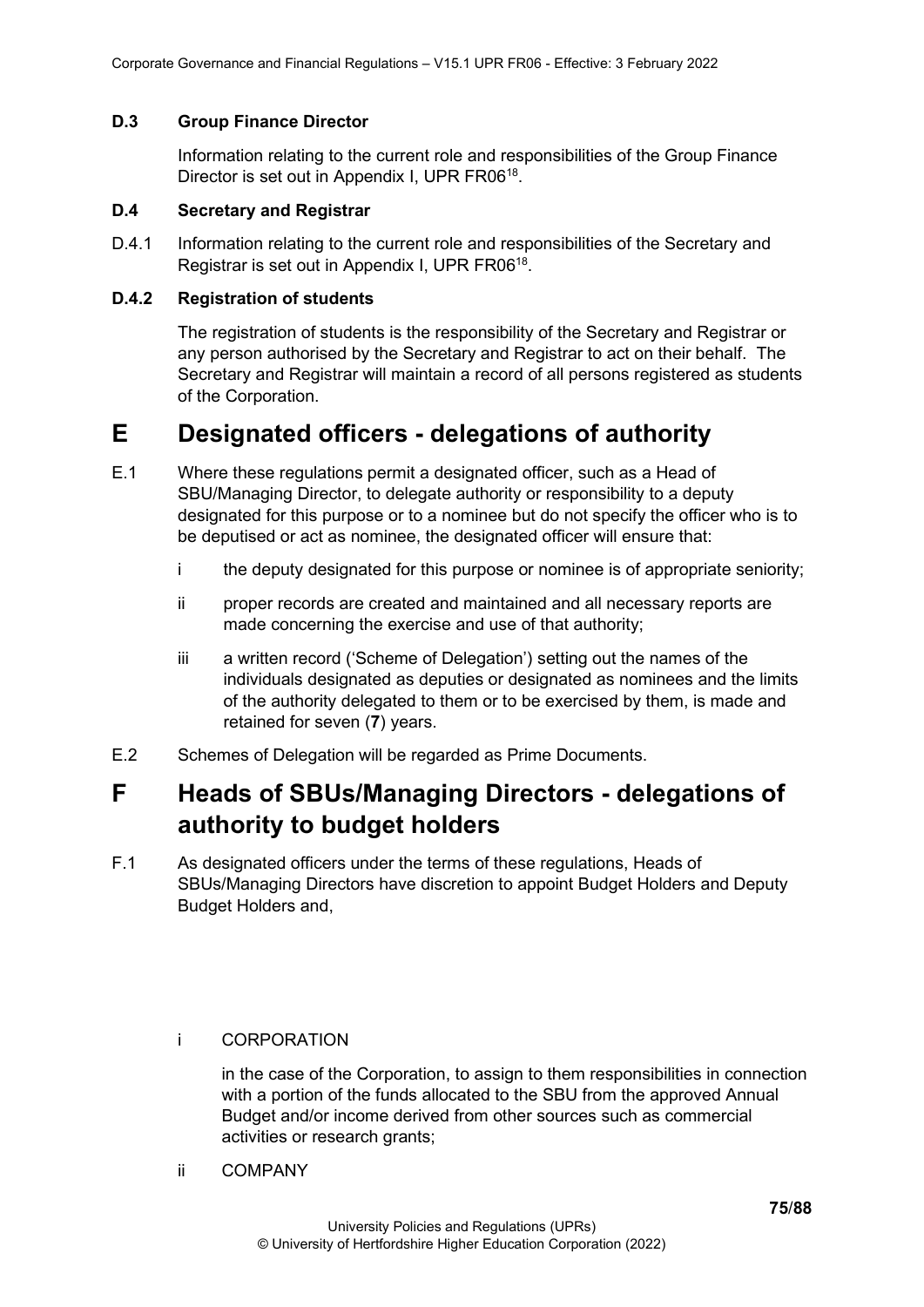in the case of a Company, to assign to them responsibilities in connection with a portion of the Company's funds.

- F.2 Within the limits of their own authority under the terms of these regulations, in designating a Budget Holder or Deputy Budget Holder, the Head of SBU/Managing Director will:
	- i ensure that the Budget Holder or Deputy Budget Holder is of appropriate seniority;
	- ii will determine the limits of the delegation of authority to the Budget Holder or Deputy Budget Holder;
	- iii will ensure that a written record ('Scheme of Delegation') setting out the names of the individuals designated as Budget Holders and Deputy Budget Holders and the limits of the authority delegated to them or to be exercised by them, is made and retained for seven (**7**) years.
- F.3 Schemes of Delegation will be regarded as Prime Documents.
- F.4 The Group Finance Director will maintain, either electronically or in a structured manual file:
	- i a list of Budget Holders and Deputy Budget Holders and
	- ii a record of their signatures.
- F.5 The Head of SBU/Managing Director will discharge the responsibilities assigned to Budget Holders where they have not delegated responsibility to a Budget Holder.

# **G Budget holders – responsibilities and limits of authority**

Corporate or Company Budget Holders and Deputy Budget Holders:

- i will at all times comply with the requirements of these regulations and with any supplementary instructions and procedures to effect the operation of the regulations in this document (UPR FR06), issued from time-to-time by the Group Finance Director or other Appointees of the Board;
- ii will not exceed the limits of the authority delegated to them.

# **H Companies**

- H.1.1 The affairs of the Companies within the University of Hertfordshire Group are regulated by their respective Memoranda and Articles of Association, their respective Memoranda of Understanding and by instructions issued from time-totime by their respective Boards of Directors.
- H.1.2 The Board of Governors will determine appropriate regulations and controls for the creation and proper operation of the Companies as defined in section 3.6.
- **H.2 Companies wholly-owned by the Corporation - delegation of powers by the Board to the Finance Committee**

## (**Note for guidance:**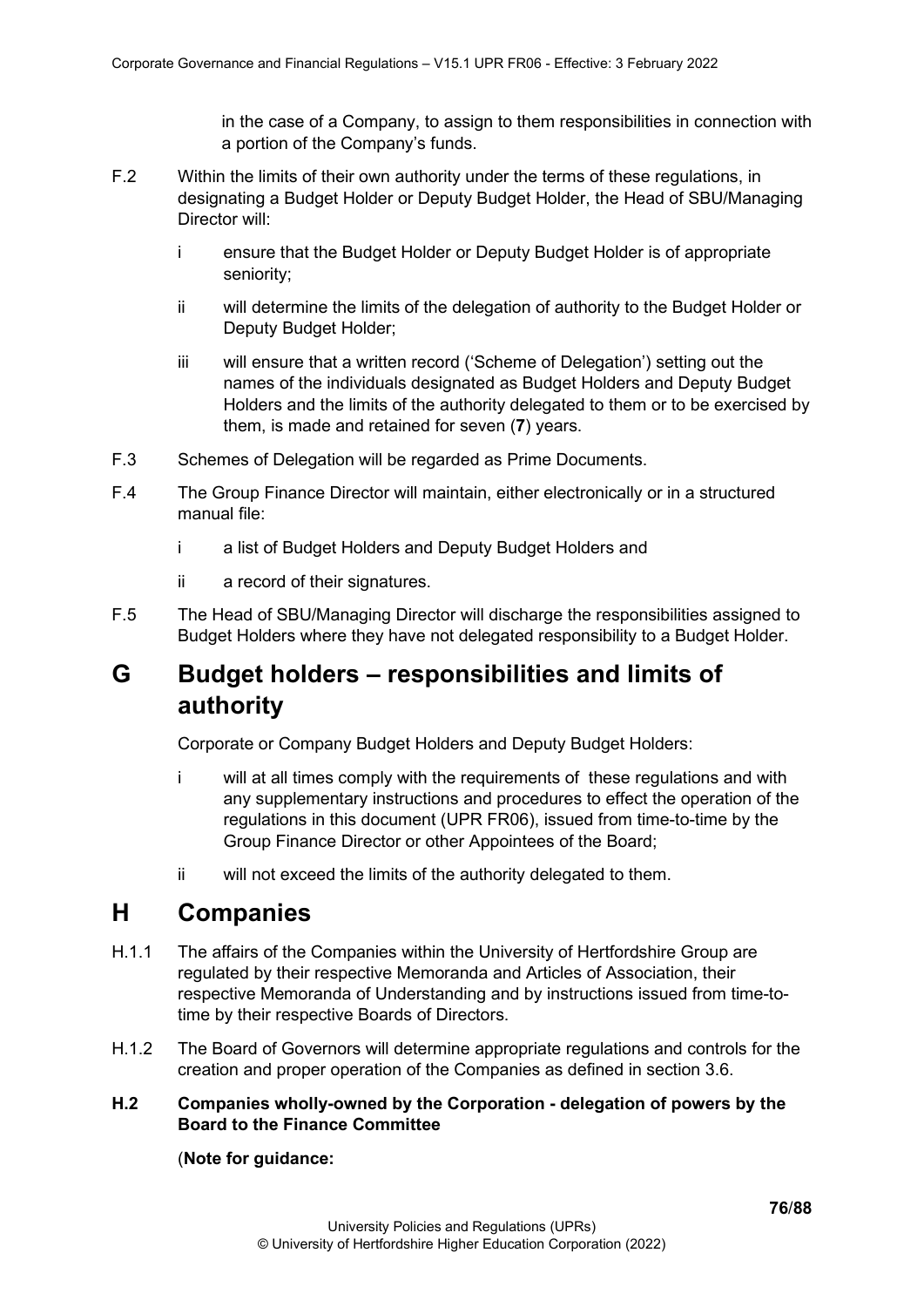Companies wholly-owned by the Corporation would, for example, include UH Holdings Limited.)

- H.2.1 Subject to the conditions set out in section H.2.2, the Board of Governors has delegated the following powers to the Finance Committee:
	- i the creation of subsidiary Companies wholly-owned by the Corporation (see Minute 397, Board of Governors, 21 October 99);
	- ii the appointment of Directors of companies wholly-owned by the Corporation

(see Minute 397, Board of Governors, 21 October 99).

- H.2.2 The delegation of powers set out in section H.2.1 is subject to the following conditions.
	- i The Group Finance Director is appointed as a Director of the Company at the time of its establishment.
	- ii At its first meeting, the Board of Directors of the Company:
		- a adopts these regulations (UPR FR06) unless an exception is approved by the Board of Governors, in which case the Board will be advised by the Group Finance Director and, where appropriate, other professional advisers;
		- b appoints as the Company's Solicitor, External Auditor and Internal Auditor, the Solicitor, External Auditor and Internal Auditor of the Corporation;
		- c adopts the policies, regulations and procedures set out in UPR GV124 and any amendments approved from time-to-time by the Board and makes a report to the Finance Committee confirming that it has done so (see Minutes. 435.2, Board of Governors, 29 June 2000, and 487.2, Board of Governors, 22 March 2011).
	- iii A Memorandum of Understanding is established between the Company and the Corporation at the earliest opportunity.

#### **H.3 Companies wholly-owned by subsidiaries of the Corporation - delegation of powers by the Board to the Finance Committee**

(**Note for guidance:** Examples of Companies wholly-owned by subsidiary of the Corporation would include Universitybus Limited, UH Ventures Limited and Exemplas Holdings Limited.)

- H.3.1 The Board of Governors has delegated the following powers, through the Finance Committee, to Companies wholly-owned by the Corporation, subject to the conditions set out in section H.3.2:
	- i the creation of wholly-owned Companies to function as their subsidiaries (see Minute 397, Board of Governors, 21 October 99);
	- ii the appointment of Directors (see Minute 397, Board of Governors, 21 October 99).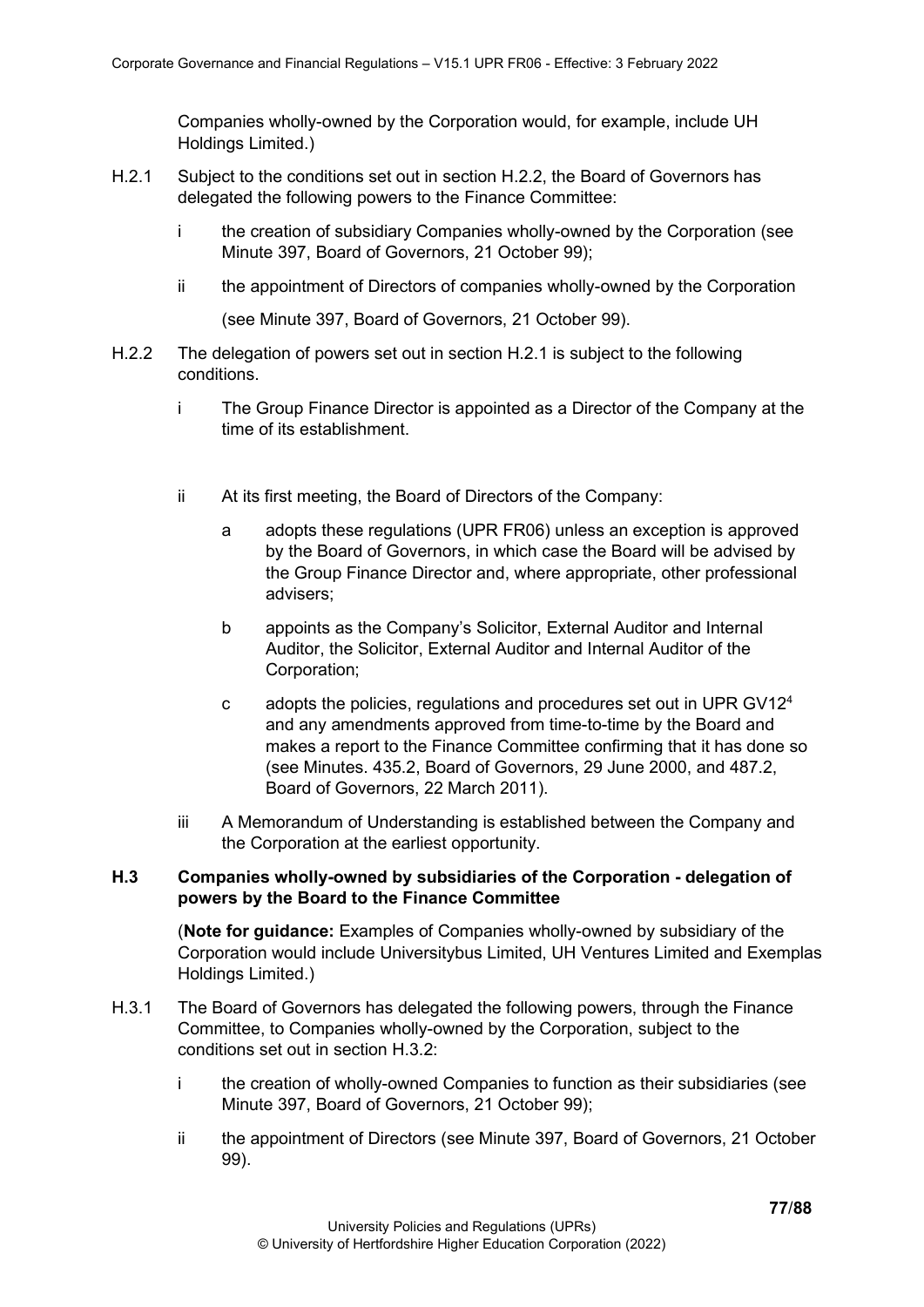- H.3.2 The delegation of powers set out in section H.3.1 is subject to the following conditions.
	- i The Group Finance Director is appointed as a Director of the Company at the time of its establishment.
	- ii The Company adopts these regulations (UPR FR06) unless an exception is approved in which case the Finance Committee will take advice from the Group Finance Director and, where appropriate, other professional advisers.
	- iii At its first meeting, the Board of Directors of the Company:
		- a appoints as the Company's Solicitor, External Auditor and Internal Auditor, the Solicitor, External Auditor and Internal Auditor of the Corporation;
		- b adopts the policies, regulations and procedures set out in UPR GV12<sup>4</sup> and any amendments approved from time-to-time by the Board and makes a report to the Finance Committee confirming that it has done so (see Minutes. 435.2, Board of Governors, 29 June 2000, and 487.2, Board of Governors, 22 March 2011).
	- iv A Memorandum of Understanding is established between the Company and the Parent Company at the earliest opportunity.

## **H.4 Managing Directors**

Managing Directors, as defined in section 3.12, are required to comply with the responsibilities and requirements that these regulations assign to:

- i Managing Directors and
- ii (unless the Group Finance Director has agreed that it is inappropriate) to Heads of SBU.

## **H.5 Companies/bodies - in which the Corporation or a Company has an interest The Board of Governors:**

- i will establish appropriate procedures to ensure the proper management and administration of its relationships with Companies or organisations in which the Corporation or a Company is a Shareholder or member or in which the Corporation or a Company otherwise has an interest;
- ii requires that relationships between, and the responsibilities of, the Shareholders (or equivalent) are defined in an appropriate legal agreement such as a Shareholder Agreement approved in accordance with the requirements of these Financial Regulations.

# **I UH Trust**

UH Trust, is administered by UH Trust (a charitable Company limited by guarantee wholly-owned by the Corporation). UH Trust will comply, as far as possible, with these regulations (UPR FR06), although decisions concerning the disbursement of the Trust's funds and the Trust's investments are subject to the approval of the Trustee.

# **J Students' Union**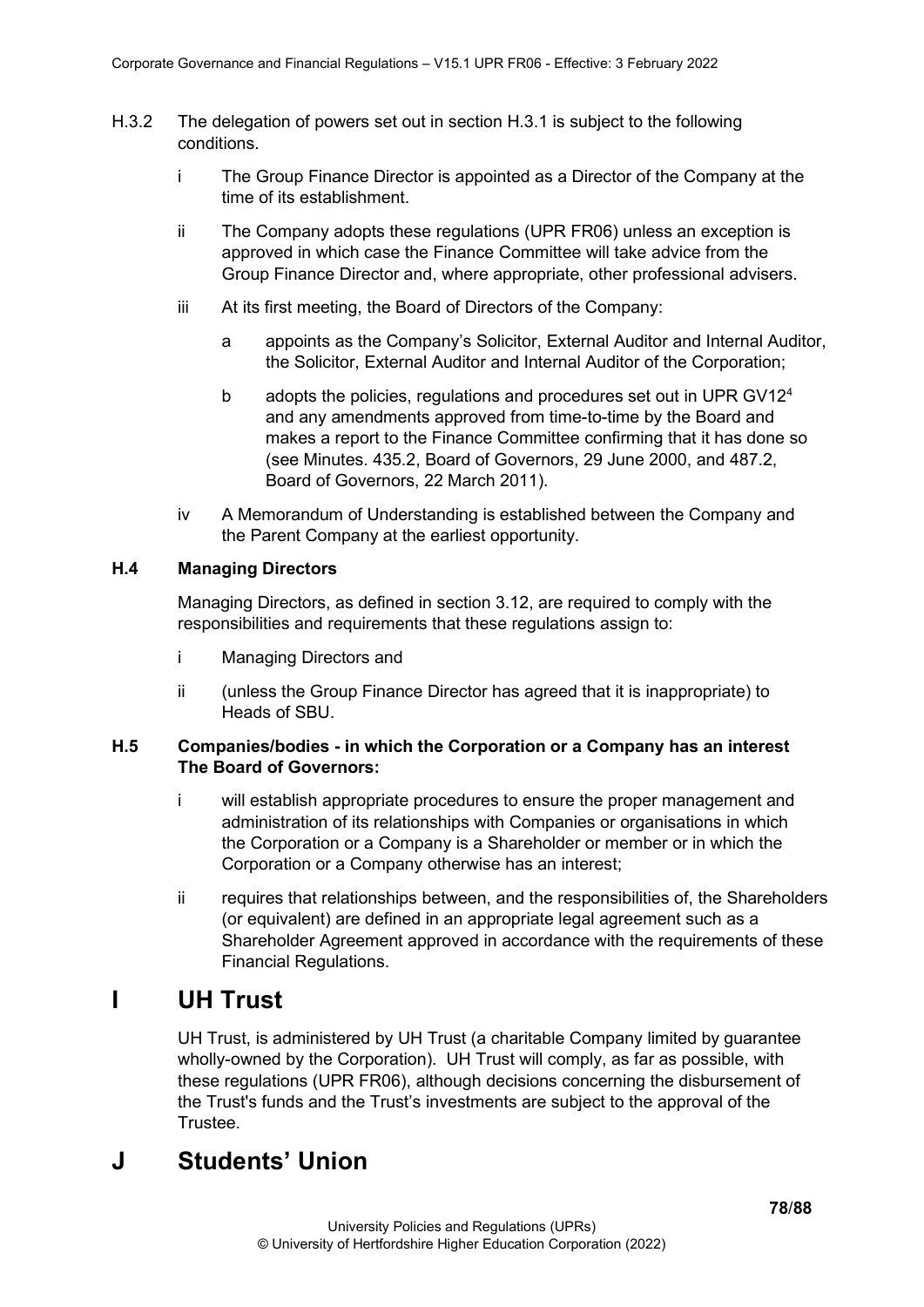- J.1 The Students' Union is:
	- i a registered charity, separate from the Corporation, which conducts and manages its own affairs and funds in accordance with the requirements of the Education Act 1994, its Articles of Governance, Constitution, Trust Deed and Memorandum and Articles of Association or equivalent governance documents, as approved by the Board of Governors from time-to-time, and the terms and conditions of any contract or other legal agreement between the Corporation and the Students' Union;
	- ii not subject to these regulations (UPR FR06), save and except that the Financial Regulations (or equivalent) of the Students' Union and any amendments to them require the prior approval of the Board of Governors which will be advised by its Audit Committee;
	- iii required to present its audited Annual Accounts to the Audit Committee of the Board of Governors.

# **K Corporate Governance - legal services and documents**

## **K.1 Legal services**

The engagement of the professional services of solicitors, barristers, legal counsel etc, on behalf of the Corporation or the companies within the University of Hertfordshire Group, will be authorised by the Secretary and Registrar (or nominee). Any legal documents which must be signed to initiate proceedings in Courts or Tribunals will be authorised by the Secretary and Registrar (or nominee) unless this represents a conflict of interests, in which case approval will be given by another appropriate Officer, normally at a higher level.

## **K.2 Terms and conditions of business**

- K.2.1 Governors, employees, Trustees and Directors dealing with prospective clients must ensure that they do not establish a legal relationship with another party on terms and conditions other than those which have been approved in accordance with these regulations (UPR FR06).
- K.2.2 Negotiations and the creation of legal relations

Governors, employees, Trustees and Directors conducting negotiations on behalf of the Corporation, a Company or UH Trust:

- i may do so only within the limits of the authority assigned to them under these regulations (UPR FR06);
- ii will ensure that such negotiations, written or verbal, do not create a contractual relationship between the Corporation/Company/UH Trust and another party in advance of any necessary prior approval required by these regulations (UPR FR06) and the issue by the Corporation or Company or UH Trust of an official Purchase Order or the formulation and signature of a contract or other legal agreement.
- K.2.3 Terms and conditions of business financial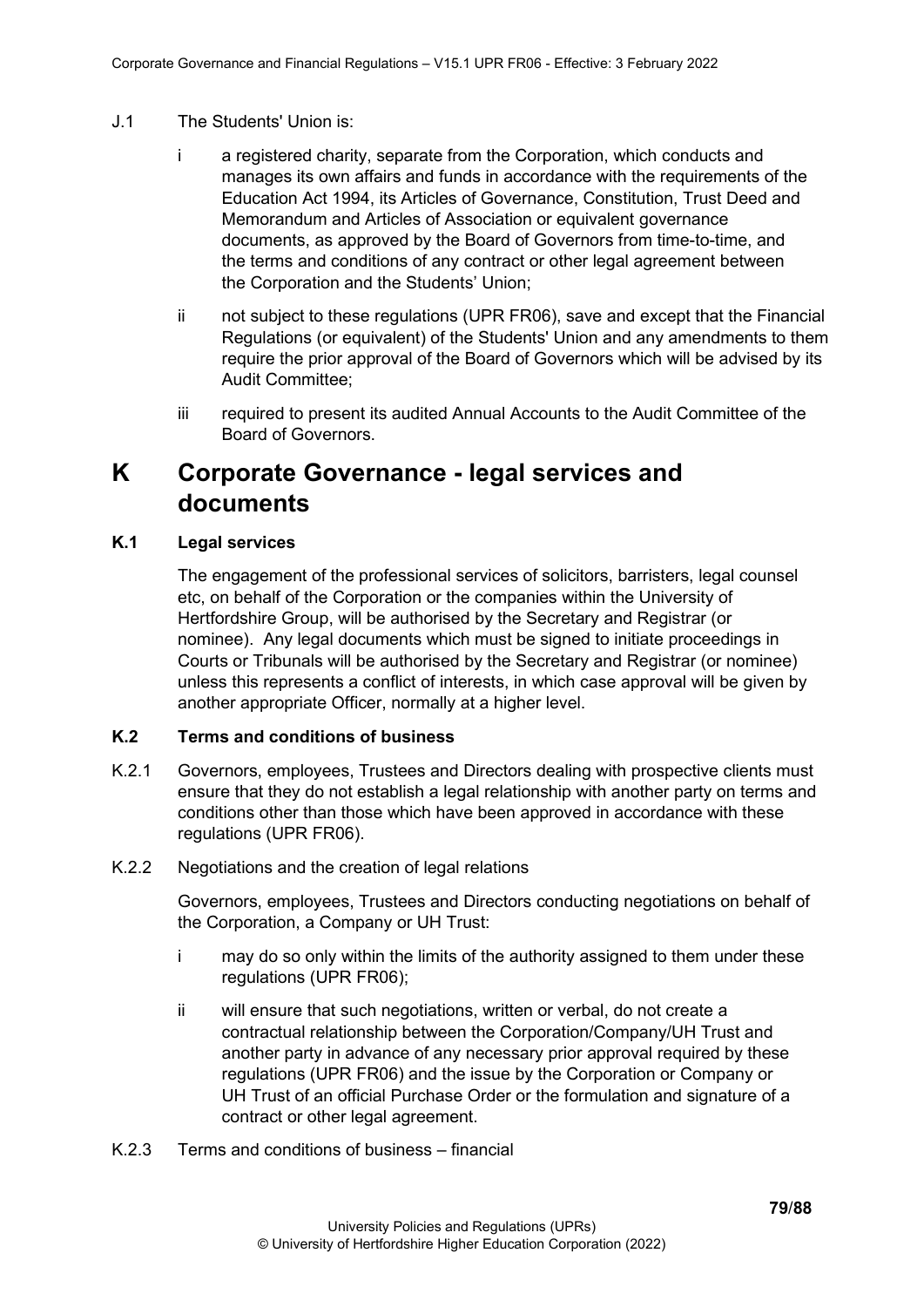The financial terms and conditions of business of the Corporation, UH Trust and the Companies:

- i are determined by, or on the authority of, the Group Finance Director under the terms of a delegation of authority by the Vice-Chancellor to the Group Finance Director;
- ii require the prior, written approval of the Group Finance Director (or deputy designated for this purpose).
- K.2.4 Terms and conditions of business non-financial

The non-financial terms and conditions of business of the Corporation, UH Trust and the Companies:

- i are determined by the Secretary and Registrar (or on the authority of the Secretary and Registrar) on their authority as Secretary of the Corporation or Company Secretary or the relevant Parent Company;
- ii require the prior, written approval of the Secretary and Registrar (or nominee).
- K.2.5 Terms and conditions of business guarantees, indemnities, disclaimers and transfers of legal liability

#### (**Note for guidance:**

A majority of proposed contracts or other legal agreements, including grant applications, contain clauses that include a guarantee and/or indemnity and/or disclaimer and/or a transfer of legal liability to the Corporation, UH Trust or a Company.)

- i Because clauses relating to guarantees and/or indemnities and/or disclaimers and/or transfers of legal liability to the Corporation, UH Trust or a Company are embedded within proposed contracts or other legal agreements (including grant applications), these regulations (UPR FR06) assume that, before signing, the authorised signatories of related legal documents will have satisfied themselves that the requirements of this section (K.2.5), have been met.
- ii GENERAL
	- a When negotiating contracts or other legal agreements or considering grant applications, Heads of SBU/Managing Directors will:
	- **1** ensure that they do not exceed their authority under the terms of these regulations (UPR FR06);
	- **2** ensure that an appropriate risk assessment is made to identify any potential financial and/or any reputational risk;
	- **3** as appropriate, obtain advice from the Director of Legal and Compliance Services and University Solicitor.
- iii NON-FINANCIAL (REPUTATIONAL) RISK

Where the potential risk is reputational rather than financial and is of a substantive nature, Heads of SBU/Managing Directors will refer the matter to the Secretary and Registrar/Company Secretary of the Parent Company who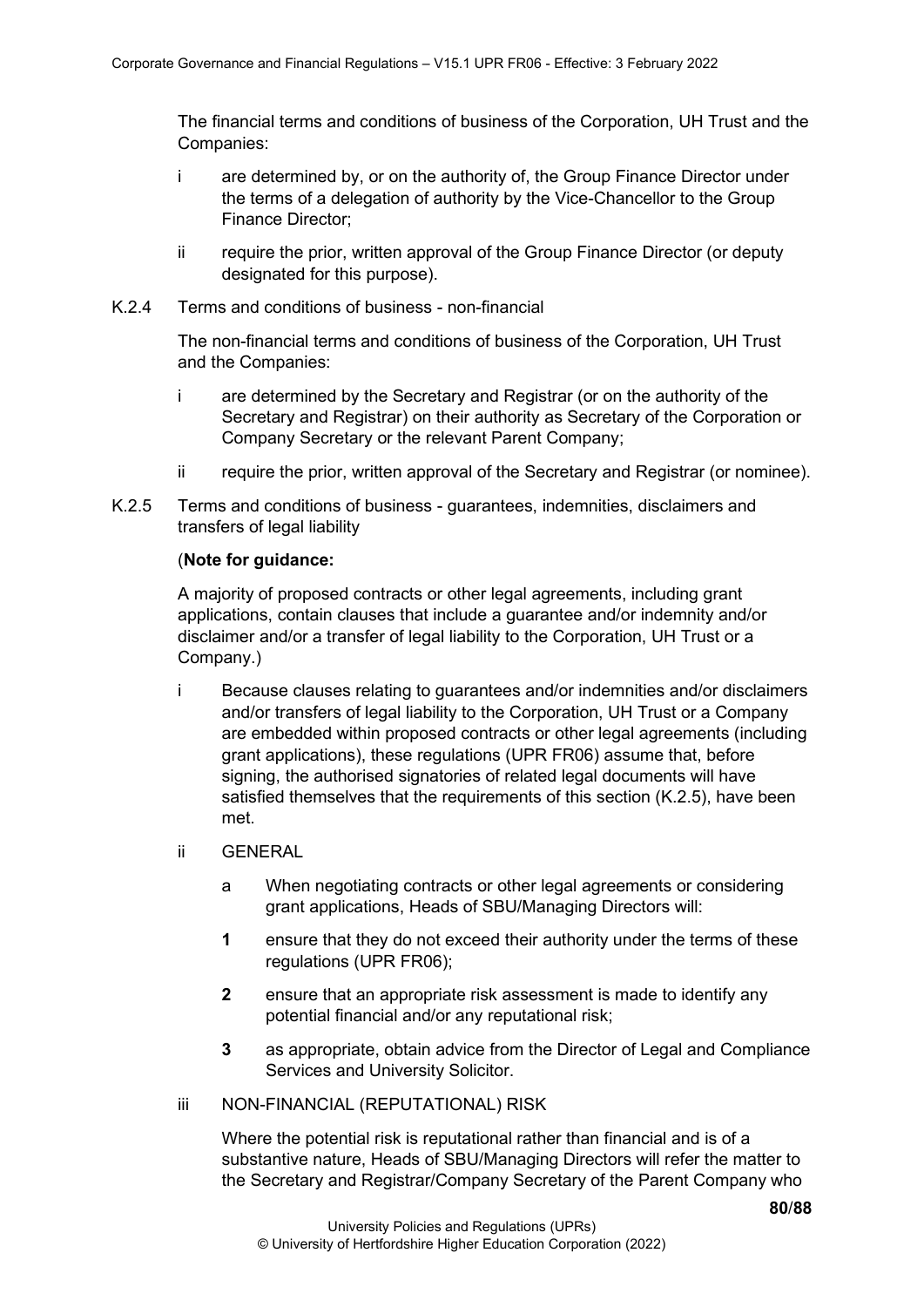will ensure that the matter is considered and any approval is given at the appropriate level.

Where UH Trust or a Company is concerned, the matter will also be reported to the Trustee/Board of Directors.

iv FINANCIAL RISK

Where the potential risk is financial rather than reputational, Heads of SBU/Managing Directors will refer the matter to the Group Finance Director who will ensure that the matter is considered and any approval is given at the appropriate level.

Where UH Trust or a Company is concerned, the matter will also be reported to the Trustee Board of Directors.

- v AUTHORISATION OF CONTRACTS, GRANT APPLICATIONS, OTHER LEGAL AGREEMENTS
	- a The level of authorisation required for a proposed contract, grant application or other legal agreement will be determined by its value and the potential financial loss represented by the proposed guarantee, indemnity, disclaimer or transfer of liability, whichever is the greater.
	- b No employee may sign any disclaimer, form of indemnity or guarantee or other document which transfers legal liability onto the Corporation or a Company of UH Trust unless the requirements for prior approval have been met.
- vi FINANCIAL GUARANTEES AND INDEMNITIES

The Group Finance Director will maintain a record of all financial guarantees and indemnities valued at **£500,000** or above, given by the Corporation, UH Trust and the Companies.

vii NON-FINANCIAL GUARANTEES, INDEMNITIES, DISCLAIMERS AND TRANSFERS OF LEGAL LIABILITY

The Secretary and Registrar will maintain a record of all non-financial guarantees, indemnities, disclaimers and transfers of legal liability given by the Corporation, the Companies or UH Trust which, in their professional judgement, could be construed as posing a substantive reputational risk.

- viii No transaction may be broken down into smaller elements to circumvent or facilitate the evasion of these regulations (UPR FR06).
- ix Authorisation may be given by an officer at a higher level provided that this is not inconsistent with the requirements set out elsewhere in these regulations or does not constitute a failure of control.

#### (**Note for guidance - terms and conditions of business - guarantees, indemnities, disclaimers and transfers of legal liability**

The value limits and associated approvals set out in the table to section K.2.5 represent a minimum framework for approval and reporting.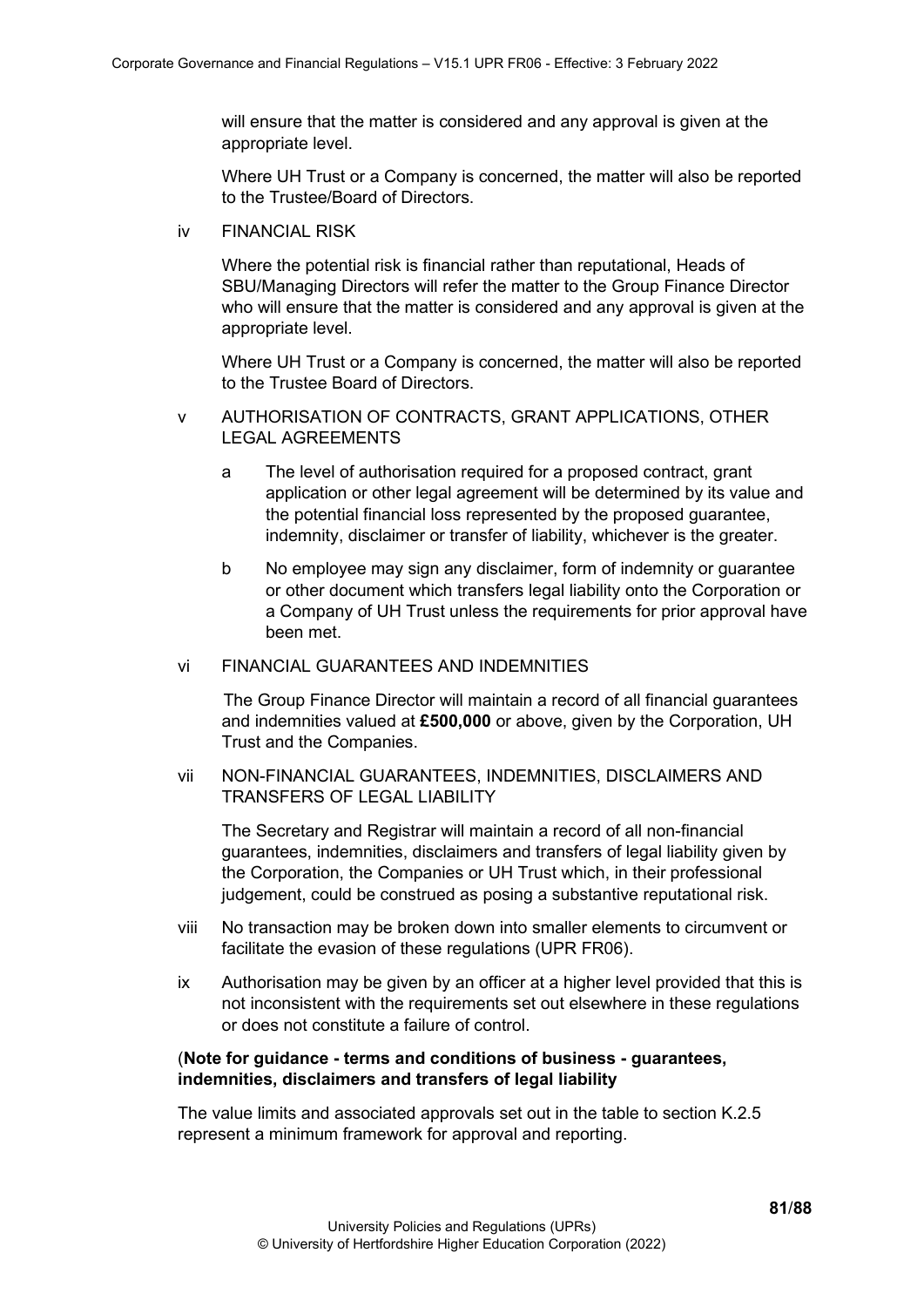It is implicit that within this framework, Boards of Directors have latitude to determine supplementary approval and reporting arrangements to operate within their respective Companies.)

| Corporation                                                              |                                                                                                                                  |                           |                                                                                                                             |                              |
|--------------------------------------------------------------------------|----------------------------------------------------------------------------------------------------------------------------------|---------------------------|-----------------------------------------------------------------------------------------------------------------------------|------------------------------|
| Terms and conditions of business- Financial guarantees and indemnities - |                                                                                                                                  |                           |                                                                                                                             |                              |
|                                                                          | required prior approvals - Corporation                                                                                           |                           |                                                                                                                             |                              |
| <b>Value</b>                                                             | The following prior                                                                                                              | <b>Signatories of</b>     |                                                                                                                             | <b>Minimum</b><br>additional |
|                                                                          | written                                                                                                                          | related legal             |                                                                                                                             | reporting                    |
|                                                                          | approvals/authorisations<br>must be obtained                                                                                     | documents                 |                                                                                                                             | requirements                 |
|                                                                          |                                                                                                                                  |                           |                                                                                                                             |                              |
|                                                                          |                                                                                                                                  | <b>Deed</b>               | <b>Other</b>                                                                                                                |                              |
| Up to<br>£100,000                                                        | <b>Group Finance Director</b><br>(acting either as the<br>nominee of the Vice-<br>Chancellor) and the<br>Secretary and Registrar | section<br>K.5<br>applies | Group<br>Finance<br>Director (or<br>deputy<br>designated<br>for this<br>purpose)<br>or the<br>Secretary<br>and<br>Registrar | None                         |
| $£100,000 -$<br>£1,000,000                                               | As above<br>and Vice-Chancellor (or<br>Deputy Vice-Chancellor)                                                                   | As<br>above               | Vice-<br>Chancellor<br>(or Deputy<br>Vice-<br>Chancellor)<br>or<br>Secretary<br>and<br>Registrar                            | None                         |
| £1,000,000 -<br>£2,000,000                                               | As above and the<br><b>Finance Committee</b>                                                                                     | As<br>above               | As above                                                                                                                    | Board of<br>Governors        |
| £2,000,000 or<br>above                                                   | As above and<br><b>Board of Governors</b>                                                                                        | As<br>above               | As above                                                                                                                    | As above                     |

| Company                                                                                                        |                                                                                |                                                     |       |                                                           |
|----------------------------------------------------------------------------------------------------------------|--------------------------------------------------------------------------------|-----------------------------------------------------|-------|-----------------------------------------------------------|
| Terms and conditions of business- Financial guarantees and indemnities -<br>required prior approvals - Company |                                                                                |                                                     |       |                                                           |
| <b>Value</b>                                                                                                   | The following prior<br>written<br>approvals/authorisations<br>must be obtained | <b>Signatories of</b><br>related legal<br>documents |       | <b>Minimum</b><br>additional<br>reporting<br>requirements |
|                                                                                                                |                                                                                | <b>Deed</b>                                         | Other |                                                           |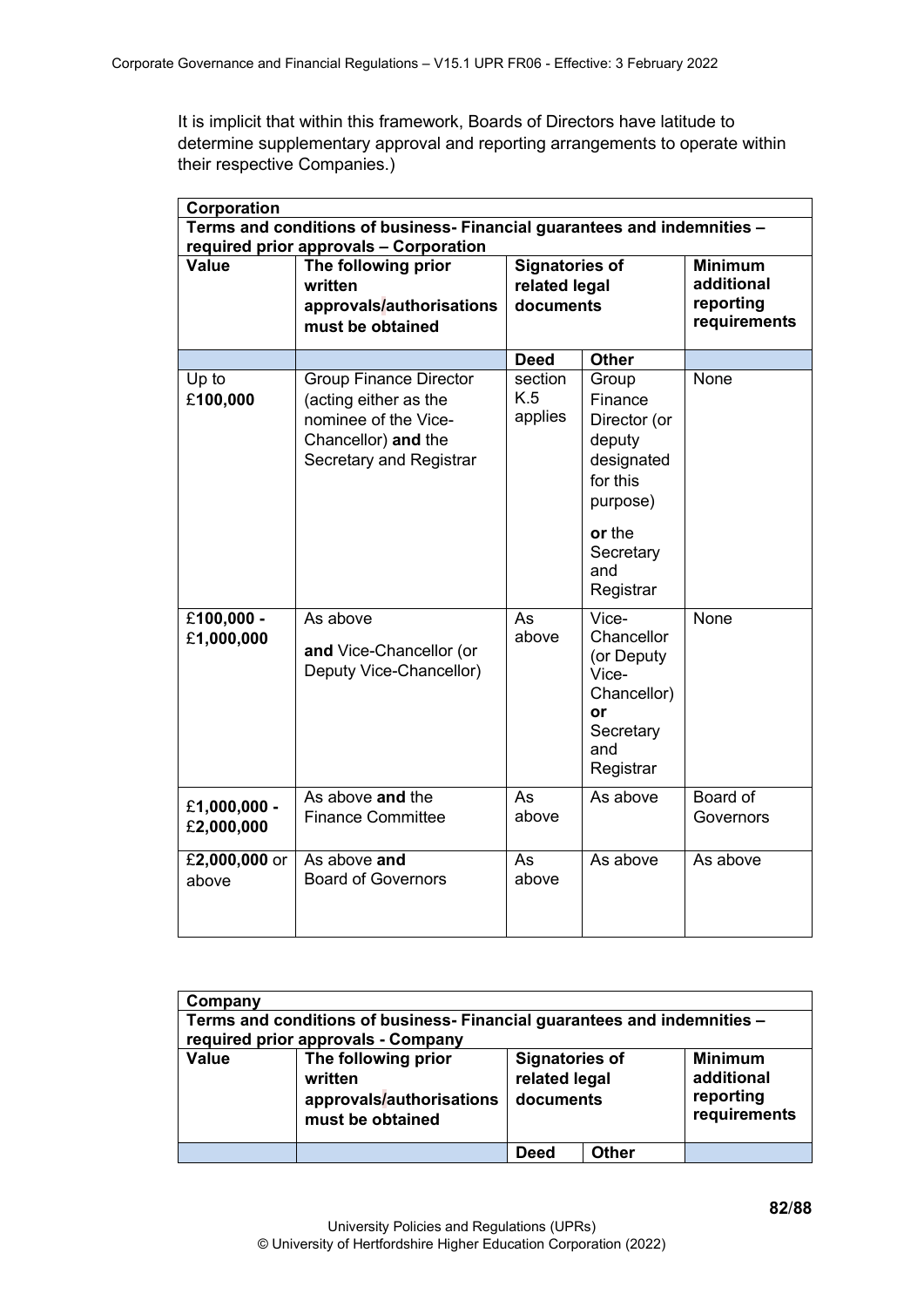| Up to<br>£100,000          | <b>Group Finance Director</b><br>(acting as nominee of the<br><b>Chair of the Parent</b><br>Company) and the<br>Company Secretary of the<br><b>Parent Company</b> | section<br>K.6<br>applies | To be<br>determined<br>by the<br>Board of<br><b>Directors</b> | Board of<br>relevant<br>Company and<br>Board of the<br>Parent<br>Company |
|----------------------------|-------------------------------------------------------------------------------------------------------------------------------------------------------------------|---------------------------|---------------------------------------------------------------|--------------------------------------------------------------------------|
| £100,000 -<br>£1,000,000   | As above<br><b>and Chair of the Parent</b><br>Company                                                                                                             | As<br>above               | To be<br>determined<br>by the<br>Board of<br><b>Directors</b> | As above                                                                 |
| £1,000,000 -<br>£2,000,000 | As above and the<br><b>Finance Committee</b>                                                                                                                      | As<br>above               | As above                                                      | As above                                                                 |
| £2,000,000 or<br>above     | As above and<br><b>Board of Governors</b>                                                                                                                         | As<br>above               | As above                                                      | As above                                                                 |

#### K.2.6 Academic Agreements – collaborative partnerships

Proposed Academic Agreements which will create a legal relationship, such as a collaborative partnership, between the Corporation and another party, require the prior, written approval of the Vice-Chancellor (or nominee). This is the authorisation to negotiate and to commit resources to due diligence.

### K.2.7 Terms and conditions of business - Academic Agreements

The approval of the terms and conditions of business to apply to Academic Agreements is subject to the requirements of these regulations (UPR FR06), save and except that all Academic Agreements will specify (normally in a schedule appended to the agreement) those University Policies and Regulations with which the students who are the subject of the Agreement will be required to comply.

#### (**Notes for guidance:**

## **Academic Agreements**

Services and premises contracts (previously termed 'Fly-in-Faculty arrangements') are regarded as contracts for the provision of goods and services (see section 24).

#### **Research grant applications:**

(See section 26.2.)

# **K.3 Prime documents – Corporation, Companies and UH Trust - retention and archiving**

- K.3.1 The Secretary and Registrar is responsible to the Vice-Chancellor and to the Board of Governors for:
	- i the retention, archiving and safe-keeping of Prime Documents;
	- ii ensuring that students' registration documents/records are held securely at all times and that they are not left unattended;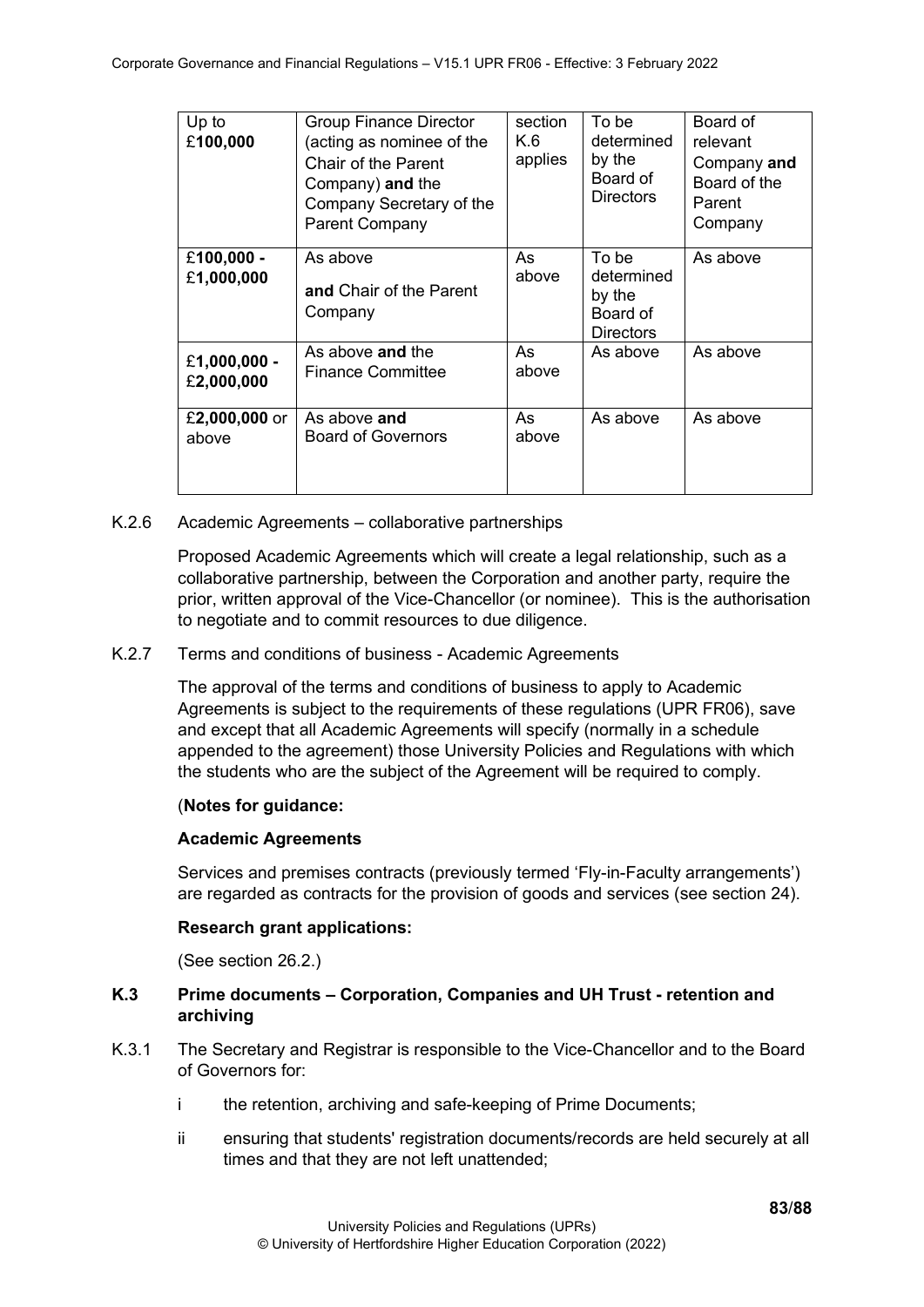- iii determining and publishing policies, instructions and procedures from time-totime to ensure the retention, archiving and safe-keeping of Prime Documents and compliance with all current statutory requirements.
- K.3.2 Where these regulations (UPR FR06) do not specify an officer, it should be assumed that the responsibility rests with the Secretary and Registrar.
- K.3.3 Appointees of the Board and Heads of SBU/Managing Directors:
	- i are required to comply with the policies, instructions and procedures published from time-to-time by the Secretary and Registrar concerning the retention, archiving and safe-keeping of Prime Documents;
	- ii are responsible overall for the safe custody of any Prime Documents, correspondence or documentation under their control;
	- iii will report the loss of any Prime Document or confidential document to the Secretary and Registrar immediately;
	- iv will, where a lost Prime Document or confidential document contains financial or commercially sensitive information, report the loss immediately to the Group Finance Director.

### **K.4 Deeds, contracts and other legal agreements**

- K.4.1 These regulations (UPR FR06) set out:
	- i the prior approvals required in respect of transactions made by the Corporation and the Companies and, where relevant, UH Trust;
	- ii the arrangements for the execution of Deeds of the Corporation or the Companies (under seal and under hand);
	- iii the Appointees of the Board or other officers who are permitted to sign legal documents;
	- iv the limits of the authority delegated to Appointees of the Board and (ex officio) to other officers of the Corporation and of the Companies.

# **K.5 Deeds – execution by seal or under hand (Corporation)**

- K.5.1 The application of the seal of the Corporation will be authenticated by the signature of:
	- i the Chair of the Board of Governors (or of another Governor authorised either generally or specifically by the Board of Governors to act for that purpose) and
	- ii subject to the restriction referred to in section K.5.2, the signature of another member of the Board of Governors, acting as Witness.
- K.5.2 The Board has generally authorised its members, including the Vice-Chancellor (ex officio) but excluding other staff or student members, to authenticate the application of the seal of the Corporation, for the purposes of K.5.1, in accordance with the following order of priority:
	- **1** Chair of the Board of Governors (ex officio)/Vice- Chair of the Board (ex officio)
	- **2** Chair of the Finance Committee (ex officio)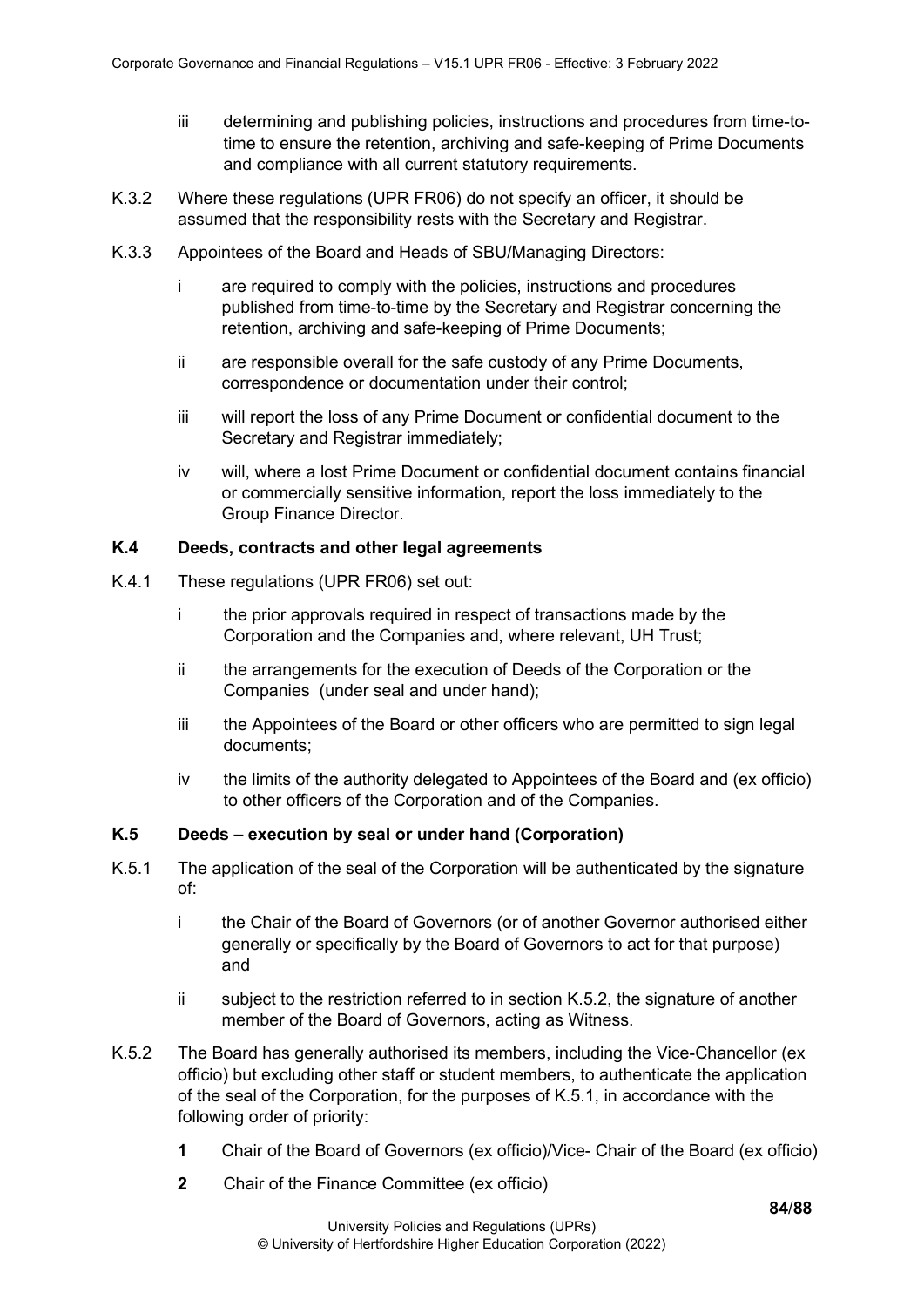- **3** Chair of the Audit and Risk Committee (ex officio)
- **4** Any other member of the Board including the Vice-Chancellor (ex officio) but excluding any other staff or student members.

Any two (**2**) members of the Board, including the Vice-Chancellor but excluding other staff or student members, are empowered to authenticate the application of the seal should a member with higher priority be unavailable<sup>19</sup>.

- K.5.3 The Secretary and Registrar will be responsible for:
	- i making appropriate arrangements for the safe keeping of the seal;
	- ii maintaining a record of the Deeds executed under seal;
	- iii reporting to the Finance Committee the Deeds executed under seal.

## **K.6 Deeds – execution under seal or under hand (Companies)**

Company Deeds executed under seal or under hand will be authenticated by the signature of:

- i a Director and the Company Secretary or
- ii two (**2**) Directors.

# **K.7 Academic Agreements – required prior approvals**

- K.7.1 No transaction may be broken down into smaller elements to circumvent or facilitate the evasion of these regulations (UPR FR06).
- K.7.2 Authorisation may be given by an officer or committee at a higher level provided that this is not inconsistent with the requirements set out elsewhere in these Regulations (UPR FR06) or does not constitute a failure of control.
- K.7.3 Academic Agreements will be approved in accordance with the requirements of the following schedule.

| Academic Agreements – required prior approvals (see section K.7) |                                    |                                                     |                                                |  |
|------------------------------------------------------------------|------------------------------------|-----------------------------------------------------|------------------------------------------------|--|
| <b>Memoranda of Agreement</b>                                    |                                    |                                                     |                                                |  |
| Value                                                            | <b>Required prior</b><br>approvals | <b>Signatories of</b><br>related legal<br>documents | <b>Additional</b><br>reporting<br>requirements |  |
| All values                                                       | Head of SBU and                    |                                                     | Academic Board                                 |  |

<span id="page-84-0"></span><sup>19</sup> Minute 629, Board of Governors, 28 October 2003, refers.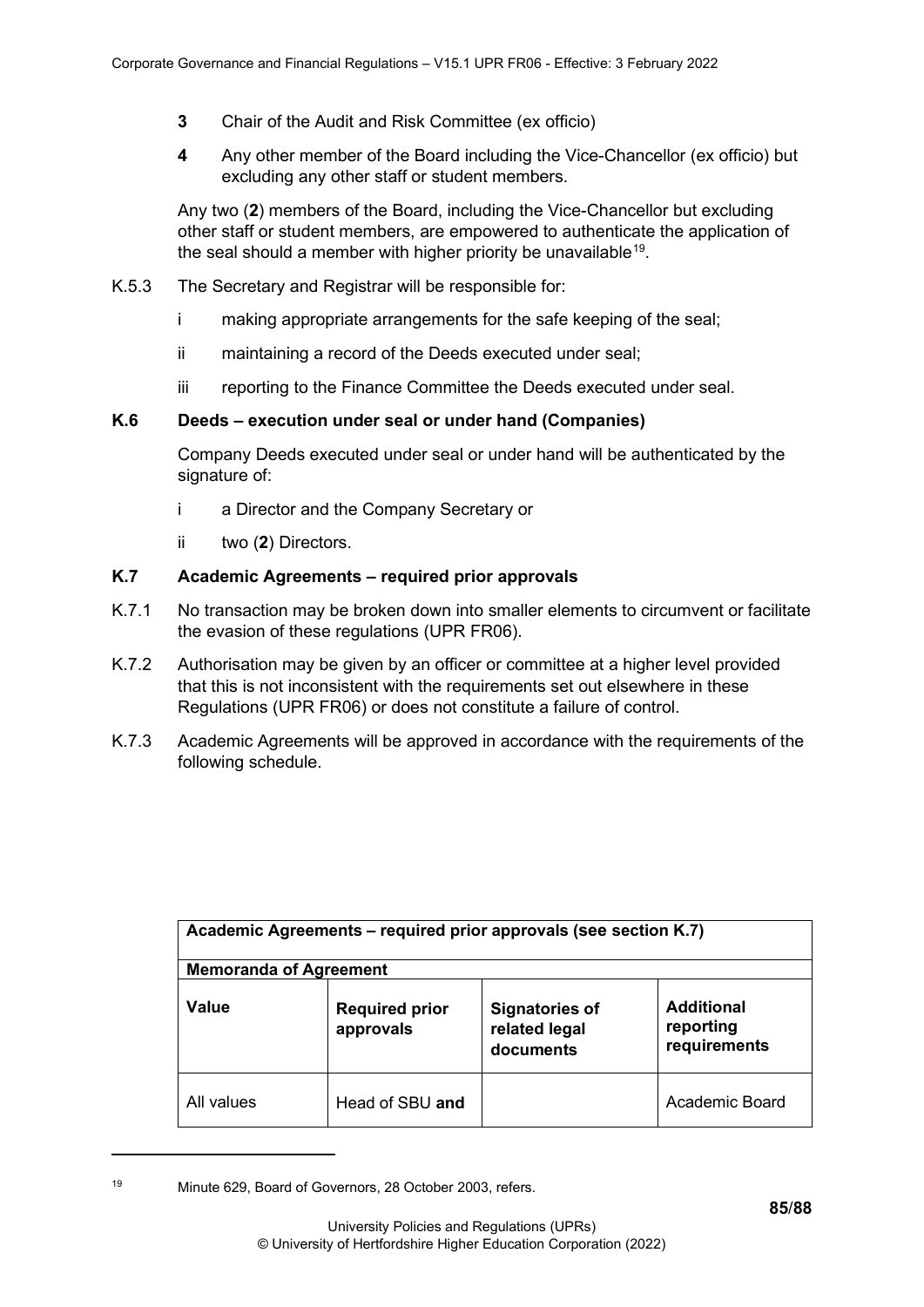|                                                                                               | Academic<br>Development<br>Committee                                                                   | Vice-Chancellor (or<br>Deputy Vice-<br>Chancellor)                                  |                                                               |  |  |
|-----------------------------------------------------------------------------------------------|--------------------------------------------------------------------------------------------------------|-------------------------------------------------------------------------------------|---------------------------------------------------------------|--|--|
| <b>External Accreditation Partnership Agreements, Academic Support</b><br><b>Agreements</b>   |                                                                                                        |                                                                                     |                                                               |  |  |
| <b>Value</b>                                                                                  | <b>Required prior</b><br>approvals                                                                     | <b>Signatories of</b><br>related legal<br>documents                                 | <b>Additional</b><br>reporting<br>requirements                |  |  |
| All values                                                                                    | Head of SBU and<br>Academic<br>Development<br>Committee                                                | Vice-Chancellor (or<br>Deputy Vice-<br>Chancellor)                                  | Academic Board                                                |  |  |
| <b>Articulation Agreements</b>                                                                |                                                                                                        |                                                                                     |                                                               |  |  |
| <b>Value</b>                                                                                  | <b>Required prior</b><br>approvals                                                                     | <b>Signatories of</b><br>related legal<br>documents                                 | <b>Additional</b><br>reporting<br>requirements                |  |  |
| All values                                                                                    | Head of SBU<br>and<br>Director of Legal &<br>Compliance<br>Services and<br><b>University Solicitor</b> | Vice-Chancellor (or<br>Deputy Vice-<br>Chancellor)                                  | Academic Board<br>and<br>Academic<br>Development<br>Committee |  |  |
| Recognition Agreements, Academic Memoranda of Understanding,<br><b>Progression Agreements</b> |                                                                                                        |                                                                                     |                                                               |  |  |
| <b>Value</b>                                                                                  | <b>Required prior</b><br>approvals                                                                     | <b>Signatories of</b><br>related legal<br>documents                                 | <b>Additional</b><br>reporting<br>requirements                |  |  |
| All values                                                                                    | Head of SBU                                                                                            | Vice-Chancellor (or<br>Deputy Vice-<br>Chancellor) or<br>Secretary and<br>Registrar | Academic Board                                                |  |  |

## K.7.4 Other legal agreements

Legal agreements such as placements and Erasmus agreements may be signed by the employees so designated by the Secretary and Registrar's Scheme of Delegation.

## (**Note for guidance**:

The Secretary and Registrar's scheme of delegation can be found in HertsHub at the following link: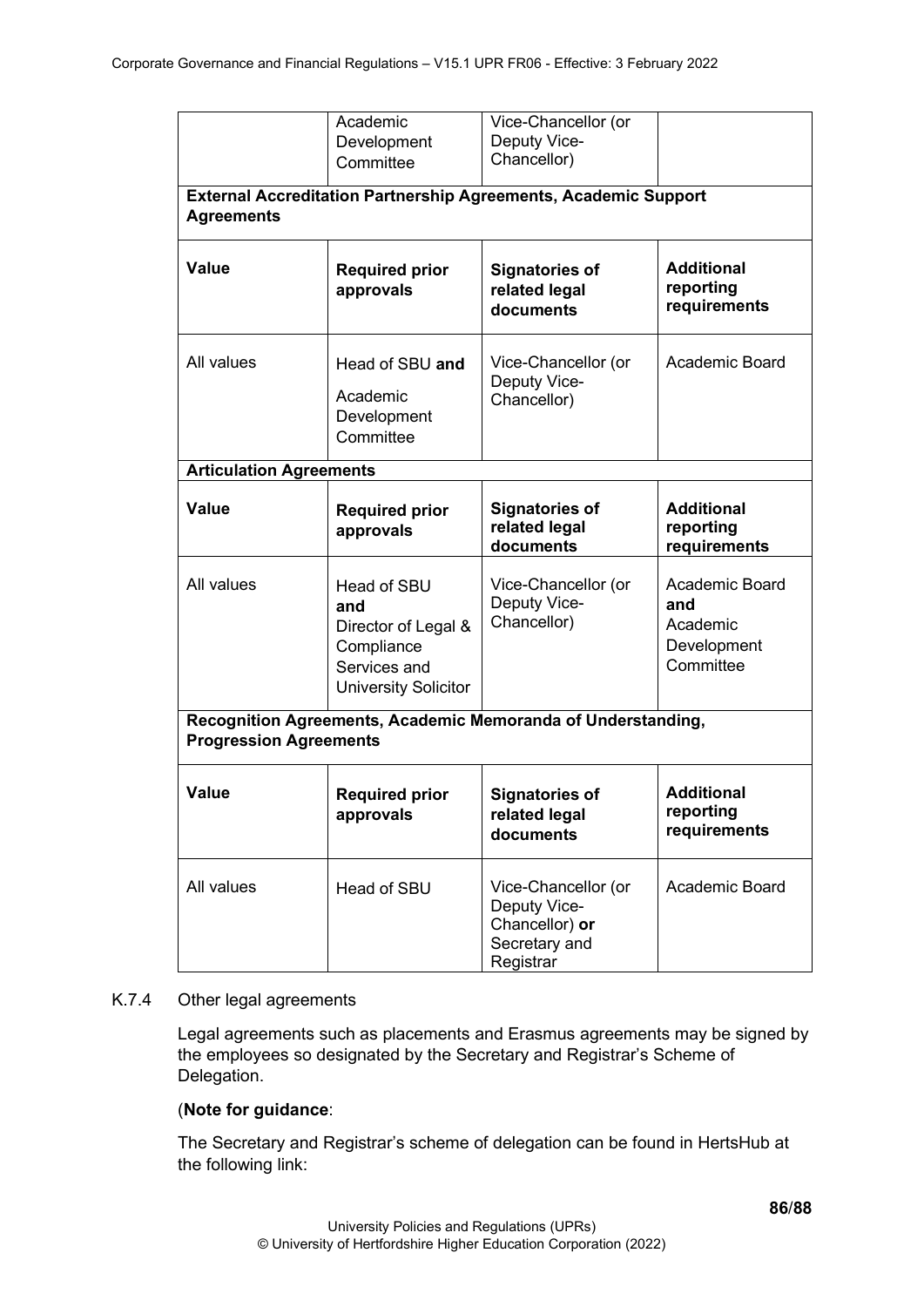[https://herts365.sharepoint.com/sites/Governance-and-Internal-](https://herts365.sharepoint.com/sites/Governance-and-Internal-Audit/SitePages/Secretary-and-Registrar)[Audit/SitePages/Secretary-and-Registrar's-Scheme-of-Delegation.aspx\)](https://herts365.sharepoint.com/sites/Governance-and-Internal-Audit/SitePages/Secretary-and-Registrar)

#### **K.8 Official stationery and logos**

#### K.8.1 Corporation

The Corporation's official stationery (headed notepaper) and logo:

- i will be used solely for the conduct of the legitimate business of the Corporation;
- ii may not be used by staff for any other purpose;
- iii may not be used by students.

#### (**Note for guidance**

#### o **Supervisors of Research Degree Candidates**

A Supervisor may, on behalf of a research degree candidate for whom they are responsible, sign a letter or other form of communication on behalf of that research degree candidate, using the University's headed note paper or logo, seeking human participants to take part in a study to be undertaken by that research degree candidate, provided that the study has been approved by or on the authority of the Ethics Committee for Studies Involving the Use of Human Participants (Ethics Committee) of the Academic Board.

This arrangement does not set aside K.8.1, c.

Supervisors and research degree candidate will at all times comply with any other instructions issued from time-to-time concerning access to, and the use of, the University's official stationery and logo.

#### o **Supervisors of undergraduate and taught postgraduate students**

A member of staff responsible for the supervision of an undergraduate or taught postgraduate student may, on behalf of that student, sign a letter or other form of communication, using the University's headed note paper or logo, seeking human participants to take part in a study to be undertaken by the student, provided that the study has been approved by or on the authority of the Ethics Committee for Studies Involving the Use of Human Participants (Ethics Committee) of the Academic Board.

This arrangement does not set aside K.8.1, c.

Supervisors and students will at all times comply with any other instructions issued from time-to-time concerning access to, and the use of, the University's official stationery and logo.)

#### K.8.2 Companies

A Company's official stationery (headed notepaper) and logo will be used solely for the conduct of the Company's legitimate business and will not be used by Directors or employees for any other purpose.